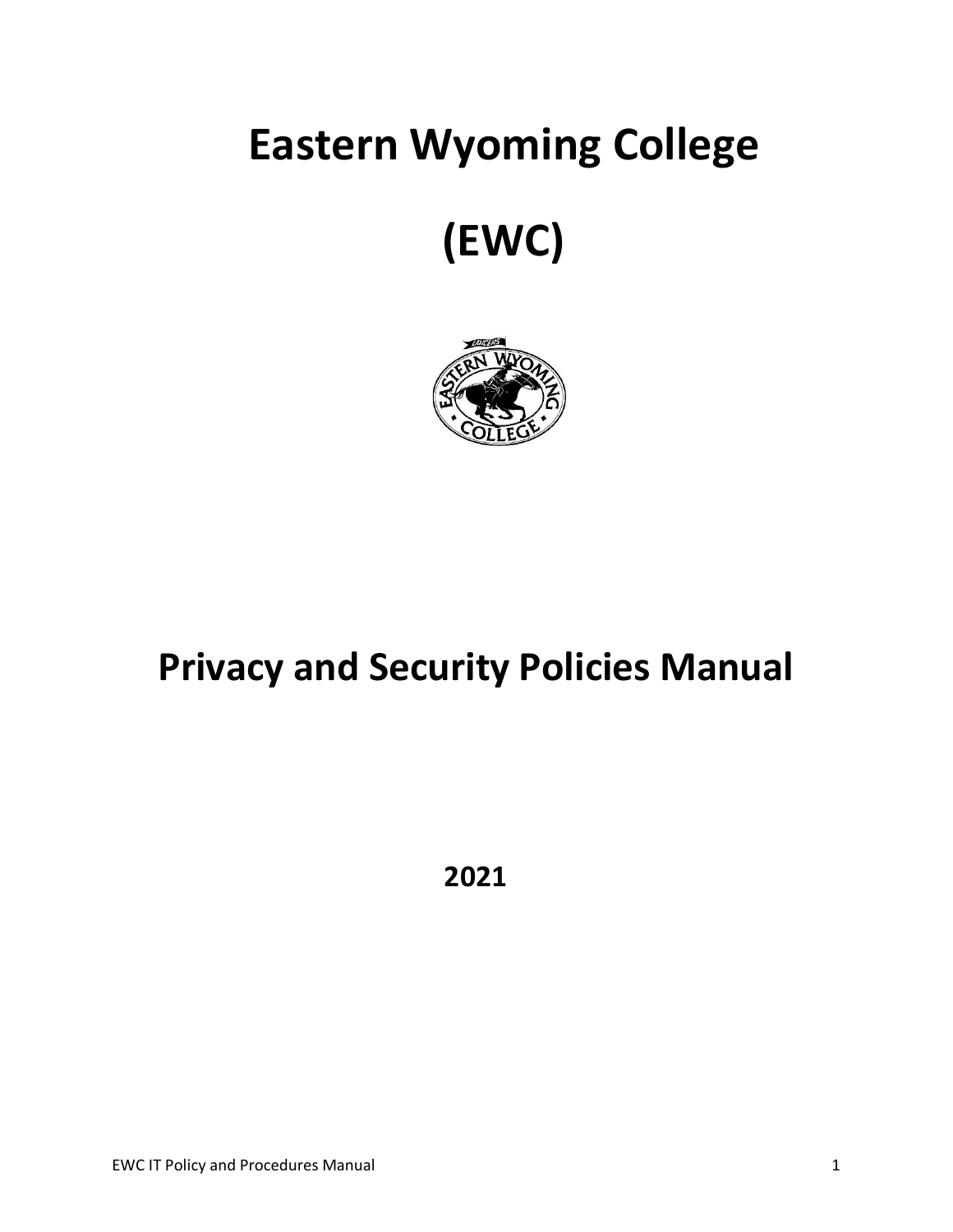### **Table of Contents**

| 1.0 Overview and Introduction                           | 5              |
|---------------------------------------------------------|----------------|
| 2.0 Scope and Change Management                         | 6              |
| 2.1 Scope of Controlled Unclassified Information        | 6              |
| 2.2 Applicable Standards and Regulations                | 6              |
| 2.3 Data and Information Classification                 | $\overline{7}$ |
| 2.3.1 Data Classification                               | 7              |
| 2.3.2 Classification Levels                             | 8              |
| 3.0 Access Control Policy                               | 9              |
| 4.0 Training and Awareness                              | 17             |
| 5.0 Audit and Accountability                            | 20             |
| 6.0 Configuration Management                            | 22             |
| 7.0 Identification and Authentication                   | 26             |
| 8.0 Incident Response                                   | 29             |
| 8.0 Maintenance Policy                                  | 31             |
| 9.0 Media Protection Policy                             | 33             |
| 10.0 Personnel Security                                 | 36             |
| 11.0 Physical Access Policy                             | 38             |
| 12. Risk Assessment Policy                              | 40             |
| 13.0 Security Assessment Policy                         | 42             |
| 14.0 System and Information Integrity Policy            | 50             |
| 15.0 Acceptable Use Policy and Guidance                 | 52             |
| 15.2 Purposes & Appropriate Uses                        | 53             |
| 15.3 Password Guidance                                  | 53             |
| 15.4 Incidental Personal Use                            | 54             |
| 15.5 User Responsibilities                              | 55             |
| 15.6 Use of Resources Accessed through EWC IT Resources | 55             |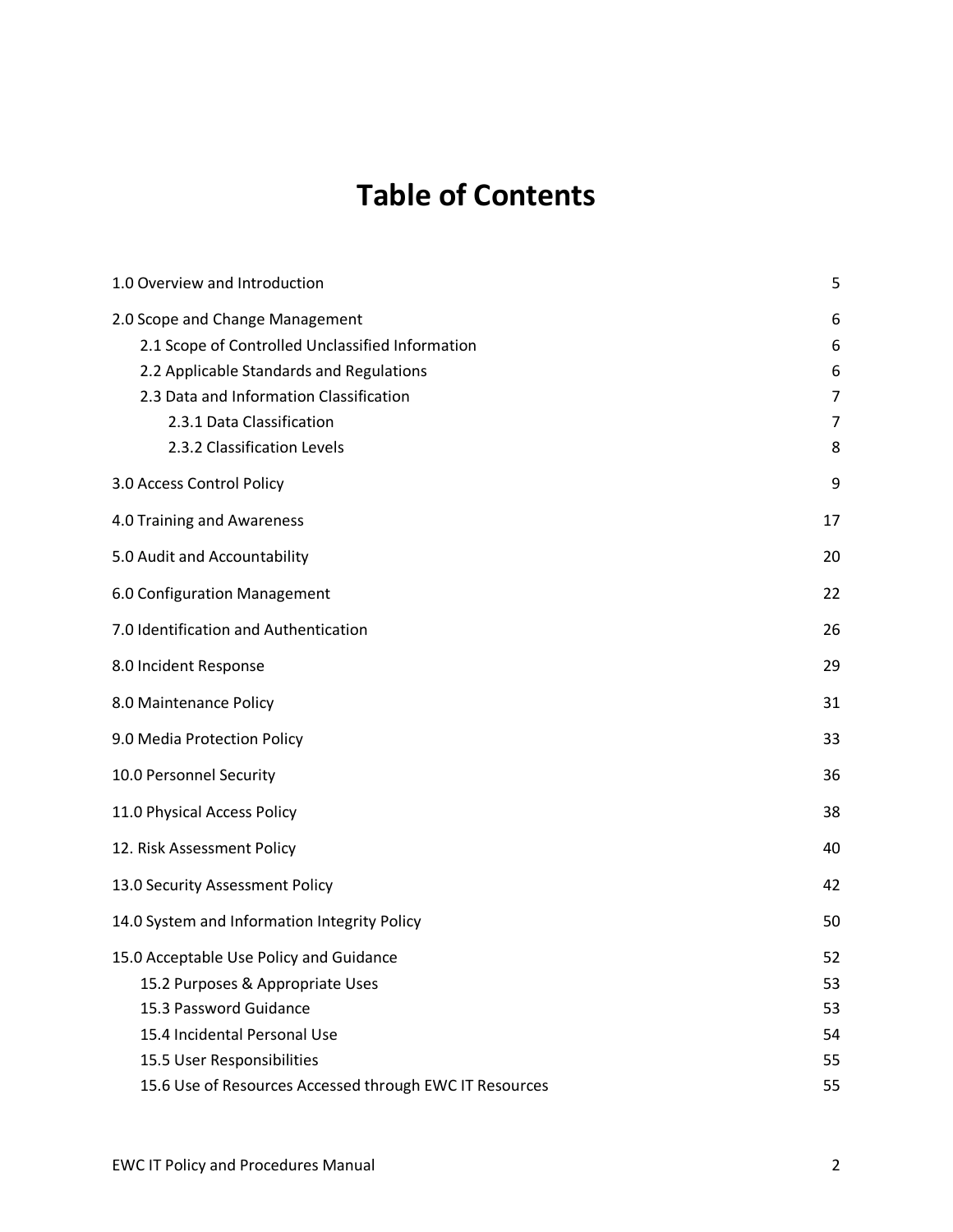| 15.7 Privacy of Other Users                                                           | 55 |
|---------------------------------------------------------------------------------------|----|
| 15.8 Partisan Political Activities                                                    | 55 |
| 15.9 Pornography and Sexually Explicit Content                                        | 56 |
| 15.10 Enforcement                                                                     | 56 |
| 15.11 Security & Operations                                                           | 57 |
| 15.12 Privacy General Provisions                                                      | 57 |
| 15.13 Monitoring and Routine System Maintenance                                       | 57 |
| 15.14 General Provisions Regarding Inspections and Disclosure of Personal Information | 58 |
| 15.15 Transporting Confidential Data                                                  | 59 |
| 15.16 Destruction of Confidential Data                                                | 59 |
| 15.17 Traveling Abroad with Students' Personal Information                            | 59 |
| 15.16 Wireless Communications                                                         | 60 |
| 16.0 Accessibility Policy                                                             | 60 |
| 16.1 Requirements                                                                     | 61 |
| 16.2 Other Data Storage                                                               | 61 |
| 16.3 Notification of Corruption                                                       | 62 |
| 16.4 Remote Access                                                                    | 62 |
| 17.0 Electronic Communications                                                        | 63 |
| 17.1 Email                                                                            | 63 |
| 17.2 VoIP Phone Communication                                                         | 63 |
| 17.3 Videoconference Systems                                                          | 64 |
| 17.4 Digital Signage                                                                  | 64 |
| 18.0 Emergency Notification Policy                                                    | 65 |
| 18.1 Use of CodeRed                                                                   | 65 |
| 19.0 Clean Desk Policy                                                                | 66 |
| 19.1 Requirements                                                                     | 66 |
| 19.2 Compliance                                                                       | 66 |
| 20.0 Enforcement Policy                                                               | 67 |
| 20.1 Actions                                                                          | 67 |
| 21.0 Equipment Configuration and Equipment Ordering                                   | 68 |
| 21.1 Equipment Recommendations                                                        | 68 |
| 21.2 Equipment Ordering Procedure                                                     | 68 |
| 22.0 Guest/Visitor Access and Technology Use                                          | 70 |
| 23.0 Information Sharing                                                              | 71 |
| 23.1 Illegal File Sharing                                                             | 71 |
| 23.2 Copyright Ownership                                                              | 71 |
| 23.3 Information Sensitivity                                                          | 71 |
|                                                                                       |    |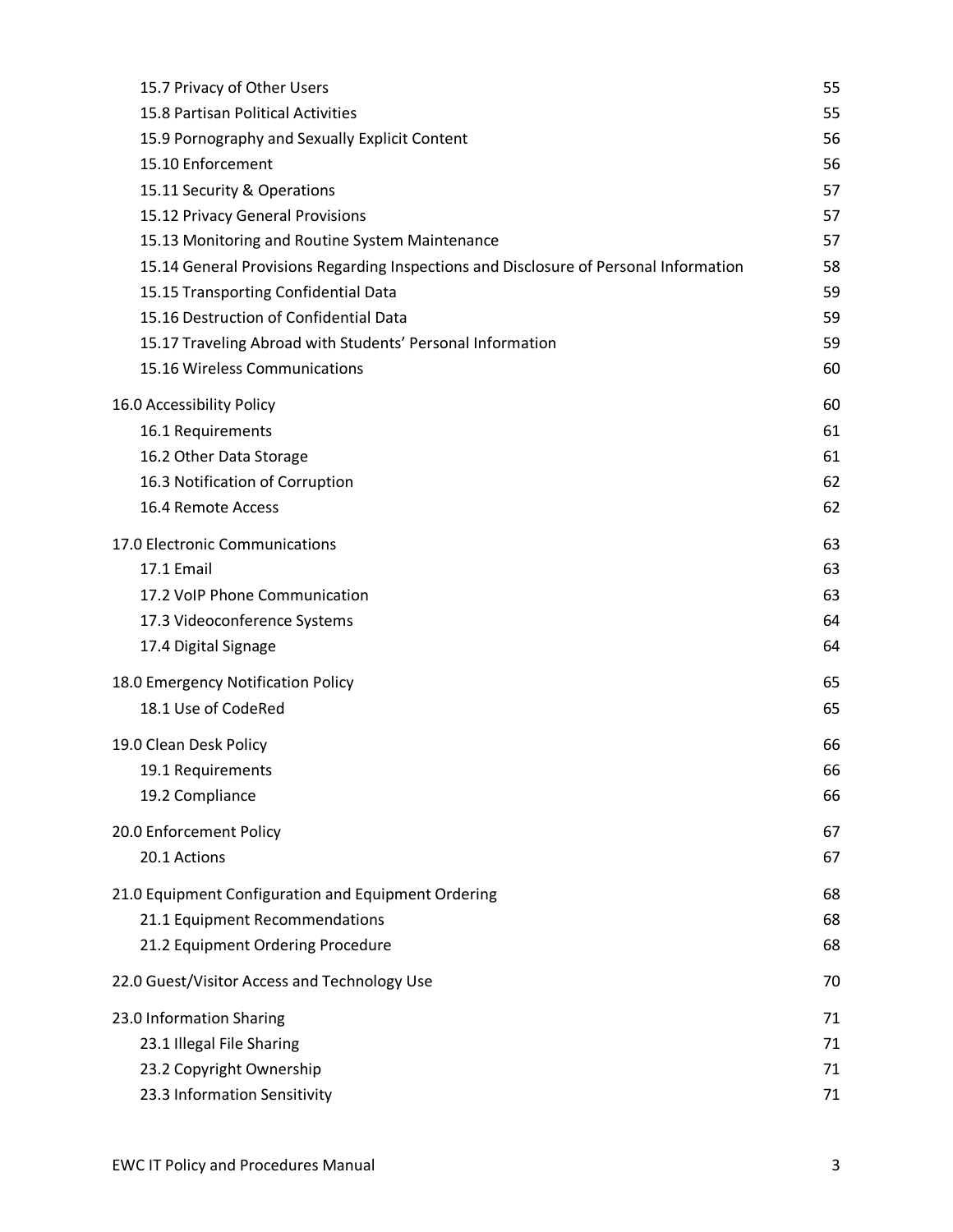| 23.4 Sharing of Information                | 71 |
|--------------------------------------------|----|
| 23.5 Public Information                    | 72 |
| 23.6 Confidential Information              | 72 |
| 23.6 Third-Party Confidential Information  | 72 |
| 23.7 Sensitivity Guidelines                | 73 |
| 24. Physical Security Guidelines           | 75 |
| 25.0 Incident Response Management          | 75 |
| 25.1 Background                            | 76 |
| <b>Potential Incident</b>                  | 82 |
| 26.0 Personal Technology Use               | 84 |
| 27.0 Vendor Access                         | 86 |
| 28.0 Security Program                      | 87 |
| 29.0 Disaster Recovery Plan                | 94 |
| <b>30.0 Emergency Operating Procedures</b> | 99 |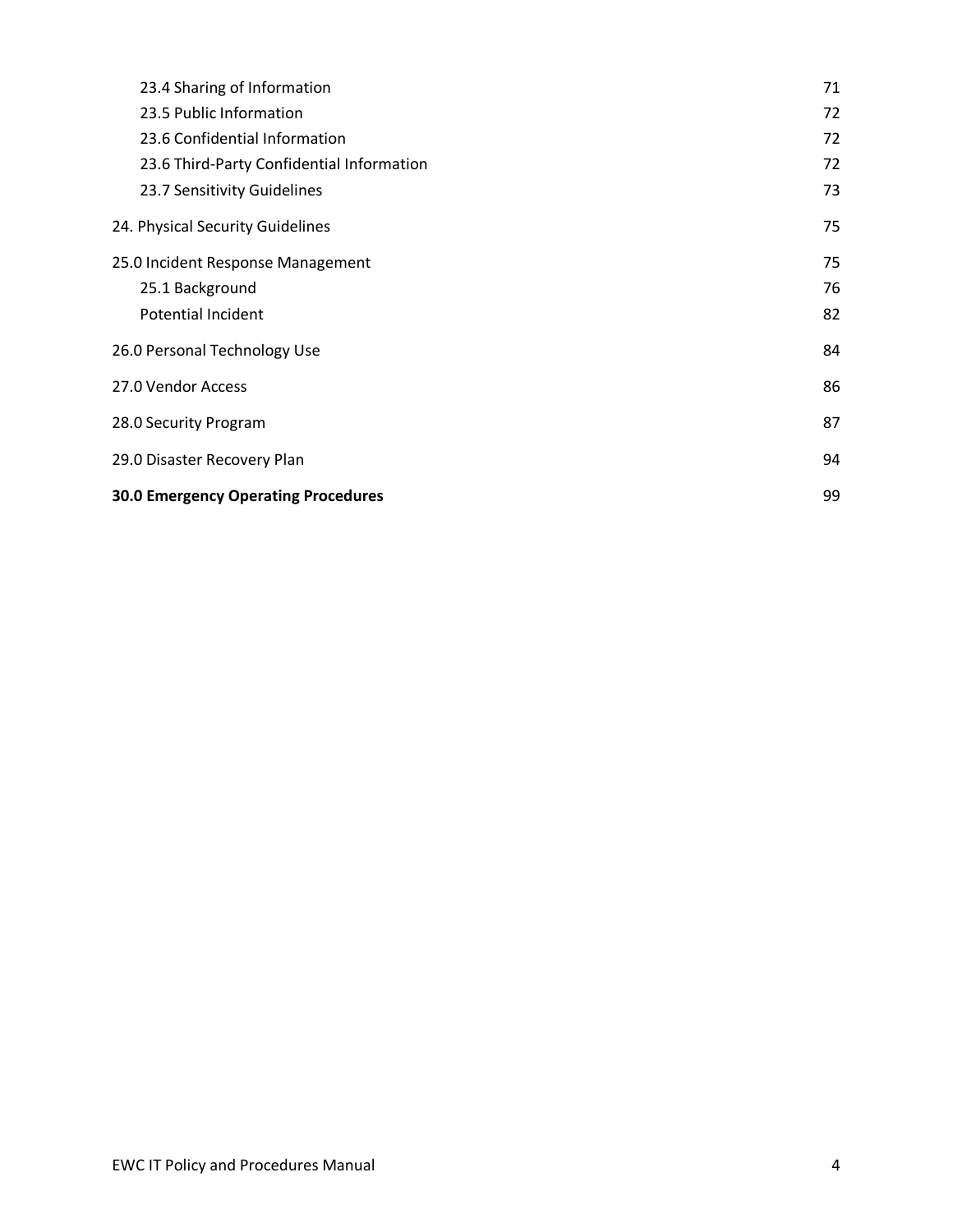# <span id="page-4-0"></span>**1.0 Overview and Introduction**

This document serves as a directory for rules and regulations for successfully and properly utilizing Critical Information and Assets at Eastern Wyoming College (EWC). Careful consideration should be taken to verify that one's actions fall within the authorized parameters for access, utilization, distribution, and modification of EWC's technology resources set forth within this document to ensure proper steps are taken when using EWC IT Services.

EWC Information Technology (IT) Department to provide these policies and procedures in order to address potential situations and to provide steps to take during these situations. However, not all situations can ever be addressed so it is up to each individual employee and affiliate to use these policies and procedures for an example of what type of actions to take.

All individuals using EWC IT resources ("Users"), regardless of affiliation and irrespective of whether these resources are accessed from EWC's campus or from remote locations.

EWC leadership and management expects EWC employees and associates to utilize caution should a potential risk, threat, issue, or questionable request or action present itself that is not discussed herein. Each employee or associate of EWC are encouraged to utilize EWC IT Department's open-door policy and ask for assistance or clarification.

Any misuse, misappropriation, negligence, or deliberate disobedience concerning these policies and procedures will result in EWC action regarding employment or affiliation. Each individual employee and affiliate of EWC shall be familiar with the policies and procedures set forth herein prior to signing the agreement form included in this manual. The IT Team will verify compliance to this policy through various methods, including but not limited to, periodic walk-throughs, video monitoring, business tool reports, internal and external audits, and feedback to the policy owner. An employee found to have violated this policy may be subject to disciplinary action, up to and including termination of employment.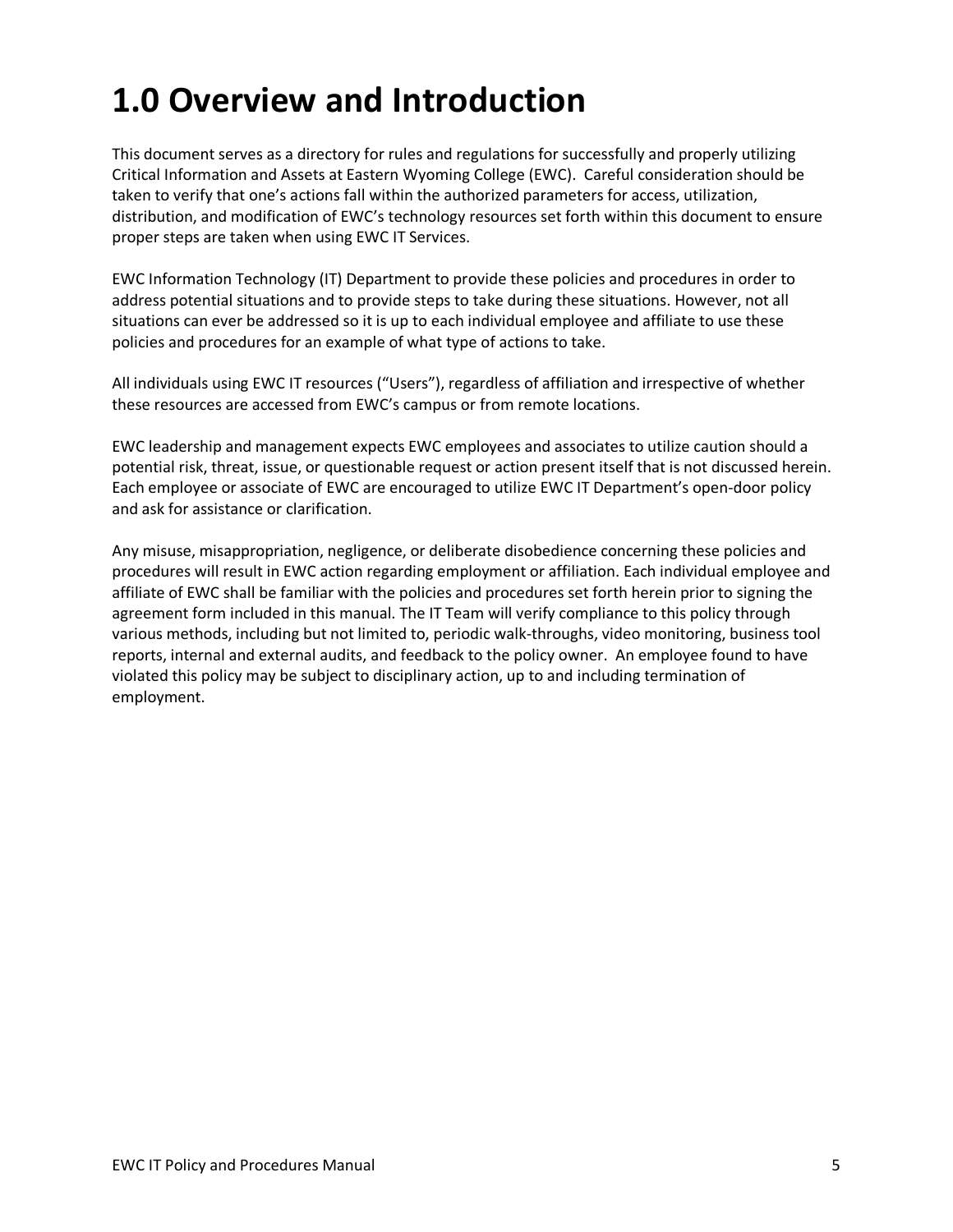## <span id="page-5-0"></span>**2.0 Scope and Change Management**

#### <span id="page-5-1"></span>**2.1 Scope of Controlled Unclassified Information**

The policies described in this manual are applicable to all departments and users of resources and assets that collect, process, store, transmit, or provide security protection for the College's Controlled Unclassified Information (CUI) including, but not limited to:

- EWC-owned technology resources. These resources can include, but are not limited to, the following equipment:
	- Computers that include desktop computers, mobile devices, servers, etc.
	- Network Equipment that include switches, routers, network and communications cabling, wall plates, wireless antennas, wireless bridge devices, fiber optic lines, fiber optic equipment, VoIP phones, etc.
	- Audio/Video Equipment that include video codecs, HDTVs, document cameras, projectors, security cameras, miscellaneous cabling, digital cameras and camcorders, printers, copiers, fax machines, etc.
	- Software that includes operating systems, application software, etc.
	- Resources that include group drive file storage, website file storage, email accounts, social networking accounts, etc.

#### <span id="page-5-2"></span>**2.2 Applicable Standards and Regulations**

Applicable rules and regulations, include and are not limited to:

- Compliance matrix.xlsx
- Federal Education Rights and Privacy Act (FERPA), [§20 U.S.C. § 1232g; 34 CFR Part 99](https://www.law.cornell.edu/uscode/text/20/1232g)
- National Institute of Standards and Technology (NIST), [Special Publication 800-171, Rev. 2](https://nvlpubs.nist.gov/nistpubs/SpecialPublications/NIST.SP.800-171r2.pdf)

Within EWC's IT environment, additional rules may apply to specific computers, computer systems or facilities, software applications, databases and data sources, data types, or networks, and to the uses thereof, or to local workplaces, or to specific types of activities (collectively, "local rules"). Local rules must be consistent with Policies, but also may impose additional or more specific requirements or responsibilities on Users.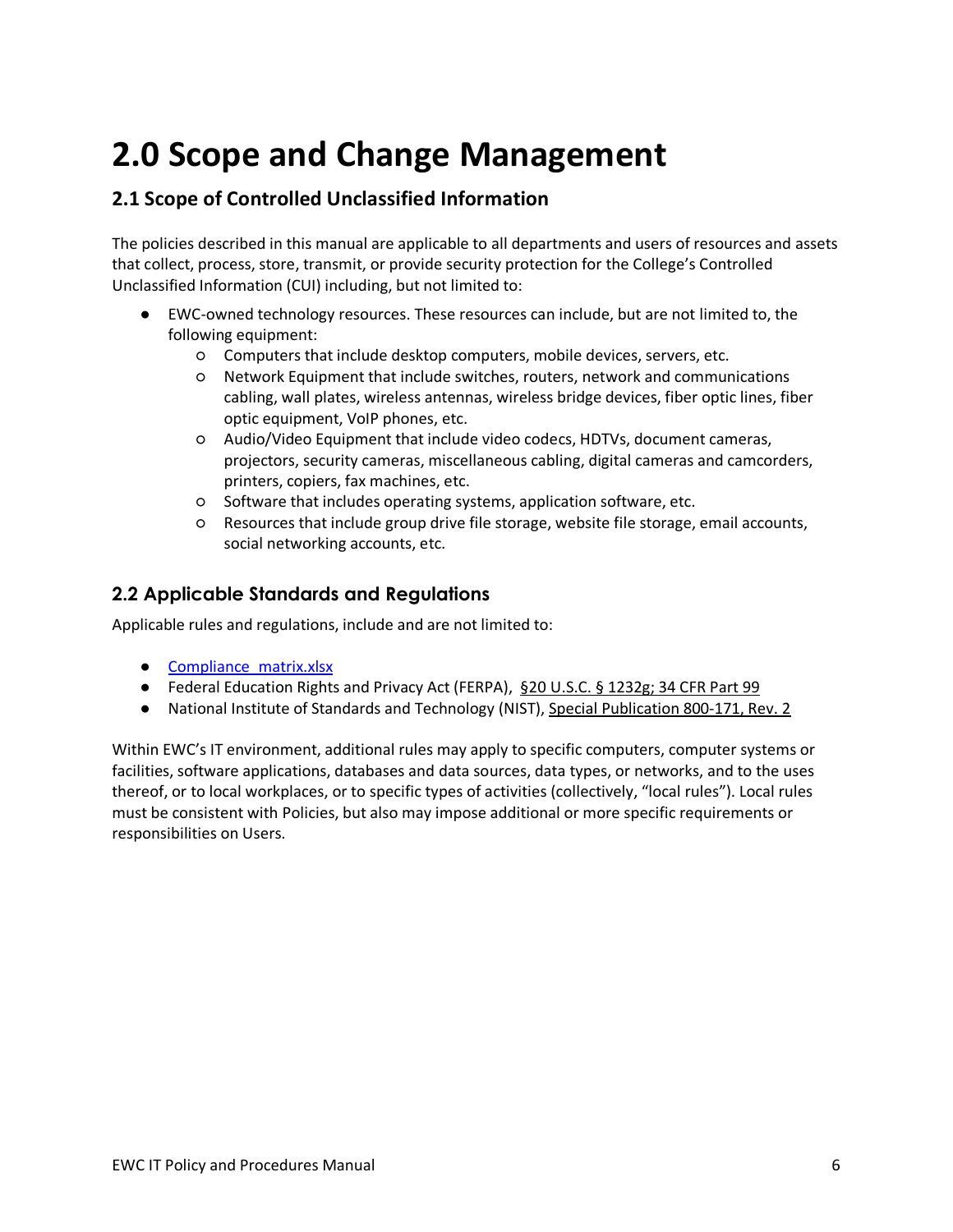#### <span id="page-6-0"></span>**2.3 Data and Information Classification**

#### **2.3.1 PII Definition**

This section establishes EWC's definition of Personally Identifiable Information (PII) and indicates what information may be shared, if any, with third‐party entities. It is important to note that information should never be shared without cause or requirement, unless dictated by state or federal government regulations such as annual reporting guidelines and statistical reporting data, in the course of preset institutional operations or vendor agreements, or due to the request of EWC's President or designee. PII is the type of information that should be kept safe using the highest level of security. PII is described as information about an individual that identifies, links, relates, or is unique to, or describes him or her. PII may include:

- Name
- SSN
- Address(es)
- Phone Number(s)
- SSN
- Birth date
- Birthplace
- Mother's maiden name
- Family names
- Other family data such as addresses, contact information, etc.
- Financial information such as bank account information, account balances, etc.
- Other information that, alone or in combination, is linked or linkable to a specific student that would allow a reasonable person in the school community, who does not have a personal knowledge of the relevant circumstances, to identify the student with a reasonable certainty
- Information requested by a person who the educational agency or institution believes knows the identity of the student to whom the educational record directly relates.

Under no circumstances should PII be transported off‐campus. On‐campus storage of PII should meet other policy requirements as dictated herein. Off‐campus use of this type of data may be facilitated via the EWC IT Department's Remote Access Policy.

#### <span id="page-6-1"></span>**2.3.1 Data Classification**

Eastern Wyoming College Data Classification approach categorizes information collected, stored, and managed by the College community. These data classifications will be used internally and referenced by other policies to improve the College's ability to prevent, deter, detect, respond to, and recover from internal and external compromises to its electronic information resources.

This approach applies to all persons or entities that have access to College data. It applies to all data utilized by the College community for the purpose of carrying out the institutional mission of research, teaching, outreach, and data used in the execution of required business functions, limited by any overriding contractual or statutory requirements.

Eastern Wyoming College is bound by laws and regulations as it relates to the handling of data that is collected, maintained, and used by the institution. Those would include Federal Educational Rights and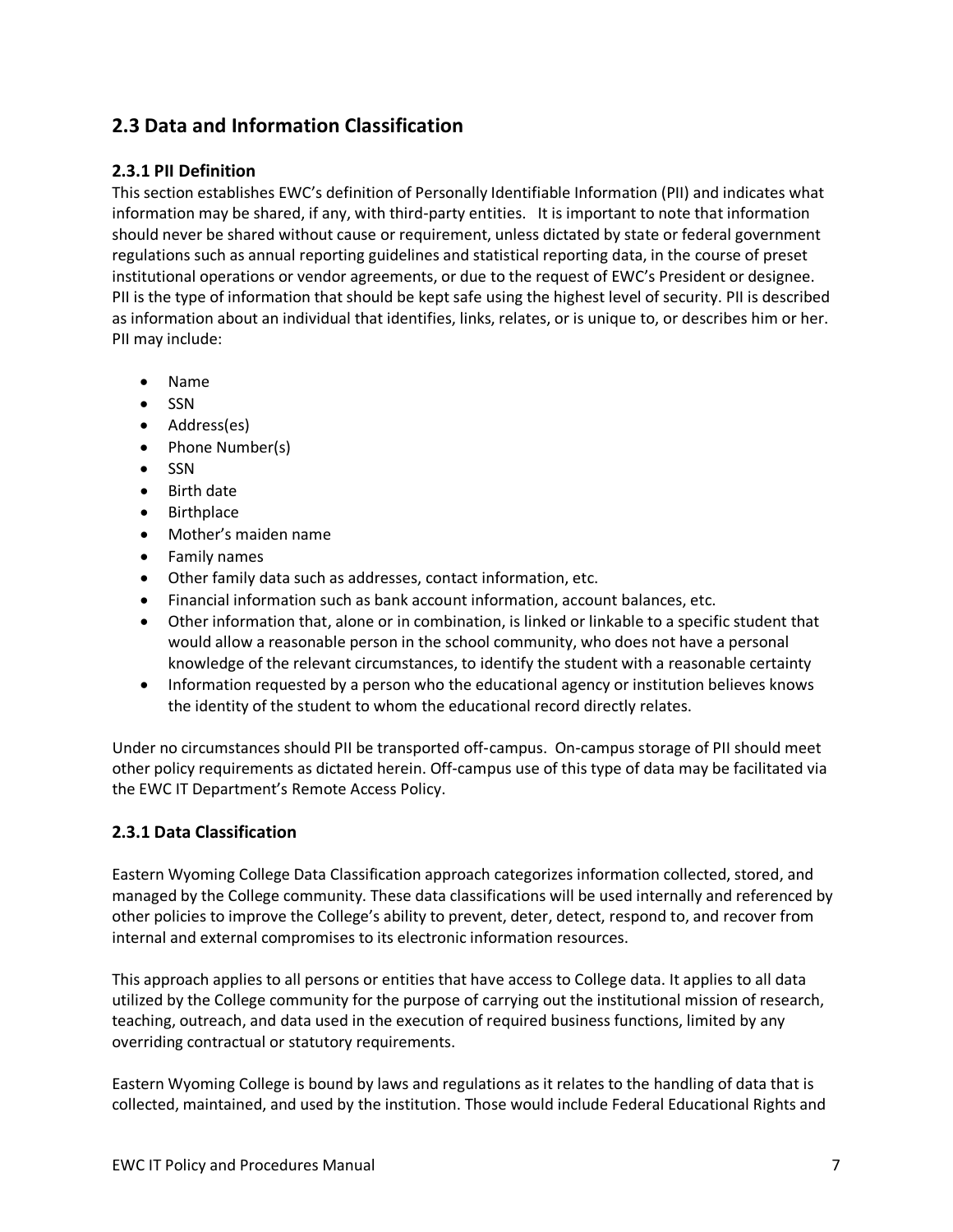Privacy Act (FERPA), Health Insurance Portability and Accountability Act (HIPAA), Gramm-Leach-Bliley Act (GLBA), Wyo. Stat. § 40-12-502(d)(iii) & (iv), Payment Card Industry Data Security Standard (PCI DSS), other contractual obligations and any other regulations that may be put into force by federal and state governing authorities. Any changes and/or additions to regulations may override the data definitions below and thus this policy should be reviewed annually for recent changes.

#### <span id="page-7-0"></span>**2.3.2 Classification Levels**

College data are essential to the operations of the College and its quality and safety must be ensured to comply with legal, regulatory, and administrative requirements. Information will be classified according to the risk of unauthorized exposure and the resulting impact. College data shall be classified as Level I (public - low potential impact), Level II (moderate potential impact), or Level III (private - high potential impact). Unless otherwise classified by a Data Custodian or policy, all College data shall be classified as Level II.

College data will be classified into three levels, where level I requires the least security and level III requires the highest security. Data must be consistently protected throughout its life cycle in a manner commensurate with its sensitivity regardless of where it resides or what purpose(s) it serves. Extracts of data shall have the same classification level and utilize the same protective measures as the same data in the system of record. Data Custodians may utilize the negative potential impacts listed below to evaluate data under their purview if the data does not clearly fall under the laws, regulations, or examples listed. The highest negative impact rating received shall classify data within that category. Data that has no negative impacts to the College but may cause significant harm to individuals must be categorized as Level III.

#### **Level I: Public -Low Potential Impact**

Level I data may or must be open to the public. This information is not restricted by local, state, national, or international statute regarding disclosure or use. Access is available to the public but may need to be granted by the Data Custodian. The loss of confidentiality of Level I data should be expected to have limited adverse effects on College operations, College assets, or individuals. A loss of integrity or availability of Level I data may have limited adverse effects on College operations, College assets, or individuals. The loss of confidentiality of Level I data may result in some of the following:

- No loss of mission capability, but inconveniences may be experienced by some individuals
- No damage to College assets
- No financial damages and/or fines

Insignificant harm to individuals 5. Little, if any, negative impact on the College's reputation The loss of availability or integrity of Level I data may result in some of the following: 1. Limited degradation in or loss of mission capability to an extent and duration that the College is able to perform its primary functions, but the effectiveness of the functions may be noticeably reduced. 2. No or very minor damage to College assets 3. No direct financial damages and no fines 4. Insignificant indirect financial damages 5. Insignificant harm to individuals 6. Possible negative impact on the College's reputation, generally dependent on the visibility of loss of integrity or availability to the community Examples include published "white pages," directory information, maps, departmental websites, lists of email addresses, academic course descriptions, and other information readily published and provided to the public at large.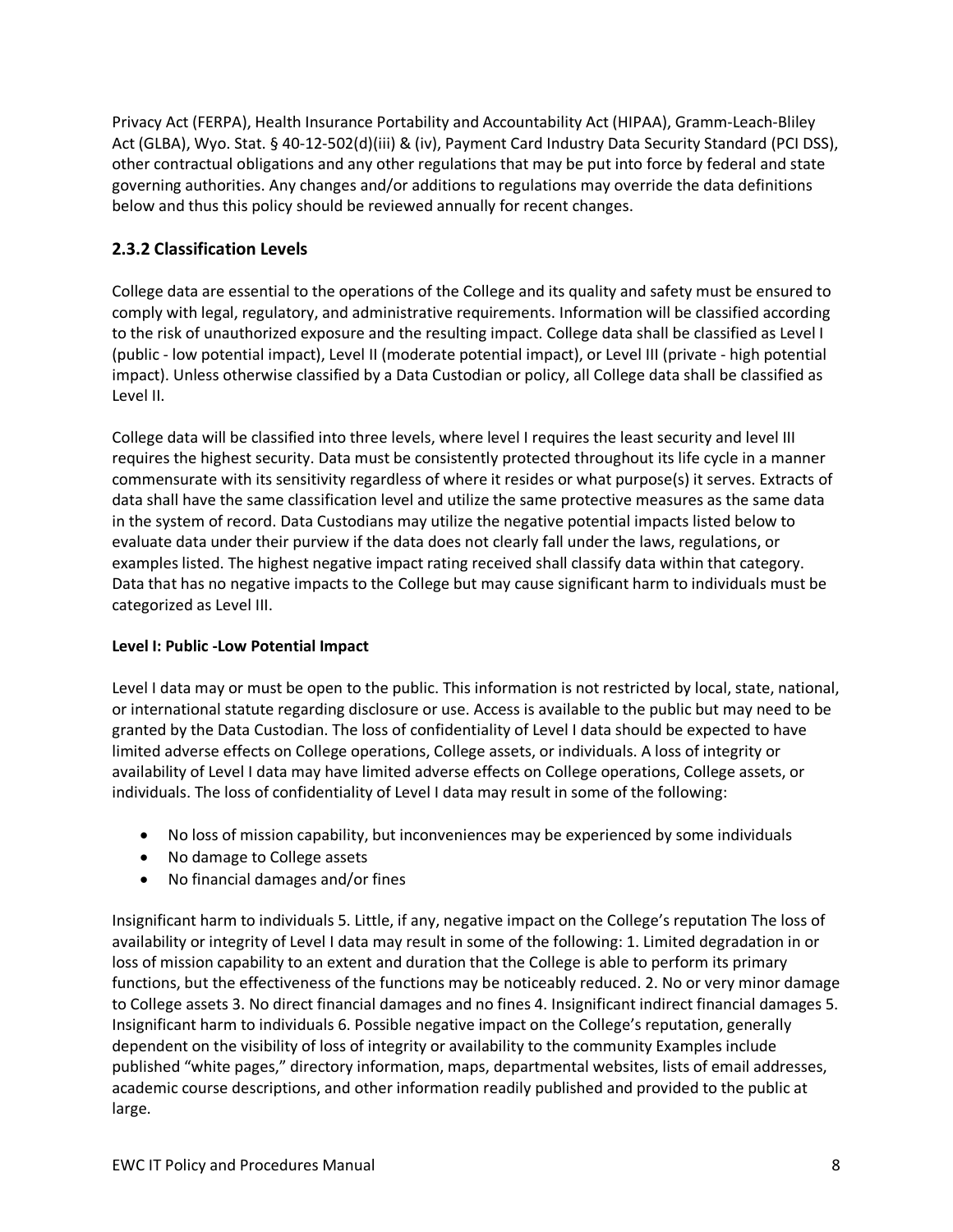#### **Level II: Private - Moderate Potential Impact**

Level II data are information whose access must be guarded due to proprietary, ethical, or privacy considerations. This classification applies even though there may not be a statute requiring this protection. This information is not intended for public dissemination, but its disclosure is not restricted by Federal or state law. Unless otherwise classified by a Data Custodian or policy, all College data shall be classified as Level II. The loss of confidentiality, integrity, or availability of Level II data should be expected to have moderate adverse effects on College operations, College assets, or individuals. The loss of confidentiality, integrity, or availability of Level II data may result in some of the following: 1. Limited degradation in or loss of mission capability to an extent and duration that the College is able to perform its primary functions, but the effectiveness of the functions is noticeably reduced. 2. Minor damage to College assets 3. Minor direct financial damages and/or fines 4. Minor indirect financial damages 5. Minor harm to individuals 6. Minor negative impact on the College's reputation Examples includes student grades maintained by an instructor, class lists, lists of students in a major in a department, internal memos, financial records, email communications, and other documents not intended for public distribution that are not otherwise Level III data.

#### **Level III: Legally Protected -High Potential Impact**

Level III data include all data protected by federal or state law, including, but not limited to FERPA, HIPAA, GLBA, Iowa Code Chapter 715C, PCI DSS and other contractual obligations. The loss of confidentiality, integrity, or availability of Level III data should be expected to have serious adverse effects on College operations, College assets, or individuals. The loss of confidentiality, integrity, or availability of Level III data may result in some of the following: 1. Severe degradation in or loss of mission capability to an extent and duration that the College is not able to perform one or more of its primary functions 2. Major damage to College assets 3. Major direct financial damages and/or fines 4. Major indirect financial damages 5. Significant harm to individuals 6. Major negative impact on the College's reputation Examples include credit card numbers, social security numbers, driver's license numbers, health records, student transcripts, financial aid data, and human subject research data that identify an individual. Other examples include credentials used as passwords, passphrases, or fingerprints as well as the data stored to allow self-service reset of the credentials.

#### **Intermingling of Data Classifications**

<span id="page-8-0"></span>Multiple classifications of data may reside together in the same document, database, or electronic record. A document, database, or electronic record containing multiple classifications of data shall be classified according to the highest level of any single data element contained therein. Adequate redaction or removal of data elements will cause a document, database, or electronic record to be reclassified according to its new contents.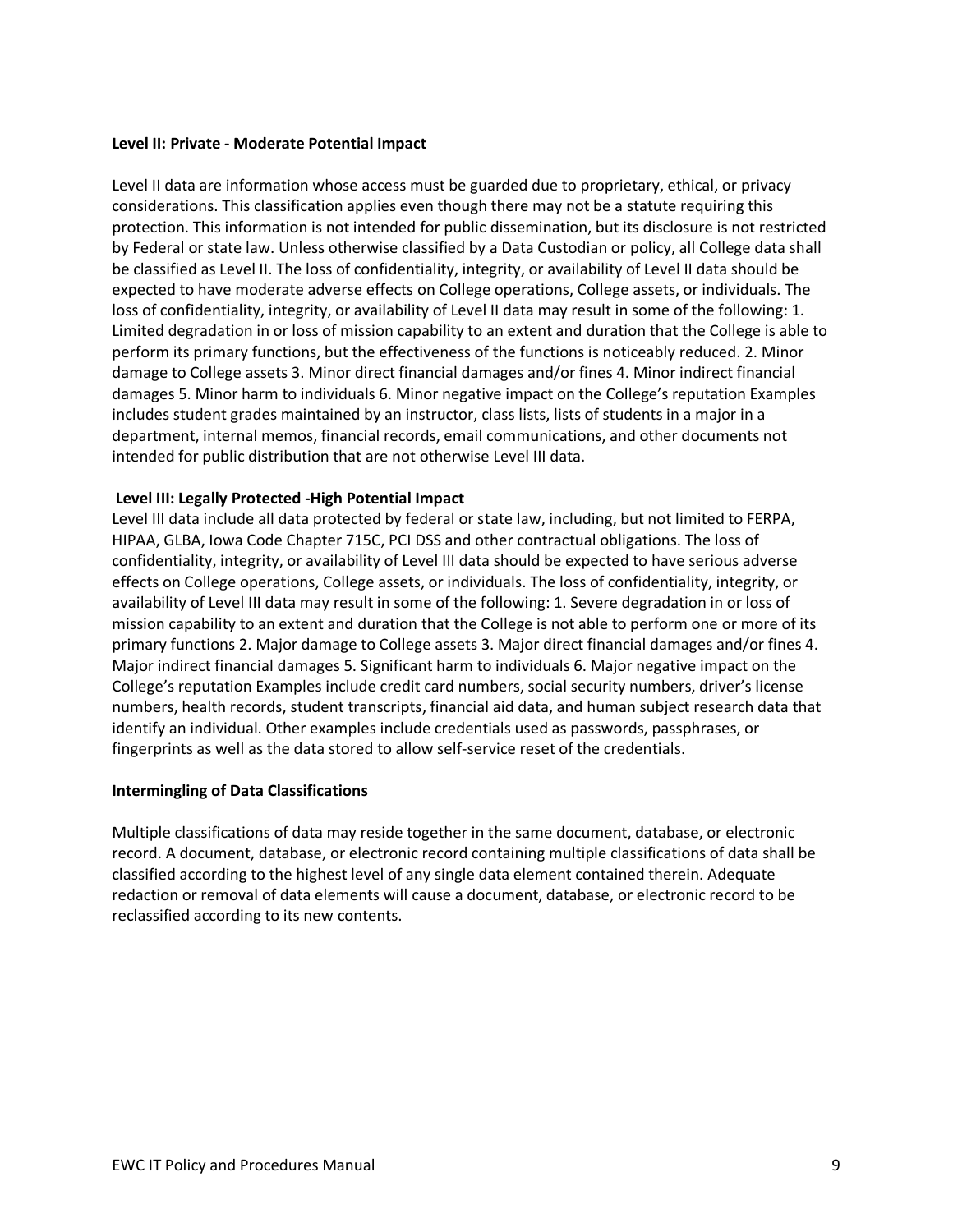# **3.0 Access Control Policy**

#### **3.1 Policy Statements**

IT Staff shall comply with the following Basic Security Requirements:

- 1. Limit system access to authorized users, processes acting on behalf of authorized users, and devices (including other systems).
- 2. Control access between active entities or subjects (i.e., users or processes acting on behalf of users) and passive entities or objects (e.g., devices, files, records, and domains) in systems.
- 3. Clearly define account types for privileged and unprivileged accounts.
- 4. Identify and select information system accounts to support organizational missions and business functions for all users including, but not limited to: individual, shared, group, system, guest/anonymous, emergency, developer/manufacturer/vendor, temporary, and service.
- 5. Assign account managers for information system accounts. System administrators shall manage unprivileged user accounts.
- 6. Establish conditions for group and role membership.
- 7. Specify authorized users of the information system, group and role membership, and access authorizations (i.e., privileges) and other attributes (as required) for each account.
- 8. Require approvals by system owners for requests to create information system accounts.
- 9. Create, enable, modify, disable, and remove information system accounts in accordance with approved procedures.
- 10. Monitor the use of information system accounts.
- 11. Notify account managers when accounts are no longer required, when users are terminated or transferred, and when individual information system usage or need-to-know changes.
- 12. Authorize access to the information system based on a valid access authorization or intended system usage.

3.1.2 Limit system access to the types of transactions and functions that authorized users are permitted to execute.

- 1. Define access privileges and other attributes by account, account type, and other factors. Other attributes required for authorizing access include restrictions on time-of-day, day-ofweek, and point-of- origin. In defining other account attributes, system-related requirements (e.g., system upgrades scheduled maintenance) and mission or business requirements, (e.g., time zone differences, customer requirements, remote access to support travel requirements) may be considered.
- 2. Establish system account types to include individual, shared, group, system, anonymous, guest, emergency, developer, manufacturer, vendor, and temporary.
- 3. Ensure that the information system enforces approved authorizations for logical access to information and system resources in accordance with applicable access control policies.

The IT Department shall comply with the following Derived Security Requirements:

3.1.3 Control the flow of CUI in accordance with approved authorizations.

- 1. Regulate where information can travel within a system and between systems without regard to subsequent accesses to that information.
- 2. Restrict the following information flows: keeping export- controlled information from being transmitted in the clear to the Internet; blocking outside traffic that claims to be from within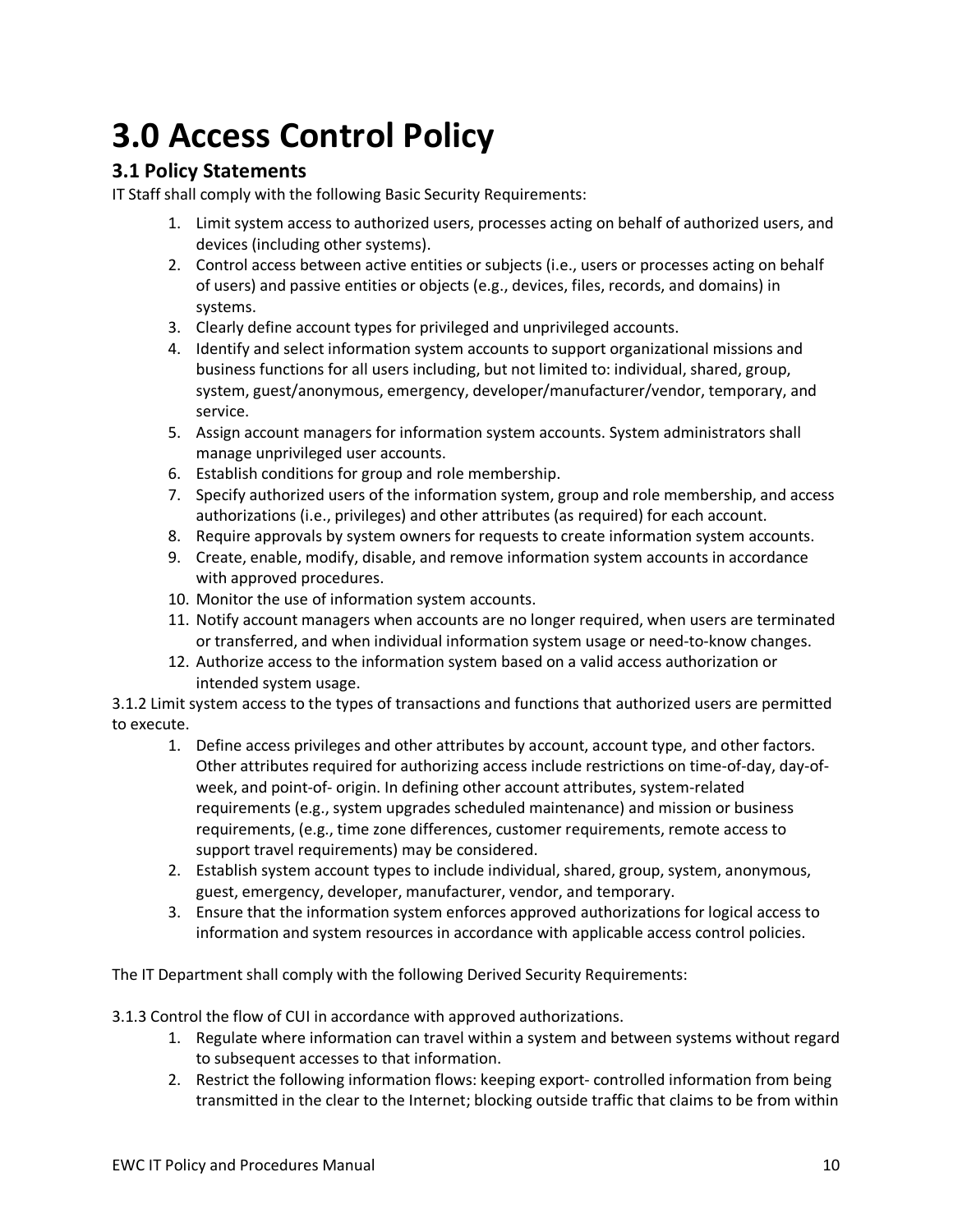the organization; restricting requests to the Internet that are not from the internal web proxy server; and limiting information transfers between organizations based on data structures and content.

- 3. Control the flow of information between designated sources and destinations (e.g., networks, individuals, and devices) within systems and between interconnected systems.
- 4. Control the flow based upon characteristics of the information or the information path.
- 5. Ensure that the information system enforces approved authorizations for controlling the flow of information within the system and between interconnected systems. Enforcement shall occur in boundary protection devices (e.g., gateways, routers, guards, encrypted tunnels, firewalls) that employ rule sets or establish configuration settings that restrict system services, provide a packet- filtering capability based on header information, or message-filtering capability based on message content (e.g., implementing key word searches or using document characteristics).
- 6. Consider the trustworthiness of filtering and inspection mechanisms (i.e., hardware, firmware, and software components) as well as the guidance of information owners or stewards at designated policy enforcement points between interconnected systems in controlling the flow of CUI.
- 7. Prohibit information transfers between interconnected systems (i.e., allowing access only); employing hardware mechanisms to enforce one-way information flows; and implementing trustworthy regrading mechanisms to reassign security attributes and security labels.

3.1.4 Separate the duties of individuals to reduce the risk of malevolent activity without collusion.

- 1. Separate duties of individuals as necessary to prevent the potential for abuse of unauthorized privileges.
- 2. Document the separation of duties of individuals.
- 3. Separation of duties may include dividing mission functions and system support functions among different individuals or roles; conducting system support functions with different individuals (e.g., configuration management, quality assurance and testing, system management, programming, and network security); and ensuring that security personnel administering access control functions do not also administer audit functions.
- 4. Define information system access authorizations across systems and application domains to support this Policy Statement.

3.1.5 Employ the principle of least privilege, including for specific security functions and privileged accounts.

- 1. Apply least privilege to the development, implementation, and operation of organizational systems.
- 2. Employ the principle of least privilege, allowing only authorized accesses for users (or processes acting on behalf of users) which are necessary to accomplish assigned tasks in accordance with organizational missions and business functions.
- 3. Create additional processes, roles, and system accounts to achieve least privilege, as necessary.
- 4. Complete security functions including establishing system accounts, setting events to be logged, setting intrusion detection parameters, and configuring access authorizations (i.e., permissions, privileges).
- 5. Restrict privileged accounts on the information system to [entity defined personnel or roles].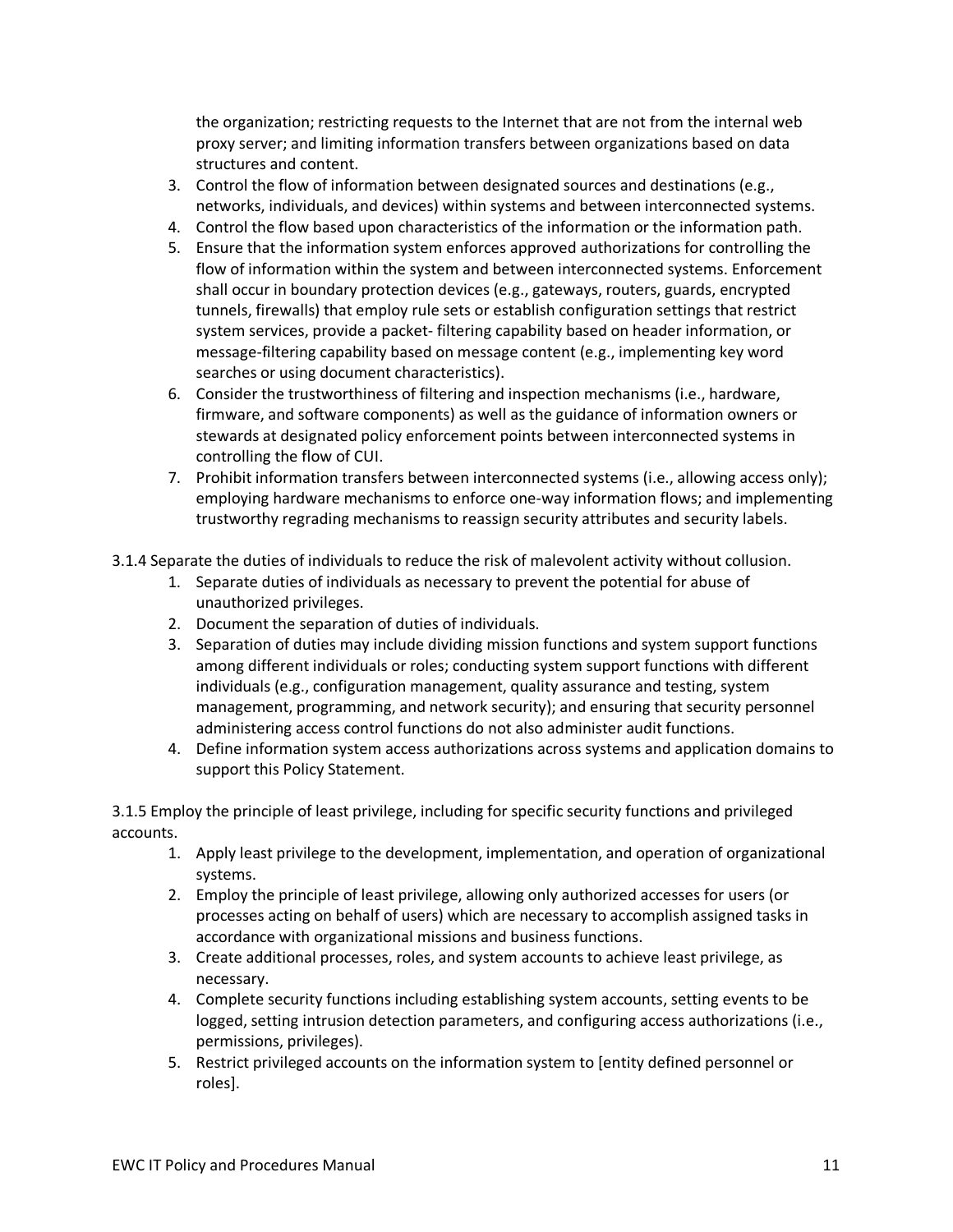- 6. Differentiate in the application of this Policy Statement between allowed privileges for local accounts and for domain accounts provided the Department retains the ability to control system configurations for key security parameters and as otherwise necessary to sufficiently mitigate risk.
- 3.1.6 Use non-privileged accounts or roles when accessing non-security functions.
	- 1. Require that users of information system accounts, or roles, with access to [entity defined security functions or security-relevant information], use non-privileged accounts or roles, when accessing non-security functions.

3.1.7 Prevent non-privileged users from executing privileged functions and capture the execution of such functions in audit logs.

- 1. Authorize explicit access to hardware and software controlling access to systems and filtering rules for routers/firewalls, cryptographic key management information, configuration parameters for security services, and access control lists.
- 2. Ensure that the information system audits the execution of privileged functions including establishing system accounts, performing system integrity checks, conducting patching operations, or administering cryptographic key management activities.
- 3. Ensure that the information system prevents non-privileged users from executing privileged functions such as disabling, circumventing, or altering implemented security safeguards/countermeasures. Privileged functions that require protection from nonprivileged users include, but aren't limited to, circumventing intrusion detection and prevention mechanisms or malicious code protection mechanisms.
- 4. Ensure the use of privileged functions are logged in order to detect misuse, and in doing so, help mitigate the risk from insider threats and the advanced persistent threat.
- 3.1.8 Limit unsuccessful logon attempts.
	- 1. Enforce a limit of consecutive invalid logon attempts by a user during a [entity defined frequency]. Responses to unsuccessful logon attempts may be implemented at the operating system and application levels.
	- 2. Lock the account/node automatically for [entity defined frequency] or until released by an administrator when the maximum number of unsuccessful attempts is exceeded. If a delay algorithm is selected, organizations may employ different algorithms for different system components based on the capabilities of the respective components.
	- 3. Apply this Policy Statement regardless of whether the logon occurs via a local or network connection.
- 3.1.9 Provide privacy and security notices consistent with applicable CUI rules.
	- 1. Ensure the system displays an approved system use notification message or banner to users before granting access to the system that provides privacy and security notices consistent with applicable state and federal laws, directives, policies, regulations, standards, and guidance and states informing that:
		- 1.1. Users are accessing a [entity] information system.
		- 1.2. Information system usage may be monitored, recorded, and subject to audit.
		- 1.3. Unauthorized use of the information system is prohibited and subject to criminal and civil penalties.
		- 1.4. Use of the information system indicates consent to monitoring and recording.
		- 1.5. There are no rights to privacy.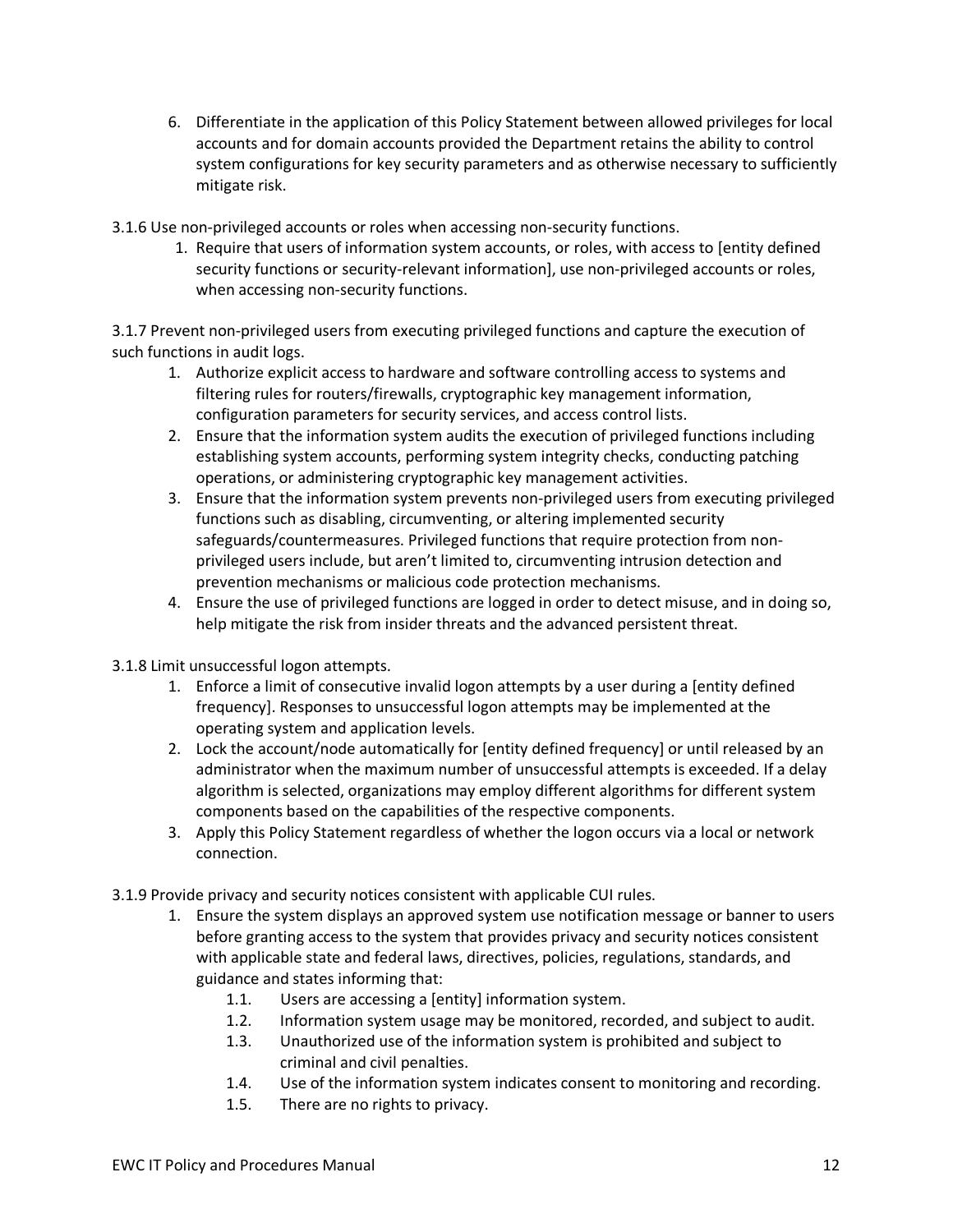- 2. Ensure the system retains the notification message or banner on the screen until users acknowledge the usage conditions and take explicit action to log on to or further access the information system.
- 3. For publicly accessible systems, ensure that the information system:
	- 3.1. Displays system use information, but before granting further access.
	- 3.2. Displays references, if any, to monitoring, recording, or auditing that are consistent with privacy accommodations for such systems that generally prohibit those activities.
	- 3.3. Includes a description of the authorized uses of the system.
- 4. The Department may consider whether a secondary system use notification is needed to access applications or other system resources after the initial network logon based on a risk assessment.
- 5. Where necessary, use posters or other printed materials in lieu of an automated system banner.
- 6. Use session lock with pattern-hiding displays to prevent access and viewing of data after a period of inactivity.
- 7. Prevent further access to the system by initiating a session lock after [entity defined frequency] of inactivity or upon receiving a request from a user.
- 8. Retain the session lock until the user reestablishes access using established identification and authentication procedures.
- 9. Implement session locks where session activities can be determined, typically at the operating system level (but can also be at the application level).
- 10. Do not use session locks as a substitute for logging out of the system.
- 11. Use pattern-hiding displays, which may include static or dynamic images such as patterns used with screen savers, photographic images, solid colors, clock, battery life indicator, or a blank screen, with the additional caveat that none of the images convey controlled unclassified information.

#### 3.1.11 Terminate (automatically) a user session after a defined condition.

- 1. Ensure the information system automatically terminates a user-initiated logical session. A logical session (for local, network, and remote access) is initiated whenever a user (or process acting on behalf of a user) accesses an organizational system. Such user sessions can be terminated (and thus terminate user access) without terminating network sessions.
- 2. Ensure session termination terminates all processes associated with a user's logical session except those processes that are specifically created by the user (i.e., session owner) to continue after the session is terminated.
- 3. Conditions or trigger events requiring automatic session termination may include organization-defined periods of user inactivity, targeted responses to certain types of incidents, and time-of-day restrictions on system use.
- 3.1.12 Monitor and control remote access sessions.
	- 1. Establish and document usage restrictions, configuration/connection requirements, and implementation guidance for each type of remote access allowed, including, but not limited to: dial-up, broadband, wireless, and encrypted virtual private networks (VPNs).
	- 2. Authorize remote access to the information system prior to allowing such connections.
	- 3. Ensure that the information system monitors and controls remote access methods.
	- 4. Document the rationale for such access in the security plan for the information system.
	- 5. Provide for automated monitoring and control of remote access sessions to allow the Department to detect cyber- attacks and help to ensure ongoing compliance with remote access policies by auditing connection activities of remote users on a variety of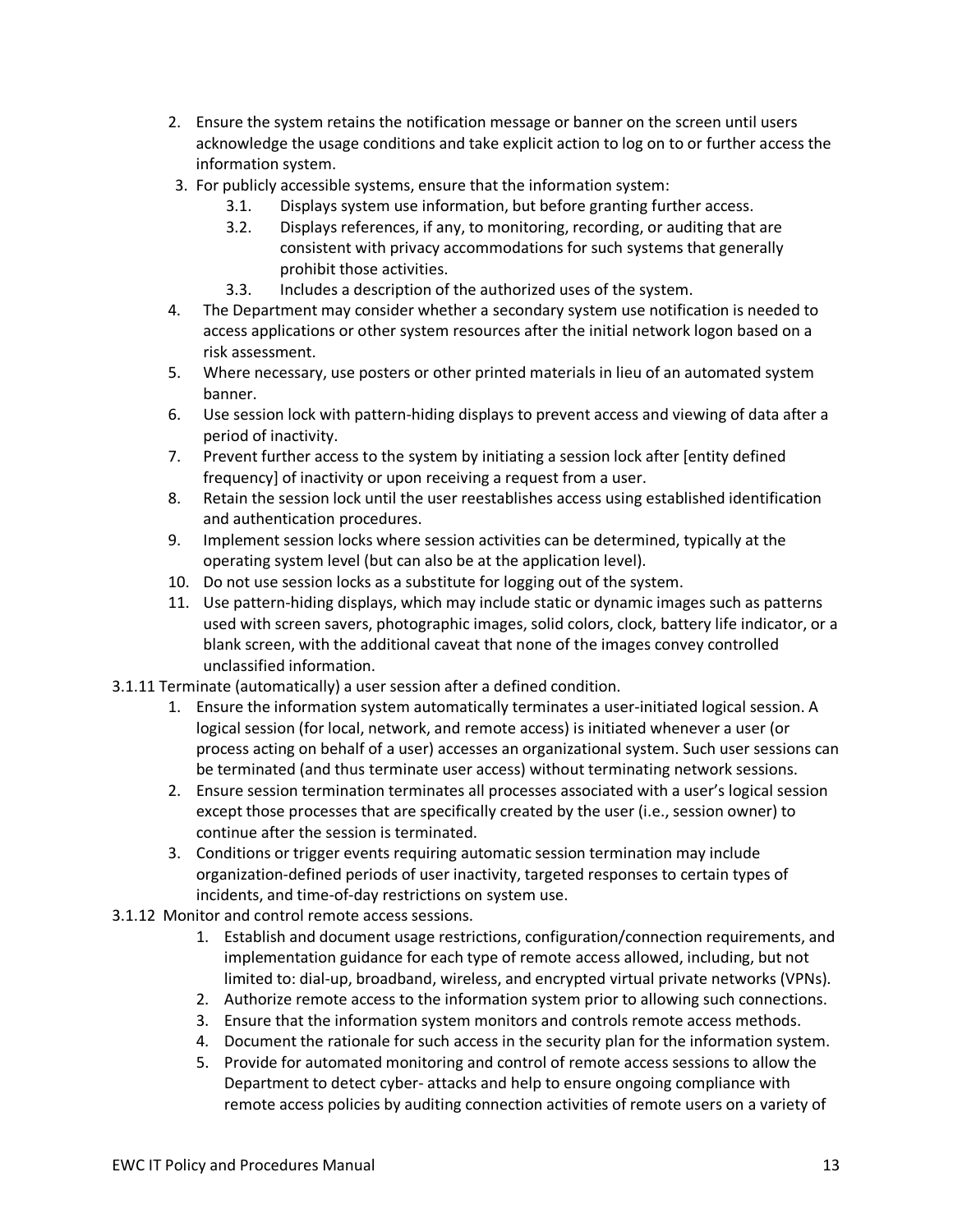system components (e.g., servers, workstations, notebook computers, smart phones, and tablets). See NIST SP 800-46, SP 800-77, and SP 800-113 for guidance on secure remote access and virtual private networks.

- 3.1.13 Employ cryptographic mechanisms to protect the confidentiality of remote access sessions.
	- 1. Ensure that the information system implements cryptographic mechanisms to protect the confidentiality and integrity of remote access sessions.
	- 2. Ensure that the information system routes all remote accesses through [entity defined number] managed network access control points to reduce the risk for external attacks. (VPNs with encrypted tunnels can affect the capability to adequately monitor network communications traffic for malicious code.)
	- 3. Authorize the execution of privileged commands and access to security-relevant information via remote access only for [entity defined needs].
	- 4. Employ cryptographic standards including FIPS-validated cryptography and NSAapproved cryptography. See NIST CRYPTO; NIST CAVP; NIST CMVP; National Security Agency Cryptographic Standards.
- 3.1.14 Route remote access via managed access control points.
	- 1. Establish usage restrictions, configuration/connection requirements, and implementation guidance for wireless access.
	- 2. Route remote access through managed access control points enhances explicit, organizational control over such connections, reducing the susceptibility to unauthorized access to organizational systems resulting in the unauthorized disclosure of CUI.
	- 3. Authorize wireless access to the information system prior to allowing such connections.
	- 4. Ensure that the information system protects wireless access to the system using authentication of users and devices and encryption.

3.1.15 Authorize remote execution of privileged commands and remote access to security-relevant information.

- 1. Allow for the execution of privileged commands on a system for the control, monitoring, and administration of the system including security functions and associated securityrelevant information.
- 2. Provide for access from remote locations to help ensure that unauthorized individuals are not able to execute such commands freely with the potential to do serious or catastrophic damage to organizational systems.
- 3.1.16 Authorize wireless access prior to allowing such connections.
	- 1. Establish usage restrictions and configuration and/or connection requirements for wireless access to the system to support wireless access authorization decisions and reduce the susceptibility to unauthorized access to the system through wireless technologies.
	- 2. Leverage wireless networks' authentication protocols to provide credential protection and mutual authentication. See
		- NIST, SP 800-97 for guidance on secure wireless networks.
- 3.1.17 Protect wireless access using authentication and encryption.
	- 1. Authenticate individuals and devices to help protect wireless access to the system.
	- 2. Consider the wide variety of devices that are part of the Internet of Things with potential wireless access to organizational systems. See NIST CRYPTO.
- 3.1.18 Control connection of mobile devices.
	- 1. Establish usage restrictions, configuration requirements, connection requirements, and implementation guidance for organization-controlled mobile devices.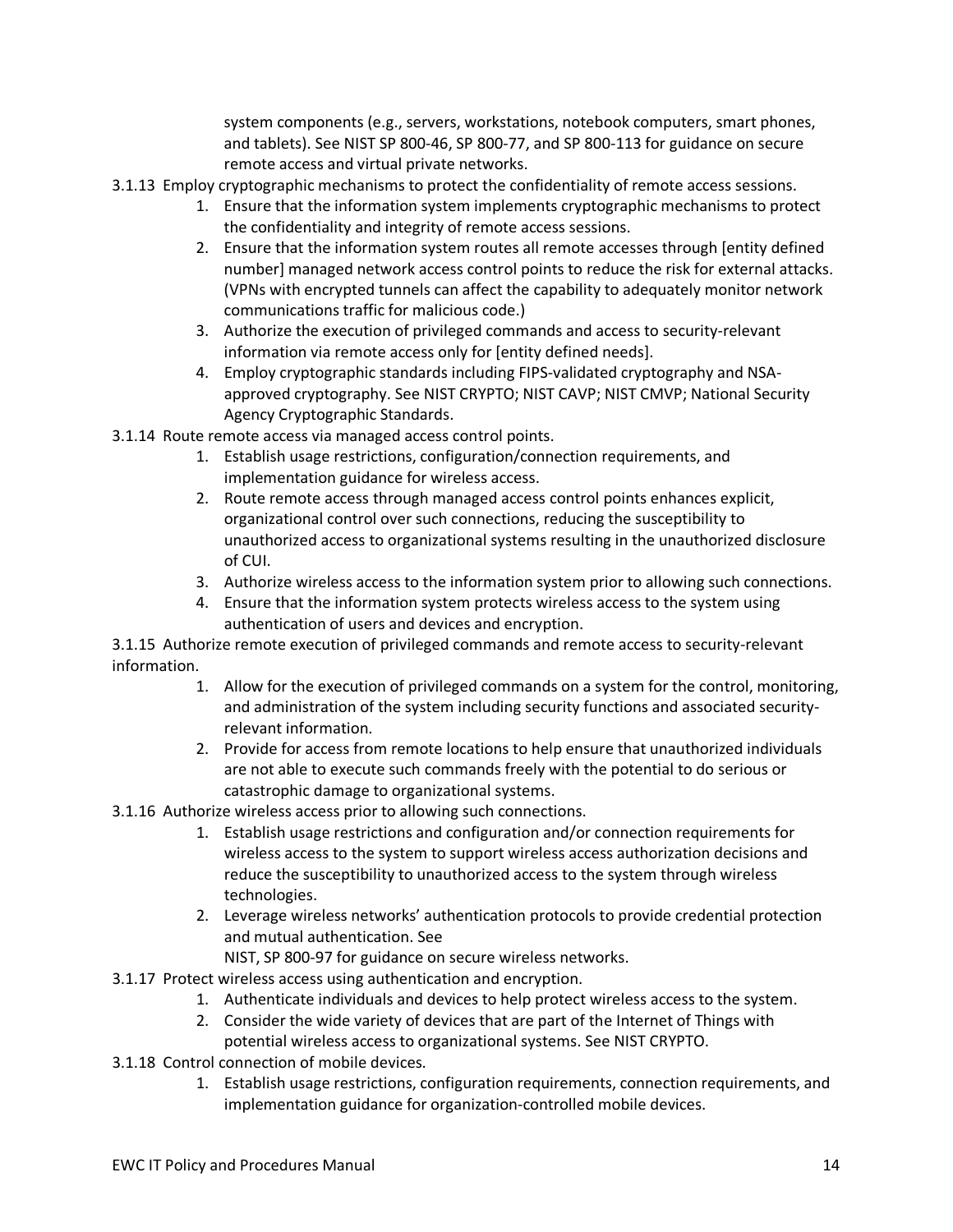- 2. Authorize the connection of mobile devices to organizational information systems.
- 3.1.20 Verify and control/limit connections to and use of external systems.
	- 3.1.20.1. Establish terms and conditions, consistent with any trust relationships established with other organizations owning, operating, and/or maintaining external information systems, allowing authorized individuals to:
		- 1. Access the information system from external information systems.
		- 2. Process, store, or transmit organization-controlled information using external information systems.
	- 3.1.20.2. Ensure that terms and conditions address, at a minimum, the types of applications that can be accessed on organizational systems from external systems. If terms and conditions with the owners of external systems cannot be established, organizations may impose restrictions on organizational personnel using those external systems.
	- 3.1.20.3. Permit authorized individuals to use an external information system to access the information system or to process, store, or transmit organization-controlled information only when the organization:
		- 1. Verifies the implementation of required security controls on the external system as specified in the organization's information security policy and security plan.
		- 2. Retains approved information system connection or processing agreements with the organizational entity hosting the external information system.
	- 3.1.20.4. Establish that the external systems contain the necessary controls so as not to compromise, damage, or otherwise harm organizational systems. Verification that the required controls have been effectively implemented can be achieved by third-party, independent assessments, attestations, or other means, depending on the assurance or confidence level required by organizations.
	- 3.1.20.5. Control and/or limit external systems including personally owned systems, components, or devices and privately-owned computing and communications devices resident in commercial or public facilities. This Policy Statement also addresses the use of external systems for the processing, storage, or transmission of CUI, including accessing cloud services (e.g., infrastructure as a service, platform as a service, or software as a service) from organizational systems. Note that while "external" typically refers to outside of the organization's direct supervision and authority, that is not always the case. Regarding the protection of CUI across an organization, the organization may have systems that process CUI and others that do not. And among the systems that process CUI there are likely access restrictions for CUI that apply between systems. Therefore, from the perspective of a given system, other systems within the organization may be considered "external" to that system.
- 3.1.21 Limit use of portable storage devices on external systems.
	- 1. Limit the use of organization-controlled portable storage devices in external systems. Such limits may include complete prohibition of the use of such devices or restrictions on how the devices may be used and under what conditions the devices may be used.
- 3.1.22 Control CUI posted or processed on publicly accessible systems.
	- 2. Designate individuals authorized to post information onto a publicly accessible information system.
	- 3. Train authorized individuals to ensure that individuals understand that the public is not authorized access to nonpublic information (e.g., information protected under the Privacy Act, CUI, and proprietary information). This requirement addresses systems that are controlled by the organization and accessible to the public, typically without identification or authentication.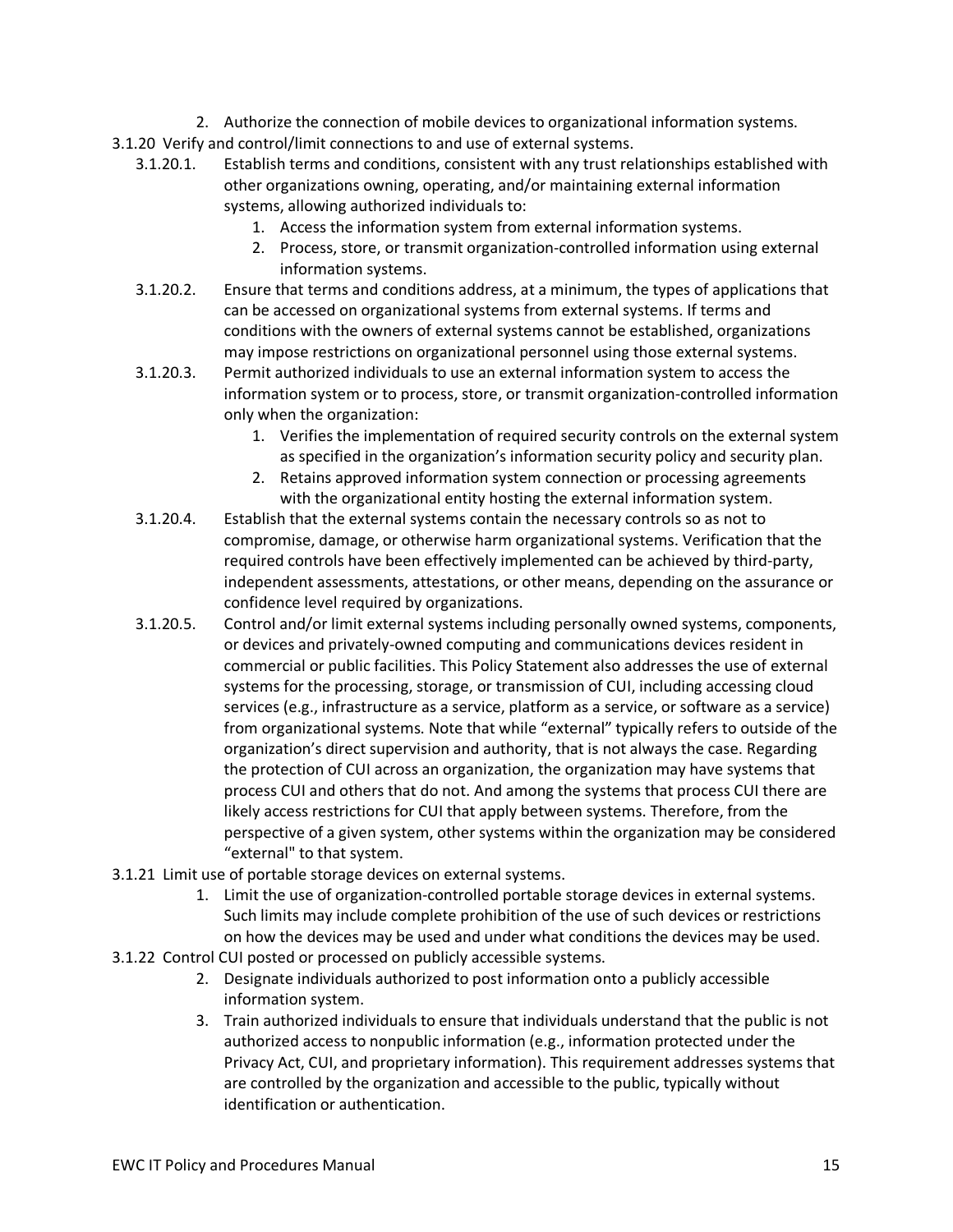- 4. Review the proposed content of information prior to posting onto the publicly accessible information system to ensure that nonpublic information is not included.
- 5. Review the content on the publicly accessible information system for nonpublic information [entity defined frequency] and remove such information, if discovered.

#### **Password protection**

- 1. Enforce access control mechanisms, such as strong password requirements, MFA, and regular password changes.
- 2. All system-level passwords (e.g., root, admin, application administration accounts) must be changed at least every 180 days.
- 3. All user-level passwords (e.g., email, web, desktop computer, etc.) must be changed at least every 120 days.
- 4. User accounts that have system-level privileges granted through group memberships or programs such as "sudo" must have a unique password from all other accounts held by that user.
- 5. Passwords must NOT be inserted into email messages or other forms of electronic communication.
- 6. Where SNMP is used, the community strings must be defined as something other than the standard defaults of "public," "private" and "system" and must be different from the passwords used to log in interactively. A keyed hash must be used where available (e.g., SNMPv2).
- 7. All user‐level and system‐level passwords must conform to the guidelines described below. Passwords are used for various purposes at EWC. Some of the more common uses include: user level accounts, web accounts, email accounts, screen saver protection, voicemail password, and local router logins. Very few systems have proper support for one-time tokens (i.e., dynamic passwords that are only used once); therefore, every EWC employee should know how to select strong passwords. Poor, weak passwords have the following characteristics:
- 8. The password contains less than eight characters
- 9. The password or a subset of the password is a word found in a dictionary (English or foreign)
- 10. The password is a common usage word such as: o Names of family, pets, friends, co‐ workers, fantasy characters, etc.
- 11. Computer terms and names, commands, sites, companies, hardware, software
- 12. The words "EWC", "lancers", "community", "college" or any derivation
- 13. Birthdays and other personal information such as addresses and phone numbers
- 14. Word or number patterns like aaabbb, qwerty, zyxwvuts, 123321, etc.
- 15. Any of the above spelled backwards o Any of the above preceded or followed by a digit (e.g., secret1, 1secret) Strong passwords have the following characteristics:
- 16. Contain between 8 and 32 characters
- 17. Contain both upper and lower case characters (e.g., a‐z, A‐Z)
- 18. Contain at least one number (e.g., 0‐9)
- 19. Contain special characters (e.g.,  $\sim$ , !,  $\omega$ , #, \$,  $\wedge$ , (, ), , +, =, -, ?, or ,)
- 20. Does not contain a dictionary word in any language, slang, dialect, jargon, etc.
- 21. Does not contain personal information, names of family, etc.
- 22. Review accounts for compliance with account management requirements based on the bulleted list above.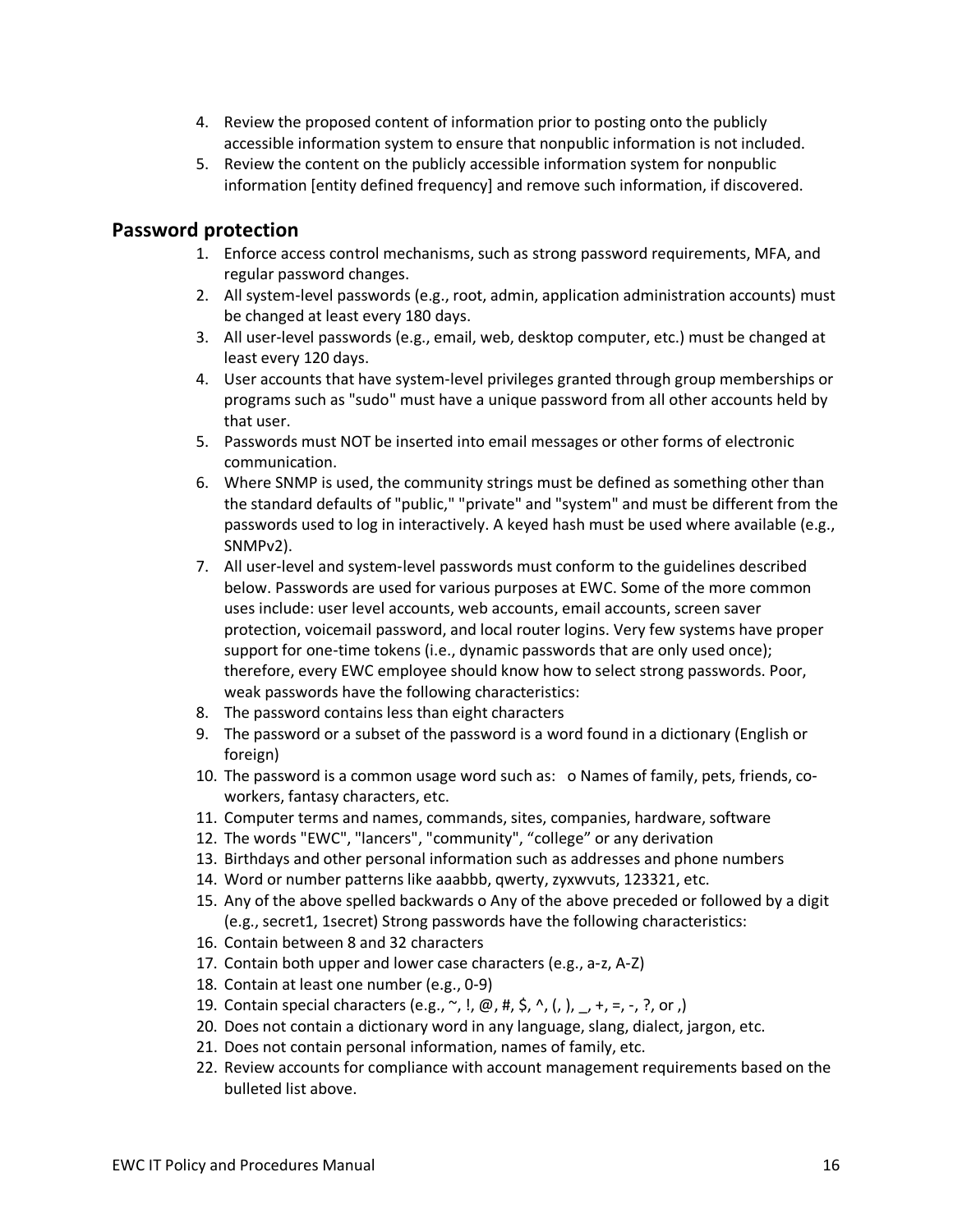- 23. Establish a process for reissuing shared/group account credentials (if deployed) when individuals are removed from the group.
- 24. Employ automated mechanisms to support the management of information system accounts.
- 25. Ensure that the information system automatically disables temporary and emergency accounts after usage.
- 26. Ensure that the information system automatically disables inactive accounts based on password and audit requirements.
- 27. Ensure that the information system automatically audits account creation, modification, enabling, disabling, and removal actions, and notifies appropriate IT personnel.

### <span id="page-16-0"></span>**4.0 Training and Awareness**

#### **4.1 Policy Statements**

The College and the IT Department (as appropriate) shall comply with the following Basic Security Requirements:

Ensure that managers, systems administrators, and users of organizational systems are made aware of the security risks associated with their activities and of the applicable policies, standards, and procedures related to the security of those systems.

- 3.2.1.1 The College shall schedule security awareness training as part of initial training for new users:
	- 1. Schedule security awareness training when required by information system changes and then requirements for each system thereafter.
	- 2. Designate personnel to document and monitor individual information system security training activities including basic security awareness training and specific information system security training.
	- 3. Retain individual training records for training based on system requirements and archiving requirements.
- 3.2.1.2 The IT Department shall determine the appropriate content of security awareness training and security awareness techniques based on the specific organizational requirements and the information systems to which personnel have authorized access. The content shall:
	- 1. Include a basic understanding of the need for information security and user actions to maintain security and to respond to suspected security incidents.
	- 2. Address awareness of the need for operations security. Security awareness techniques include: formal training; offering supplies inscribed with security reminders, displaying posters, offering supplies inscribed with security reminders, generating email advisories/notices from senior organizational officials, displaying logon screen messages, and conducting information security awareness events.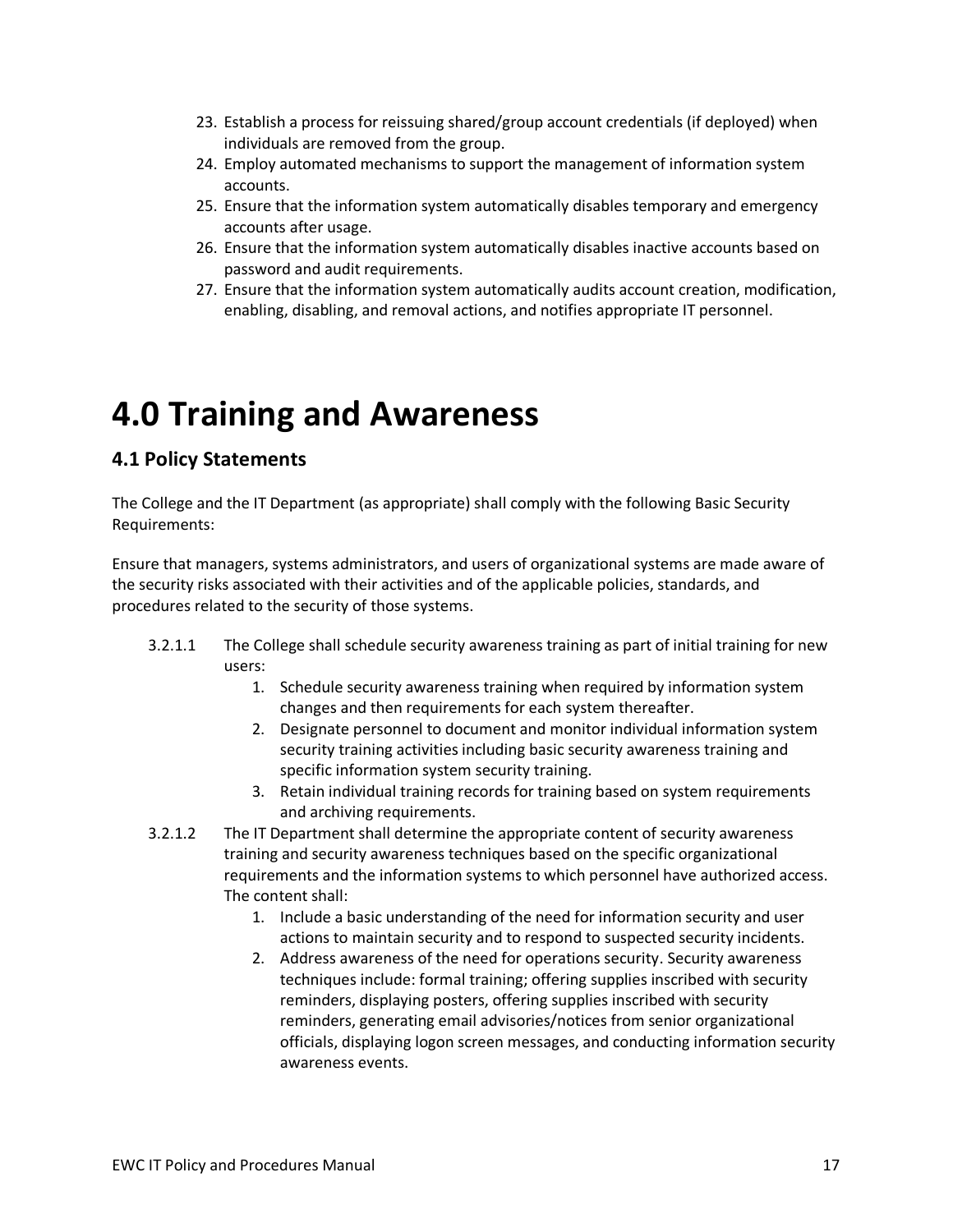3.2.2 Ensure that personnel are trained to carry out their assigned information security-related duties and responsibilities.

- 3.2.2.1 The IT Department shall provide role-based security training to personnel with assigned security roles and responsibilities:
	- 1. Before authorizing access to the information system or performing assigned duties.
	- 2. When required by information system changes and on a routine basis thereafter.
	- 3. Designate personnel to receive initial and ongoing training in the employment and operation of environmental controls to include, for example, fire suppression and detection devices/systems, sprinkler systems, handheld fire extinguishers, fixed fire hoses, smoke detectors, temperature/humidity, HVAC, and power within the facility.
	- 4. Provide comprehensive role-based training that addresses management, operational, and technical roles and responsibilities covering physical, personnel, and technical controls. Such training can include policies, procedures, tools, and artifacts for the security roles defined.
	- 5. Provide the training necessary for individuals to carry out their responsibilities related to operations and supply chain security within the context of organizational information security programs.
	- 6. Provide training to system developers, enterprise architects, security architects, acquisition/procurement officials, software developers, system developers, systems integrators, system/network administrators, personnel conducting configuration management and auditing activities, personnel performing independent verification and validation, security assessors, and other personnel having access to system-level software, security-related technical training specifically tailored for their assigned duties
- 3.2.2.2 The IT Department shall provide initial and ongoing training in the employment and operation of physical security controls:
	- 1. Identify personnel with specific roles and responsibilities associated with physical security controls requiring specialized training.
	- 2. Provide physical security controls include, for example, physical access control devices, physical intrusion alarms, monitoring/surveillance equipment, and security guards (deployment and operating procedures).
- 3.2.2.3 The IT Department shall provide practical exercises in security training that reinforce training objectives:
	- a. Practical exercises may include, for example, security training for software developers that includes simulated cyber-attacks exploiting common software vulnerabilities (e.g., buffer overflows), or spear/whale phishing attacks targeted at senior leaders/executives.
	- b. Practical exercises should help developers better understand the effects of such vulnerabilities and appreciate the need for security coding standards and processes.

#### *The IT Department shall comply with the following Derived Security Requirements:*

3.2.3 Provide security awareness training on recognizing and reporting potential indicators of insider threat.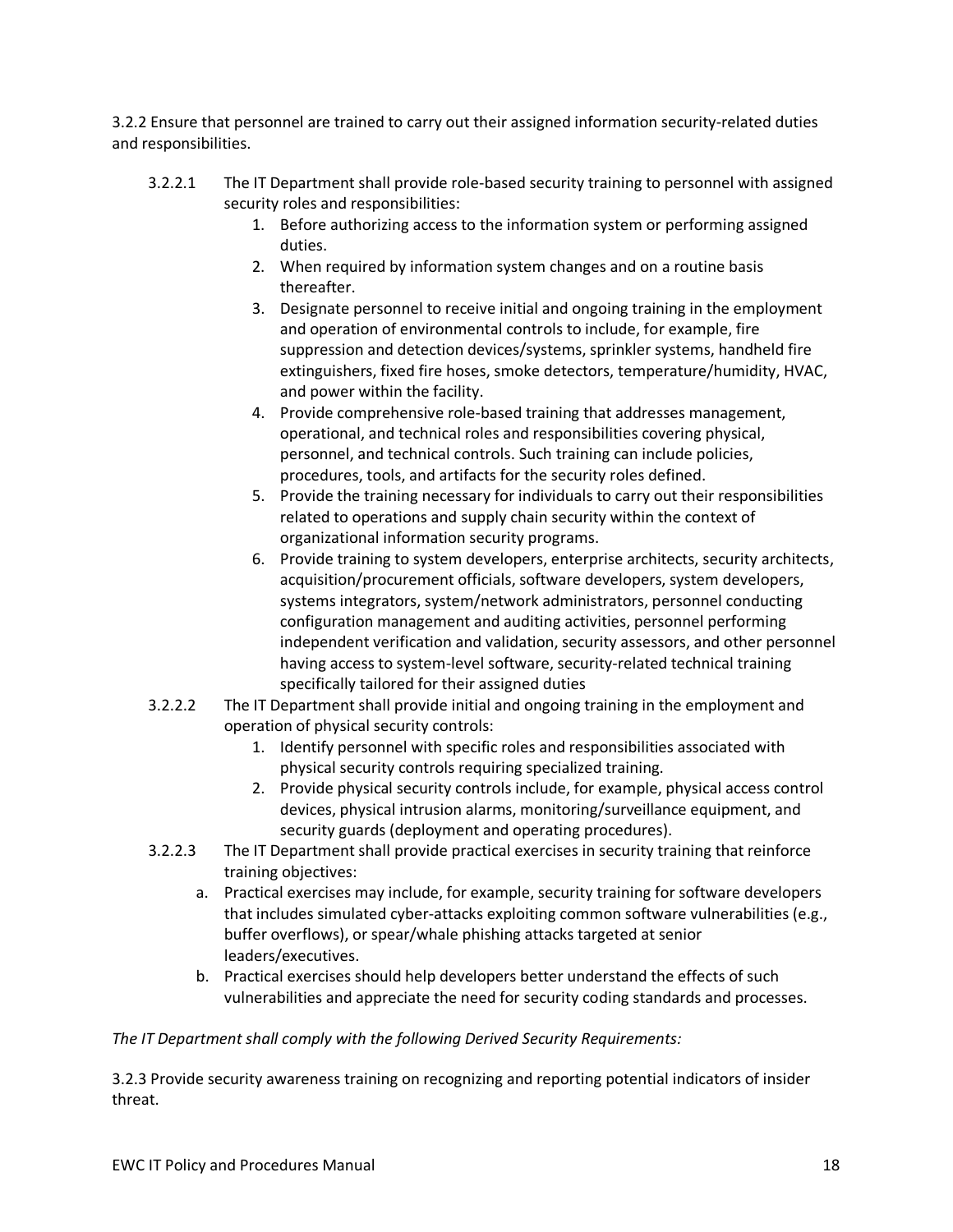- 3.2.3.1 Provide training on recognizing and reporting potential indicators of insider threat.
- 3.2.3.2 Provide training to its specified staff on how to recognize suspicious communications and anomalous behavior in organizational information systems.
- 3.2.3.3 Potential indicators and possible precursors of insider threat include behaviors such as: inordinate, long-term job dissatisfaction; attempts to gain access to information that is not required for job performance; unexplained access to financial resources; bullying or sexual harassment of fellow employees; workplace violence; and other serious violations of the policies, procedures, directives, rules, or practices of organizations.
- 3.2.3.4 Security awareness training includes how to communicate employee and management concerns regarding potential indicators of insider threat through appropriate organizational channels in accordance with established organizational policies and procedures.
- 3.2.3.5 The IT Department may consider tailoring insider threat awareness topics to the role (e.g., training for managers may be focused on specific changes in behavior of team members, while training for employees may be focused on more general observations).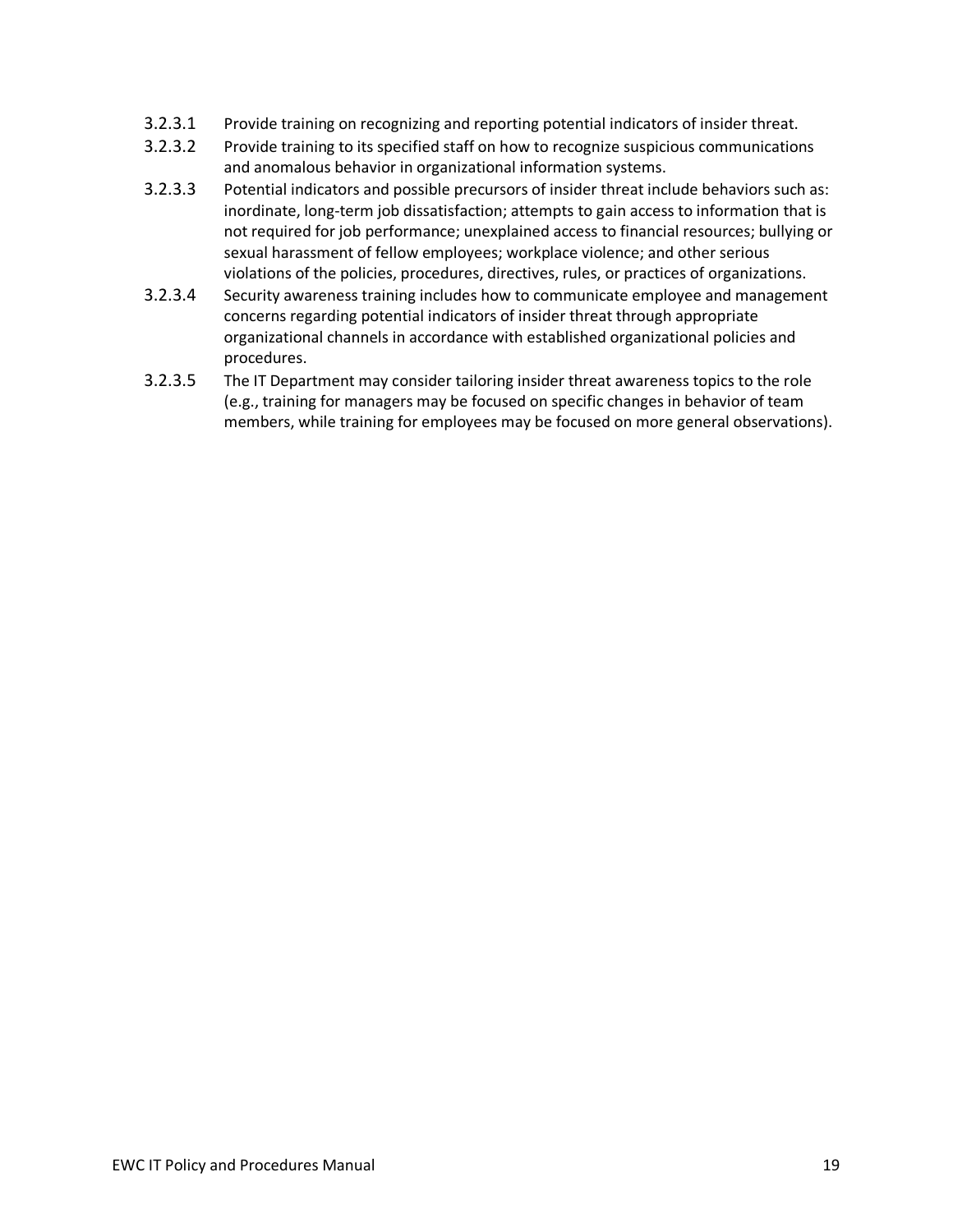## <span id="page-19-0"></span>**5.0 Audit and Accountability**

#### **5.1 Policy Statements**

The College and its stakeholders shall comply with the following Basic Security Requirements:

5.1 Create and retain system audit logs and records to the extent needed to enable the monitoring, analysis, investigation, and reporting of unlawful or unauthorized system activity.

- 3.3.1.1 The information system shall generate audit records containing the following content:
	- 1. NIST-suggested content including: time stamps, source and destination addresses, user or process identifiers, event descriptions, success or fail indications, filenames involved, and access control or flow control rules invoked.
	- 2. Event outcomes may include indicators of event success or failure and eventspecific results (e.g., the security state of the system after the event occurred).
- 3.3.1.2 Information systems owners shall create and retain audit logs and records to support the monitoring, analysis, investigation, and reporting of audit events, including the following:
	- 1. Identify event types that are significant and relevant to the security of systems and the environments in which those systems operate.
	- 2. Log events as necessary to cover related events when defining event types appropriate for each security requirement, including the steps in distributed, transaction-based processes (e.g. processes that are distributed across multiple organizations) and actions that occur in service-oriented or cloud- based architecture including Password changes, failed logons or failed access related to systems, administrative privilege usage, and third party credential usage.
	- 3. Select the appropriate level of abstraction for each audit logging capability such that a root cause may be sufficiently identified.
	- 4. Balance monitoring and auditing requirements with other system needs.
	- 5. Coordinate the security audit function with other organizational entities requiring audit.
- 3.3.1.3 Stakeholders shall review, analyze, and update audited events as often as needed for indications of [entity defined inappropriate or unusual activity] and to provide important information to the College to facilitate risk-based decision making, but at a minimum annually..
- 3.3.1.4 Findings shall be reported to the CIO and the EWC President.

*The College and its Stakeholders shall comply with the following Derived Security Requirements:*

3.3.3 Review and update logged events.

- 1. Event types that are logged shall be periodically re-evaluated and may change over time.
- 3.3.4 Alert in the event of an audit logging process failure.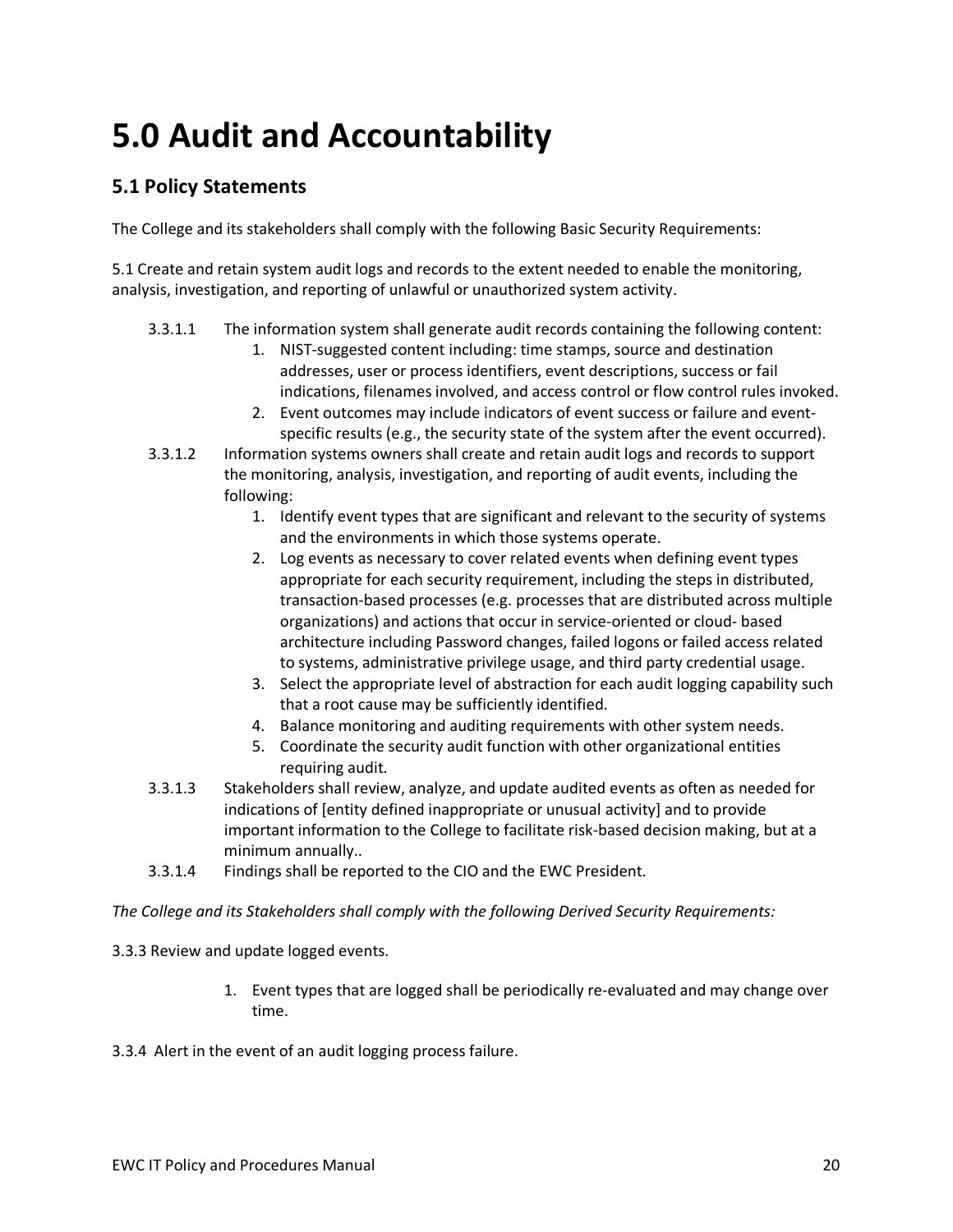- 1. The audit and monitoring tool shall provide an alert on a predefined basis when the following audit failure events occur:
- 2. The auditing or oversight third party shall take the following actions in the event of a audit logging process failure:
	- a. Alert CIO within one to two business days, depending on the criticality.
- 3. The information system shall provide a warning to the EWC CIO within one to two business days when allocated audit record storage volume reaches 75%, 80%, 85%, 90%, 95%, and 99% of repository maximum audit record storage capacity.
- 4. This requirement applies to each audit record data storage repository (i.e., distinct system component where audit records are stored), the total audit record storage capacity of organizations (i.e., all audit record data storage repositories combined), or both.

3.3.5 Correlate audit record review, analysis, and reporting processes for investigation and response to indications of unlawful, unauthorized, suspicious, or unusual activity.

- 1. Information system owners shall ensure automated mechanisms are employed to integrate audit review, analysis, and reporting processes to support organizational processes for investigation and response to suspicious activities.
- 2. The information system owner shall ensure analysis and correlation of audit records across different repositories to gain situational awareness collectively across the organization. Correlation may be applied at the system level or at the organization level across all systems, as appropriate.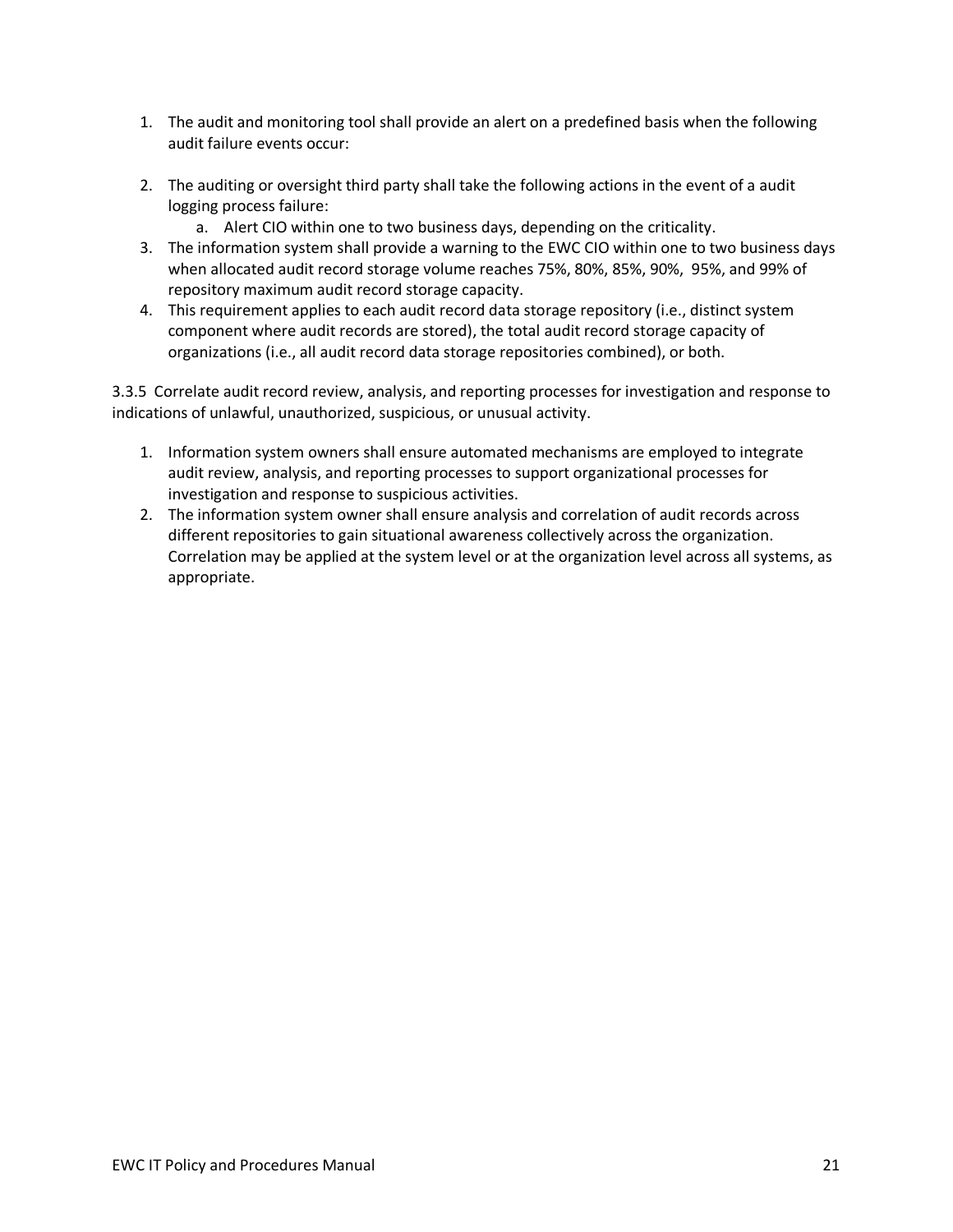### <span id="page-21-0"></span>**6.0 Configuration Management**

#### **6.1 Policy Statements**

*The College and its stakeholders shall comply with the following Basic Security Requirements:*

**6.1 Establish and maintain baseline configurations and inventories of organizational systems (including hardware, software, firmware, and documentation) throughout the respective system development life cycles.**

- 3.4.1.1. The IT System Owner shall:
	- 1. Develop, document, and maintain under configuration control, a baseline configuration reflecting agreed-upon specifications for systems or configuration items within the Colleges' enterprise architecture.
	- 2. Review and continually update the baseline configuration as necessary throughout the respective system development life cycles as an integral part of future builds, releases, upgrades, and changes to systems based on security risks and deviations from the established baseline configuration,
	- 3. Formally review and update the baseline configuration of the information system on a routine basis.
	- 4. Retain one previous version of baseline configurations of information systems to support rollback.
- 3.4.1.2. Baseline configurations shall include the information about system components (e.g., standard software packages installed on workstations, notebook computers, servers, network components, or mobile devices; current version numbers and update and patch information on operating systems and applications; and configuration settings and parameters), network topology, and the logical placement of those components within the system architecture.
- 3.4.1.3. If implementing centralized system component inventories that include components from multiple organizational systems, the resulting inventories include system-specific information required for proper component accountability including:
	- 1. System association;
	- 2. System owner;
	- 3. Hardware inventory specifications;
	- 4. Software license information;
	- 5. Software version numbers;
	- 1. Component owners;
	- 2. machine names and network addresses for networked components or devices; and
	- 3. Inventory specifications including manufacturer, device type, model, serial number, and physical location.

3.4.2 Establish and enforce security configuration settings for information technology products employed in organizational systems.

3.4.2.1 IT System Owner shall: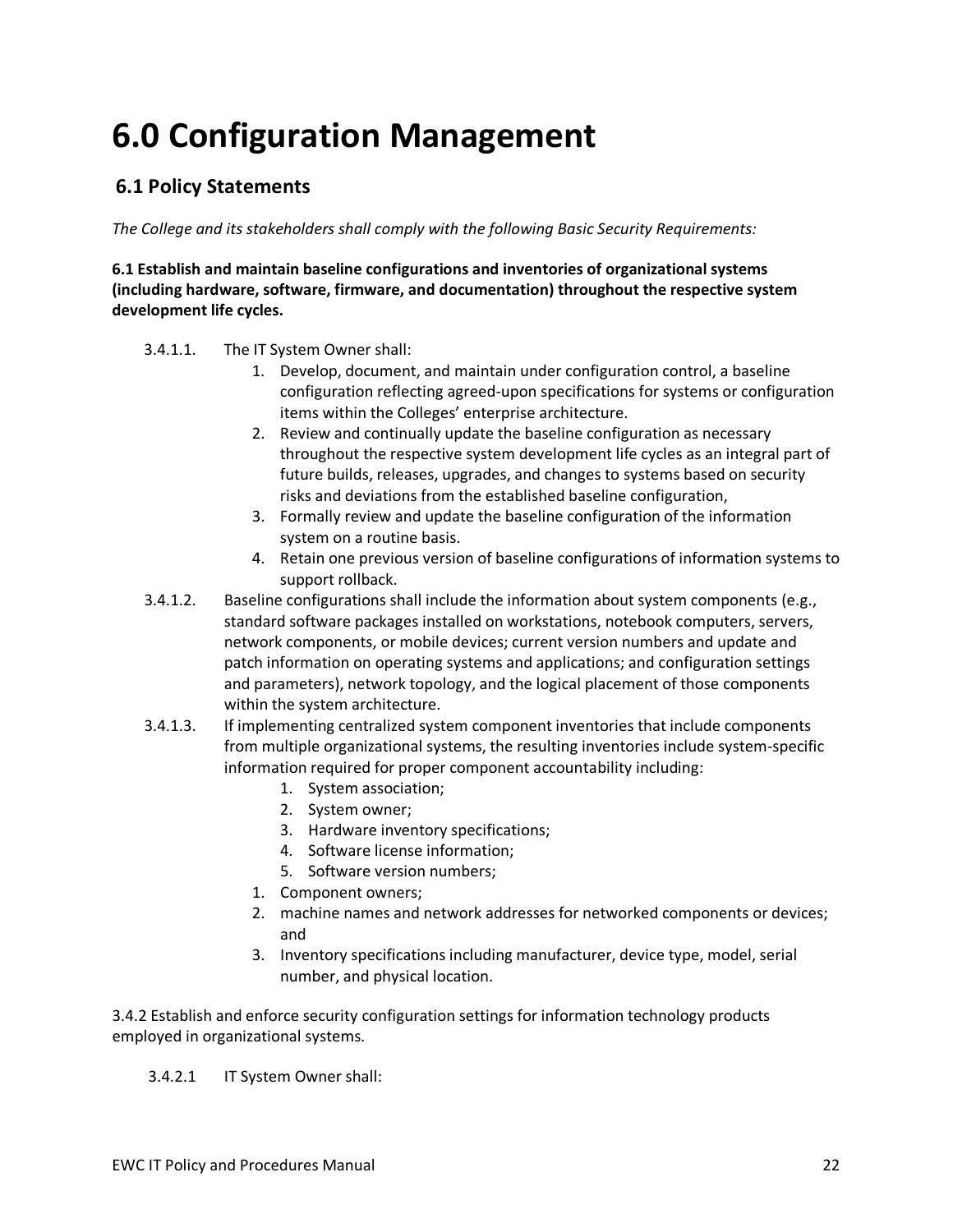- 1. Establish and document configuration settings for hardware, software, or firmware components of the system that affect the security posture or functionality of the system using common secure configurations that reflect the most restrictive mode consistent with operational requirements.
- 2. Identify, document, and approve any deviations from established configuration settings for critical and high priority systems.
- 3. Ensure the configuration settings are implemented and enforced.
- 4. Monitor and control changes to the configuration settings in accordance with policies and procedures.
- 1.1. Develop, document, and implement a configuration management plan for the information system that:
	- 1.1.1. Defines the configuration items for the information system and places the configuration items under configuration management.
	- 1.1.2. Addresses configuration management roles and responsibilities.
	- 1.1.3. Defines detailed processes and procedures for how configuration management is used to support secure system development life cycle activities at the information system level.
	- 1.1.4. Establishes a process for identifying configuration items throughout the system development life cycle and for managing the configuration of the configuration items.
	- 1.1.5. Establishes procedures that protect the configuration management plan from unauthorized disclosure and modification.
- 3.4.2.2 Common secure configurations may be developed by a variety of organizations including information technology product developers, manufacturers, vendors, consortia, academia, industry, federal agencies, and other organizations in the public and private sectors.
- 3.4.2.3 Common secure configurations shall provide recognized, standardized, and established benchmarks that stipulate secure configuration settings and configuration instructions for the Colleges' information technology platforms/products including, but not limited to:
	- 3.1. Mainframe computers, servers, workstations, input and output devices (e.g., scanners, copiers, and printers),
	- 3.2. Network components (e.g., firewalls, routers, gateways, voice and data switches, wireless access points, network appliances, sensors), and
	- 3.3. Operating systems, middleware, and applications.
- 3.4.2.4 Common secure configurations shall address security parameters for the following:
	- 4.1. Registry settings; account, file, directory permission settings;
	- 4.2. Settings for functions, ports, protocols, and remote connections; and
	- 4.3. Specific configuration settings for systems derived from organization-wide configuration settings.
- 3.4.2.5 Established settings shall become part of the systems' configuration baseline.

*The College and its Stakeholders shall comply with the following Derived Security Requirements:*

3.4.4 Analyze the security impact of changes prior to implementation.

3.4.4.1 Prior to change implementation, the IT System Owner shall, together with College personnel with information security responsibilities (e.g., system administrators, system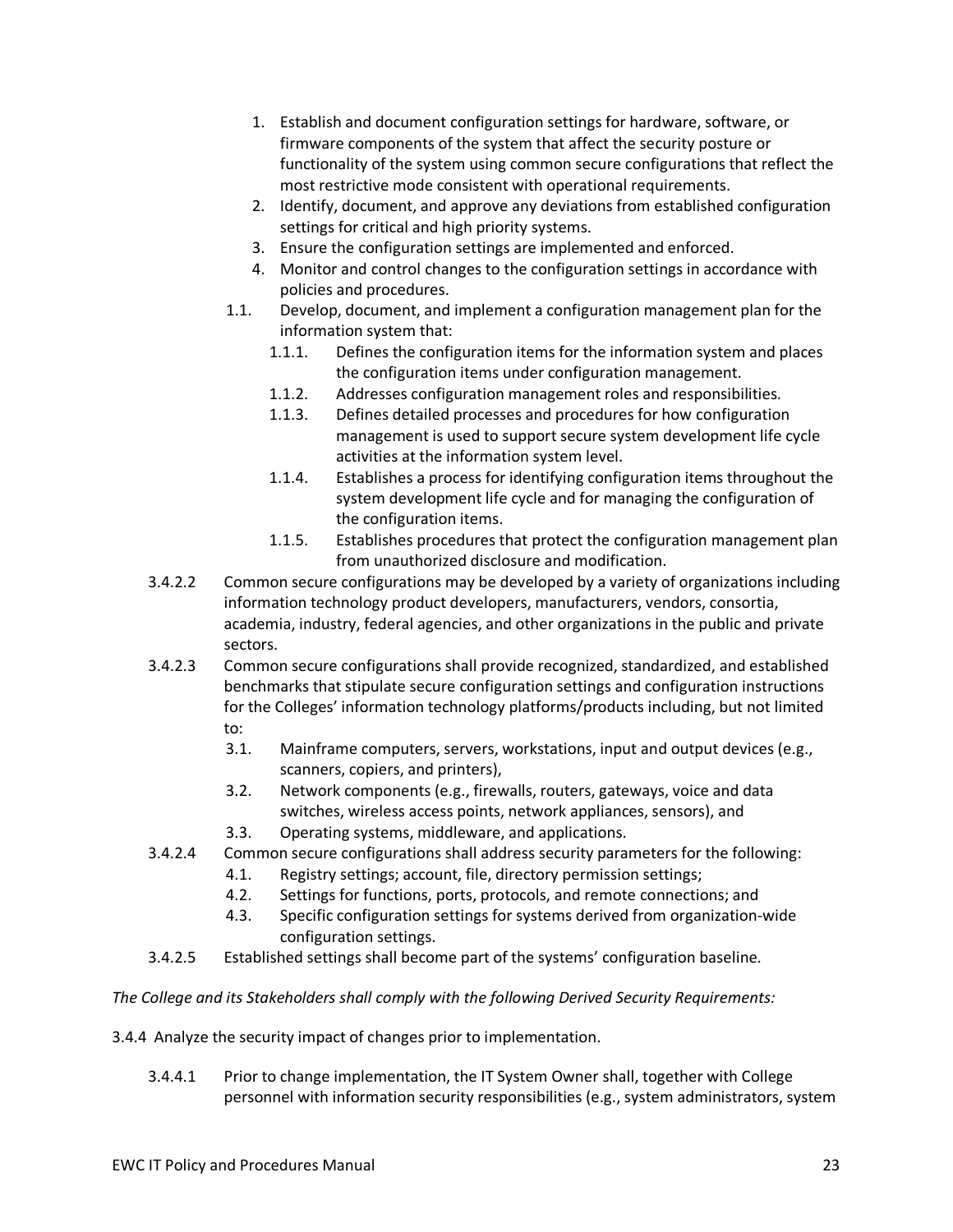security officers, system security managers, and systems security engineers) who conduct security impact analyses, analyze changes to the information system to determine potential security impacts.

- 3.4.4.2 Security impact analysis may include reviewing security plans to understand security requirements and reviewing system design documentation to understand the implementation of controls and how specific changes might affect the controls.
- 3.4.4.3 Security impact analyses may also include risk assessments to better understand the impact of the changes and to determine if additional controls are required.
- 3.4.4.4 Unless doing so inhibits the core functions of these systems or is otherwise not technically feasible, the IT System Stakeholders shall ensure:
	- 1. The initial setup, software installation, and security configuration of new systems are performed in a secure environment isolated from other operational systems with minimal communication protocols enabled.
	- 2. Changes to configurations are formally identified, proposed, reviewed, analyzed for security impact, tested, and approved prior to implementation in accordance with the change management procedures.
	- 3. A configuration monitoring process is in place to identify undiscovered or undocumented system components, misconfigurations, vulnerabilities, and unauthorized changes.

3.4.5 Define, document, approve, and enforce physical and logical access restrictions associated with changes to organizational systems.

- 3.4.5.1 The IT System Owner shall define, document, approve, and enforce physical access restrictions associated with:
	- 1. Changes to the information system, including software libraries, physical access control requirements, workflow automation, media libraries, abstract layers (e.g., changes implemented into external interfaces rather than directly into systems); and
	- 2. Change windows (e.g., changes occur only during certain specified times).
- 3.4.5.2 Only qualified and authorized individuals shall be permitted to access systems for purposes of initiating changes, including upgrades and modifications.

3.4.6 Employ the principle of least functionality by configuring organizational systems to provide only essential capabilities.

- 3.4.6.1. Where feasible, component functionality shall be limited to a single function per component and configured to provide only essential capabilities.
- 3.4.6.2. The IT System Owner and its Stakeholders shall ensure:
	- 1. The information system is reviewed quarterly to identify unnecessary and/or non-secure functions, ports, protocols, and services.
	- 2. Disable unused or unnecessary functions, physical and logical ports and protocols, and services within the information system to prevent unauthorized connection of devices, transfer of information, and tunneling.
	- 3. Prevent program execution in accordance with policies regarding software program usage, restrictions, and rules authorizing the terms and conditions of software program usage.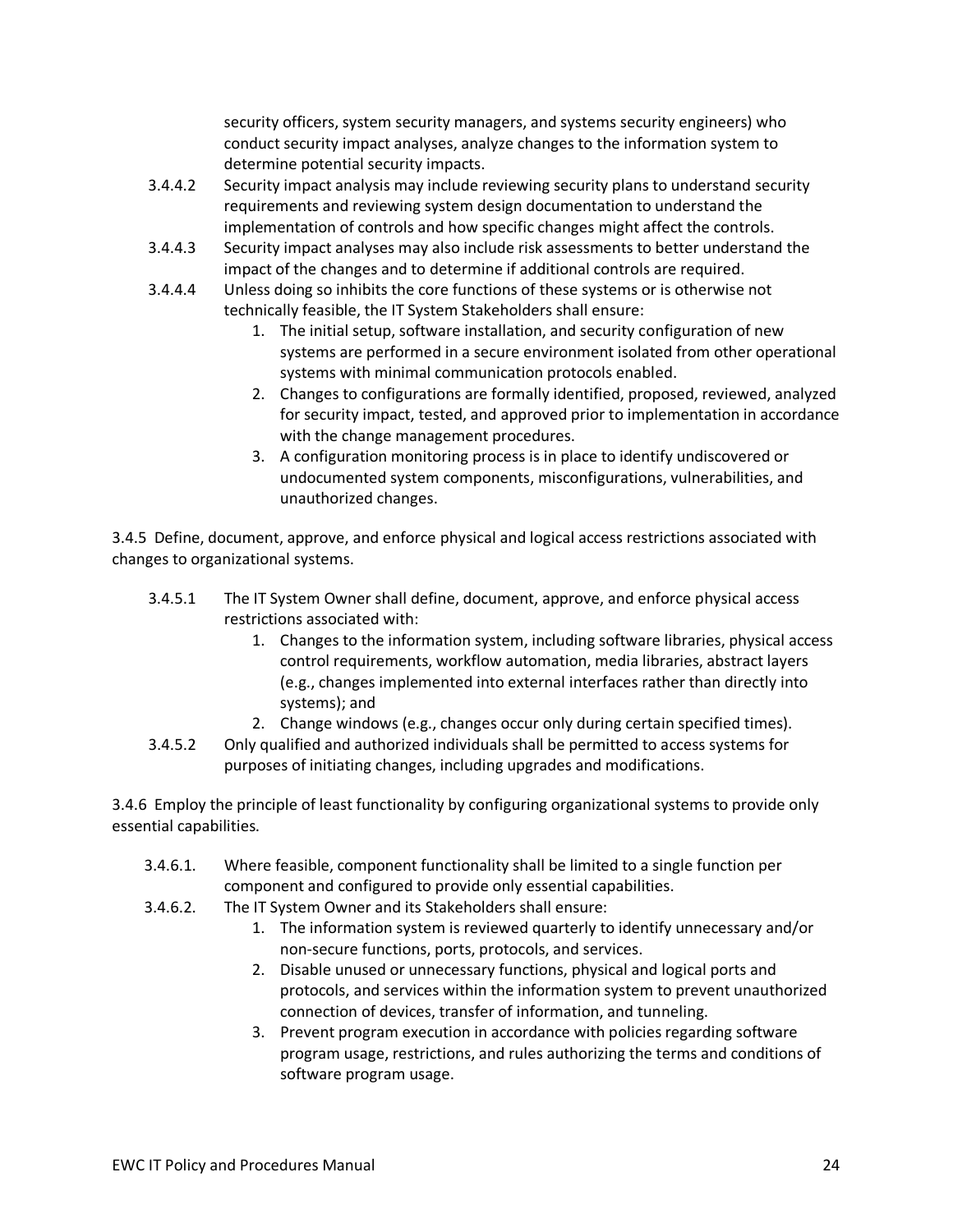3.4.7 Restrict, disable, or prevent the use of nonessential programs, functions, ports, protocols, and services.

> 1. The College shall make a security-based determination by defining essential ports, protocols and services. The College will define nonessential ports and these ports will be restricted, disabled, or prevented as defined.

3.4.8 Apply deny-by-exception (blacklisting) policy to prevent the use of unauthorized software or denyall, permit-by-exception (whitelisting) policy to allow the execution of authorized software.

- 3.4.8.1 The IT System Owner shall employ processes to identify software programs authorized to execute on College Information Systems to prohibit the execution of unauthorized software programs including:
	- 1.1. Identifying software programs not authorized to execute on information systems and apply a blacklisting (eg deny-all, allow-by-exception) policy.
	- 1.2. Identifying software programs that are authorized to execute on systems and apply a whitelisting (eg allow-all, deny-by-exception) policy
	- 1.3. Consider using cryptographic checksums, digital signatures, or hash functions to verify the integrity of whitelisted software programs.
	- 1.4. Review and update the list of unauthorized software programs annually.

3.4.9 Control and monitor user-installed software

- 3.4.9.1. The IT System Owner shall maintain control over its software as follows:
	- 1.1. Establish policies governing the installation of software, updates and security patches by users.
	- 1.2. Enforce software installation policies through procedural and/or automated methods (e.g. controlling privileged access and blocking the execution of files using policy applied by directory service and/or application whitelisting).
- 3.4.9.2. Monitor compliance of its software installation practices.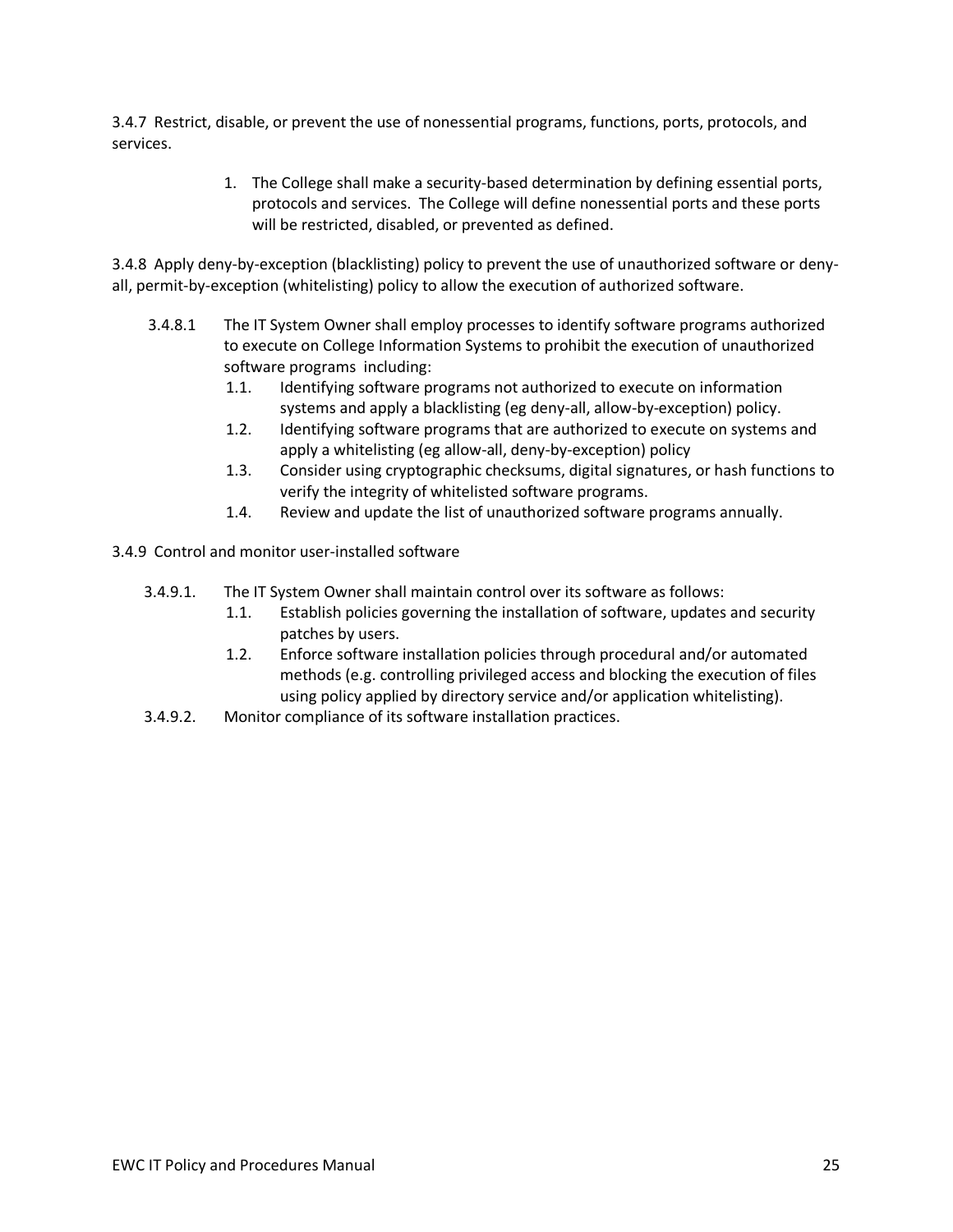## <span id="page-25-0"></span>**7.0 Identification and Authentication**

#### **7.1 Policy Statements**

*The College and its stakeholders shall comply with the following Basic Security Requirements:*

7.1 Identify system users, processes acting on behalf of users, and devices.

- 3.5.1.1 The IT System Owners shall:
	- 1.1. Uniquely identify users and processes acting on behalf of users, whether or not they are associated with system accounts.
	- 1.2. Identify devices and define by type and/or device.
- 3.5.1.2 Select and assign a unique identifier to identify an individual, group, role, or device.
- 3.5.1.3 Ensure that the College manages information system identifiers by receiving authorization from the IT Department to assign an individual, group, role, or device identifier.

7.2 Authenticate (or verify) the identities of users, processes, or devices, as a prerequisite to allowing access to organizational systems.

- 3.5.2.1 The IT System Owner shall:
	- 1.1. Establish initial authenticator content for authenticators defined by the organization.
	- 1.2. Implement mechanisms for authentication to a cryptographic module that meet the requirements of applicable state and federal laws, directives, policies, regulations, standards, and guidance for such authentication
	- 1.3. Establish and implement administrative procedures for initial authenticator distribution, for lost/compromised or damaged authenticators, and for revoking authenticators.
	- 1.4. Require that the registration process to receive IT assets] be conducted in person or by a trusted third party before with authorization by the CIO.
	- 1.5. Manage information system authenticators by verifying, as part of the initial authenticator distribution, the identity of the individual, group, role, or device receiving the authenticator.
	- 1.6. Enforce authorized access to the corresponding private key.
	- 1.7. Change default content of authenticators prior to information system installation.
- 3.5.2.2 The information system shall:
	- 2.1. Support authenticator management by organization-defined settings and restrictions for various authenticator characteristics including minimum password length, validation time window for time synchronous one-time tokens, and number of allowed rejections during the verification stage of biometric authentication.
	- 2.2. Issue and revoke, when no longer needed, authenticators for temporary access such as that required for remote maintenance, and device authenticators including certificates and passwords.
	- 2.3. Enforce password minimum and maximum lifetime restrictions of one day and 120 days respectively.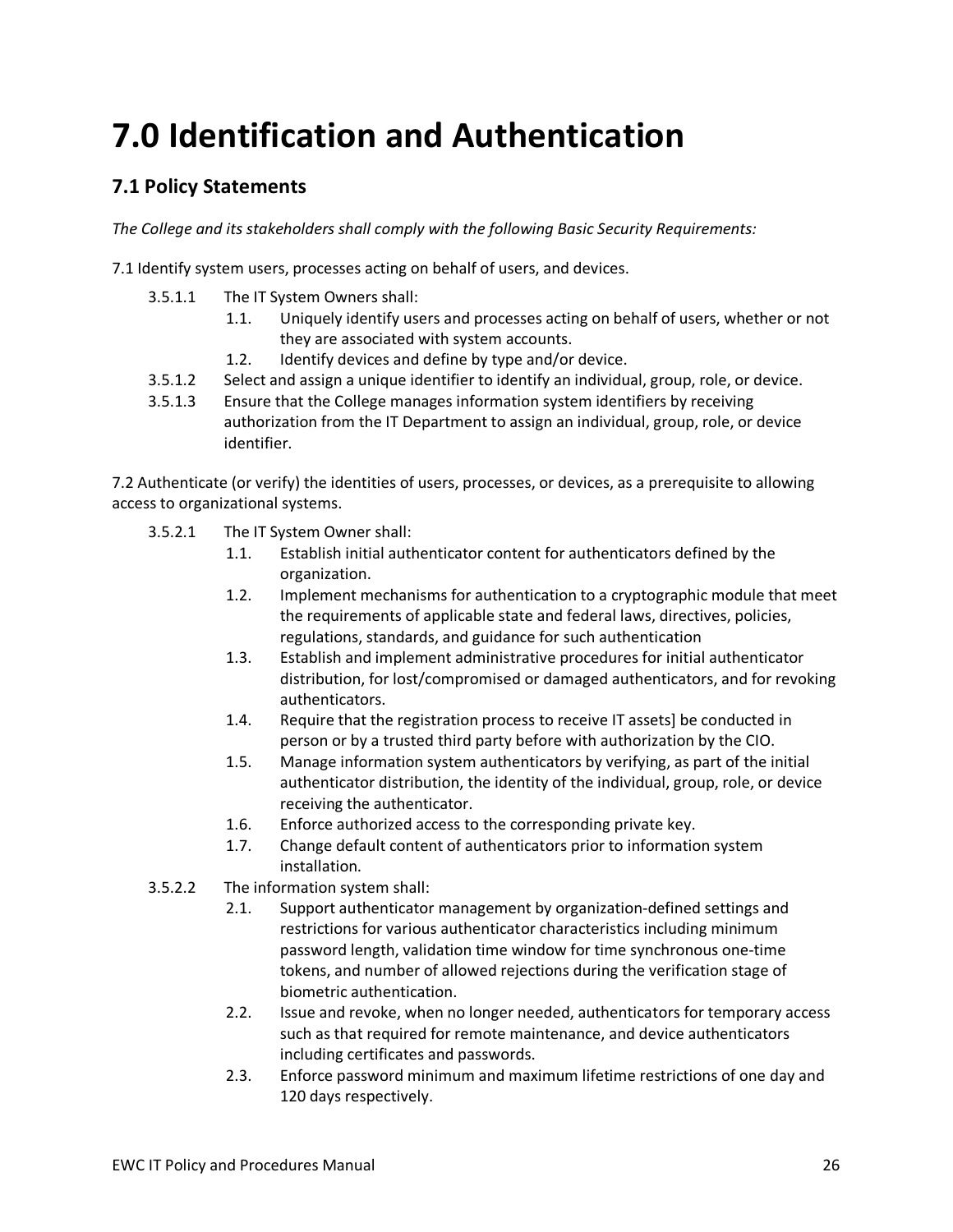- 2.4. For PKI-based authentication, validate certifications by constructing and verifying a certification path to an accepted trust anchor including checking certificate status information.
- 2.5. Map the authenticated identity to the account of the individual or group.
- 2.6. Leverage a local cache of revocation data to support path discovery and validation in case of inability to access revocation information via the network.

*The College and its stakeholders shall comply with the following Derived Security Requirements:*

3.5.3 Use multifactor authentication for local and network access to privileged accounts and for network access to non-privileged accounts.

- 3.5.3.1 Information Systems shall require multi factor authentication at the system level (i.e., at logon) in the following scenarios:
	- 1.1. for network access to privileged accounts.
	- 1.2. for network access to non-privileged accounts.
	- 1.3. local access to privileged accounts.
	- 1.4. for remote access to privileged and non-privileged accounts such that one of the factors is provided by a device separate from the system gaining access and the device utilizes a cryptographic strength mechanisms that protects the primary authentication token (secret key, private key or one-time password) against compromise by protocol threats including: eavesdropper, replay, online guessing, verifier impersonation and man-in-the-middle attacks.
- 3.5.3.2 Physical authenticators shall be required for hardware authenticators providing timebased or challenge-response authenticators and smart cards.
- 3.5.3.3 The Information System may employ authentication mechanisms at the application level, when necessary, to provide increased information security.
- 3.5.3.4 The use of encrypted virtual private networks for connections between organizationcontrolled and non-organization controlled endpoints may be treated as internal networks with regard to protecting the confidentiality of information.
- 3.5.3.5 Commercially available tokens and biometrics, including those that may employ hard tokens (e.g., smartcards, key fobs, or dongles) or soft tokens to store user credentials may be used.
- 3.5.3.6 Information systems shall accept and electronically verify Personal Identity Verification (PIV) credentials.
- 3.5.3.7 Information Systems shall employ only FICAM-approved information system components in EWC] to accept third-party credentials.
- 3.5.3.8 The IT System Owner shall ensure that information systems:
	- 8.1. Uniquely identify and authenticate all devices before establishing a network connection.
	- 8.2. Identify and authenticate non-entity users or processes acting on behalf of nonentity users.
	- 8.3. Accept and electronically verify Personal Identity Verification (PIV) credentials from other government agencies.
	- 8.4. Accept only Federal Identity, Credential, and Access Management (FICAM) Trust Framework Solutions initiative approved third-party credentials.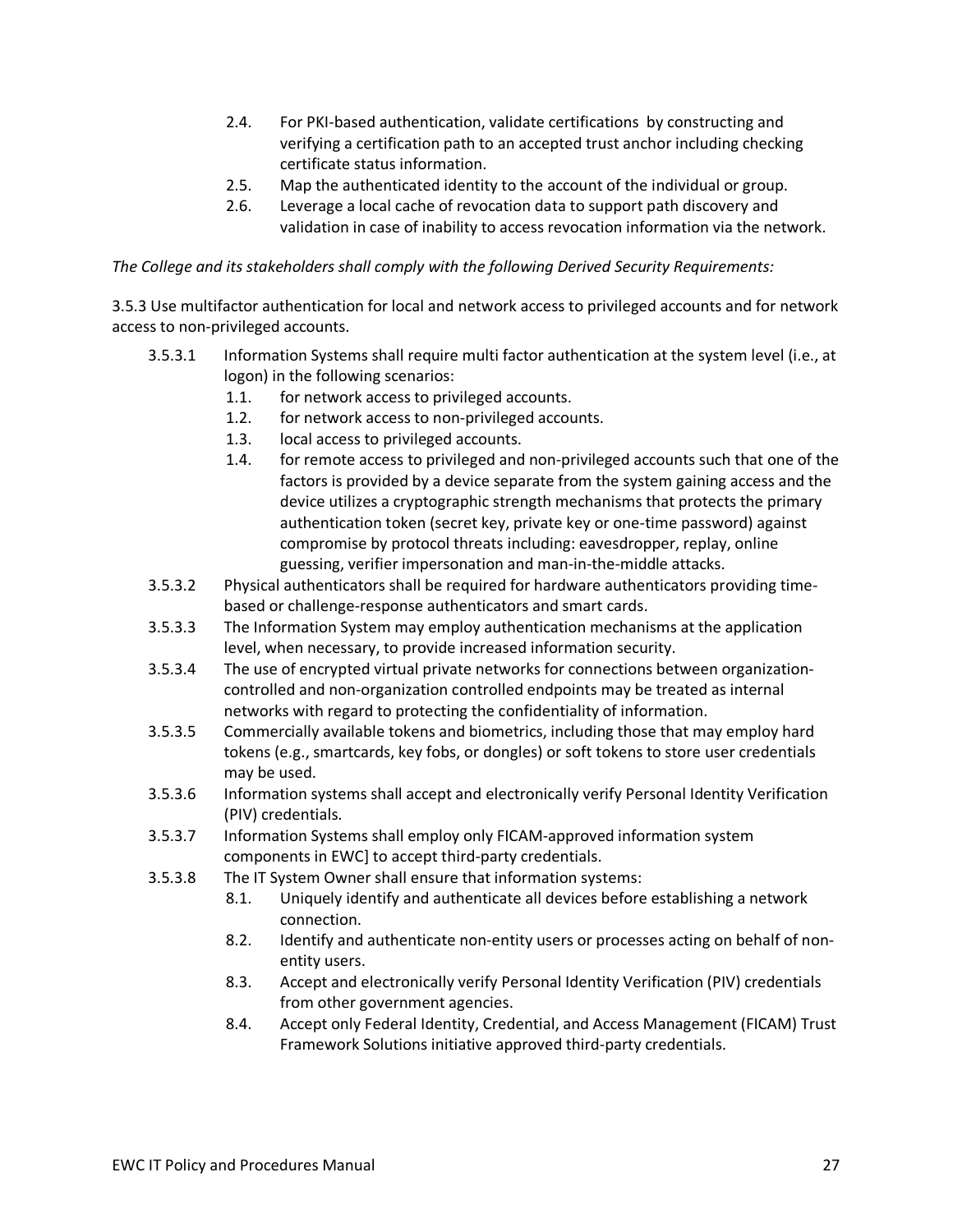3.5.7 Enforce a minimum password complexity and change of characters when new passwords are created.

- 3.5.7.1 The IT System's password-based authenticators shall have the following minimum password requirements:
	- 1.1. Passwords shall not contain the user's entire Account Name value or entire Full Name value.
	- 1.2. Passwords shall contain characters from three of the following five categories:
		- 1.2.1. Uppercase characters of European languages (A through Z, with diacritic marks, Greek and Cyrillic characters);
		- 1.2.2. Lowercase characters of European languages (a through z, sharp-s, with diacritic marks, Greek and Cyrillic characters);
		- 1.2.3. Base 10 digits (0 through 9);
		- 1.2.4. Non-alphanumeric characters  $\sim 0$  =  $\frac{1}{2}$  ( $\frac{1}{2}$ )  $\sim 1$  +=`|\(){}[1:;"' <>,.?/; and
		- 1.2.5. Any Unicode character that is categorized as an alphabetic character, but is not uppercase or lowercase. This includes Unicode characters from Asian languages.
	- 1.3. Passwords shall have a minimum length of 8 characters.
- 3.5.7.2 The IT System shall require at least one changed character when new passwords are created.

3.5.8 Prohibit password reuse for a specified number of generations.

3.5.8.1 The IT System shall prohibit password reuse for 12 generations.

3.5.9 Allow temporary password use for system logons with an immediate change to a permanent password.

- 3.5.9.1 The IT System shall allow the use of a temporary password for system logons with an immediate change to a permanent password.
- 3.5.10 Store and transmit only cryptographically-protected passwords.
	- 3.5.10.1 The IT System shall store and transmit only cryptographically-protected passwords.
- 3.5.11 Obscure feedback of authentication information.
	- 3.5.11.1 The IT Systems shall obscure feedback of authentication information during the authentication process where feasible and appropriate. (e.g. by Obscuring authenticator feedback includes displaying asterisks when users type passwords into input devices or displaying feedback for a very limited time before fully obscuring it.)
	- 3.5.11.2 The College shall require individuals and devices to implement specific security safeguards to protect authenticators, as appropriate.
	- 3.5.11.3 The feedback from systems does not provide any information that would allow unauthorized individuals to compromise authentication mechanisms. For some types of systems or system components, for example, desktop or notebook computers with relatively large monitors, the threat (often referred to as shoulder surfing) may be significant. For other types of systems or components, for example, mobile devices with small displays, this threat may be less significant, and is balanced against the increased likelihood of typographic input errors due to the small keyboards. Therefore, the means for obscuring the authenticator feedback is selected accordingly.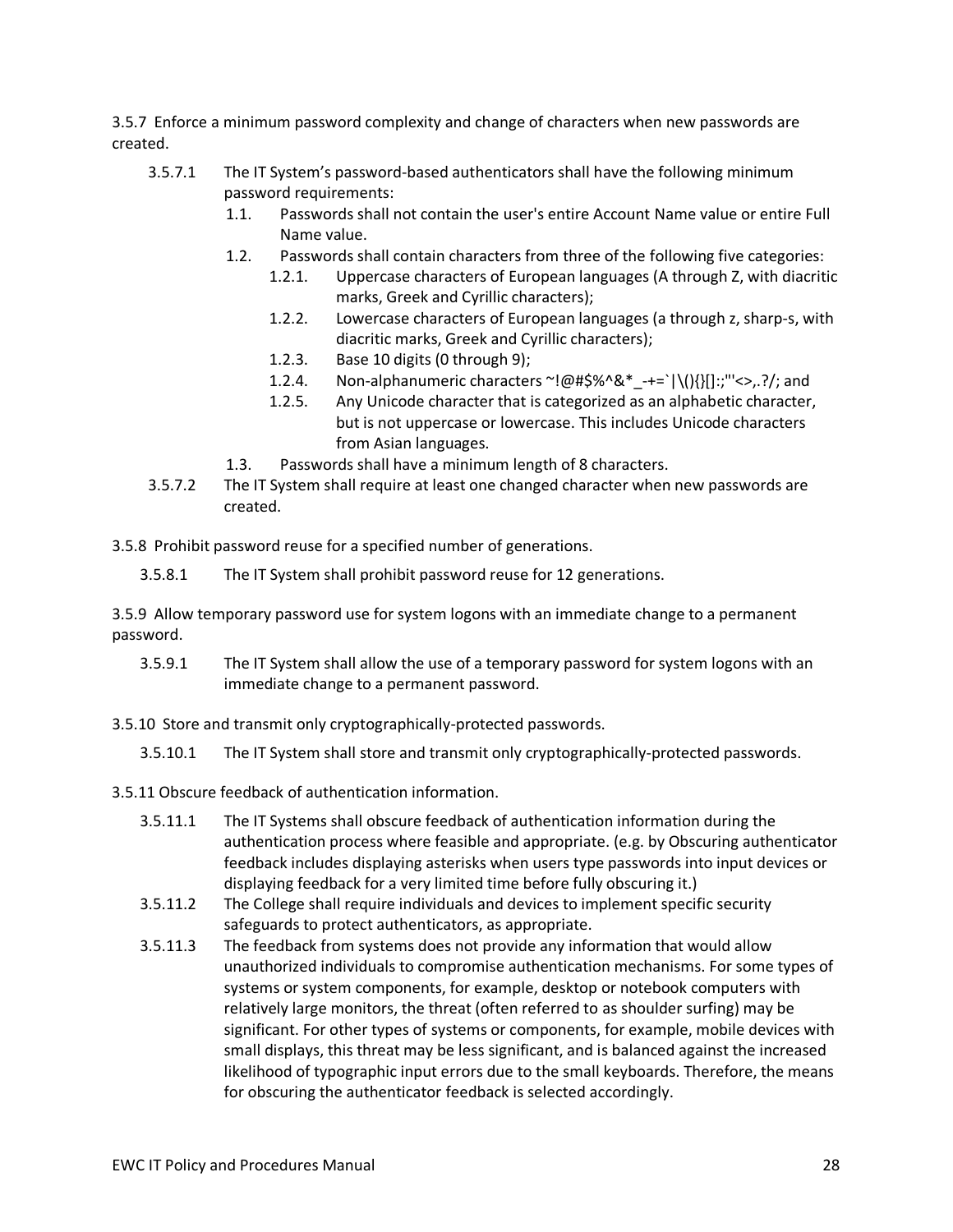### <span id="page-28-0"></span>**8.0 Incident Response**

#### **8.1 Policy Statements**

*The College and its stakeholders shall comply with the following Basic Security Requirements:*

8.1. Establish an operational incident-handling capability for organizational systems that includes preparation, detection, analysis, containment, recovery, and user response activities.

- 1. Incident handling shall be addressed during the definition, design, and development of the College's business processes and systems.
- 2. An incident handling capability shall be implemented for the detection and analysis, containment, eradication, and recovery from systems security incidents.
- 3. Incident response resource(s) shall be identified and made available to support users by providing security incident handling and reporting advice and assistance.
- 4. Incident-related information from available sources shall be analyzed and leveraged for detection of incidents, such as: audit monitoring, network monitoring, physical access monitoring, user and administrator reports, and reported supply chain events.
- 5. Incident handling activities shall be coordinated among business owners, system owners, authorizing officials, human resources offices, physical and personnel security offices, legal departments, operations personnel, procurement offices, and the risk executive.
- 6. College personnel shall receive training that includes content and level of incident response detail consistent with the user's assigned role and responsibility.
- 7. Incident response training should include the following, as appropriate to the user's role:
- 8. Knowing who to call and how to recognize an incident on the system;
- 9. How to handle or remediate incidents; and
- 10. Specific training on forensics, reporting, system recovery, and restoration.
- 11. Incident response training shall include the following:
- 12. Identification and reporting of suspicious activities from external and internal sources;
- 13. Available incident response assistance such as help desk support, assistance groups, and access to forensics services or consumer redress services, when required.

3.6.2 Track, document, and report incidents to designated officials and/or authorities both internal and external to the organization.

- 1. Documentation of security incidents from all relevant sources shall be collected, tracked, and maintained. Sources may include, for example, incident reports, incident response teams, audit monitoring, network monitoring, physical access monitoring, and user/administrator reports.
	- 1.1. Incident reports shall include:
	- 1.1. the status of the incident and information necessary for forensics,
	- 1.2. evaluating incident details, trends, and handling; and
	- 1.3. Other content required by applicable laws, Executive Orders, directives, regulations, and policies.
	- 1.4. Personnel shall report the following types of security incidents to EWX CIO within one business day for critical and high risk events.
	- 1.5. Incident examples are included in operational procedures.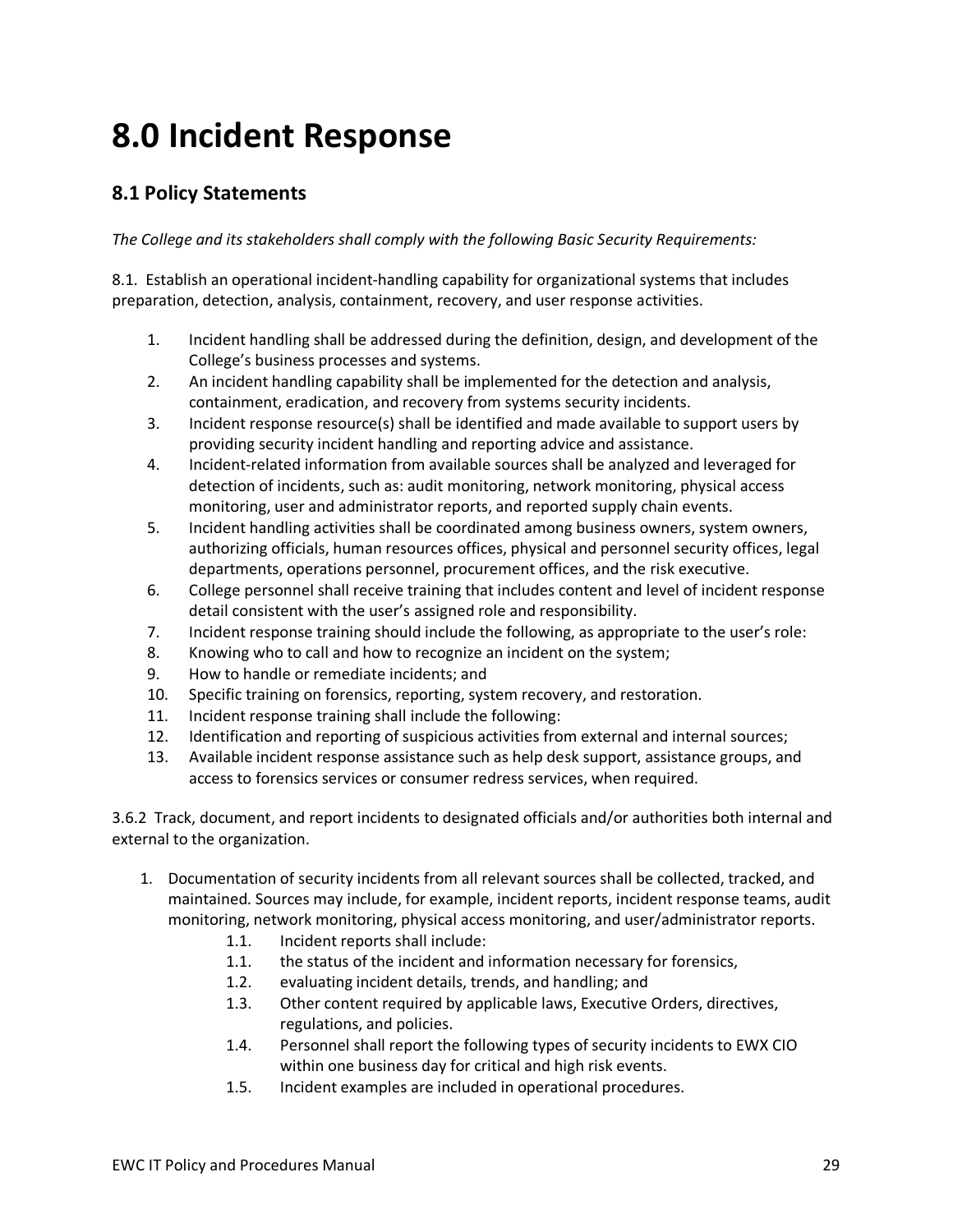2. Suspected security incidents may also be reported (e.g. the receipt of suspicious email communications that can potentially contain malicious code).

*The College and its Stakeholders shall comply with the following Derived Security Requirements:*

3.6.3 Test the organizational incident response capability.

- 1. Incident response capability shall be tested bi-annually to determine the effectiveness of the capabilities and to identify potential weaknesses or deficiencies.
- 2. Incident response testing may include:
	- a. The use of checklists, walk-through or tabletop exercises;
	- b. Simulations (both parallel and full interrupt);
	- c. Comprehensive exercises; and
	- d. A determination of the effects on organizational operations (e.g., reduction in mission capabilities), organizational assets, and individuals due to incident response.

Refer to Section 25.0 for the Incident Response Plan and procedures.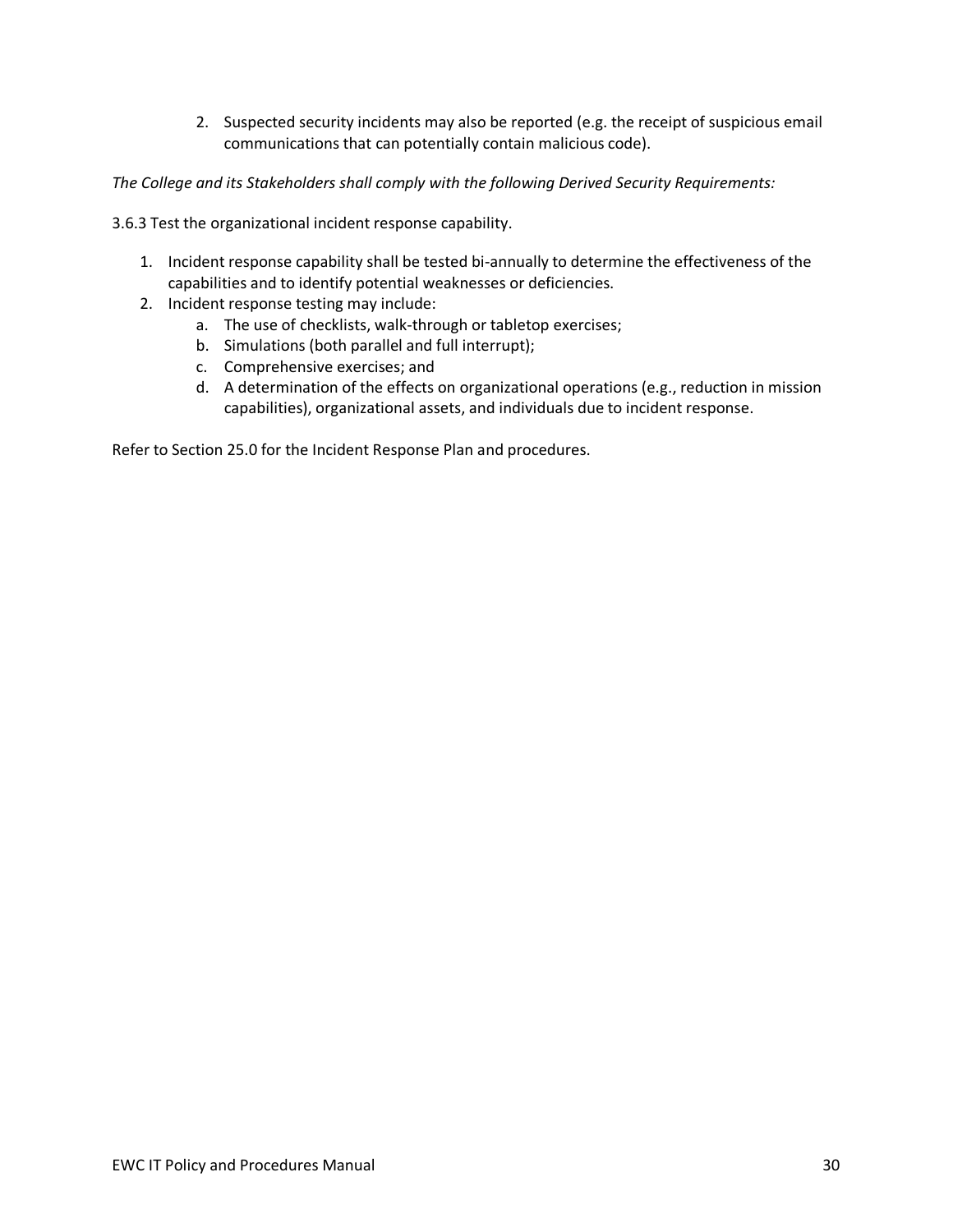### <span id="page-30-0"></span>**9.0 Maintenance Policy**

#### **9.1 Policy Statements**

*The College and its stakeholders shall comply with the following Basic Security Requirements:*

3.7.1 Perform maintenance on organizational systems.

1. The College shall schedule and perform all types of maintenance and repairs necessary to help ensure the availability and confidentiality of CUI. This requirement applies to any system component (including hardware, firmware, applications) conducted by any local or nonlocal entity, including those components not directly associated with information processing and data or information retention such as scanners, copiers, and printers.

3.7.2 Provide controls on the tools, techniques, mechanisms, and personnel used to conduct system maintenance.

- 1. All maintenance activities shall be approved and monitored by College Personnel, whether performed on site or remotely and whether the equipment is serviced on site or removed to another location.
- 2. System owners shall first approve the removal of the information system or system components from facilities for off-site maintenance or repairs.
- 3. System owners and IT shall approve, control, and monitor the use of maintenance tools, techniques, mechanisms, and personnel used for diagnostic and repair actions on IT systems that process, store, or transmit CUI.
- 4. Hardware, software, firmware, and other maintenance and testing tools shall be monitored for malicious code before being approved for use.

*The College and its Stakeholders shall comply with the following Derived Security Requirements:*

- 3.7.3 Ensure equipment removed for off-site maintenance is sanitized of any CUI.
	- 1. Any system component (including applications) conducted by a local or nonlocal entity (e.g., in-contract, warranty, in- house, software maintenance agreement) shall be sanitized to remove all information prior to removal for off-site maintenance or repairs.

3.7.4 Check media containing diagnostic and test programs for malicious code before the media are used in organizational systems.

1. Media containing diagnostic or test programs must be inspected to determine whether the media contains malicious code before being used in a system or system component.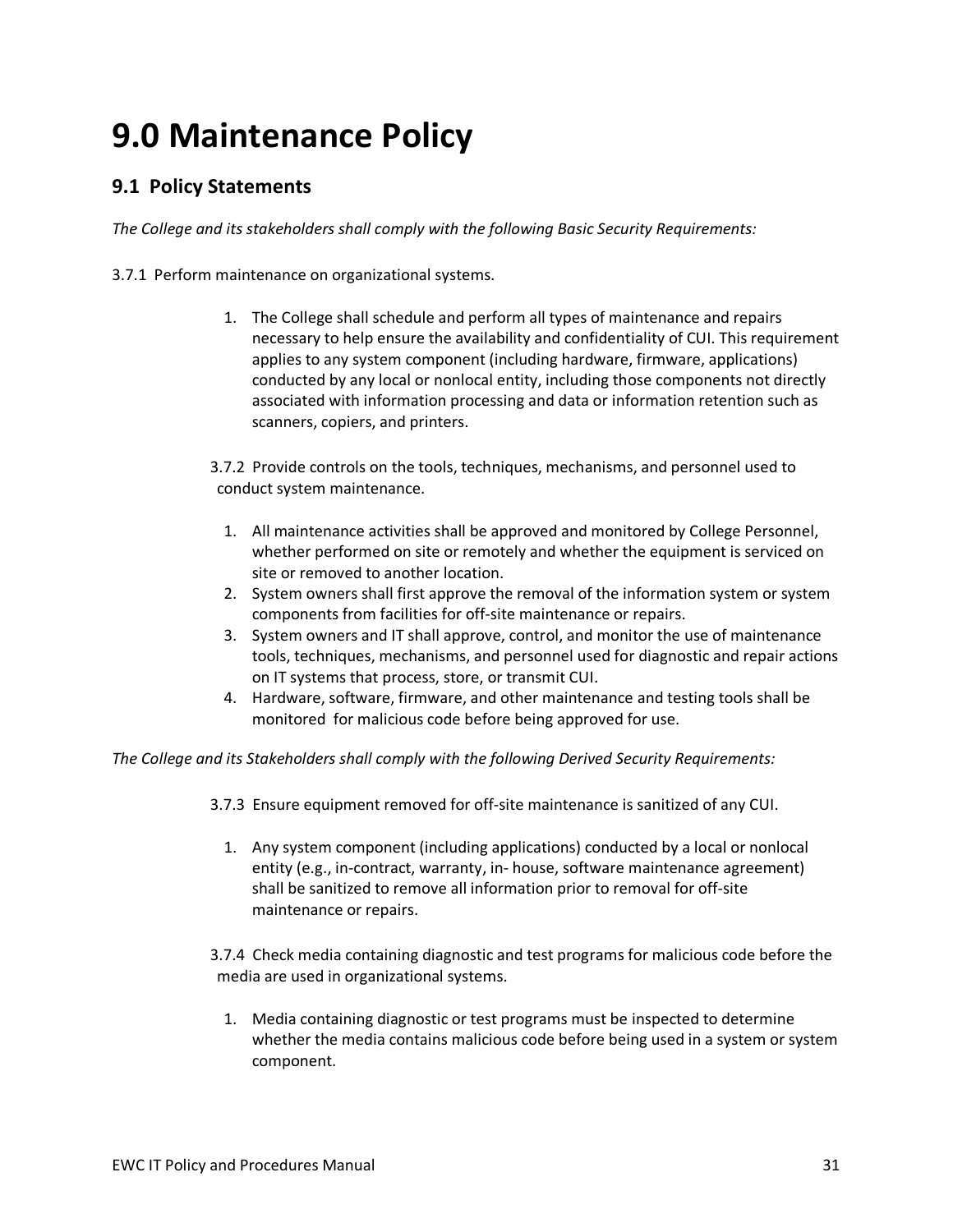2. If, upon inspection of media containing maintenance diagnostic and test programs, it is determined that the media contains malicious code, the incident shall be handled consistent with incident handling policies and procedures.

3.7.6 Supervise the maintenance activities of maintenance personnel without required access authorization.

> 1. Individuals without access authorization who are performing hardware or software maintenance on organizational systems shall be supervised. Such individuals may be provided temporary credentials for one-time use or for limited time periods.

3.7.7 Testing for data integrity will be performed at regularly scheduled intervals by the backup hardware but may also be performed manually at random times to verify the validity, accuracy, and authenticity of the backup. These random tests should total no less than six per year and it is recommended that these tests fall approximately two months apart, less if more than the minimum number of tests are used. We encourage that backup tests be taken within one week of the completion of the yearly and mid- yearly backups with the remaining backups spaced throughout the remaining months of the year. If six are used, it should follow this testing schedule:

- $\bullet$  Test 1 January 1-7
- $\bullet$  Test 2 March 1-7
- $\bullet$  Test 3 May 1-7
- $\bullet$  Test 4 July 1-7
- $\bullet$  Test 5 September 1-7
- $\bullet$  Test 6 November 1-7

If more than six tests are used, then the schedule may be set at the discretion of the EWC IT Department, however, two of the tests must occur no later than one week after the yearly and midyearly backups are completed.

**3.7.8 Methods of Testing** Testing shall consist of one or more of the following methods of data validation and verification of accuracy and authenticity:

- Random Dummy File Restoration: Six to twelve dummy files are inserted on the file server at random locations. Afterwards, we will intentionally delete these dummy files. Then, recovery will be tested to verify data is being restored properly. If this verifies the data is being restored properly, the test is completed and the dummy file may be removed.
- Random Actual File Restoration: Recovery of a six to twelve actual random files located on the server. Comparisons will then be made with current versions of the same files to verify content and accuracy of restoration process. If the comparisons verify that the recovery was successful, then the test is completed.
- Random File Location Verification: Movement of a single dummy file to various locations on the file server. Initially the file is inserted onto the file server and backups are tested to verify the file exists in backups at the initial location. If this is confirmed, then the file is moved on the file server to a second location and backups are tested yet again to verify that the file is in the second location. Once this is confirmed, the file is moved for a third time and backups are once again tested to verify the file exists in the new location. If this is confirmed then the test is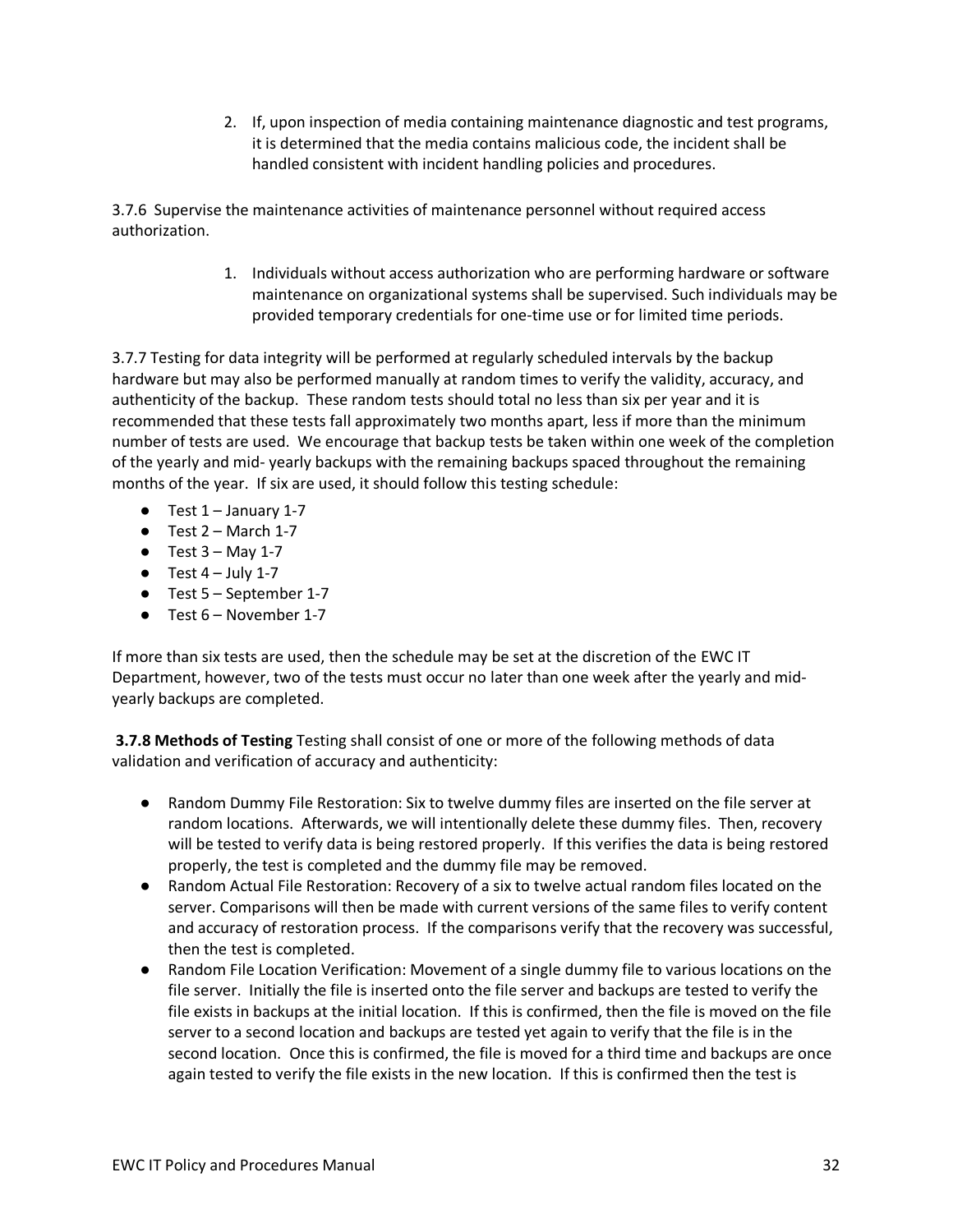completed and the dummy file may be removed. Backups are working correctly and file contents and locations are being updated appropriately.

● Miscellaneous: Other tests may be used at the discretion of the EWC IT Department with only one restriction: they may not interfere with access or otherwise cause any data loss on the file server.

#### **Restoration Processes**

All restoration processes will follow, at minimum, one of the following methods:

- Re-routing primary traffic from backup and storage device in Douglas to accompanying device in Torrington or vice-versa
- Physically transporting one device to another location
- Copying all files or a subset of files from the backup equipment to the file server
- $\bullet$  Via the testing process described in this document  $\Box$  Utilizing the EWC IT Department's Disaster Recovery Plan
- Utilizing the EWC IT Department's Backup Priority List
- Other methods, approved by the EWC IT Department, that do not interfere with access or otherwise cause any data loss on the file server If it is found that a scheduled backup process is incomplete or missing due to a hardware or software malfunction, then the backup will be completed as soon as possible and a hardware test will be needed to verify no long-term problems exist that may affect backups in the future.
- Should a hardware test yield results that indicate serious issues, then a replacement for the faulty hardware should be found as soon as possible in order to prevent such issues from occurring in the future.
- If these issues prevent backups from occurring, then the off-site backup device in Torrington will be transferred to primary backup duties and a secondary device should be purchased and then placed at Douglas to regain primary functionality. The following is the maximum number of backups and replications that the EWC IT Department will retain at any one time. Once these backups or replications reach the maximum count, the oldest will be recycled so that the newest may be retained.
- $\bullet$  Hourly Backup Copies on file: 16 per day, 112 total or 7 days worth of data at hourly intervals  $\Box$ Weekly Backup o Copies on file: 12 total or 12 weeks (approx. 3 months) worth of data at weekly intervals
- Monthly Backup or Copies on file: 3 per month, 36 total or 36 months (approx. 3 years) worth of data at monthly intervals
- Mid-Yearly Backup Copies on file: 3 total or 3 years worth of data at yearly (mid-year) intervals
- <span id="page-32-0"></span> $\bullet$  Yearly Backup o Copies on file: 3 total or 3 years worth of data at yearly (end-of-year) intervals  $\Box$ Daily Replication o Copies on file: 32 total or 32 days worth of exact copies of existing data and backups replicated off-site in daily intervals Online log files are retained consisting of information for each backup or replication process, hardware/software errors, access issues, or other critical errors involving the backup hardware. These entries are also emailed to the EWC Backup email account for verification and notification.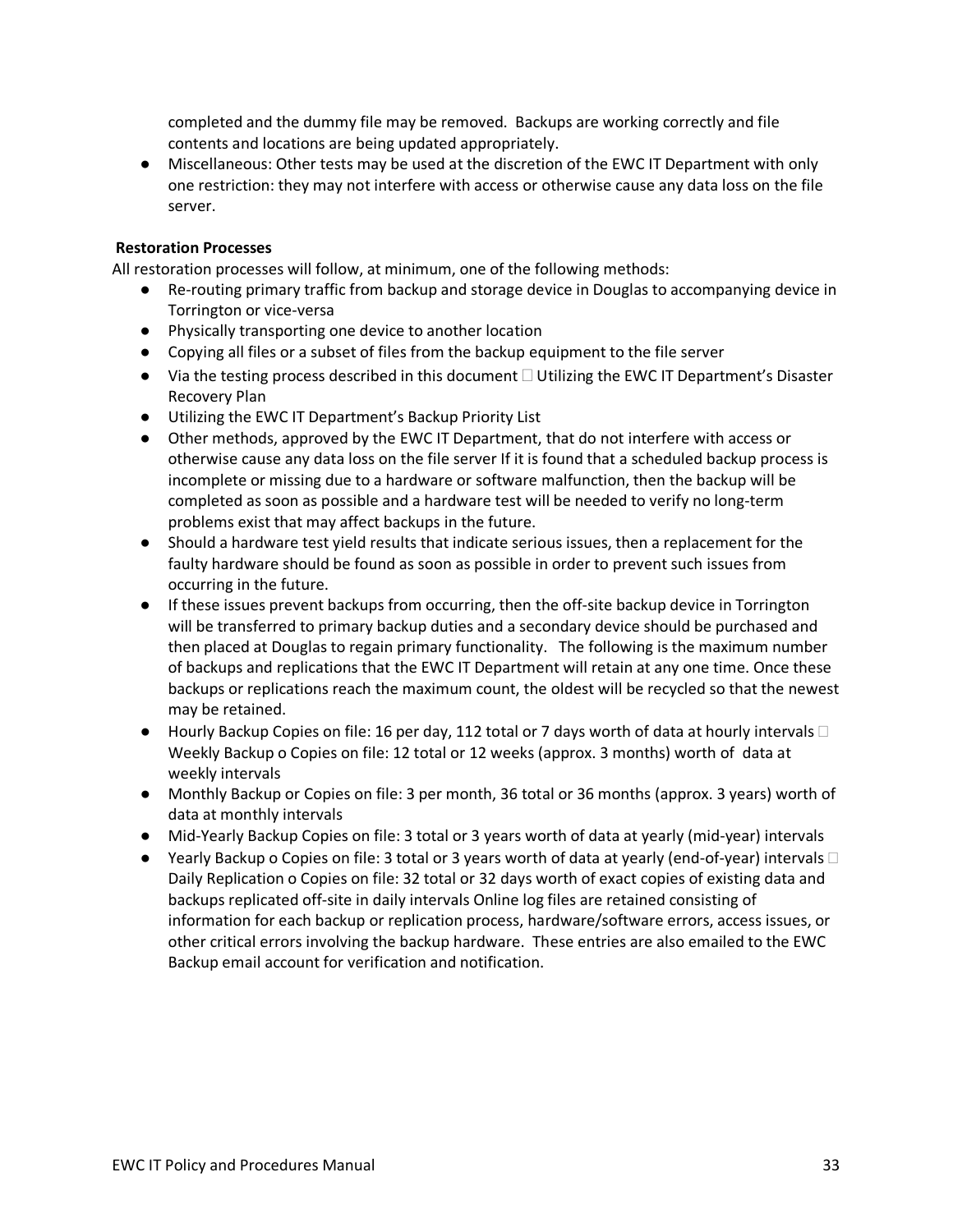### **10.0 Media Protection Policy**

#### **10.1 Policy Statements**

*The College and its stakeholders shall comply with the following Basic Security Requirements:*

9.1 Protect (i.e., physically control and securely store) system media containing CUI, both paper and digital.

- 3.8.1.1 Access to digital media containing design specifications shall be limited to the project leader and individuals on the development team.
- 3.8.1.2 System media containing CUI shall be protected by conducting inventories, maintaining accountability for stored media, and ensuring procedures are in place to allow individuals to check out and return media to the media library.
- 3.8.1.3 Media containing CUI shall be physically controlled and securely stored through a controlled media library, locked drawers, desks, or cabinets, as appropriate.
- 3.8.1.4 Access to CUI on system media shall be limited by physically controlling such media, including conducting inventories, ensuring procedures are in place to allow individuals to check out and return media to the media library, and maintaining accountability for all stored media.
- 3.8.2 Limit access to CUI on system media to authorized users.
	- 3.8.2.1 Access to system media containing CUI shall be limited by physically controlling system media and secure storage areas such as controlled media libraries, locked drawers, desks, or cabinets, as appropriate.
	- 3.8.2.2 Physical control of system media shall be maintained by conducting inventories, ensuring procedures are in place to allow individuals to check out and return system media to the media library, and maintaining accountability for all stored media.
- 3.8.3 Sanitize or destroy system media containing CUI before disposal or release for reuse.
	- 3.8.3.1 All digital and non-digital system media containing CUI shall be sanitized before disposal or release for reuse.
	- 3.8.3.2 Sanitization techniques and processes shall remove all CUI from the media such that the information cannot be retrieved or reconstructed.
	- 3.8.3.3 When system media cannot be sanitized such that CUI may be able to be retrieved or reconstructed from the media, the media shall be destroyed.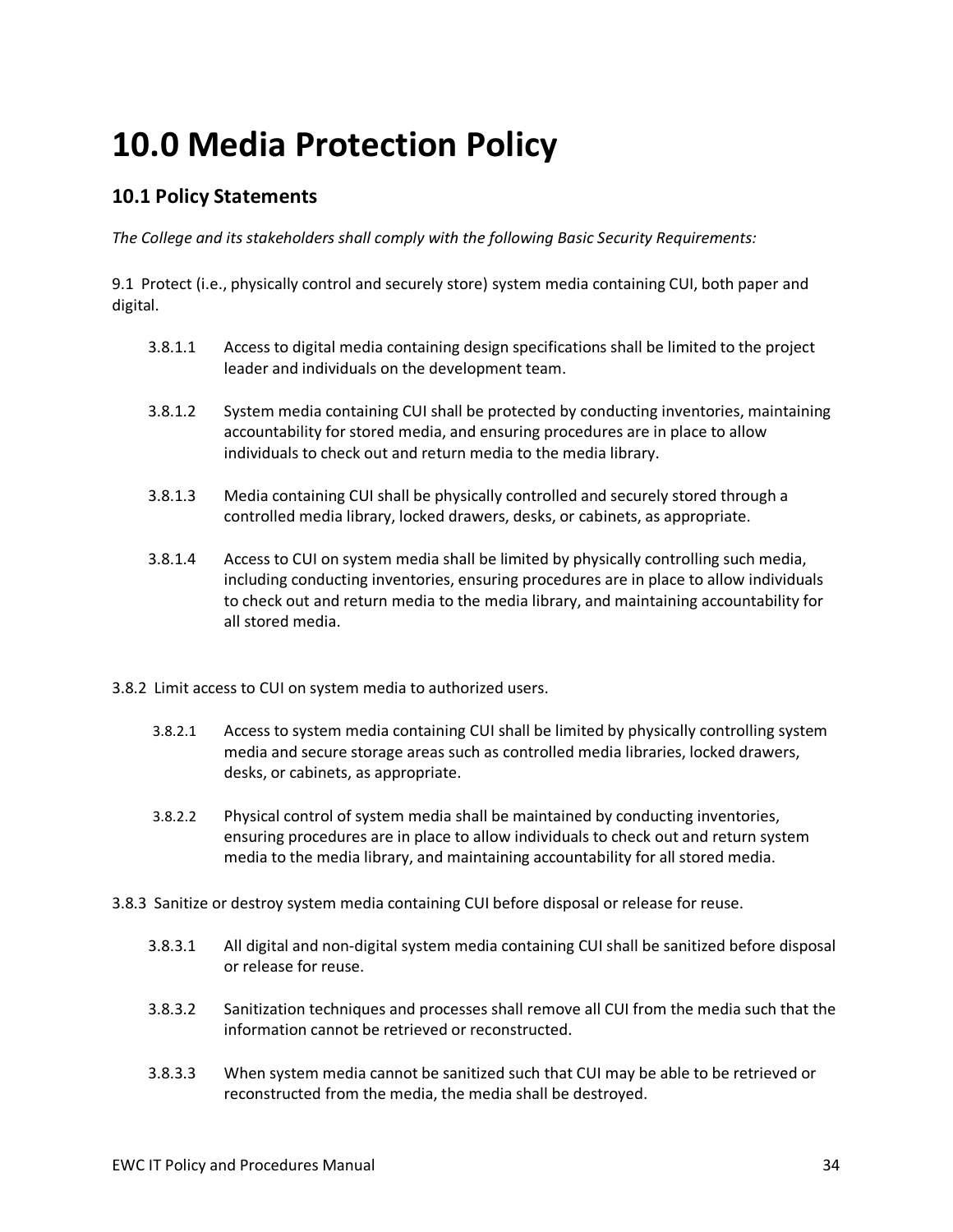- 3.8.3.4 Discretion on the employment of sanitization techniques and procedures shall be used for media containing information that is in the public domain or publicly releasable or deemed to have no adverse impact on organizations or individuals if released for reuse or disposal.
- 3.8.3.5 Sanitization of non-digital media may include destruction, removing CUI from documents, or redacting selected sections or words from a document by obscuring the redacted sections or words in a manner equivalent in effectiveness to removing the words or sections from the document.

*The College and its stakeholders shall comply with the following Derived Security Requirements:*

- 3.8.4 Mark media with necessary CUI markings.
	- 3.8.4.1 All digital and non-digital system media shall bear security markings containing security attributes.
- 3.8.5 Control access to media containing CUI.
	- 3.8.5.1 Media containing CUI shall be in controlled areas or spaces with physical and/or procedural controls sufficient to meet requirements established for protecting systems and information.

3.8.6 Implement cryptographic mechanisms to protect the confidentiality of CUI stored on digital media during transport unless otherwise protected by alternative physical safeguards.

3.8.6.1 Cryptographic mechanisms shall be used to protect the confidentiality of CUI stored on portable storage devices (e.g., USB memory sticks, digital video disks, compact disks, external or removable hard disk drives) during transport unless such devices are protected by appropriate physical safeguards.

3.8.7 Control the use of removable media on system components.

- 3.8.7.1 Removable media types shall be restricted or prohibited for use on College-owned systems:
- 3.8.7.2 The following technical and nontechnical controls shall be used to control the use of restricted or prohibited media on College-owned systems:
	- 2.1. policies, procedures, and rules of behavior;
	- 2.2. Control the use of portable storage devices by using physical cages on workstations to prohibit access to certain external ports, or disabling or removing the ability to insert, read, or write to such devices;
	- 2.3. Limit the use of portable storage devices to only approved devices including devices provided by the organization, devices provided by other approved organizations, and devices that are not personally owned;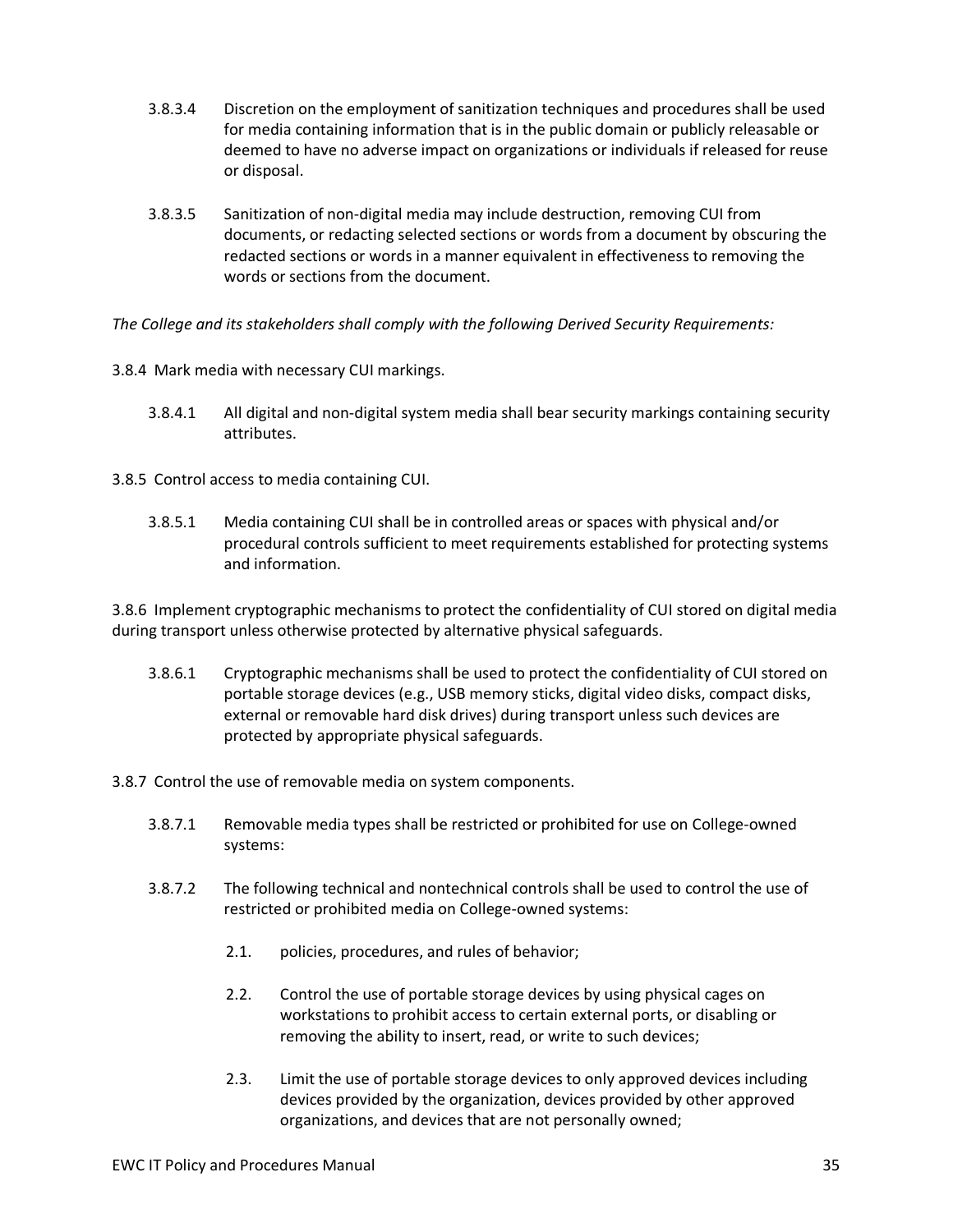- 2.4. Control the use of portable storage devices based on the type of device, prohibiting the use of writeable, portable devices, and implementing this restriction by disabling or removing the capability to write to such devices.]
- 3.8.8 Prohibit the use of portable storage devices when such devices have no identifiable owner.
	- 3.8.8.1 All portable storage devices shall have the device's owner readily identifiable on the device (e.g., individuals, organizations, or projects).
	- 3.8.8.2 In the event of a security incident due in part to use of a portable device (e.g., insertion of malicious code), responsibility and accountability for addressing known vulnerabilities shall lay with the device's owner.
- <span id="page-35-0"></span>3.8.9 Protect the confidentiality of backup CUI at storage locations.
	- 3.8.9.1 Backed-up information containing system-level or user-level CUI shall be protected by cryptographic mechanisms or alternative physical controls.
	- 3.8.9.2 data and associated backups from the primary backup device in Douglas to the secondary backup device in Torrington. During a replication, all data and backups are replicated so that a mirror copy is retained at the Torrington location for off-site, backup capability should a disaster or other issues occur.
	- 3.8.9.3 Regularly scheduled backups and replications shall be performed by the EWC IT Department using the following schedule:
		- **Hourly Backups,** 7:00 a.m. 10:00 p.m., every day, every hour as noted herein, on the hour
		- **Daily.** All data is replicated from the Douglas Campus to the Torrington Campus. At the beginning of each day, beginning at 7:00 a.m., backups will begin and continue each hour, on the hour, until 10:00 p.m. each evening.
		- **Weekly Backups** 10:30 p.m. Every Friday at 10:30 p.m., after the last hourly backup for that day, a weekly backup will be completed. At the end of each month, on the last day of the month, a monthly backup will be completed at 11:59 p.m. On July 1 of each year, at 12:30 a.m., a mid-yearly backup will be completed.
		- **Monthly Backups:**11:59 p.m, Last day of each calendar month
		- **Mid-Yearly backups,** 12:30 a.m, July
		- **Yearly backups,** 12:30 a.m January 1, yearly backup will be completed. At 12:01 a.m. every morning, all backups and data will be replicated from Torrington to Douglas for off- site storage and secondary backup. All backups are clearly labeled so as to distinguish one from another easily. At minimum, the following information is provided for each backup file:
			- Time (MST) e.g. 12:00:00 AM or 12:34:59 PM
			- Date e.g.  $12/31/10$  or  $2/29/12$
			- Backup Type e.g. Hourly or End of Year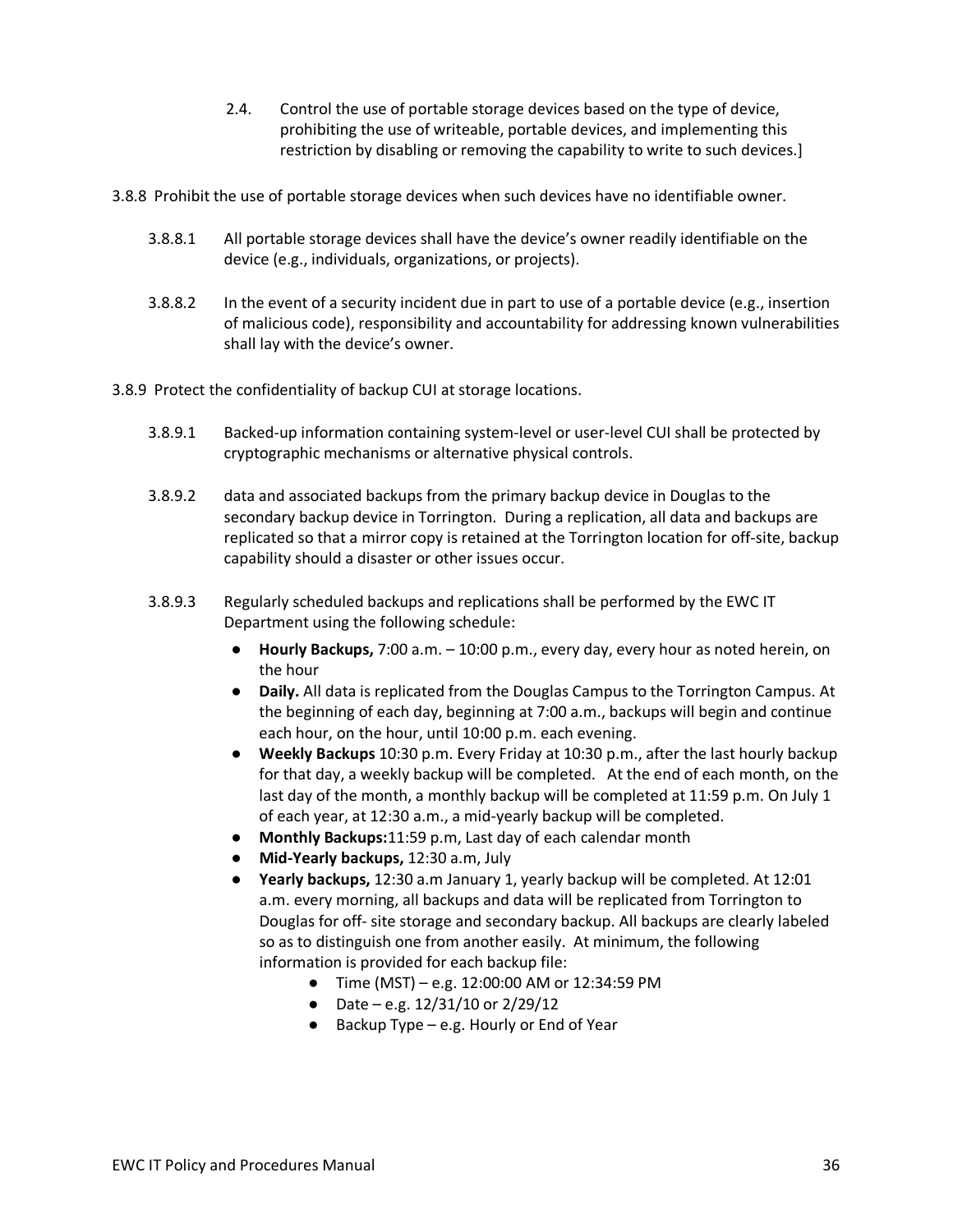# **11.0 Personnel Security**

### **11.1 Policy Statements**

The College and its stakeholders shall comply with the following Basic Security Requirements: 10.1 Screen individuals prior to authorizing access to organizational systems containing CUI.

- 3.9.1.1 All personnel shall be screened prior to providing access to College systems containing CUI.
- 3.9.1.2 Screening shall include vetting activities designed to evaluate and assess the individual's trustworthiness, conduct, integrity, judgment, loyalty, reliability, and stability.
- 3.9.1.3 Screening activities shall reflect applicable federal laws, Executive Orders, directives, policies, regulations, and specific criteria established for the level of access required for the individual's assigned roles & responsibilities.

3.9.2 Ensure that organizational systems containing CUI are protected during and after personnel actions such as terminations and transfers.

- 3.9.2.1 This requirement applies to any personnel action involving a permanent or of such extended duration as to require protection of CUI, including terminations, transfers, and/or reassignments of individuals.
- 3.9.2.2 During and after the personnel actions, the following actions shall be timely executed.
	- 2.1. Terminate and/or revoke all authenticators and/or credentials associated with the individual for all systems containing CUI.
	- 2.2. Change system access authorizations (i.e., privileges);
	- 2.3. Close system accounts and establish new accounts;
	- 2.4. Retrieve all system-related property from the individual such as: hardware authentication tokens; identification card, keys, and building passes; and system administration technical manuals.
	- 2.5. Modify access authorization as needed to correspond with any changes in operational need due to reassignment or transfer.
- 3.9.2.3 For terminations, system accounts and/or access may be disabled prior to the individual being notified.
- 3.9.2.4 Where feasible, terminated employees should take part in an exit interview with their supervisor to ensure that:
	- 4.1. The individual is reminded of and understands the security constraints imposed by being a former employee, such as nondisclosure agreements and potential limitations on future employment.
	- 4.2. Appropriate accountability is achieved for system-related property.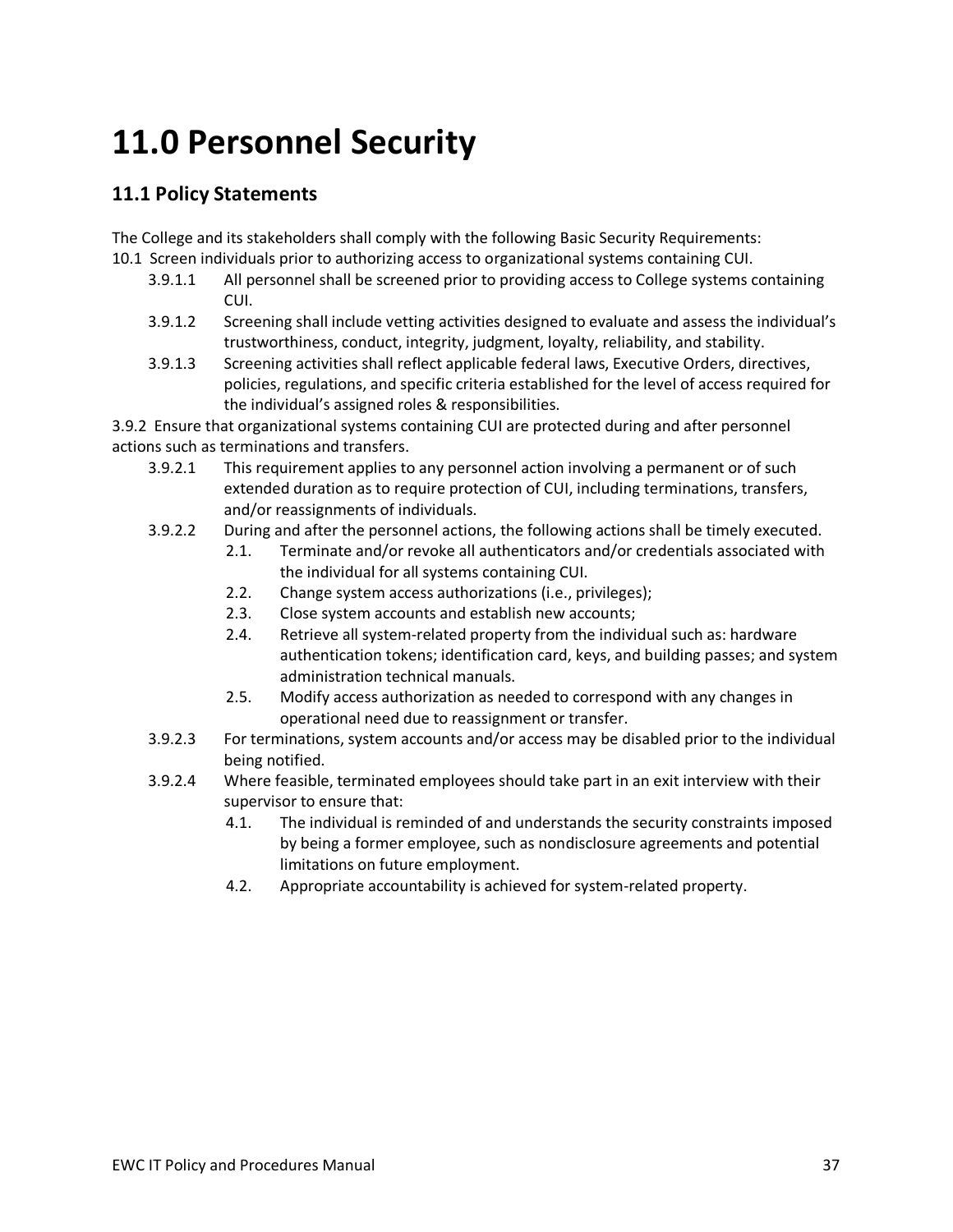# **12.0 Physical Access Policy**

### **12.1 Policy Statements**

The College and its stakeholders shall comply with the following Basic Security Requirements:

11..1 Limit physical access to organizational systems, equipment, and the respective operating environments to authorized individuals.

- 3.10.1.1 Physical access to equipment (e.g. computing devices, external disk drives, networking devices, monitors, printers, copiers, scanners, facsimile machines, and audio devices) containing CUI shall be limited. Such equipment may be placed in locked rooms or other secured areas with only authorized individuals allowed access; or placing equipment in locations that can be monitored by College personnel.
- 3.10.1.2 A list of employees, individuals with permanent physical access authorization credentials, and visitors authorized to have access to non-publicly accessible physical or operating environments shall be maintained.
- 3.10.1.3 Individuals with authorized access to physical and operating environments shall possess credentials such as badges, identification cards, smart cards, and/or other physical access devices.
- 3.10.1.4 The EWC IT Department shall determine the strength of authorization credentials needed to physically access non-publicly accessible College facilities, operating environments, and organizational systems consistent with applicable laws, directives, policies, regulations, standards, procedures, and guidelines.
- 3.10.2 Protect and monitor the physical facility and support infrastructure for organizational systems.
	- 3.10.2.1 Physical access to all facilities (including publicly accessible areas within organizational facilities), operating environments, and support infrastructure (e.g. system distribution, transmission, and power lines) of College systems shall be protected and monitored.
	- 3.10.2.2 Physical access to facilities and operating environments may be protected and monitored by employing security guards, the use of sensor devices, or the use of video surveillance equipment such as cameras, or other methods, as appropriate.
	- 3.10.2.3 Support infrastructure shall be protected to prevent accidental damage, disruption, physical tampering, eavesdropping or modification of unencrypted transmissions. Physical access controls to support infrastructure include locked wiring closets; disconnected or locked spare jacks; protection of cabling by conduit or cable trays; and wiretapping sensors.

The College and its stakeholders shall comply with the following Derived Security Requirements: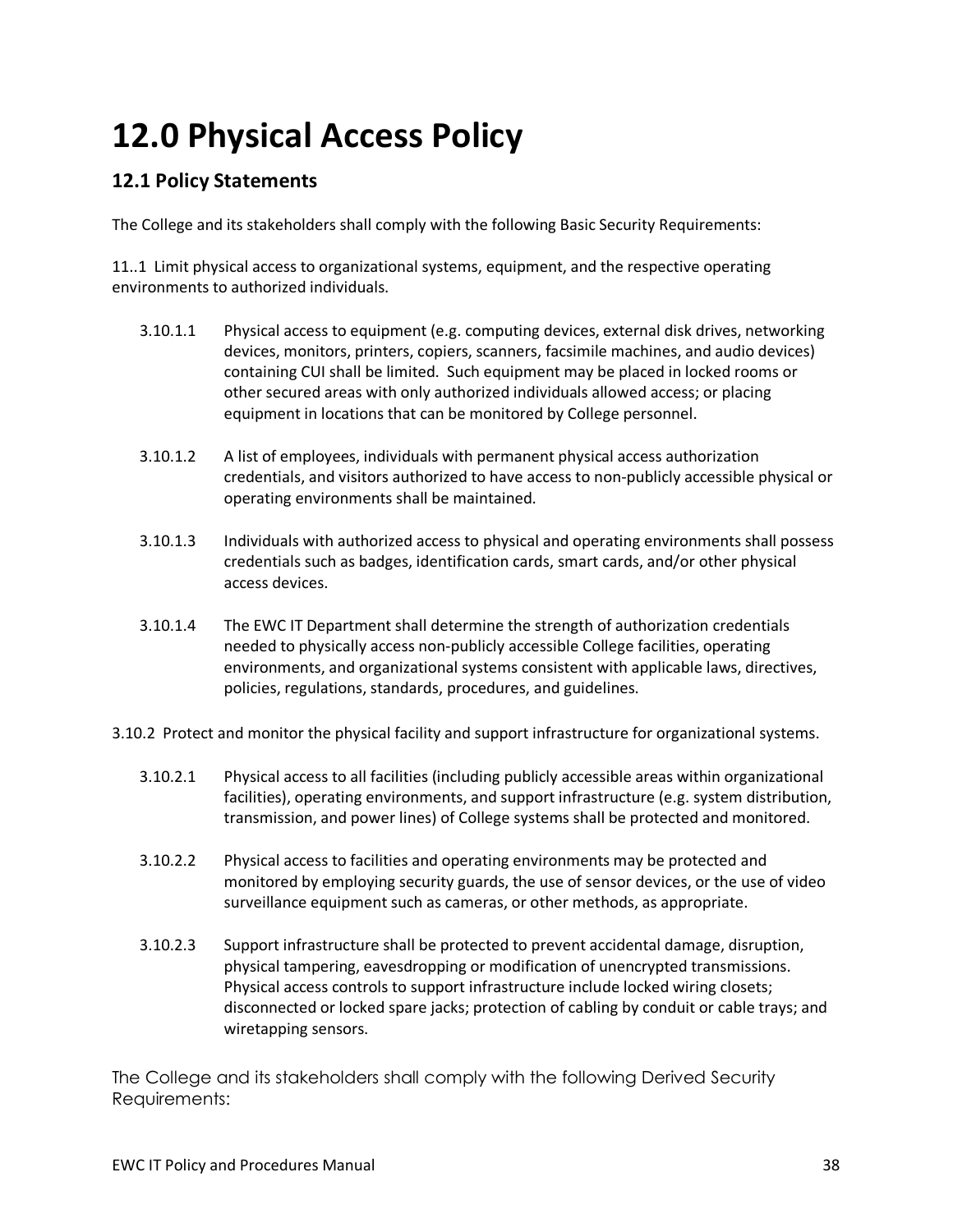3.10.3 Escort visitors and monitor visitor activity.

- 3.10.3.1 Visitors (i.e. individuals without permanent physical access authorization credentials) shall be escorted in the restricted areas defined in operational policies.
- 3.10.3.2 Procedural and/or automated audit logs may be used to monitor visitor activity.

3.10.5 Control and manage physical access devices.

3.10.5.1 Physical access devices (eg. keys, locks, combinations, and card readers) shall be controlled and managed to prevent unauthorized individuals from obtaining the output.

3.10.6 Enforce safeguarding measures for CUI at alternate work sites.

3.10.6.1 Safeguarding measures shall be employed at alternate work sites where organizational systems and/or equipment may be located, such as government facilities, or the private residences of employees.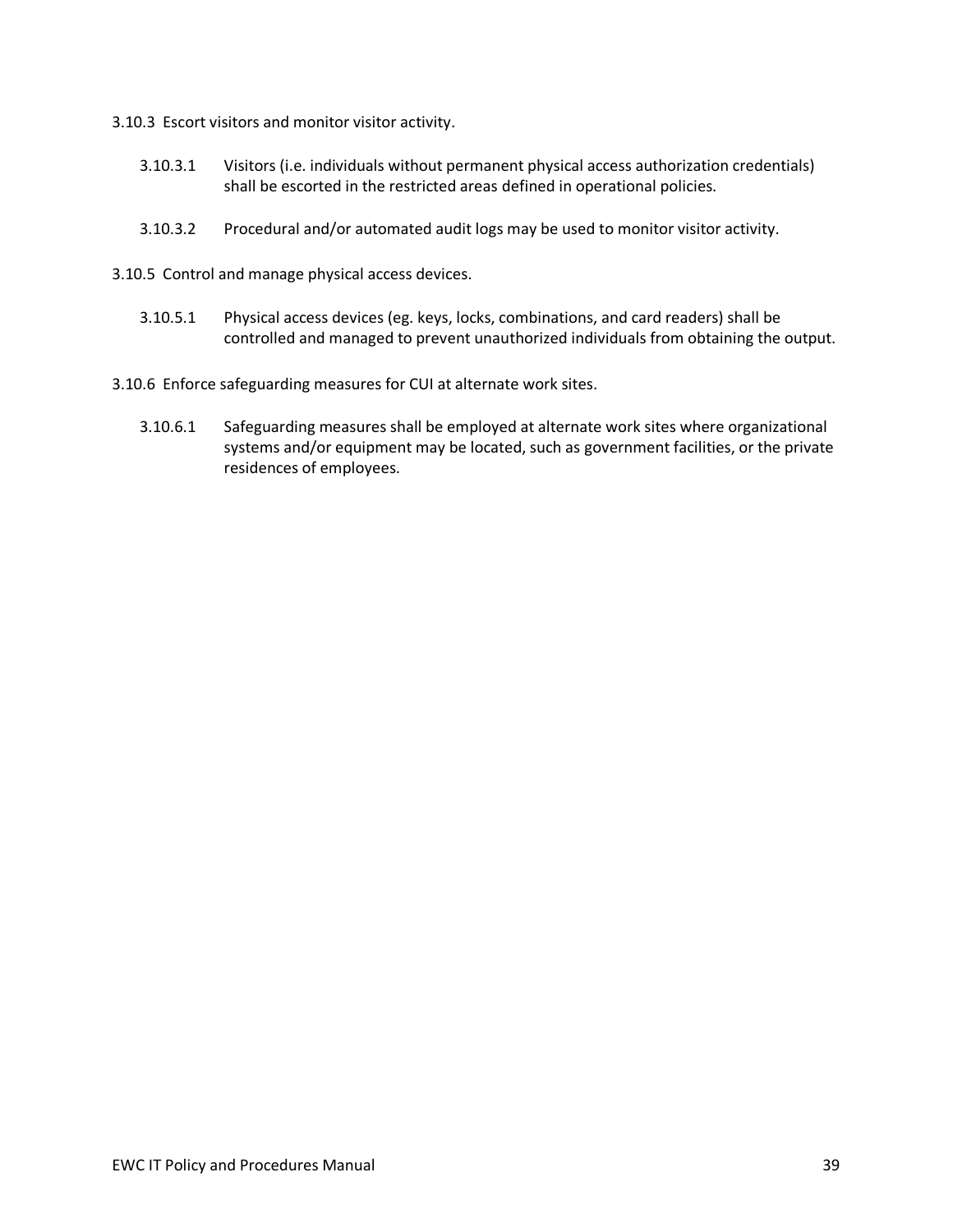# **13.0 Risk Assessment Policy**

## **13.1 Policy Statements**

#### *The College and its stakeholders shall comply with the following Basic Security Requirements:*

3.11.1 Periodically assess the risk to organizational operations (including mission, functions, image, or reputation), organizational assets, and individuals, resulting from the operation of organizational systems and the associated processing, storage, or transmission of CUI.

- 3.11.1.1 System boundaries resulting from the operation of the College's systems and the associated processing, storage, or transmission of CUI shall be clearly defined for the purpose of conducting periodic risk assessments.
- 3.11.1.2 Formal and/or informal assessments of risk shall include:
	- 2.1. Assessment of threats, vulnerabilities, likelihood, and impact to organizational operations, organizational assets, and individuals based on the operation and use of organizational systems; and
	- 2.2. Assessment of risk posed by external parties (e.g., service providers, contractors operating systems on behalf of the organization, individuals accessing organizational systems, outsourcing entities).
- 3.11.1.3 Risk assessments may be conducted at the organization level, the mission or business process level, or the system level, and at any phase in the system development life cycle, as appropriate.

*The College and its stakeholders shall comply with the following Derived Security Requirements:* 3.11.2 Scan for vulnerabilities in organizational systems and applications periodically and when new vulnerabilities affecting those systems and applications are identified.

- 3.11.2.1 The IT Department shall determine the required vulnerability scanning for all system components (including potential sources of vulnerabilities such as networked printers, scanners, and copiers), and hosted applications.
- 3.11.2.2 Vulnerabilities to be scanned shall be readily updated as new vulnerabilities are discovered, announced, and scanning methods developed.
- 3.11.2.3 Vulnerability scanning processes shall ensure that potential vulnerabilities are identified and addressed as quickly as possible.
- 3.11.2.4 Vulnerability scanning shall include:
	- 4.1. scanning for patch levels;
	- 4.2. scanning for functions, ports, protocols, and services that should not be accessible to users or devices;
	- 4.3. scanning for improperly configured or incorrectly operating information flow control mechanisms; and
	- 4.4. scanning of custom software applications using source code reviews and/or static analysis tools, web-based application scanners, binary analyzers, and/or other other analysis approaches, as appropriate.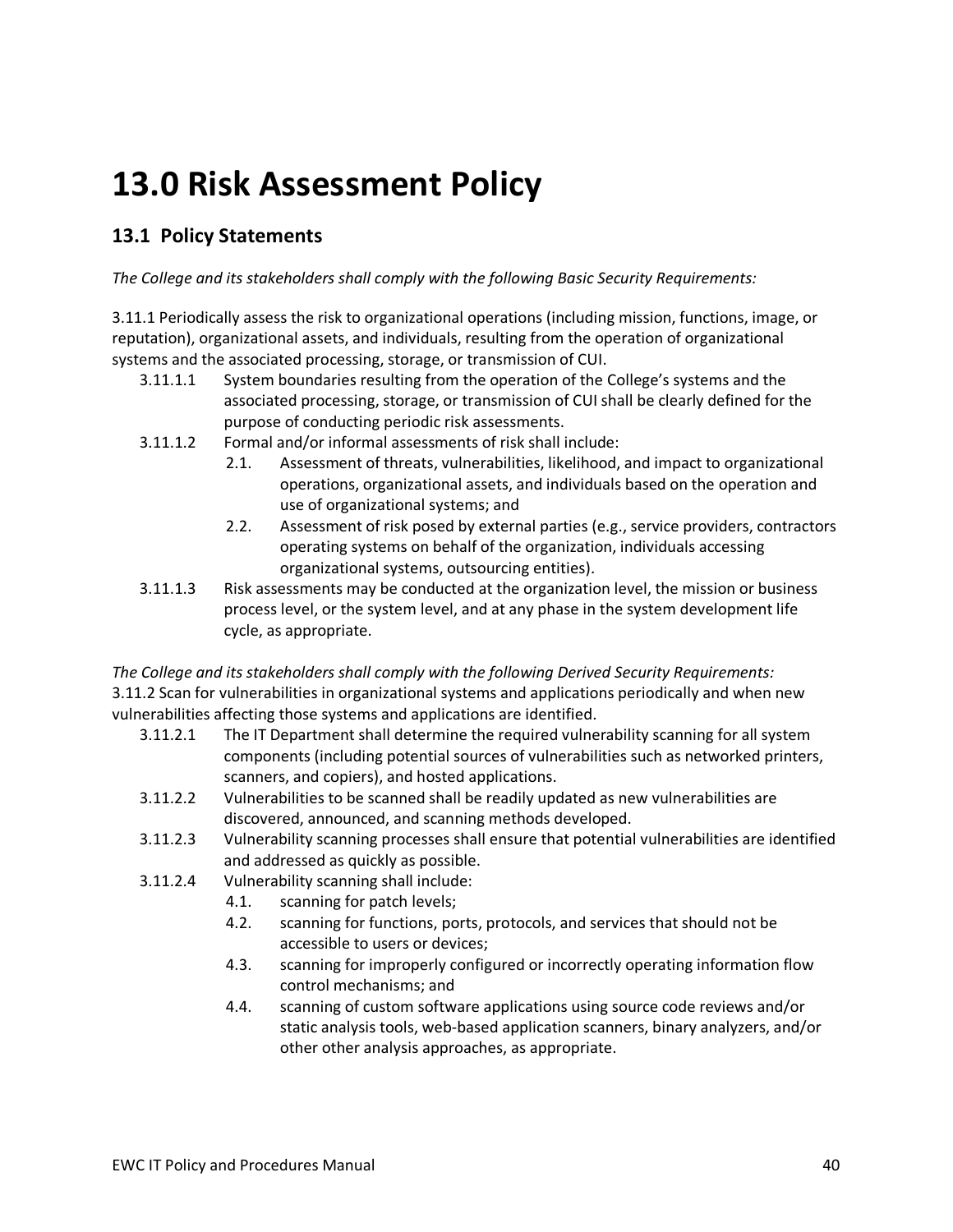- 3.11.2.5 Vulnerability scanning shall be completed by individuals with privileged access authorization to the selected system components and the sensitivity of the information contained therein.
- 3.11.3 Remediate vulnerabilities in accordance with risk assessments.
	- 3.11.3.1 Remediations of discovered vulnerabilities shall be prioritized with consideration of the related assessment of risk and the level of effort to be expended in the remediation for specific vulnerabilities.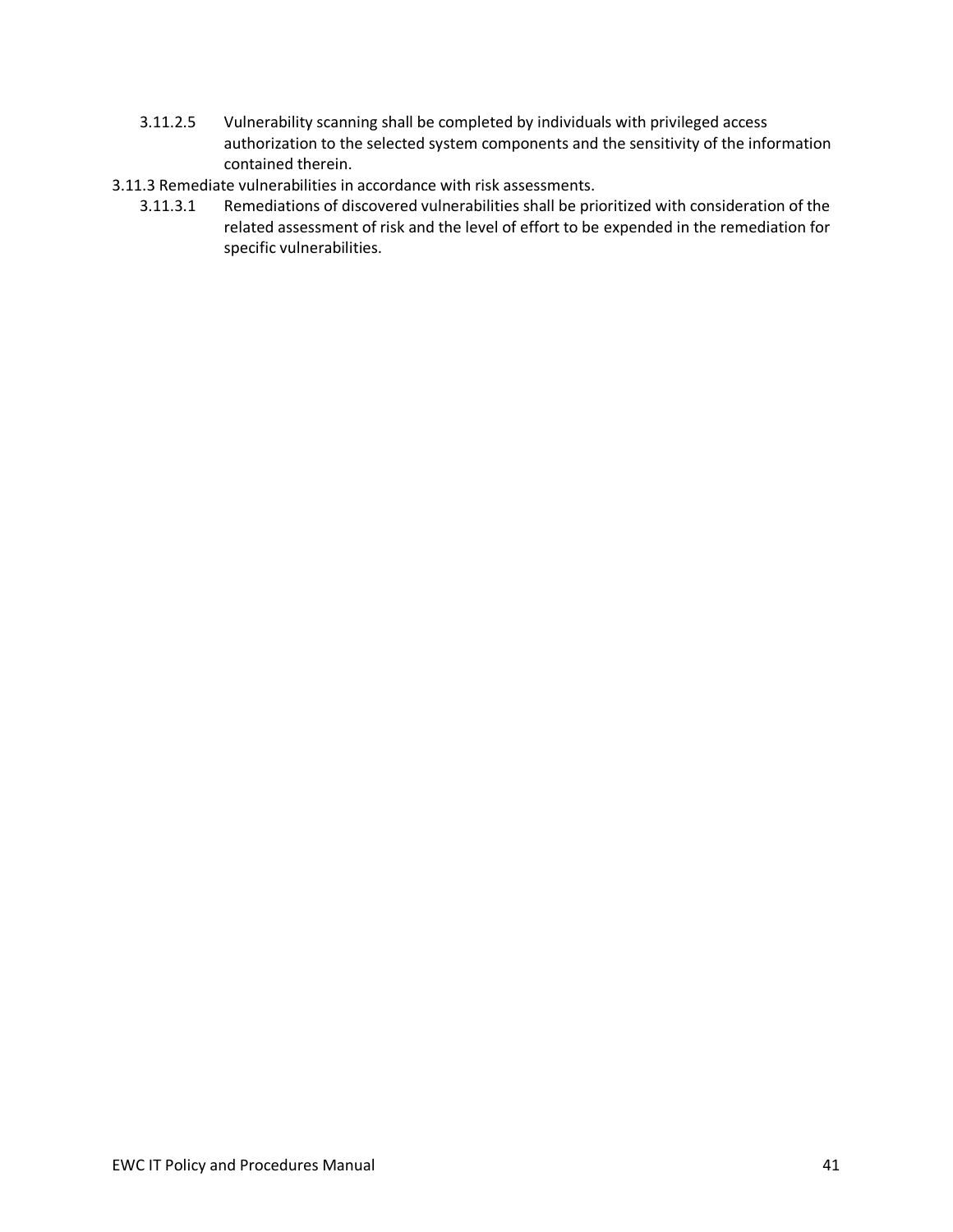# **14.0 Security Assessment Policy**

#### **14.1 Policy Statements**

*The College and its stakeholders shall comply with the following Basic Security Requirements:*

3.12.4 Develop, document, and periodically update system security plans that describe system boundaries, system environments of operation, how security requirements are implemented, and the relationships with or connections to other systems.

- 3.12.4.1 System security plan(s) shall be developed and periodically updated that documents security-related information in established management and/or operational areas related to:
	- 1.1. System boundaries;
	- 1.2. Enterprise architecture and relationships with or connections to other systems;
	- 1.3. System environments of operation;
	- 1.4. System development life cycle;
	- 1.5. Systems engineering and acquisition; and
	- 1.6. How security requirements are implemented.
- 3.12.4.2 System security plan(s) shall contain:
	- 2.1. Sufficient information to enable a design and implementation that is unambiguously compliant with the intent of the plans and subsequent determinations of risk if the plan is implemented as intended;
	- 2.2. Extensive references to policies, procedures, and additional documents (e.g., design and implementation specifications) where more detailed information can be obtained;
	- 2.3. A high level description of how security plans relate to a set of security controls, and how security controls meet requirements set out in the system security plan(s); and
	- 2.4. Information relevant for the purpose of making an overall risk management decision of whether third parties may choose to process, store, or transmit CUI on systems hosted by the College.

#### 14.4 User Statements

- Separate user functionality from information system management functionality either logically or physically. Information system management functionality includes, for example, functions necessary to administer databases, network components, workstations, or servers, and typically requires privileged user access.
- Prevent unauthorized and unintended information transfer via shared system resources. This control prevents information, including encrypted representations of information, produced by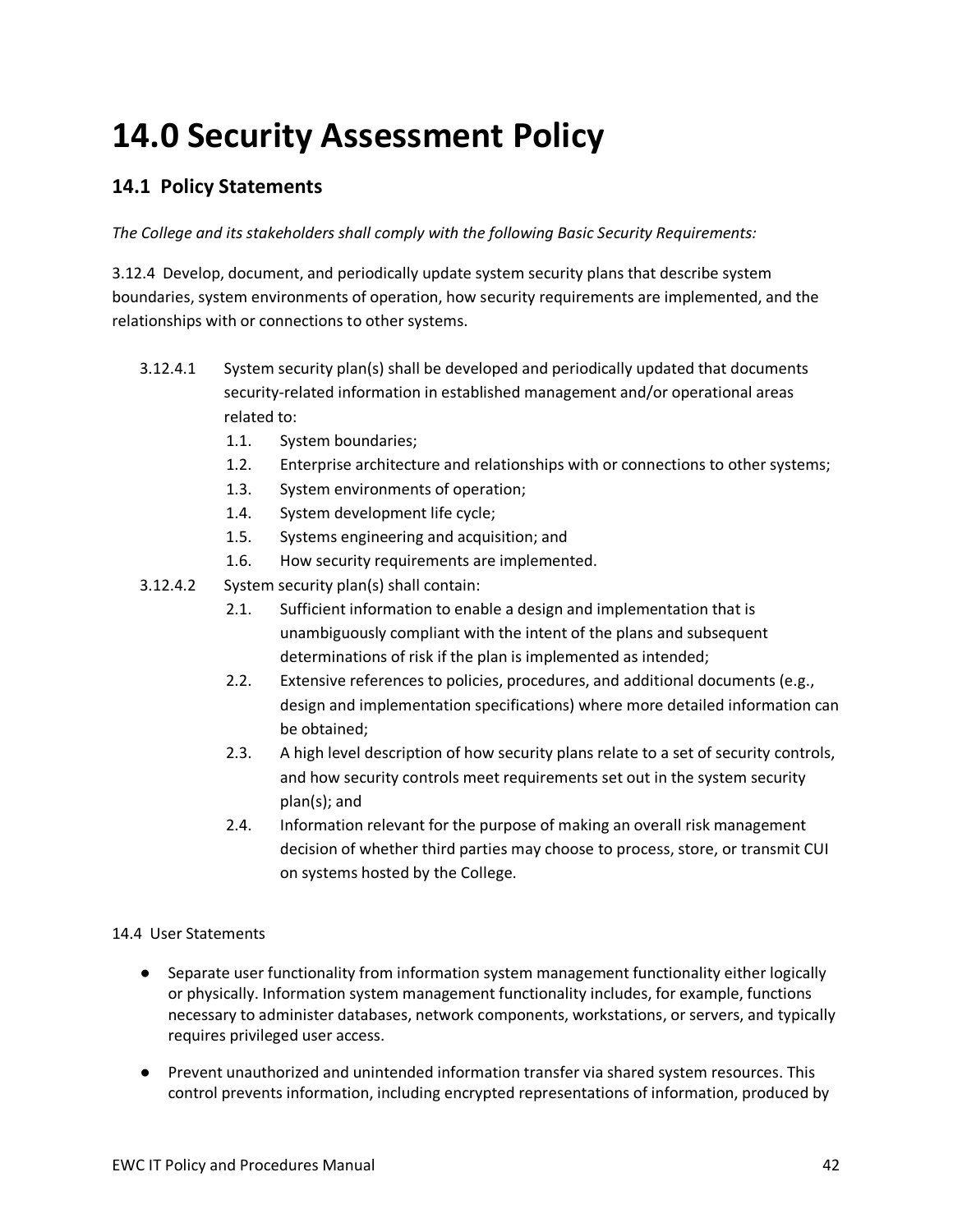the actions of prior users/roles from being available to any current users/roles (or current processes) that obtain access to shared system resources (e.g., registers, main memory, hard disks) after those resources have been released back to information systems.

- Ensure that the information system protects against or limit the effects of the following types of denial of service attacks: [entity defined types of denial of service attacks] by employing [entity defined security safeguards].
- The information system restricts the ability of individuals to launch [entity defined denial of service attacks] against other information systems.
- Monitor and control communications at the external boundary of the system and at key internal boundaries within the system.
- Implement sub-networks for publicly accessible system components that are [physically; logically] separated from internal organizational networks, and connected to external networks or information systems only through managed interfaces consisting of boundary protection devices arranged in accordance with an organizational security architecture.
- Managed interfaces include, for example, gateways, routers, firewalls, guards, network-based malicious code analysis and virtualization systems, or encrypted tunnels implemented within security architecture.
- Deploy information systems that protect the [confidentiality; integrity] of transmitted information. This applies to both internal and external networks and all types of information system components from which information can be transmitted (e.g., servers, mobile devices, notebook computers, printers, copiers, scanners, facsimile machines).
- Ensure information systems are configured to terminate the network connection associated with a communications session at the end of the session or after [entity defined time period] of inactivity; this control applies to both internal and external networks. Terminating network connections associated with communications sessions include, for example, de-allocating associated TCP/IP address/port pairs at the operating system level, or de-allocating networking assignments at the application level if multiple application sessions are using a single, operating system-level network connection.
- Establish and manage cryptographic keys for required cryptography employed within the information system in accordance with [entity defined requirements for key generation, distribution, storage, access, and destruction].
- Implement [entity defined cryptographic uses and type of cryptography required for each use] in accordance with applicable federal and state laws, directives, policies, regulations, and standards. Cryptography can be employed to support a variety of security solutions including, for example, the protection of classified and Controlled Unclassified Information, the provision of digital signatures, and the enforcement of information separation when authorized individuals have the necessary clearances for such information but lack the necessary formal access approvals.
- Prohibit remote activation of collaborative computing devices.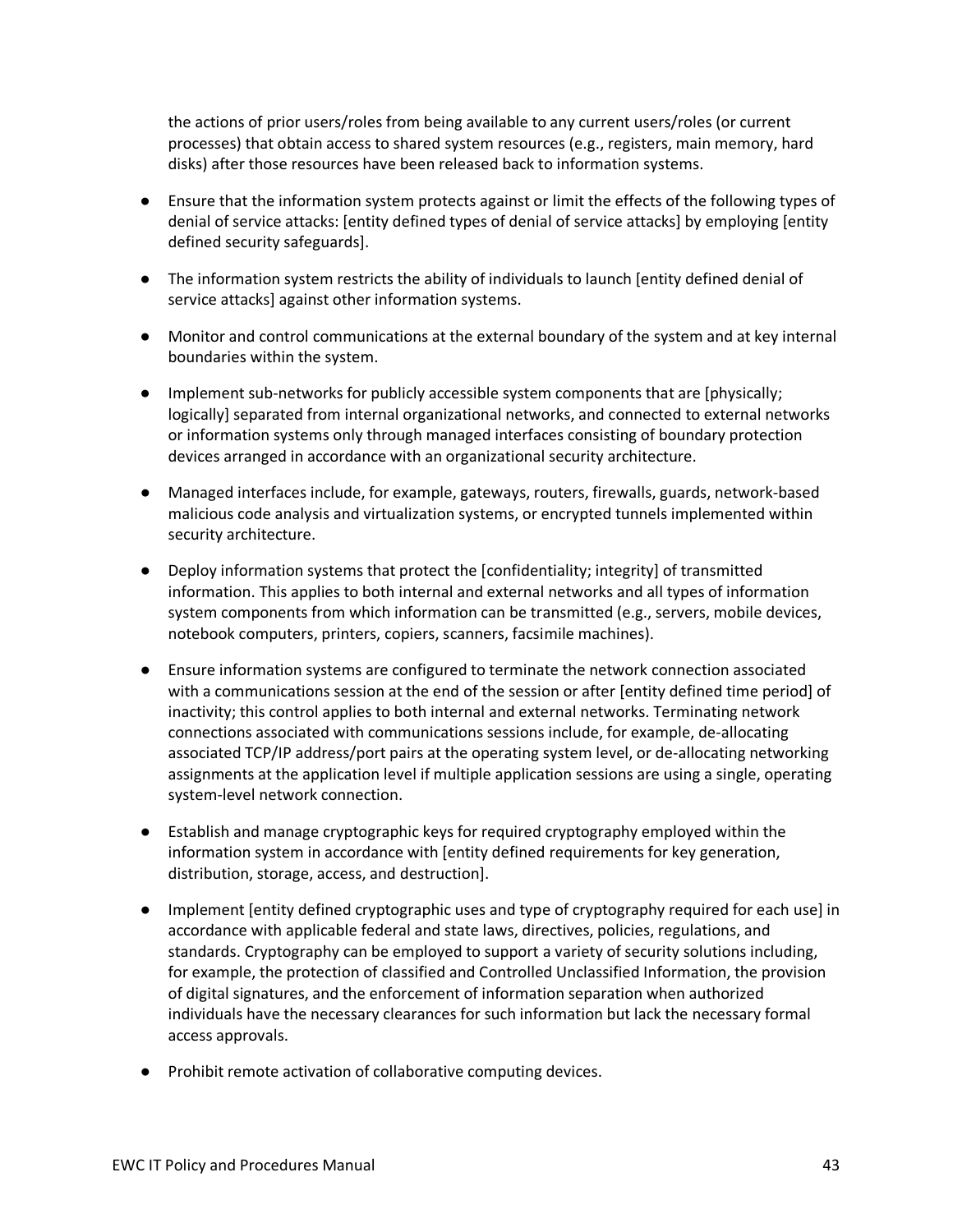- Provide an explicit indication of use to users physically present at the devices. Collaborative computing devices include, for example, networked white boards, cameras, and microphones. Explicit indication of use includes, for example, signals to users when collaborative computing devices are activated.
- Issue public key certificates under a [defined certificate policy] or obtain public key certificates from an approved service provider.
- Manage information system trust stores for all key certificates to ensure only approved trust anchors are in the trust stores.
- Define acceptable and unacceptable mobile code and mobile code technologies.
- Establish usage restrictions and implementation guidance for acceptable mobile code and mobile code technologies.
- Authorize, monitor, and control the use of mobile code within the information system. Decisions regarding the employment of mobile code within organizational information systems are based on the potential for the code to cause damage to the systems if used maliciously.
- Establish usage restrictions and implementation guidance for Voice over Internet Protocol (VoIP) technologies based on the potential to cause damage to the information system if used maliciously.
- Authorize, monitor, and control the use of VoIP within the information system.
- Provide additional data origin authentication and integrity verification artifacts along with the authoritative name resolution data the system returns in response to external name/address resolution queries.
- Provide the means to indicate the security status of child zones and (if the child supports secure resolution services) to enable verification of a chain of trust among parent and child domains, when operating as part of a distributed, hierarchical namespace. This control enables external clients including, for example, remote Internet clients, to obtain origin authentication and integrity verification assurances for the host/service name to network address resolution information obtained through the service.
- Ensure information systems that requests and performs data origin authentication and data integrity verification on the name/address resolution responses the system receives from authoritative sources. Each client of name resolution services either performs this validation on its own, or has authenticated channels to trusted validation providers. Information systems that provide name and address resolution services for local clients include, for example, recursive resolving or caching domain name system (DNS) servers.
- Ensure the information systems that collectively provide name/address resolution service for an organization are fault-tolerant and implement internal/external role separation.
- Employ at least two authoritative domain name system servers, one configured as the primary server and the other configured as the secondary server, to eliminate single points of failure and to enhance redundancy. Information systems that provide name and address resolution services include, for example, domain name system (DNS) servers.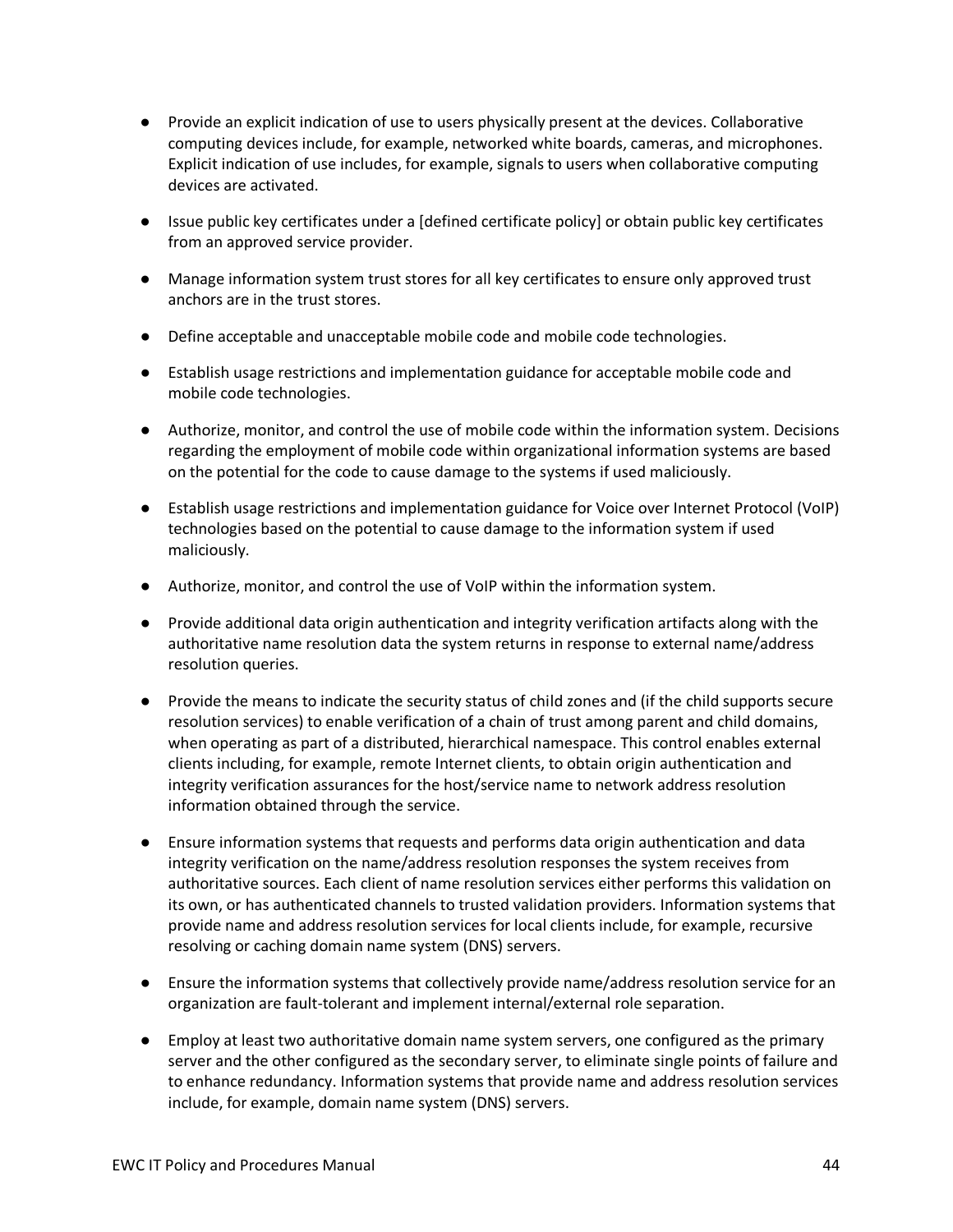- Ensure the information system protects the authenticity of communications sessions. This control addresses communications protection at the session versus packet level (e.g., sessions in service-oriented architectures providing web-based services) and establishes grounds for confidence at both ends of communications sessions in ongoing identities of other parties and in the validity of information transmitted.
- Ensure the information system protects the [confidentiality; integrity] of [entity defined information at rest]. This control addresses the confidentiality and integrity of information at rest and covers user information and system information. Information at rest refers to the state of information when it is located on storage devices as specific components of information systems.
- Ensure the information system maintains a separate execution domain for each executing process. Information systems can maintain separate execution domains for each executing process by assigning each process a separate address space. Each information system process has a distinct address space so that communication between processes is performed in a manner controlled through the security functions, and one process cannot modify the executing code of another process.

#### *The College and its stakeholders shall comply with the following Basic Security Requirements:*

3.13.1 Monitor, control, and protect communications (i.e., information transmitted or received by organizational systems) at the external boundaries and key internal boundaries of organizational systems.

- 3.13.1.1 Communications at external and key internal boundaries shall be monitored, controlled, and protected. Such boundary components include: gateways, routers, firewalls, guards, network-based malicious code analysis and virtualization systems, and encrypted tunnels implemented within the College's system security architecture (e.g., routers protecting firewalls or application gateways residing on protected subnetworks).
- 3.13.1.2 External web communications traffic shall be restricted to designated web servers within managed interfaces.
- 3.13.1.3 External traffic that appears to be spoofing internal addresses shall be prohibited.
- 3.13.1.4 Unauthorized and/or unintended information transfer via shared system resources shall be controlled and prevented.
- 3.13.1.5 Commercial transmission services, third party-provided access lines, and other service elements shall be monitored for vulnerabilities and increased risk. Communications utilizing such services shall be monitored, controlled, and protected.
- 3.13.2 Employ architectural designs, software development techniques, and systems engineering principles that promote effective information security within organizational systems.
	- 3.13.2.1 Systems security engineering concepts and principles shall be applied to the development of new systems and systems undergoing major upgrades for the purpose of making systems and system components more trustworthy, secure, and resilient, while reducing risk to acceptable levels and allowing for more informed riskmanagement decisions.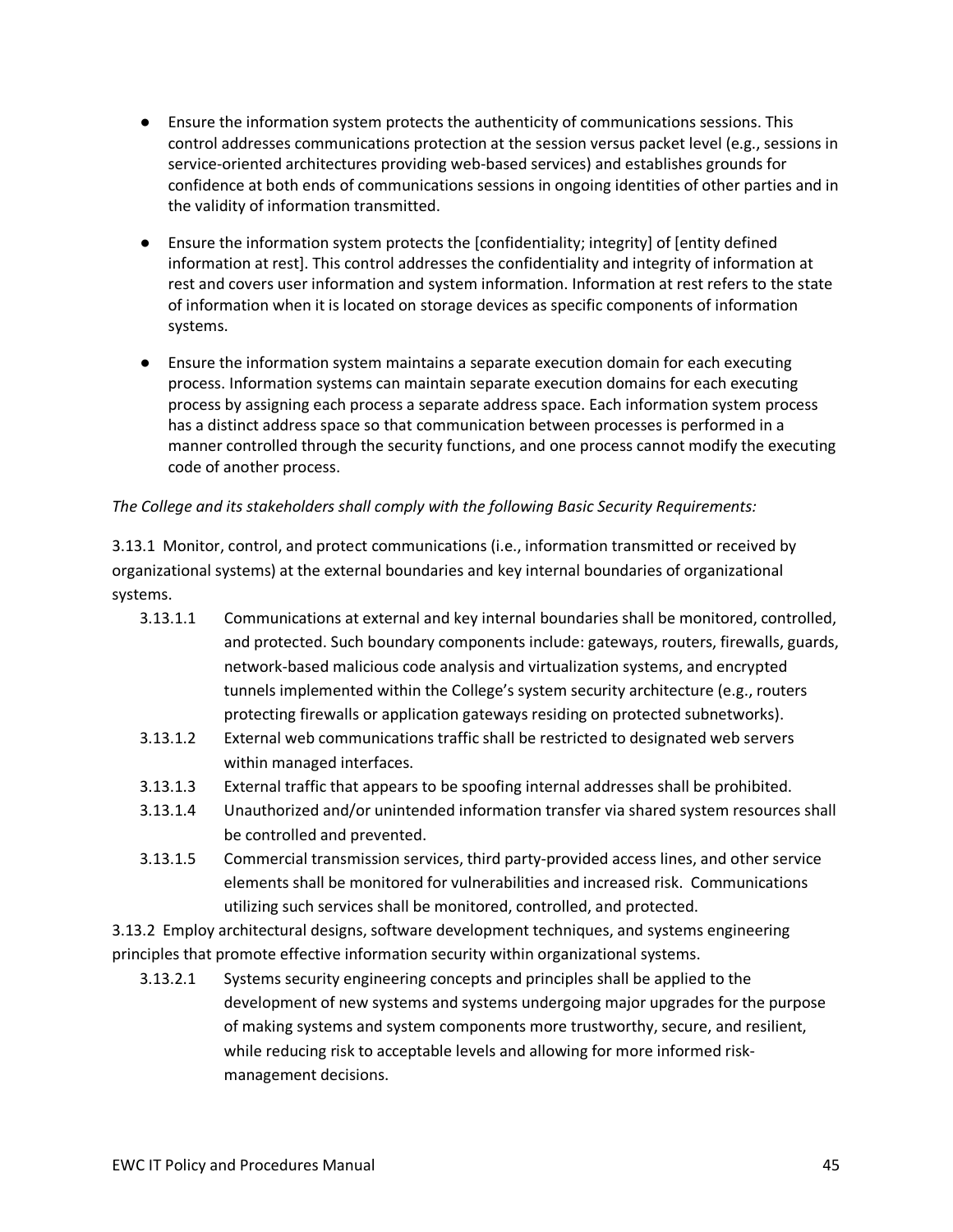- 3.13.2.2 For legacy systems, security engineering principles shall be applied to system upgrades and modifications to the extent feasible, given the system's current state of hardware, software, and firmware components.
- 3.13.2.3 Development of new systems and upgrades to existing system components shall include, where appropriate:
	- 3.1. Developing layered protections;
	- 3.2. Establishing security policies, architecture, and controls as the foundation for design;
	- 3.3. Incorporating security requirements into the system development life cycle;
	- 3.4. Delineating physical and logical security boundaries;
	- 3.5. Ensuring that developers are trained on how to build secure software; and
	- 3.6. Performing threat modeling to identify use cases, threat agents, attack vectors and patterns, design patterns, and compensating controls needed to mitigate risk.

*The College and its stakeholders shall comply with the following Derived Security Requirements:* 3.13.3 Separate user functionality from system management functionality.

- 3.13.3.1 User functionality shall be physically and/or logically separated from system management functionality (e.g. functions necessary to administer databases, network components, workstations, or servers).
- 3.13.3.2 Methods for separating user and system management functionality may include one or more of the following techniques, as appropriate:
	- 2.1. Using different computers, different central processing units, different instances of operating systems, or different network addresses;
	- 2.2. Virtualization techniques;
	- 2.3. Web administrative interfaces that use separate authentication methods for users of any other system resources; or
	- 2.4. Isolating administrative interfaces on different domains and with additional access controls.
- 3.13.4 Prevent unauthorized and unintended information transfer via shared system resources.
	- 3.13.4.1 Unauthorized and unintended information transfer via shared system resources (including encrypted representations of information) shall be prevented.
	- 3.13.4.2 Information produced by the actions of prior users or roles (or the actions of processes acting on behalf of prior users or roles) shall not be available to other current users or roles (or current processes acting on behalf of current users or roles) that obtain access to shared system resources after those resources have been released back to the system.

3.13.5 Implement subnetworks for publicly accessible system components that are physically or logically separated from internal networks.

3.13.5.1 Sub-networks shall be implemented for publicly accessible system components that are [physically; logically] separated from internal networks.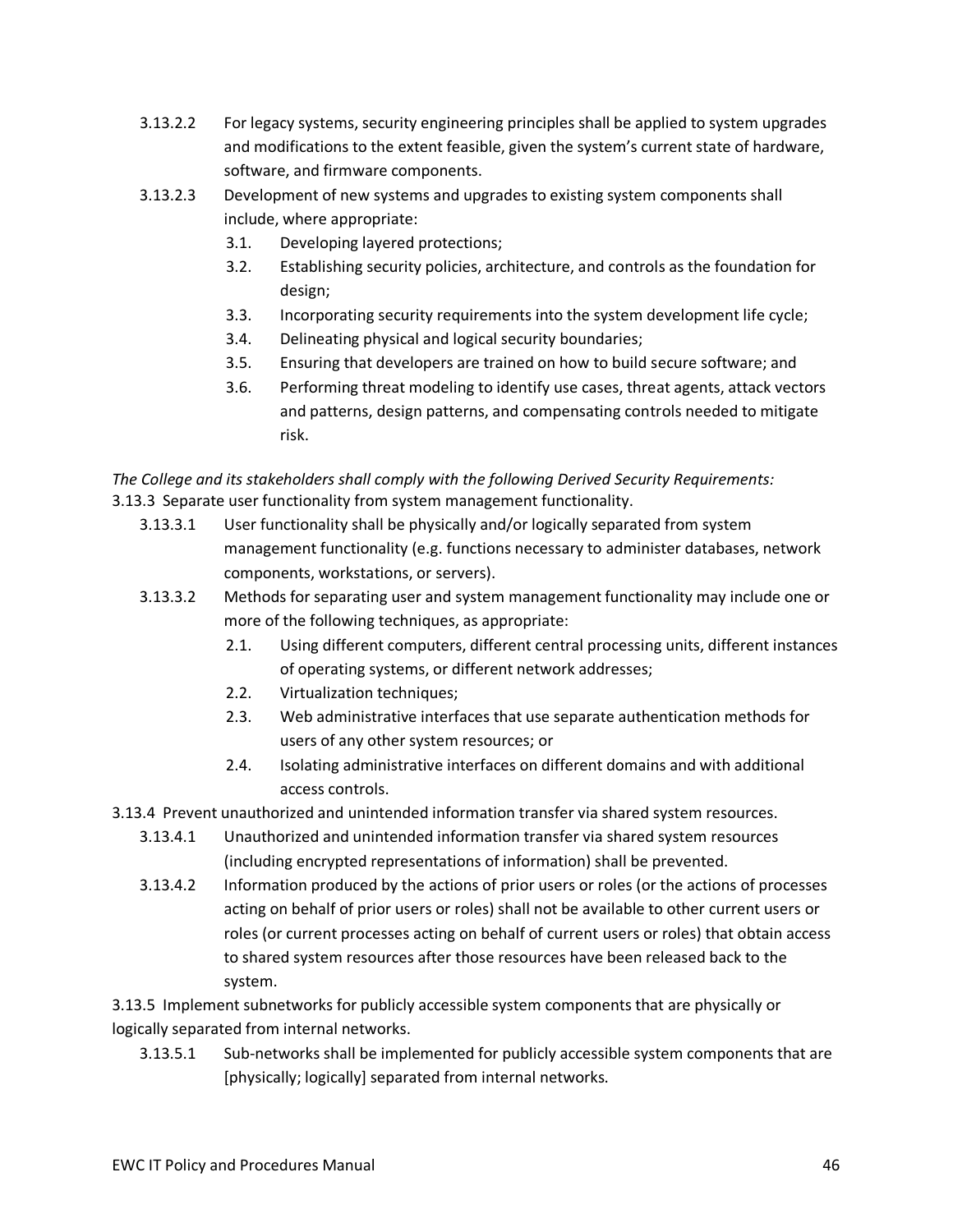3.13.5.2 Such networks (referred to as demilitarized zones or DMZs) shall be connected to external networks or information systems only through managed interfaces consisting of boundary protection devices arranged in accordance with the College's security architecture.

3.13.6 Deny network communications traffic by default and allow network communications traffic by exception (i.e., deny all, permit by exception).

3.13.6.1 A deny-all, permit-by-exception network communications traffic policy shall be applied to all inbound and outbound network traffic at the system boundary and at identified points within the system.

3.13.7 Prevent remote devices from simultaneously establishing non-remote connections with organizational systems and communicating via some other connection to resources in external networks (i.e., split tunneling).

- 3.13.7.1 The system shall detect split tunneling and/or configuration settings that allow split tunneling in remote devices (e.g., notebook computers, smart phones, and tablets). If split tunnelling is detected, the organizational system shall prevent the remote device from connecting.
- 3.13.7.2 Remote devices shall be configured to disable split tunneling.
- 3.13.7.3 Remote devices' configuration settings shall be set so that the end user cannot change the device's configuration settings.

3.13.8 Encryption Algorithm Requirements (Non-NIST Reference)

- 1. Ciphers in use must meet or exceed the set defined as "AES-compatible" or "partially AES-compatible" according to the [IETF/IRTF Cipher Catalog,](http://tools.ietf.org/html/draft-irtf-cfrg-cipher-catalog-01#section-3.1) or the set defined for use in the United States [National Institute of Standards and Technology \(NIST\) publication FIPS](http://csrc.nist.gov/groups/STM/cmvp/documents/140-1/1401val2010.htm)  [140-2,](http://csrc.nist.gov/groups/STM/cmvp/documents/140-1/1401val2010.htm) or any superseding documents according to the date of implementation. The use of the Advanced Encryption Standard (AES) is strongly recommended for symmetric encryption.
- 2. Algorithms in use must meet the standards defined for use in NIST publication [FIPS 140-](http://csrc.nist.gov/groups/STM/cmvp/documents/140-1/1401val2010.htm) [2](http://csrc.nist.gov/groups/STM/cmvp/documents/140-1/1401val2010.htm) or any superseding document, according to date of implementation. The use of the RSA and Elliptic Curve Cryptography (ECC) algorithms is strongly recommended for asymmetric encryption.

| Algorithm    | Key Length<br>(min) | <b>Additional Comment</b>                                                                               |
|--------------|---------------------|---------------------------------------------------------------------------------------------------------|
| <b>ECDSA</b> | $P-256$             | Consider RFC6090 to avoid patent infringement.                                                          |
| <b>RSA</b>   | 2048                | Must use a secure padding scheme. PKCS#7<br>padding scheme is recommended. Message<br>hashing required. |
| LDWM         | <b>SHA256</b>       | Refer to LDWM Hash-based Signatures Draft                                                               |

3. Signature Algorithms

- 4. Requirements
	- a. Critical systems shall adhere to the [NIST Policy on Hash Functions.](http://csrc.nist.gov/groups/ST/hash/policy.html)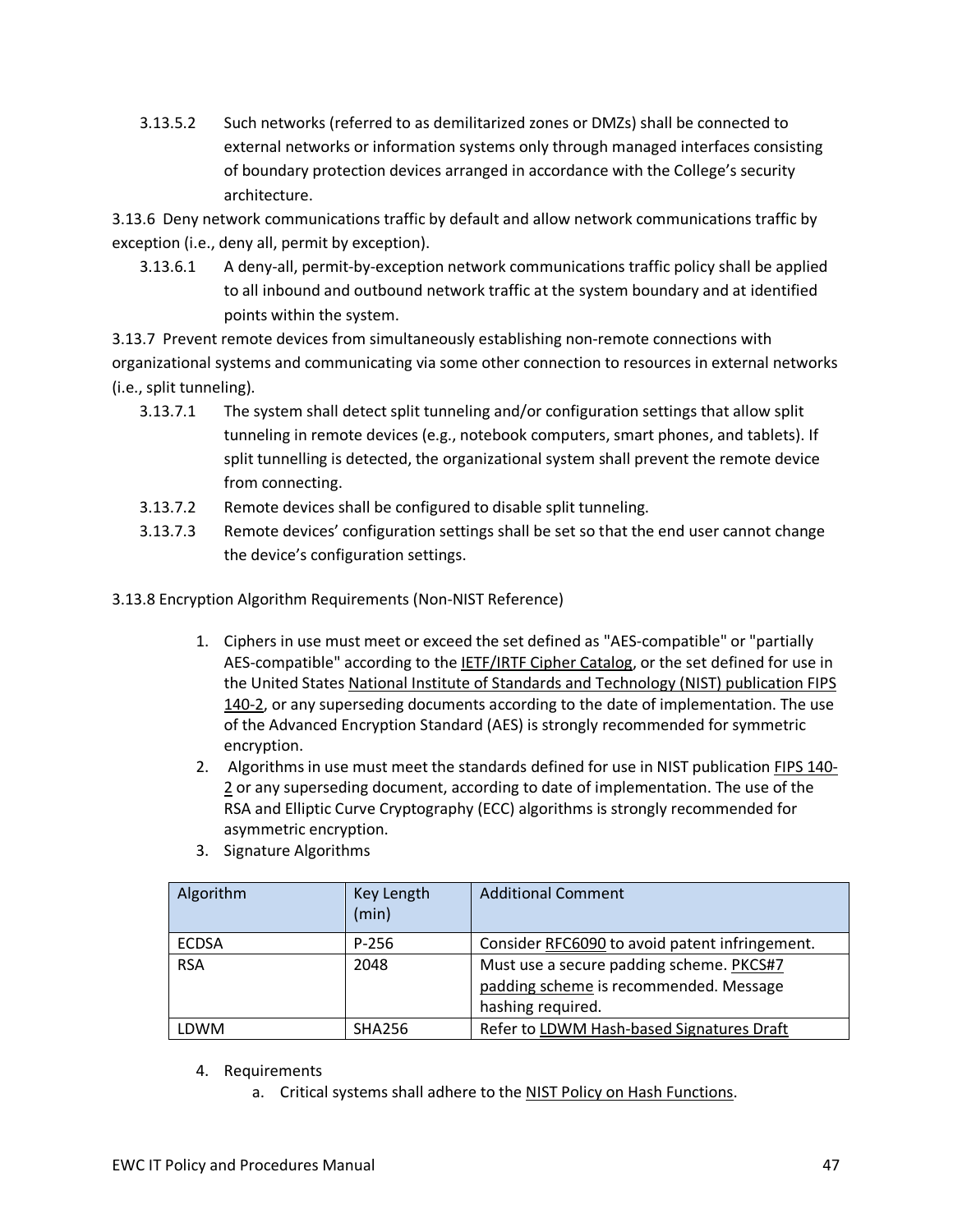- b. Key exchanges must use one of the following cryptographic protocols: Diffie-Hellman, IKE, or Elliptic curve Diffie-Hellman (ECDH).
- c. End points must be authenticated prior to the exchange or derivation of session keys.
- d. Public keys used to establish trust must be authenticated prior to use. Examples of authentication include transmission via cryptographically signed message or manual verification of the public key hash.
- e. All servers used for authentication (for example, RADIUS or TACACS) must have installed a valid certificate signed by a known trusted provider.
- f. All servers and applications using SSL or TLS must have the certificates signed by a known, trusted provider.
- 5. Key Generation
	- a. Cryptographic keys must be generated and stored in a secure manner that prevents loss, theft, or compromise.
	- b. Key generation must be seeded from an industry standard random number generator (RNG). For examples, see [NIST Annex C: Approved Random Number](http://csrc.nist.gov/publications/fips/fips140-2/fips1402annexc.pdf)  [Generators for FIPS PUB 140-2.](http://csrc.nist.gov/publications/fips/fips140-2/fips1402annexc.pdf)
- 6. Compliance Measurement
	- a. The IT Team will verify compliance to this policy through various methods, including but not limited to, business tool reports, internal and external audits, and feedback to the policy owner.
	- b. Any exceptions to the policy must be approved by the IT Team in advance.
	- c. An employee found to have violated this policy may be subject to disciplinary action, up to an including termination of employment.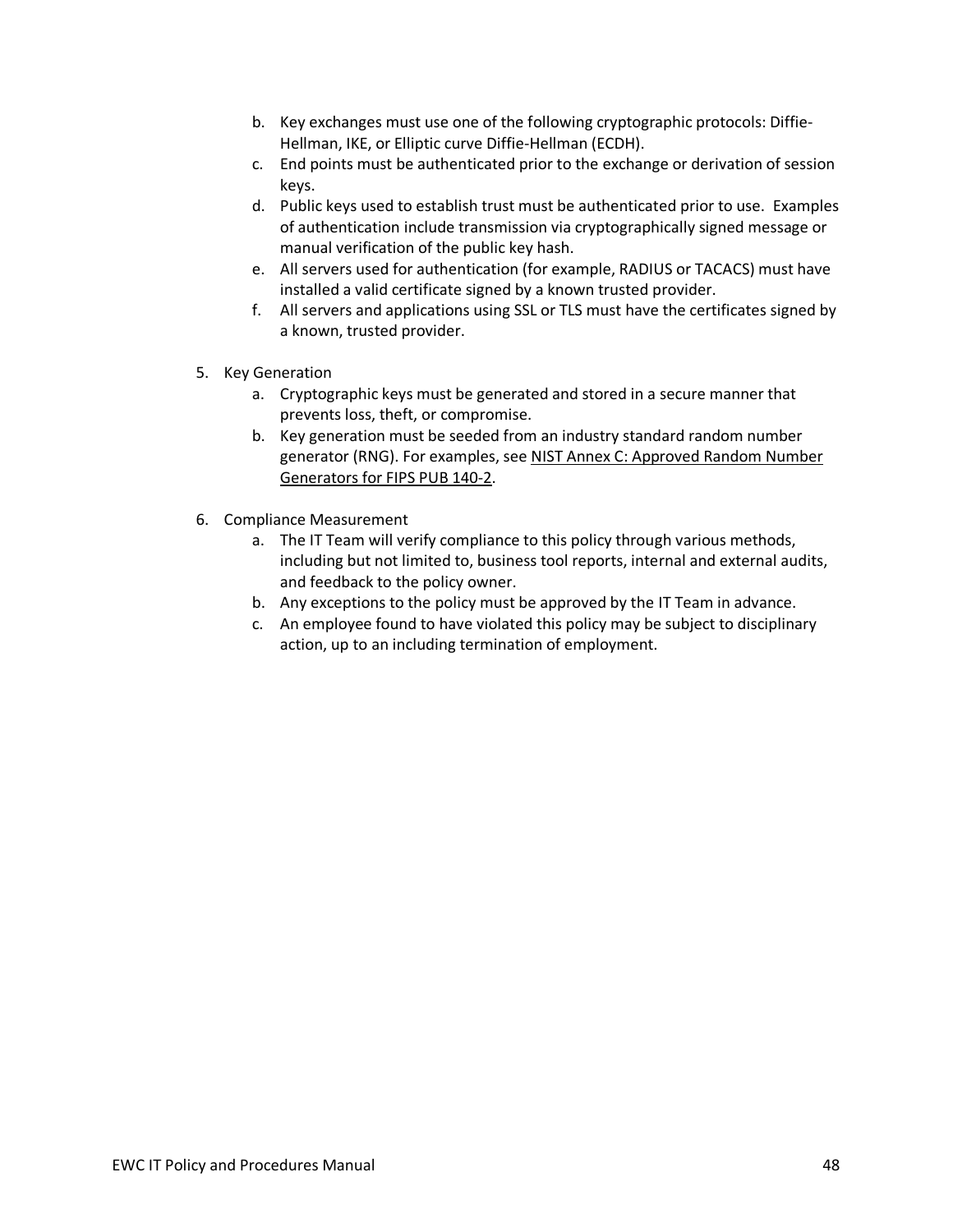3.13.9 Terminate network connections associated with communications sessions at the end of the sessions or after a defined period of inactivity.

- 3.13.9.1 Information systems shall be configured to terminate internal and external network connections associated with a communications session at the end of the session or after of inactivity as defined in operational policies.
- 3.13.11 Employ FIPS-validated cryptography when used to protect the confidentiality of CUI.
	- 3.13.11.1 FIPS- validated cryptography and/or NSA-approved cryptography shall be to support the protection of CUI.

3.13.12 Prohibit remote activation of collaborative computing devices and provide indication of devices in use to users present at the device.

- 3.13.12.1 Remote activation of collaborative computing devices shall be prohibited, except for the following:
	- 1.1. Dedicated video conferencing systems that rely on one of the participants calling or connecting to the other party to activate the video conference.
- 3.13.12.2 Collaborative computing devices shall provide an explicit indication of use to users physically present at the device.
- 3.13.14 Control and monitor the use of Voice over Internet Protocol (VoIP) technologies.
	- 3.13.14.1 VoIP within the College systems shall be authorized, and controlled
	- 3.13.14.2 The IT Department shall establish usage restrictions and implementation guidance for Voice over Internet Protocol (VoIP) technologies based on the potential to cause damage to the information system if used maliciously.
- 3.13.15 Protect the authenticity of communications sessions.
	- 3.13.15.1 Authenticity of system-supported communication sessions, including validity of information transmitted and identities of parties, shall be protected.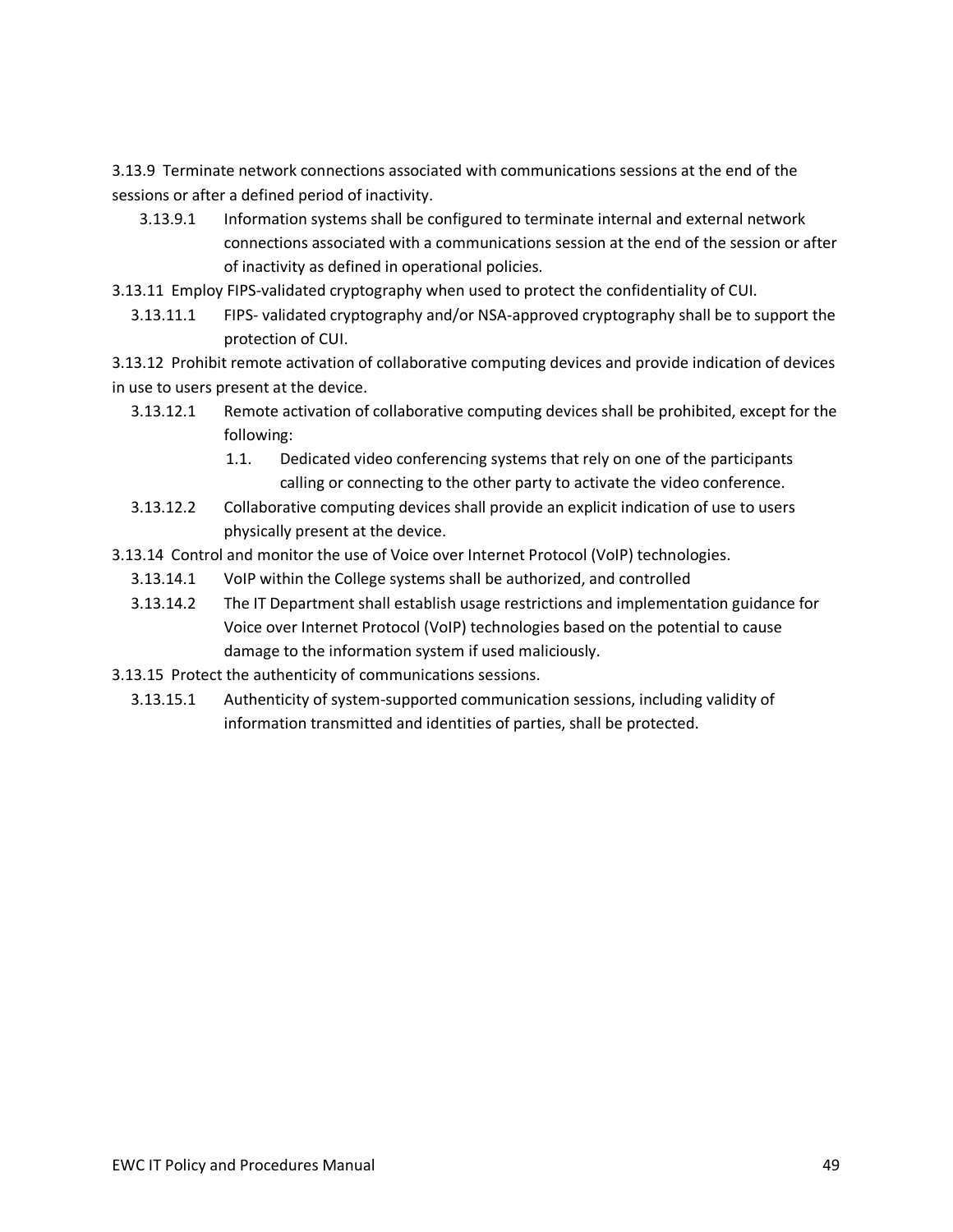# **15.0 System and Information Integrity Policy**

#### **15.1 Policy Statements**

*The College and its stakeholders shall comply with the following Basic Security Requirements:*

- 3.14.2 Provide protection from malicious code at designated locations within organizational systems.
	- 3.14.2.1 The system shall be protected from malicious code at designated system entry and exit points such as firewalls, remote access servers, workstations, electronic mail servers, web servers, proxy servers, notebook computers, and mobile devices.
	- 3.14.2.2 Malicious code includes viruses, worms, Trojan horses, and spyware, regardless of the code's format, or method or medium used to gain access to the system (e.g. web accesses, electronic mail, electronic mail attachments, portable storage devices; and logic bombs, back doors, or other unauthorized code present in commercial off-theshelf or custom-built software.
	- 3.14.2.3 In addition to employing traditional malicious code protection mechanisms used to detect malicious code, secure coding practices, configuration management and control, trusted procurement processes, and monitoring practices shall be utilized to help ensure that software does not perform functions other than the functions intended.
- 3.14.3 Monitor system security alerts and advisories and take action in response.
	- 3.14.3.1. Publicly available sources of system security alerts and advisories shall be monitored.
	- 3.14.3.2. System security alerts and advisories from publicly available sources, software vendors, subscription services, and industry information sharing and analysis centers (ISACs) shall be monitored.
	- 3.14.3.3. The College shall notify relevant internal authorities and external organizations in response to security alerts and advisories.

*The College and its stakeholders shall comply with the following Derived Security Requirements:* 3.14.4 Update malicious code protection mechanisms when new releases are available

3.14.4.1 Malicious code protection mechanisms shall be updated as new releases are available in accordance with configuration management policies and procedures.

3.14.5 Perform periodic scans of organizational systems and real-time scans of files from external sources as files are downloaded, opened, or executed.

- 3.14.5.1 Systems shall be periodically scanned for malicious code.
- 3.14.5.2 Files from sources external to the College's systems shall be scanned for malicious code in real time as files are downloaded, opened or executed.

3.14.6 Monitor organizational systems, including inbound and outbound communications traffic, to detect attacks and indicators of potential attacks.

- 3.14.6.1 Inbound and outbound communications traffic shall be continually monitored to detect attacks and indicators of potential attacks.
- 3.14.6.2 The system shall be externally monitored, to include the observation of events occurring at the system boundary (i.e., part of perimeter defense and boundary protection); and internally monitored, to include the observation of events occurring within the system (i.e. traffic that indicates the presence of malicious code in systems or propagating among system components, the unauthorized exporting of information, or signaling to external systems).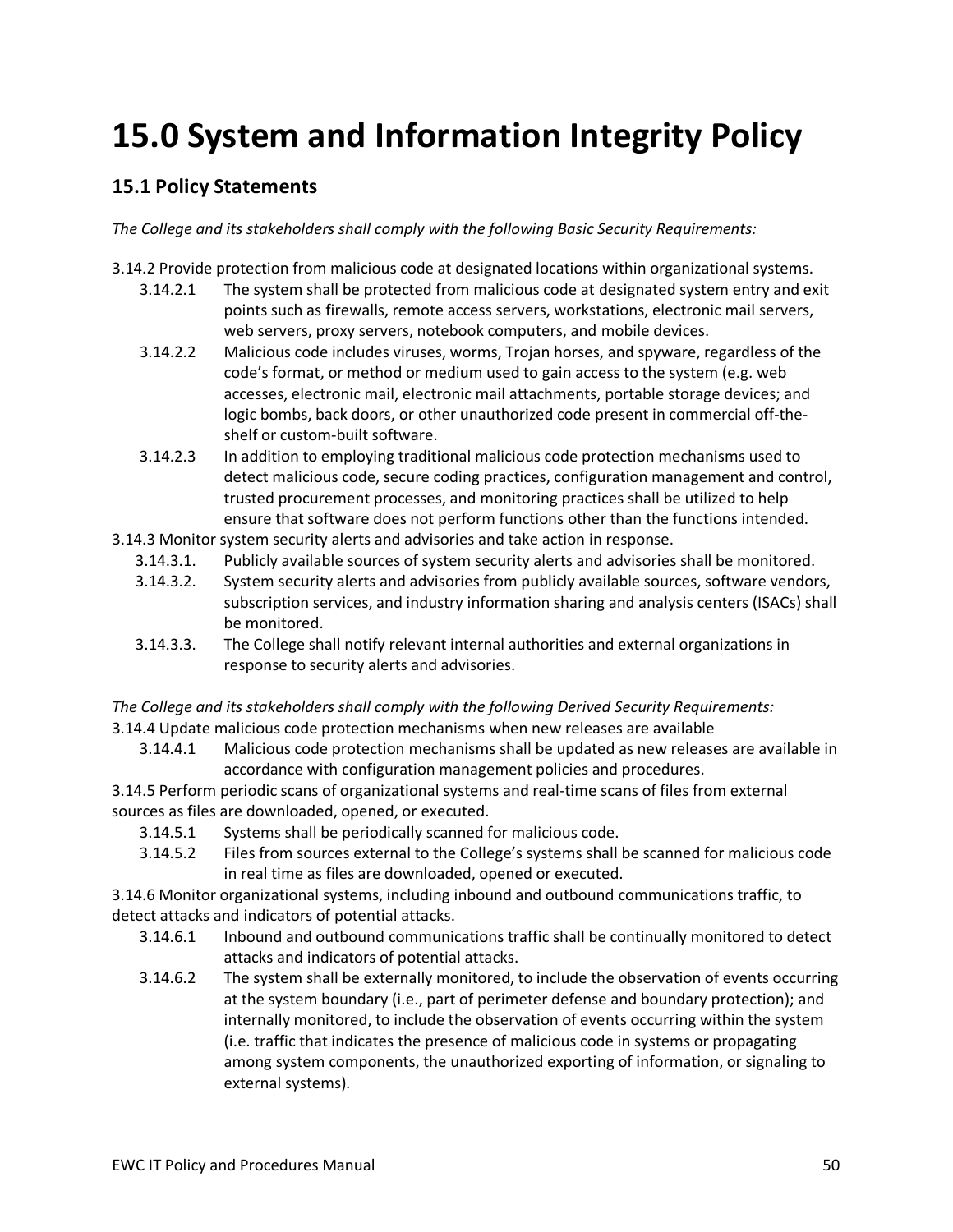- 3.14.6.3 Monitoring requirements (including the need for specific types of system monitoring and the granularity of monitoring information) shall be established based on the College's monitoring requirements and incident response program, organizational monitoring objectives, and the capability of systems to support such objectives.
- 3.14.6.4 Output from system monitoring shall serve as input to continuous monitoring and incident response programs.
- 3.14.6.5 Evidence of malicious code shall be used to identify potentially compromised systems or system components.
- 3.14.7 Identify unauthorized use of organizational systems.
	- 3.14.7.1 Unauthorized use of organizational systems shall be identified as part of the College's continuous monitoring and incident response programs, and other security requirements.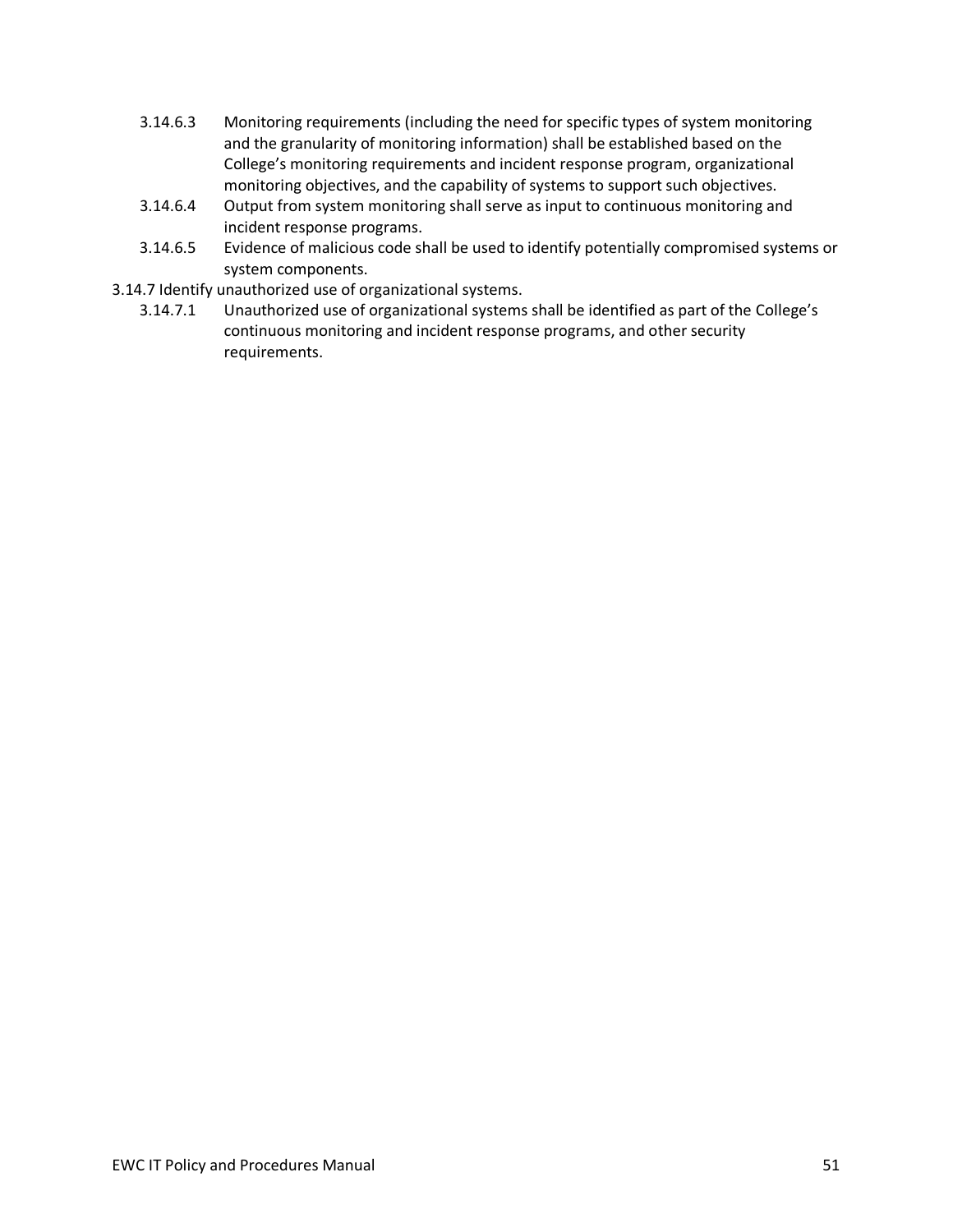# **16.0 Acceptable Use Policy and Guidance**

### **16.1 Policy Statements**

This policy establishes the acceptable usage guidelines for all EWC-owned technology resources. These resources can include, but are not limited to, the following equipment:

- Computers that include desktop computers, mobile devices, servers, etc.
- Network Equipment that include switches, routers, network and communications cabling, wall plates, wireless antennas, wireless bridge devices, fiber optic lines, fiber optic equipment, VoIP phones, etc.
- Audio/Video Equipment that include video codecs, HDTVs, document cameras, projectors, security cameras, miscellaneous cabling, digital cameras and camcorders, printers, copiers, fax machines, etc.
- Software that includes operating systems, application software, etc.
- Resources that include group drive file storage, website file storage, email accounts, social networking accounts, etc.

This policy applies to all employees, contractors, consultants, temporaries, and other workers at EWC, including any and all personnel affiliated with third parties, including vendors. This policy applies to all equipment that is owned or leased by EWC.

A trusted and effective information technology environment ("IT environment") is vital to the mission of Eastern Wyoming College. To that end, the college provides an IT environment which includes an array of institutional electronic business systems, computing services, networks, databases, and other resources (collectively, "EWC IT resources" or "resources"). These resources are intended to support the scholarship and work activities of members of the college's academic community and their external collaborators, to support the operations of the college, and to provide access to services of the college and other publicly available information.

This policy applies to all equipment that is owned or leased by EWC. While EWC's IT Department desires to provide a reasonable level of freedom and privacy, users should be aware that all EWC-owned equipment, network infrastructure, and software applications are the property of EWC and therefore are to be used for official use only.

Also, all data residing on EWC-owned equipment is also the property of EWCC and therefore, should be treated as such, and protected from unauthorized access. The following activities provide a general guideline to use EWC's technology resources in an acceptable manner:

- All passwords used to access EWC systems must be kept secure and protected from unauthorized use.
- No user account can be shared between individuals. Authorized users are responsible for the security of their own passwords and accounts.
- Do not transfer personally identifiable information on portable equipment and storage devices.
- Public postings by employees from a EWC email address should contain the following disclaimer stating that the opinions expressed are strictly their own and not necessarily those of EWC, unless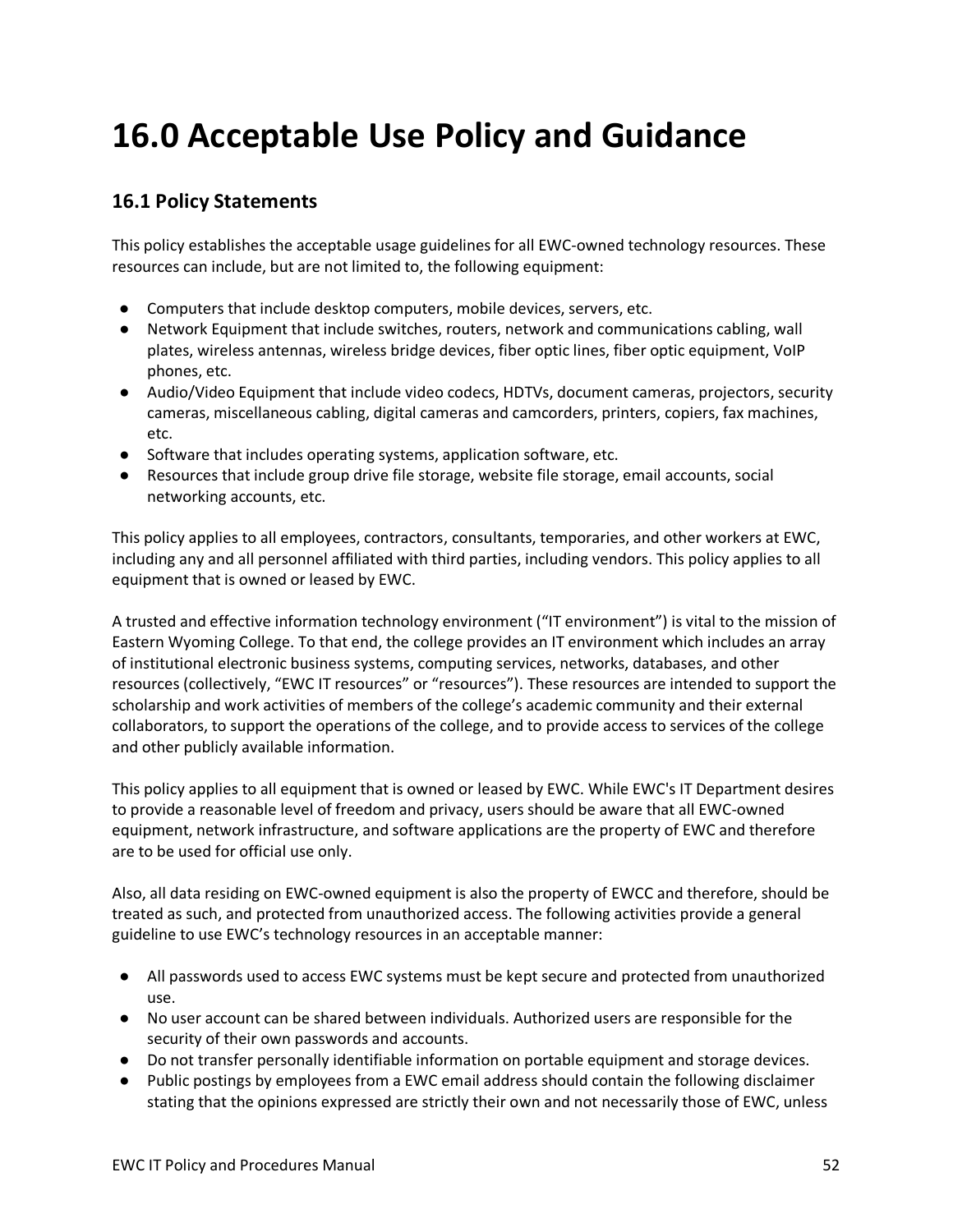the posting is in the course of business duties with any views or opinions presented in this message are solely those of the author and do not necessarily represent those of Eastern Wyoming College. Employees of Eastern Wyoming College are expressly required not to make defamatory statements and not to infringe or authorize any infringement of copyright or any other legal right by electronic communications. Any such communication is contrary to EWC policy and outside the scope of the employment of the individual concerned. EWC will not accept any liability in respect of such communication, and the employee responsible will be personally liable for any damages or other liability arising.

- All computers residing on the internal EWC network, whether owned by the employee or EWC, shall be continually executing approved virus-scanning software with a current, up-to- date virus database.
- Employees must use extreme caution when opening e-mail attachments received from unknown senders.
- Personally identifiable information cannot be sent via electronic means and should be transferred within the internal network or through secure VPN connections.
- Off-campus work should be completed via a secure VPN connection so that no data is transferred off-network.
- All workstations should be kept secure. Users should lock the workstation when not attended to protect unauthorized users from accessing secure files. The following activities are, in general, prohibited. Employees may be exempted from these restrictions during the course of their legitimate job responsibilities (e.g., systems administration staff may have a need to disable the network access of a host if that host is disrupting production services). Under no circumstances is an employee of CSC authorized to engage in any activity that is illegal under local, state, federal or international law while utilizing CSC-owned resources.

Access to and usage of EWC IT resources entails certain expectations and responsibilities for both users and managers of the IT environment. These are stated below.

### **16.2 Purposes & Appropriate Uses**

EWC IT resources are provided for college-related purposes, including support for the college's teaching, research, and public service missions, its administrative functions, and student and campus life activities.

Users are granted access to EWC IT resources for the purposes described in this Policy. Use should be limited to those purposes, subject to Section 2.3.

#### **16.3 Password Guidance**

All systems shall have strong passwords as described in the Access Control policy. Additional policy guidance for users is listed below:

- Passwords should never be written down or stored online. Try to create passwords that can be easily remembered. One way to do this is create a password based on a song title, affirmation, or other phrase. For example, the phrase might be: "This May Be One Way To Remember" and the password could be: "TmB1w2R!" or "Tmb1W>r~" or some other variation.
- NOTE: Please do not use either of these examples as passwords!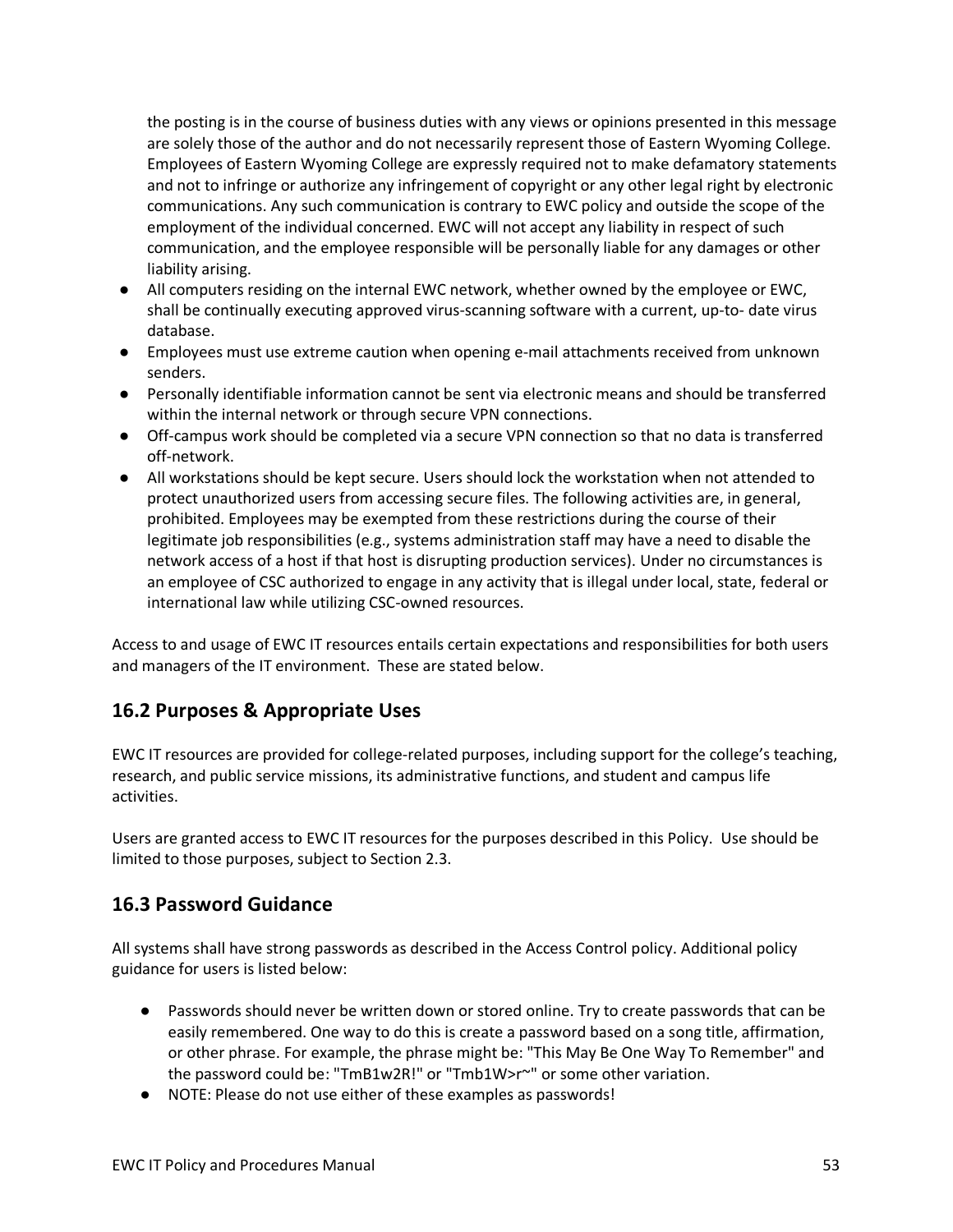● Do not use the same password for EWC accounts as for other non-EWC access (e.g., personal ISP account, option trading, benefits, etc.). Do not share EWC passwords with anyone, including administrative assistants or secretaries. All passwords are to be treated as sensitive, confidential EWC information

#### List of Don'ts

- Don't reveal a password over the phone to ANYONE.
- Don't reveal a password in an email message.
- Don't reveal a password to a supervisor.
- Don't talk about a password in front of others.
- Don't hint at the format of a password (e.g., "my family name").
- Don't reveal a password on questionnaires or security forms.
- Don't share a password with family members.
- Don't reveal a password to co-workers.
- Don't reveal a password to vendors.
- In short, don't reveal a password to ANYONE.
- Do not use the "Remember Password" feature of applications (e.g., Eudora, OutLook, Netscape Messenger, Internet Explorer, Firefox, Thunderbird).
- Do not write passwords down and store them anywhere in your office.
- Do not store passwords in a file on ANY computer system (including Palm Pilots or similar devices) without proper encryption.
- Change passwords at least once every three months.
- If someone demands a password, refer them to this document or have them call the EWC IT Department to determine the validity of their request.
- If an account or password is suspected to have been compromised, report the incident to the EWC IT Department immediately and change all passwords as soon as possible.
- Password cracking or guessing may be performed on a periodic or random basis by the EWC IT Department or its delegates.
- If a password is guessed or cracked during one of these scans, the user will be required to change it.
- Never give your password out to anyone. This may or may not include your supervisor, a friend or relative, a student or part-time worker, or even a co-worker.
	- o Administrative Rule 7.4.5 Application Development
- Application developers must ensure that their programs contain the following security precautions:
- Applications must support authentication of individual users, not groups.
- Applications must not store passwords in clear text or in any easily reversible form.
- Applications must not transmit passwords in clear text over the network.
- Applications must provide for some sort of role management, such that one user can take over the functions of another without having to know the other's password.
- Multi-factor authentication is highly encouraged and should be used whenever possible, not only for work related accounts but personal accounts also.

#### **16.4 Incidental Personal Use**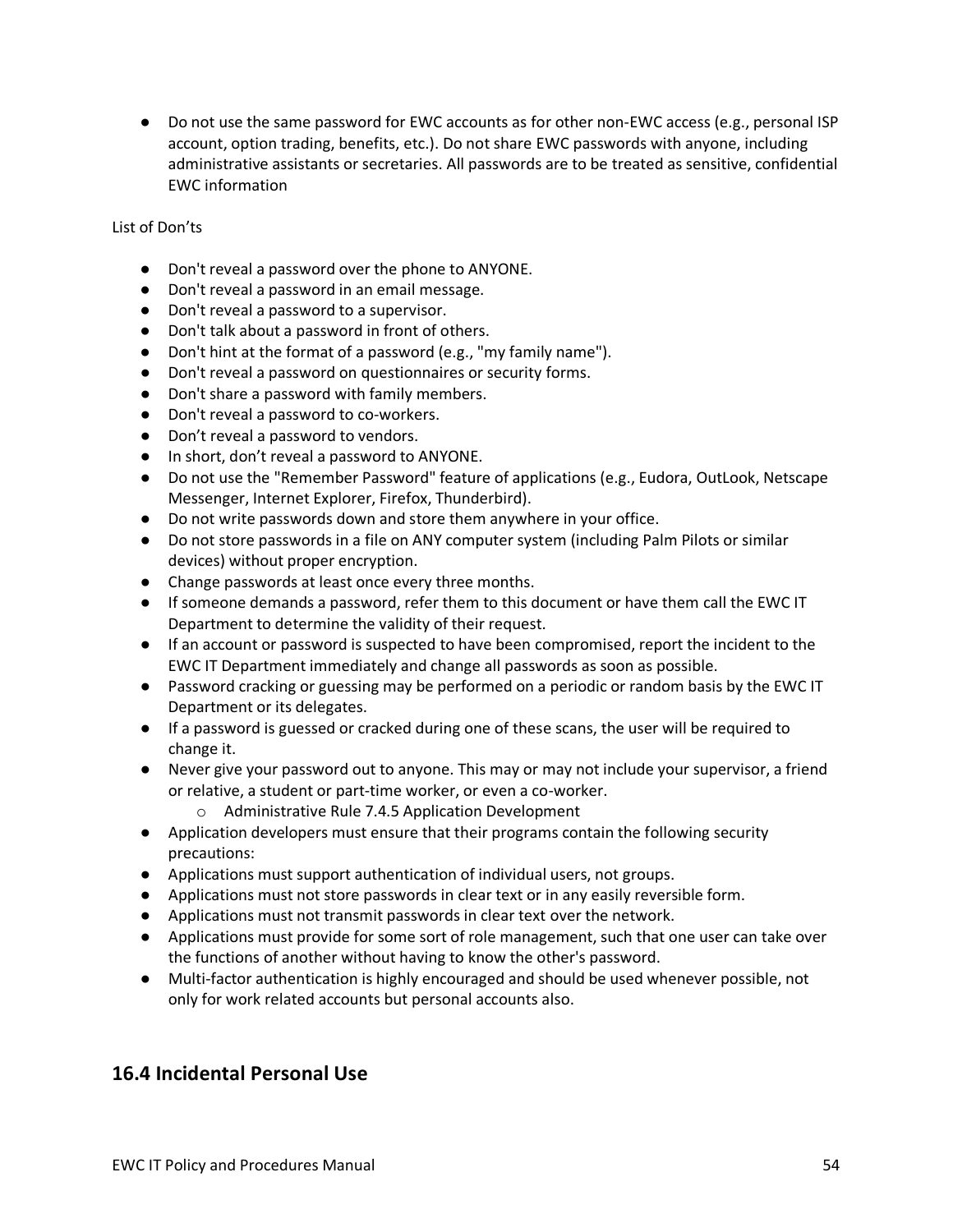Users may make incidental personal use of EWC IT resources, provided that such use is subject to and consistent with this Policy, including Article 3 of this Policy. In addition, incidental personal use of EWC IT resources by an EWC employee may not interfere with the fulfillment of that employee's job responsibilities or disrupt the work environment. Incidental personal use that inaccurately creates the appearance that the college is endorsing, supporting, or affiliated with any organization, product, service, statement, or position is prohibited.

Users who make incidental personal use of EWC IT resources do so at their own risk. The college cannot guarantee the security or continued operation of any EWC IT resource.

### **16.5 User Responsibilities**

Users are responsible for informing themselves of any college policies, regulations, or other documents that govern the use of EWC IT resources prior to initiating the use of EWC IT resources.

#### **16.6 Use of Resources Accessed through EWC IT Resources**

When using EWC IT resources or resources owned by third parties that are accessed using EWC IT resources, all Users must comply with all applicable federal and state laws, all applicable college rules, ordinances, and policies, and the terms of any contract or license which governs the use of the thirdparty resource and by which the User or the college is bound.

In amplification and not in limitation of the foregoing, Users must not utilize EWC IT resources to violate copyright, patent, trademark, or other intellectual property rights.

Users may not engage in unauthorized use of EWC IT resources, regardless of whether the resource used is securely protected against unauthorized use.

### **16.7 Privacy of Other Users**

Users are expected to respect the privacy of other Users, even if the devices and systems by which other Users access EWC's IT resources, the content other Users place on EWC IT resources, or the identities and privileges (rights to access and use certain systems and/or data), of other Users are not securely protected.

Unauthorized use by a User of another User's personal identity or access (login) credentials is prohibited.

EWC IT resources have a finite capacity. Users should limit their use of EWC IT resources accordingly and must abide by any limits EWC places on the use of its IT resources or on the use of any specific IT resource. In particular, no User may use any IT resource in a manner which interferes unreasonably with the activities of the college or of other Users.

EWC IT resources may not be used to fundraise, advertise, or solicit unless that use is approved in advance by the college.

#### **16.8 Partisan Political Activities**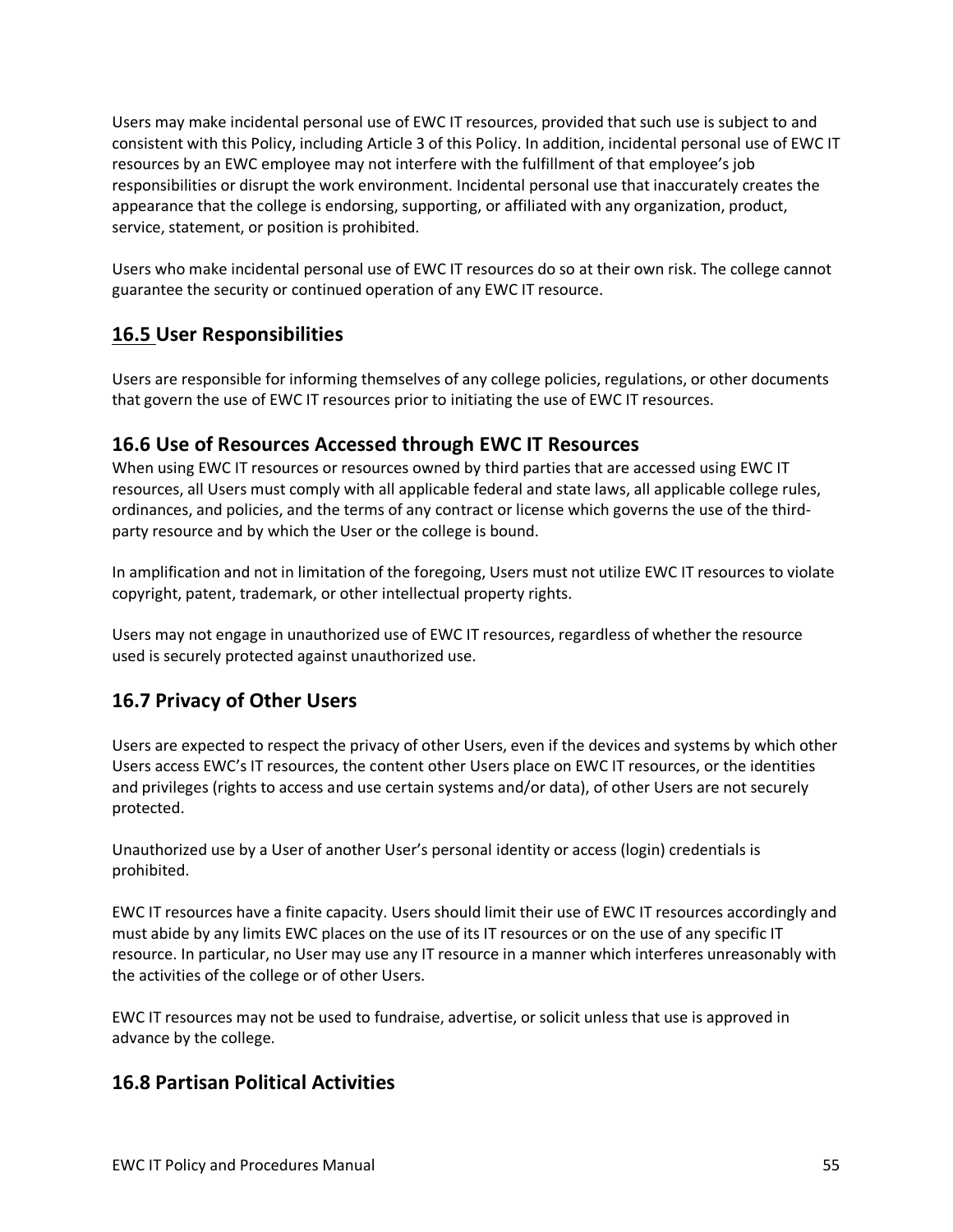EWC IT resources may not be used to engage in partisan political activities on behalf of, or in opposition to, a candidate for public office.

EWC IT resources may not be used to promote or oppose the qualification, passage, or defeat of a ballot question that does not affect the college's interests. EWC IT resources may not be used to promote or oppose the qualification, passage, or defeat of a ballot question that affects the college's interests unless that use is approved in advance by the President.

These prohibitions do not apply to private devices that are attached to the college's network, provided that EWC IT resources are not used in a way that suggests the college endorses or supports the activity originating on the private device.

EWC IT resources may not be used to operate a business or for commercial purposes unless that use is approved in advance by the college.

EWC IT resources may not be used to support the operations or activities of organizations that are not affiliated with the College unless that use is approved in advance by the college.

#### **16.9 Pornography and Sexually Explicit Content**

Unless such use is for a scholarly or medical purpose or pursuant to a formal college investigation, Users may not utilize EWC IT resources to store, display, or disseminate pornographic or other sexually explicit content. This prohibition does not apply to private devices that are attached to the college's network. Child pornography is illegal. The use of EWC IT resources to store, display, or disseminate child pornography is absolutely prohibited. Any such use must be reported immediately to the Torrington or Douglas Police Department.

In operating its IT environment, the college expects Users to engage in "safe computing" practices, such as establishing appropriate access restrictions for their accounts, setting strong passwords and guarding those passwords, keeping their personal operating systems and software applications up-to-date and patched, and employing security measures on their personal devices.

#### **16.10 Enforcement**

Use of EWC IT resources is a privilege and not a right. A User's access to EWC IT resources may be limited, suspended, or terminated if that User violates this Policy. Alleged violations of this Policy will be addressed by the Chief Information Security Officer of IT or his/her designee.

Users who violate this Policy, other college policies, or external laws may also be subject to disciplinary action and/or other penalties. Disciplinary action for violation of this Policy is handled through the college's normal student and employee disciplinary procedures.

In addition to its own administrative review of possible violations of this Policy and other college policies, the college may be obligated to report certain uses of EWC IT resources to law enforcement agencies.

If the Chief Information Officer determines that a User has violated this Policy and limits, suspends, or terminates the User's access to any EWC IT resource as a result, the User may appeal that decision to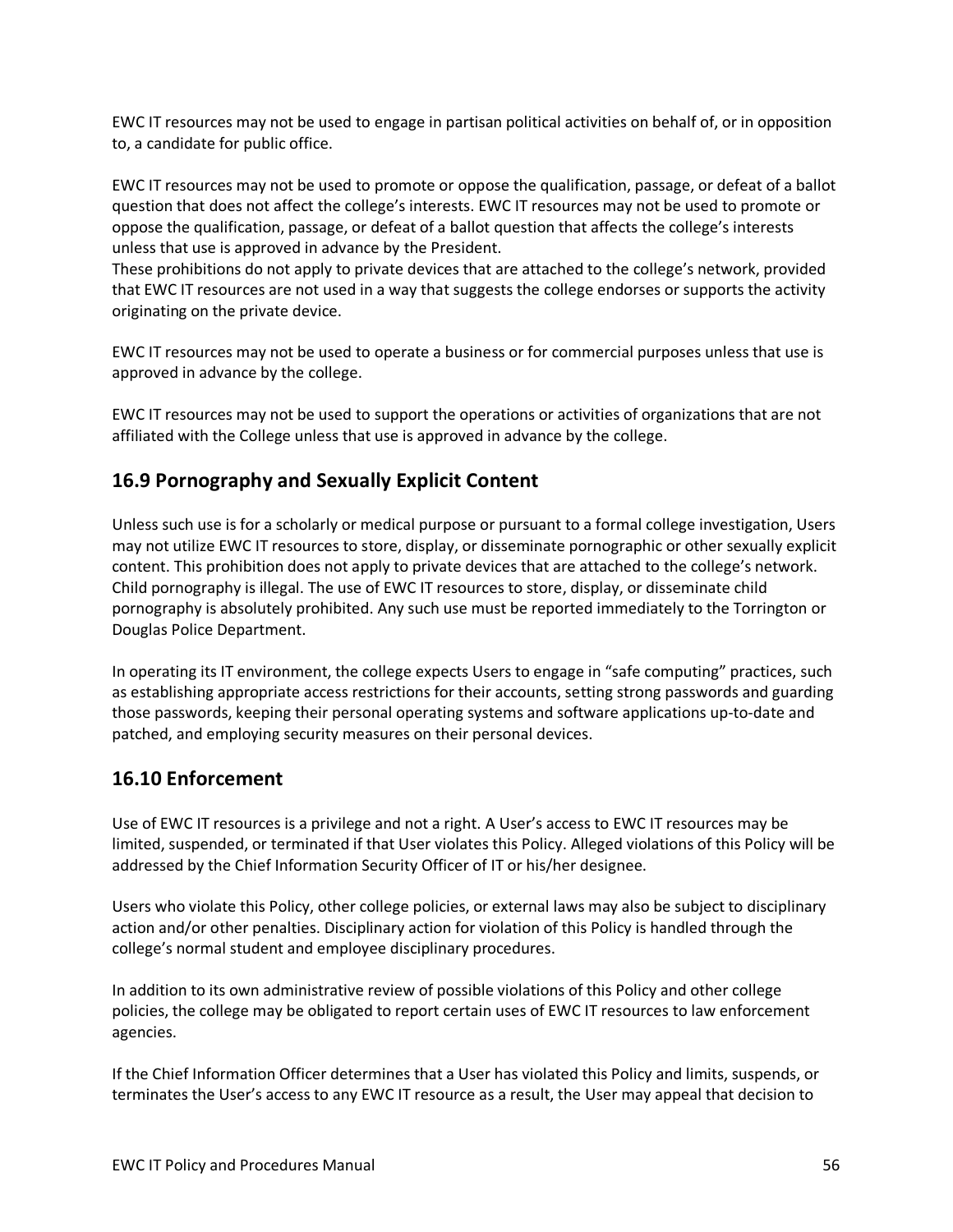the Chief Information Officer (CIO). If the User believes that his/her appeal has not been appropriately addressed by the CIO, he/she may seek further redress as follows:

- if a student, through the Vice President for Student Affairs, or his/her designee;
- if a member of the faculty or academic staff, through the Vice President of Academics, or his/her designee;

Alleged violations of local rules will be handled by the local systems administrator, network administrator, or employee supervisor/unit manager, depending on the seriousness of the alleged violation. These individuals will inform and consult with the Chief Information Officer or his/her designee regarding each alleged violation of a local rule and the appropriate consequences for any violation of a local rule. Users who object to the limitation, suspension, or termination of their access to any EWC IT resource as a consequence of their violation of a local rule may appeal to the CIO.

The CIO may temporarily suspend or deny a User's access to EWC IT resources when he/she determines that such action is necessary to protect such resources, the college, or other Users from harm. In such cases, the CIO will promptly inform other college administrative offices, as appropriate, of that action. Local EWC IT resource administrators may suspend or deny a User's access to the local resources they administer for the same reasons without the prior review and approval of the CIO, provided that they immediately notify the Chief Information Officer of that action.

### **16.11 Security & Operations**

The college may, without further notice to Users, take any action it deems necessary to protect the interests of the college and to maintain the stability, security, and operational effectiveness of its IT resources. Such actions may be taken at the institutional or local level, and may include, but are not limited to, scanning, sanitizing, or monitoring of stored data, network traffic, usage patterns, and other uses of its information technology, and blockade of unauthorized access to, and unauthorized uses of, its networks, systems, and data. Local and central institutional IT resource administrators may take such actions in regard to the resources they manage without the prior review and approval of the CIO as long as the actions involve automated tools and not direct human inspection.

### **16.12 Privacy General Provisions**

Responsible authorities at all levels of the EWC IT environment will perform management tasks in a manner that is respectful of individual privacy and promotes User trust.

### **15.13 Monitoring and Routine System Maintenance**

While the college does not routinely monitor individual usage of its IT resources, the normal operation and maintenance of those resources requires the backup of data, the logging of activity, the monitoring of general usage patterns, and other such activities. The college may access IT resources as necessary for system maintenance, including security measures.

The college's routine operation of its IT resources may result in the creation of log files and other records about usage. This information is necessary to analyze trends, balance traffic, and perform other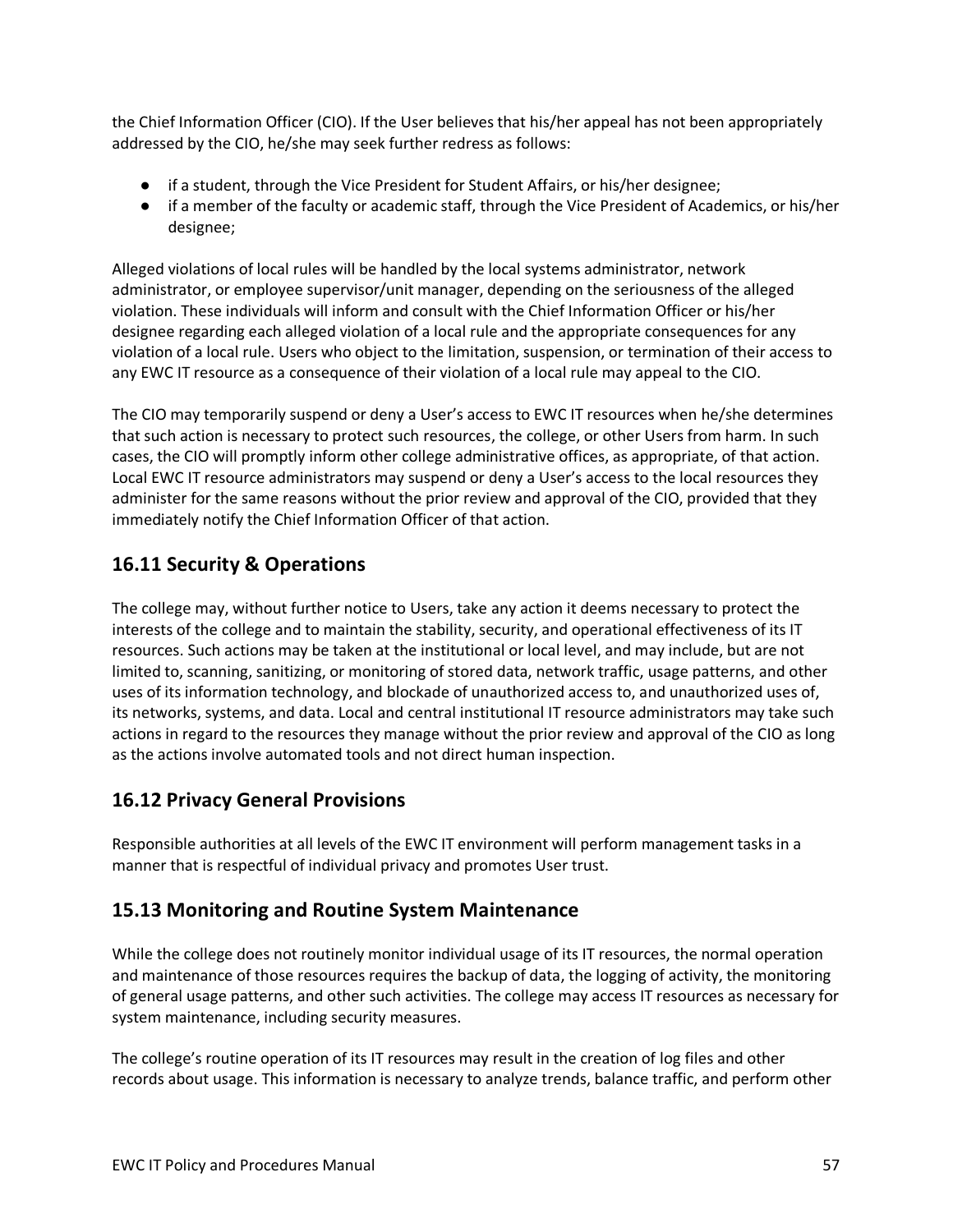essential administrative tasks. The creation and analysis of this information may occur at central institutional and local levels.

The college may, without further notice, use security tools and network and systems monitoring hardware and software.

The college may be compelled to disclose Users' electronic records in response to various legal requirements, including subpoenas, court orders, search warrants, discovery requests in litigation, and requests for public records under the Wyoming Freedom of Information Act ("WYFOIA").

The college reserves the right to monitor and inspect Users' records, accounts, and devices as needed to fulfill its legal obligations and to operate and administer any EWC IT resource. The college may disclose the results of any general or individual monitoring or inspection of any User's record, account, or device to appropriate college authorities and law enforcement agencies. The college may also use these results in its disciplinary proceedings.

### **15.14 General Provisions Regarding Inspections and Disclosure of Personal Information**

In order to protect User privacy, the CIO or his/her designee must review and approve *any* request for access by a person to an individual User's personal communications or electronically stored information within EWC IT resources.

Incidental access to the contents of an individual User's personal communications or electronically stored information resulting from system operational requirements described elsewhere in this Policy does not require the prior review and approval of the CIO.

The college, acting through the CIO, may access or permit access to the contents of communications or electronically stored information:

When so required by law. If necessary to comply with the applicable legal requirement, such disclosures may occur without notice to the User and/or without the User's consent.

In connection with an investigation by the college or an external legal authority into any violation of law or of any college policy, rule, or ordinance. When the investigational process requires the preservation of the contents of a User's electronic records to prevent their destruction, the CIO may authorize such an action.

If it determines that access to information in an employee's electronic account or file is essential to the operational effectiveness of a college unit or program and the employee is unavailable or refuses to provide access to the information.

If it receives an appropriately prepared and presented written request for access to information from an immediate family member or the lawful representative of a deceased or incapacitated User. If it must use or disclose personally identifiable information about Users without their consent to protect the health and well-being of students, employees, or other persons in emergency situations, or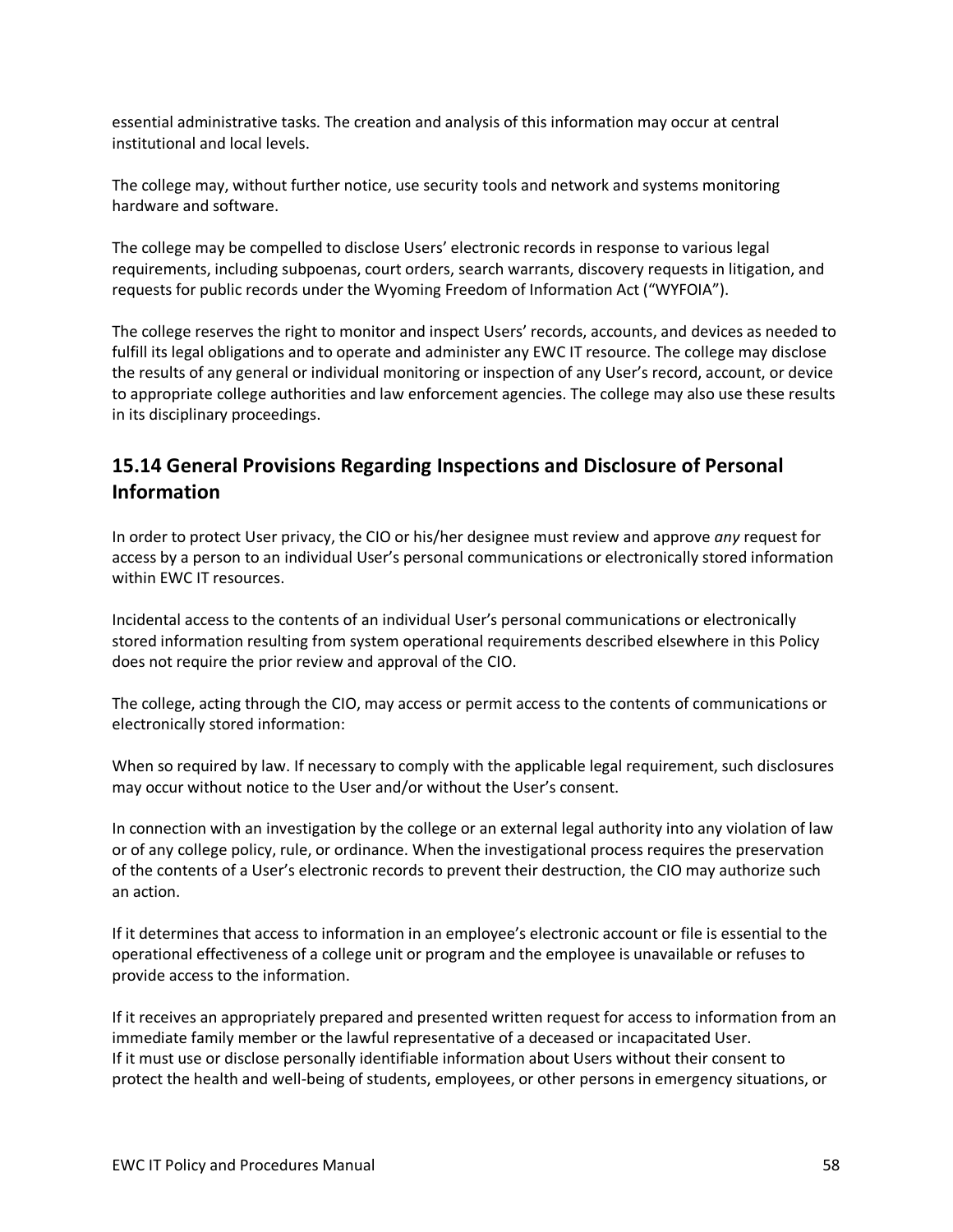to preserve property from imminent loss or damage, or to prosecute or defend its legal actions and rights.

#### **16.15 Transporting Confidential Data**

- Members of the Community are strongly discouraged from removing records containing Confidential data off campus. In rare cases where it is necessary to do so, the user must take all reasonable precautions to safeguard the data. Under no circumstances are documents, electronic devices, or digital media containing Confidential data to be left unattended in any unsecure location.
- When there is a legitimate need to provide records containing Confidential data to a third party outside Eastern Wyoming College, electronic records shall be password-protected and/or encrypted, and paper records shall be marked confidential and securely sealed.

#### **16.16 Destruction of Confidential Data**

- Records containing Confidential data must be destroyed once they are no longer needed for business purposes, unless state or federal regulations require maintaining these records for a prescribed period of time.
- Paper and electronic records containing Confidential data must be destroyed in a manner that prevents recovery of the data. [Massachusetts General Law 93I](https://malegislature.gov/Laws/GeneralLaws/PartI/TitleXV/Chapter93I) specifies the manner in which records containing PI must be destroyed.

#### **16.17 Traveling Abroad with Students' Personal Information**

- In the event that transmission of student passport information is required by the hotel or program abroad in advance of the travel, only the relevant information requested (e.g., Name, Passport Number, Date of Expiry, and Date of Birth) will be provided, not complete copies of the passport images. This information should first be transmitted via fax *or through eFax Secure website (SSL)*, provided that the Eastern Wyoming College department arranging the travel confirms the accuracy of the fax number by sending an initial confirmation message before the actual data. If faxing is unavailable, the data may be sent via Eastern Wyoming email, provided that the same confirmation of transmission takes place.
- Faculty/staff who need to retain these passport numbers for arranging travel will store this data in spreadsheets that are saved on the College's secure Vault server. Any spreadsheets containing student passport information should be routinely deleted by the spreadsheet owner when no longer needed.
- Faculty/staff who are traveling with the students abroad that need student passport and visa information for hotel check-in will keep a paper record on their person that contains relevant information (such as the passport and visa numbers and their expiry dates) and the last names of the students only. Faculty/staff must not retain or travel with copies of student passports.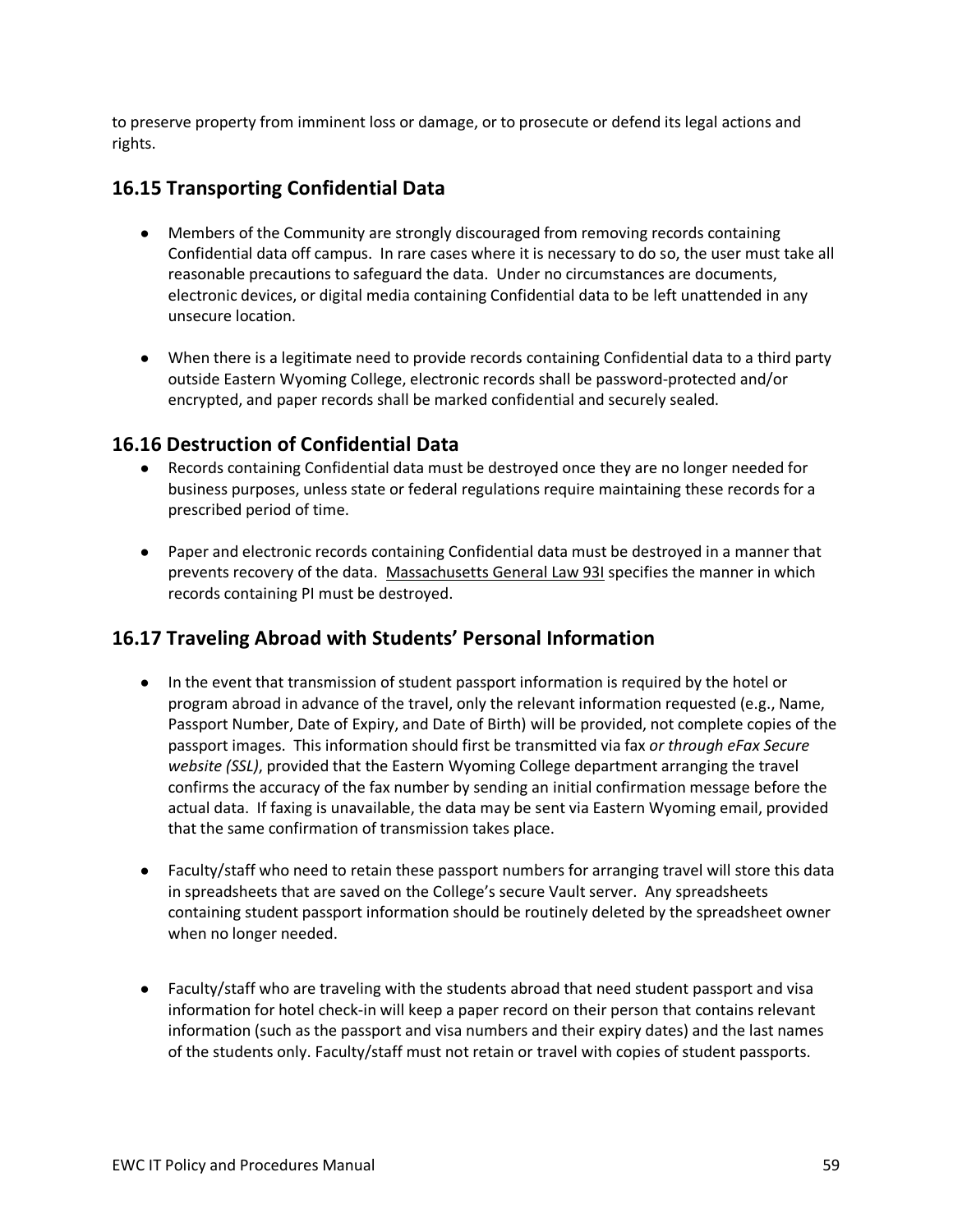● In extreme circumstances involving travel to a remote location where access to technology would be limited and would prohibit retrieval of a lost passport, a program director may request an exemption to this policy allowing for him or her to retain copies of the students passports during travel. This request will be made to the Chief Information Officer for approval. If the request is approved, the program director will sign the ["Faculty/Staff Agreement for Traveling](https://docs.google.com/a/wellesley.edu/forms/d/1BhXIwCxoxUoJ2il8Fh4VZsbNb84y4bE82x_wyOyaH9s/viewform)  [with Secure Data"](https://docs.google.com/a/wellesley.edu/forms/d/1BhXIwCxoxUoJ2il8Fh4VZsbNb84y4bE82x_wyOyaH9s/viewform) to acknowledge their understanding of the WISP and their responsibilities in protecting the passports. The program director also agrees to alert LTS immediately if the copies of passport are lost.

#### **16.16 Wireless Communications**

Wireless implementations are a benefit to EWC as well as its' faculty, staff, and students. Maintaining this equipment can be a tedious process but is a necessity. At present, this policy allows access to the EWC wireless network via any data communication device containing the hardware required to connect. Connecting to the WC wireless network does not grant a user access to the internal networking infrastructure or any internal information of EWC, only external access to the internet. Utilizing EWC's wireless network for access to the internal network and/or information requires additional software that must be obtained through the EWC IT Department. This policy covers all wireless data communication devices (e.g., personal computers, cellular phones, PDAs, etc.) connected to any of EWC's wireless networking access points. This includes any form of wireless data communication device capable of transmitting packet data.

All wireless data communication devices connected with EWC's wireless network will be required to have current virus-scanning software installed with the most recent updates and perform a full system scan a minimum of once per week. All wireless data communication devices connected with EWC's wireless network that require access to EWC's internal network and/or information will be required to utilize specific software and/or access credentials obtained through the EWC IT Department to do so. At no time shall any device connected to the EWC wireless network operate outside the parameters defined in the Acceptable Use Policy provided by EWC. All wirelessly connected devices may be monitored and their information such as IP address, MAC address, general hardware profile, etc. be archived for future use. Random scans may also be performed to ensure the security of the wireless networks and connected devices and to obtain a general device survey to further enhance the accessibility and usability of EWC's wireless networks.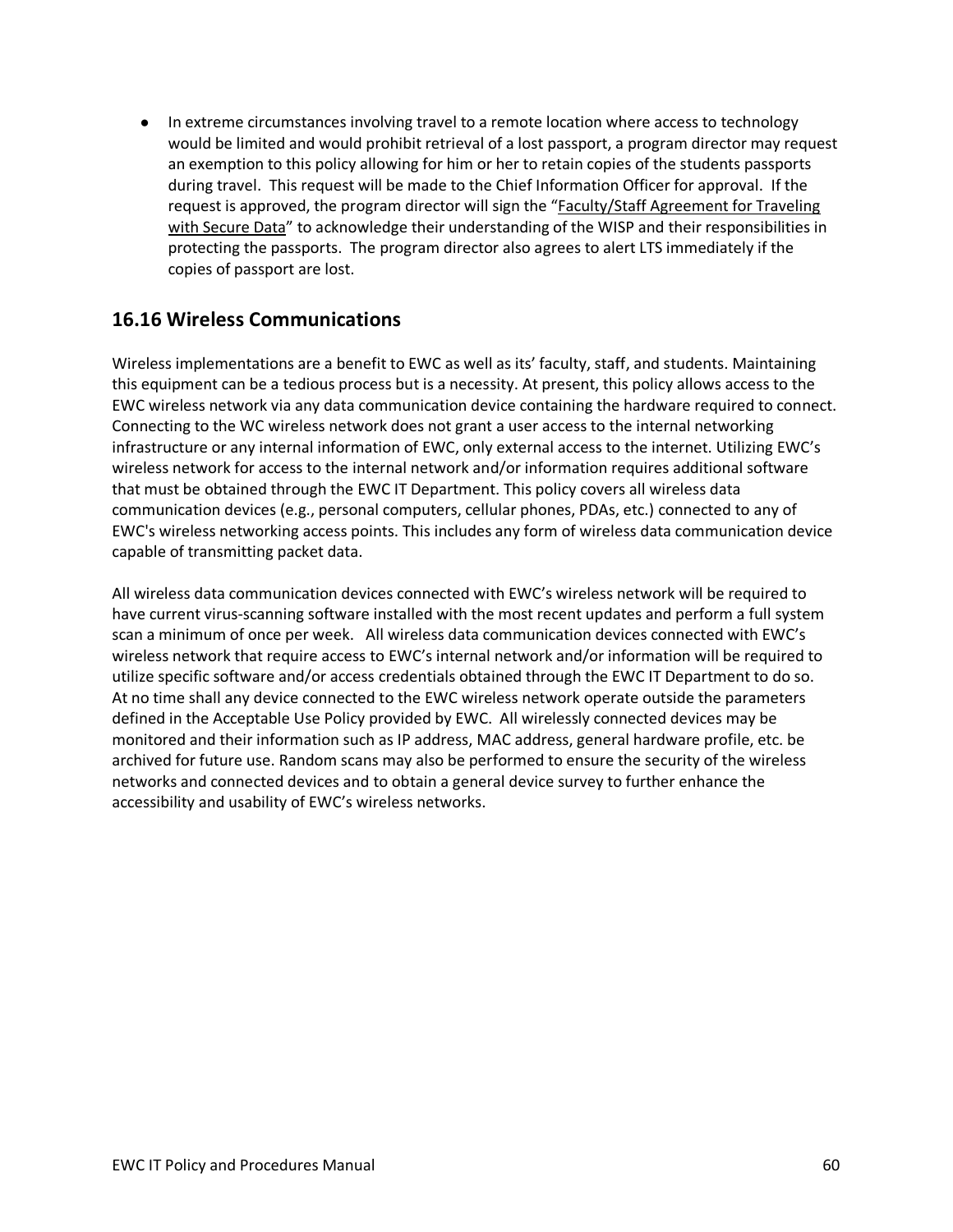# **17.0 Accessibility Policy**

This policy establishes the accessibility guidelines for all EWC-owned technology resources. The purpose of this policy is to ensure that every EWC student is presented with an equal opportunity to learn and that all employees can adequately use the required technology equipment for the purpose of their required occupation.

#### **17.1 Requirements**

These requirements must be met where any learning impairment exists for any EWC student or work limitation exists for any EWC employee. These types of accessibility requirements may include, but are not limited to, the following applications or devices:

- Screen reading software
- Screen magnification software
- Stereo headsets or other sound devices

This rule applies to all EWC-owned technology resources in labs and other learning areas for student use and in departmental or teaching areas for employee use. A reasonable attempt shall be made at all times to address the needs of our students and employees, particularly when those needs are due to an accessibility issue presented by a physical impairment or learning disability of some kind.

The EWC IT Department shall make every effort to ensure that each and every student is presented with an equal or comparable learning environment regardless of the hurdle they may face. The EWC IT Department will always strive to offer technology solutions that help improve the learning environments for all students but will be particularly diligent in ensuring that no student will be unable to learn within a classroom due to a physical impairment or learning disability of some kind. The same will be provided for any employee requiring accommodation due to a physical impairment or learning disability of any kind. Please note that advance notice of these needs is required and may change due to the request. For instance, additional software needs will take some time to produce an order and install the software so it will be unreasonable to expect a request such as this to have an immediate turnaround time. Casting aside the general expectations above, the EWC IT Department cannot be held liable for issues surrounding software application issues, hardware failures, or the inability of employees or students to convey their respective needs in a reasonable amount of time to allow such software or hardware to be properly installed. With that said, the EWC IT Department will continually strive to ensure that all learning environments have the necessary technology and are adequately structured in a way to provide the most conducive learning environment possible, regardless if a learning disability or physical impairment may be present for any student. The EWC IT Department will also ensure that all employee areas are adequately designed to facilitate a productive working environment as well.

#### **17.2 Other Data Storage**

Every effort shall be made by the individual departments and employees at EWC to store sensitive, important, and confidential data on their respective group drive. As mentioned above, the EWC IT Department cannot be held liable for issues with data stored elsewhere. Regular backup schedules are in place within the group drive storage device to ensure that backups occur at regular intervals and over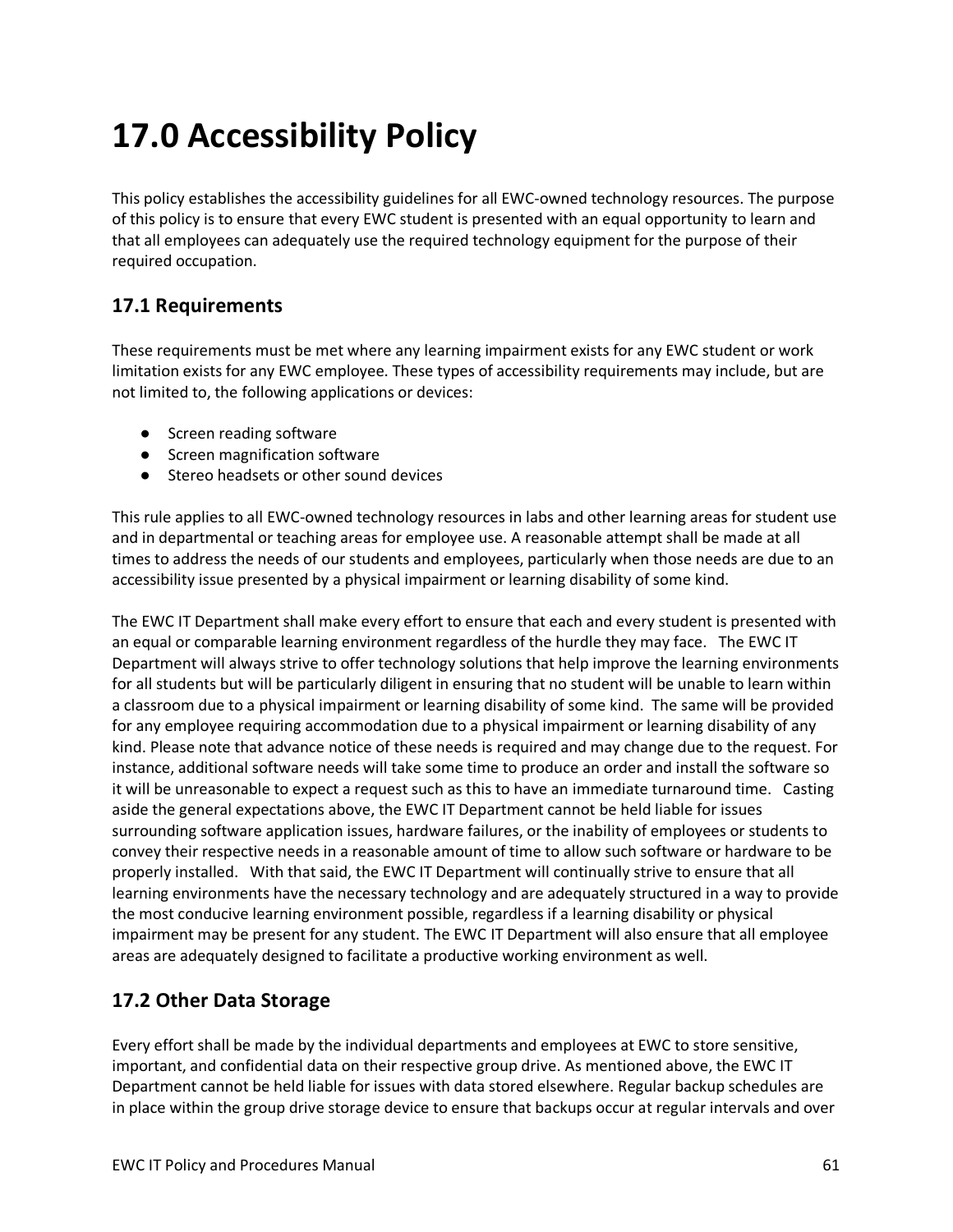a time span to provide ample opportunity for the EWC IT Department to recover a file, folder, or group of such.

### **17.3 Notification of Corruption**

It should be noted that the EWC IT Department does require immediate notification in the event a file, folder, or collection of either is found to be missing, corrupt, or otherwise damaged. Waiting to inform the EWC IT Department decreases the probability of successful recovery. Specific information regarding backup restoration on an institution scale can be found in the EWC IT Department's Disaster Recovery Plan or the associated Backup Priority List (in progress). These deal with catastrophic recovery needs that affect multiple departments or the institution as a whole. T One device is placed in the server area of the ITS Department on the Douglas Campus to serve as a primary storage and backup device while the other is placed in the server area of the ITS Department on the Torrington Campus to serve as an off-site backup and replication device. The primary device in Torrington holds all data and backups and serves as the primary device for file access and immediate backup. The secondary, off-site device in Douglas replicates all data from the Torrington device to create a stable off-site copy of the data and backups present on the Torrington device. For this document, considering the type of hardware described above, normal backups do not necessarily retain the same meaning as when used in conjunction with other hardware devices. Because of this, the following descriptions are provided, based on the current hardware being used, so as to better understand the overall backup process.

#### **17.4 Remote Access**

All users needing access to EWC or other applications requiring network connectivity to the campus can facilitate this by connecting from home via a VPN connection. This type of connection establishes a secure, encrypted connection, to the campus network to allow the user to manipulate and access the data at a distance. At no time should any PII be transferred off- campus on any type of device. If a given user wishes to work while off-campus, he/she should use the enclosed Remote Access Procedure to obtain a secure connection to the network and work from a distance. This type of connection allows the user to remotely manipulate and access the data without actually transferring any data off-site thus ensuring all PII and other data is kept safe and secure from unauthorized access.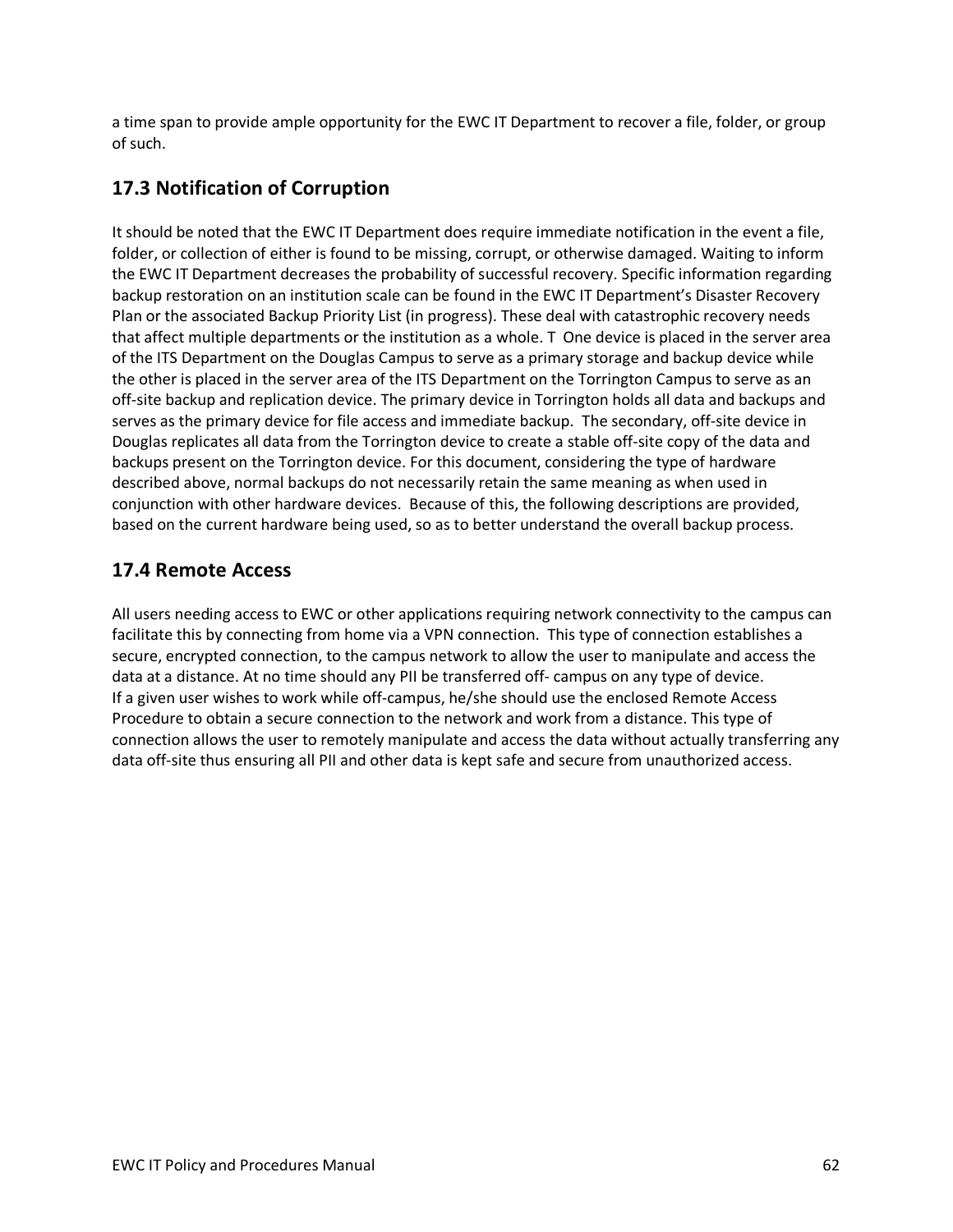## **18.0 Electronic Communications**

Electronic communication is necessary to fulfill multiple roles and activities here at EWC. Because of the varying types of electronic communication, focus is on those used primarily at EWC:

- Email
- VoIP
- Videoconferencing
- Digital Signage

Regardless of the type of technology being used, electronic communication is meant to serve the needs of the college by sharing information with students, employees, vendors, other state agencies, campus visitors, and other individuals. Because of the unique capabilities of each system it is important to realize that each type of communication method contains unique issues that must be addressed on a case-bycase basis; however, general rules can be set forth to ensure that any communication method is used wisely and according to its intended purpose. In general, EWC's electronic communication mechanisms are to be used to share information with students, employees, vendors, other state agencies, campus visitors, and other individuals. EWC is to adequately convey the appropriate knowledge so that the College mission is not hindered but enhanced.

This information is always to be distributed under the following assumptions:

- is always understood to represent an official statement from the institution
- shall never be used for the creation or distribution of any information that meets the following criteria: such as Disruptive or Offensive or Derogatory or Specific comments about race, gender, hair color, disabilities, age, sexual orientation, pornography, religious beliefs and practice, political beliefs, or national origin or any information that could be used to sabotage institutional progress or any personally identifiable information
- shall not be used for personal gain
- shall not be used extensively for personal use
- shall not be used to distribute malicious or harmful software or information

#### **18.1 Email**

Email is the official method of communication at EWC, both for students and employees. Business is conducted every day via email. Since email has both positive and negative connotations, it is imperative that we recognize that the positive aspects greatly outweigh the negative aspects. However, we must also realize that the negative aspects exist and ensure that this method of communication is used effectively, efficiently, and for its intended purpose.

#### **18.2 VoIP Phone Communication**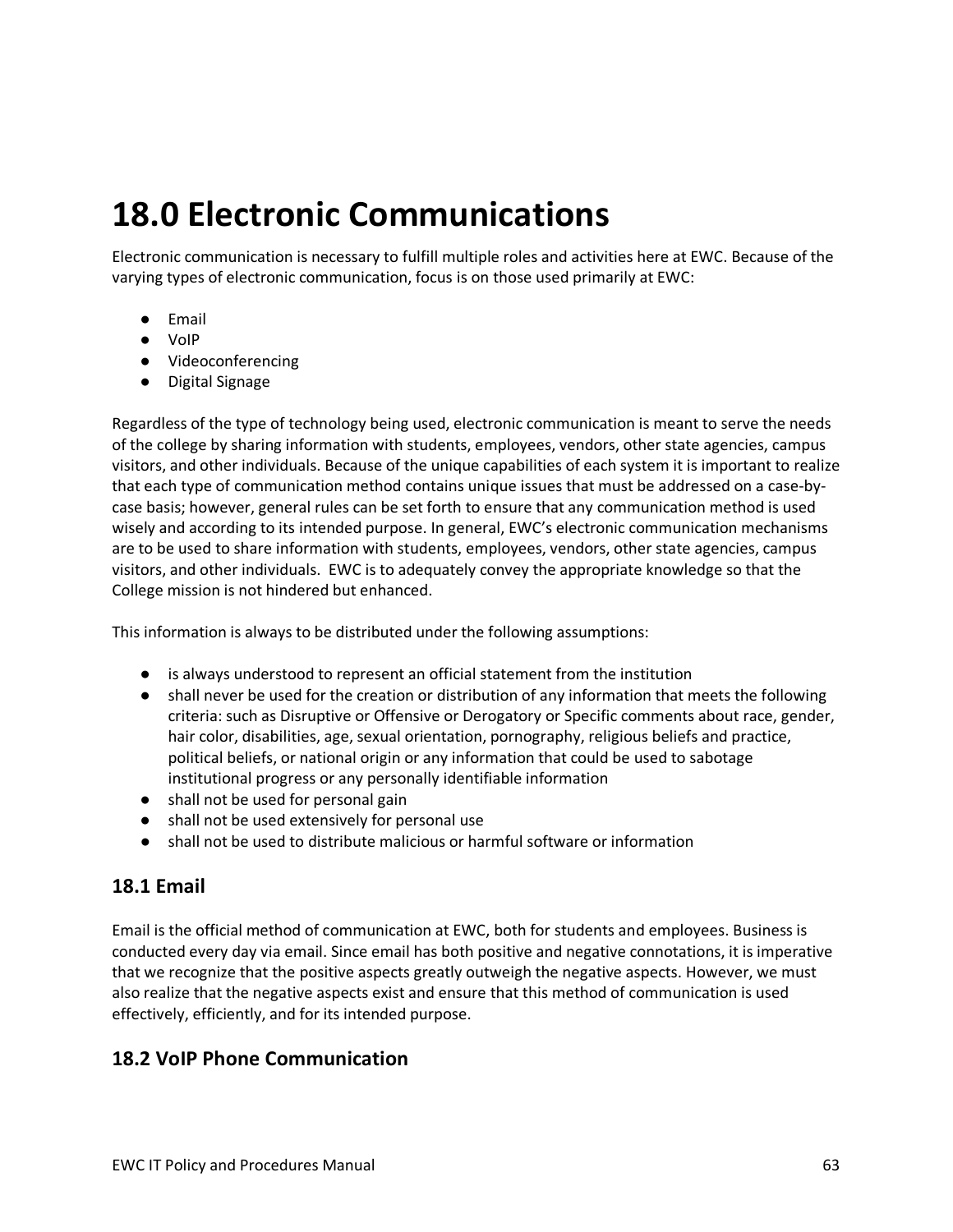EWC's VoIP phone system is used to transmit and receive audio/video within the institution to facilitate direct communication amongst employees and departments. It is also used to transmit and receive audio outside the institution to facilitate direct communication with vendors, students, other institutions, and other third-party entities. Because of this capability, we must ensure that it is used for work purposes.

#### **18.3 Videoconference Systems**

Videoconferencing equipment is used primarily for instructional classrooms requiring connectivity to other EWC locations and to service area high schools. Videoconferencing equipment is also used to facilitate conferences and meetings with other institutions, state agencies, or other third-party entities. Since this type of communication conveys not only audio, but video as well, it is particularly important for it to be used for its intended purposes.

### **18.4 Digital Signage**

Digital signage is used on campus to convey student activities, important academic dates, campus events, and other information to students, employees, and visitors. Since this is also a visual and auditory communication mechanism, it is also important to ensure it is used for its intended purpose as well.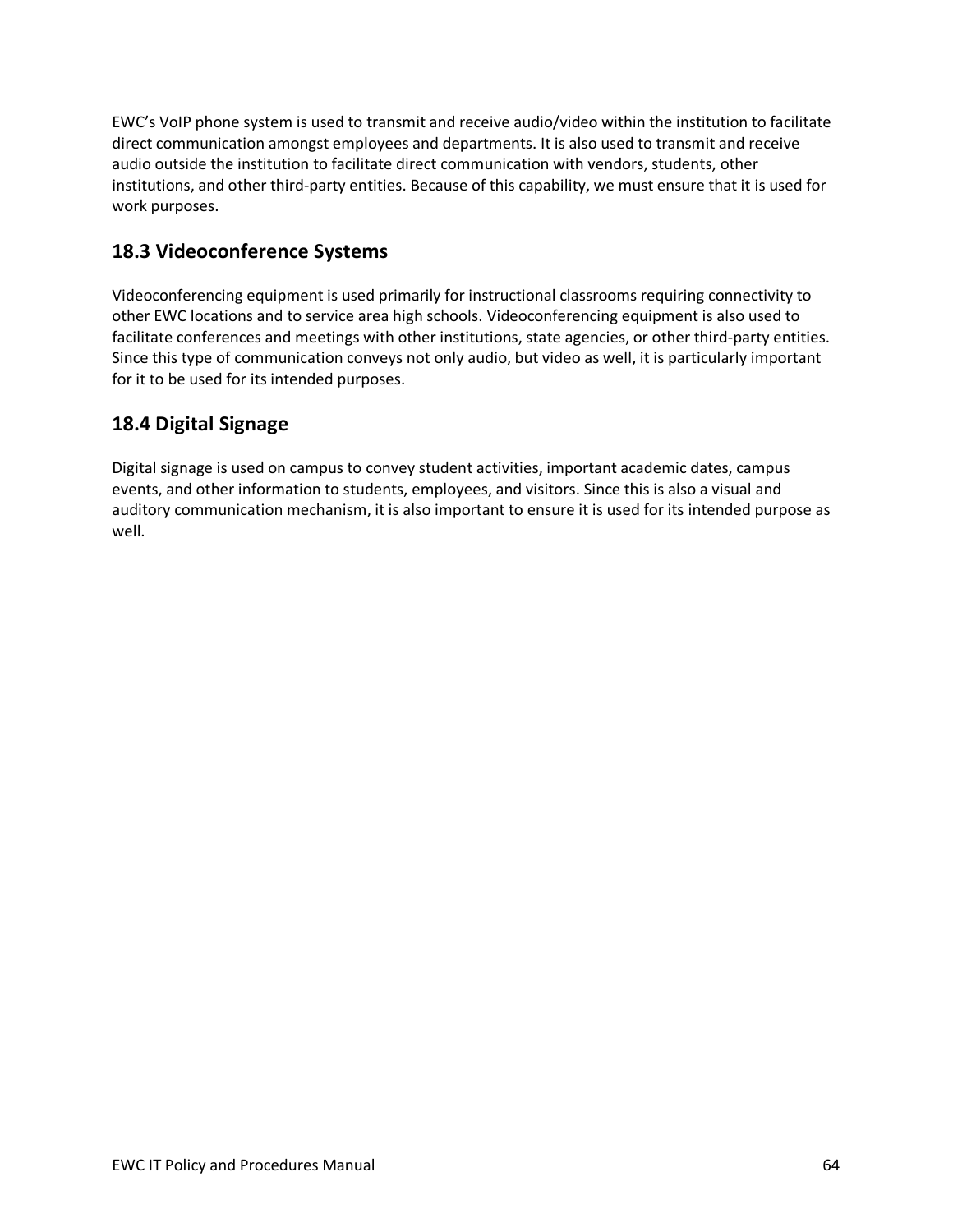# **19.0 Emergency Notification Policy**

EWC maintains an emergency notification system that is used to notify students and employees who have opted in to the service via the CodeRed on the EWC website. This system is updated daily to reflect the current student data available so that any notification message will be delivered to the required student and employee list.

## **19.1 Use of CodeRed**

The EWC Emergency Notification System is to be used, at all times, for emergency purposes or purposes deemed necessary by the President or designee only. The notification system is to be used to send messages via text to email addresses and mobile phones, via voice to office phones, personal phones, and mobile devices, and via applications to desktops and office phones.

At no time shall this system be used for normal messaging, notifications, or otherwise standard contact as this would compromise the importance of these messages and may create an environment where students and employees are able to overlook these types of messages because of the frequency with which they could occur. Tests of this system shall be conducted once a semester at minimum to ensure the system is functioning properly. Additional tests may be conducted but are not required; however, more than four tests per semester may be too many to retain the importance of such messages when an actual emergency arises requiring the system to be operational.

Only users defined below shall be able to send emergency notification messages via this system:

- Director of College Relations
- Director of Housing
- Torrington Campus Administrators
- Vice President for Student Services
- Vice President of Academic Services
- Other designee deemed necessary by the President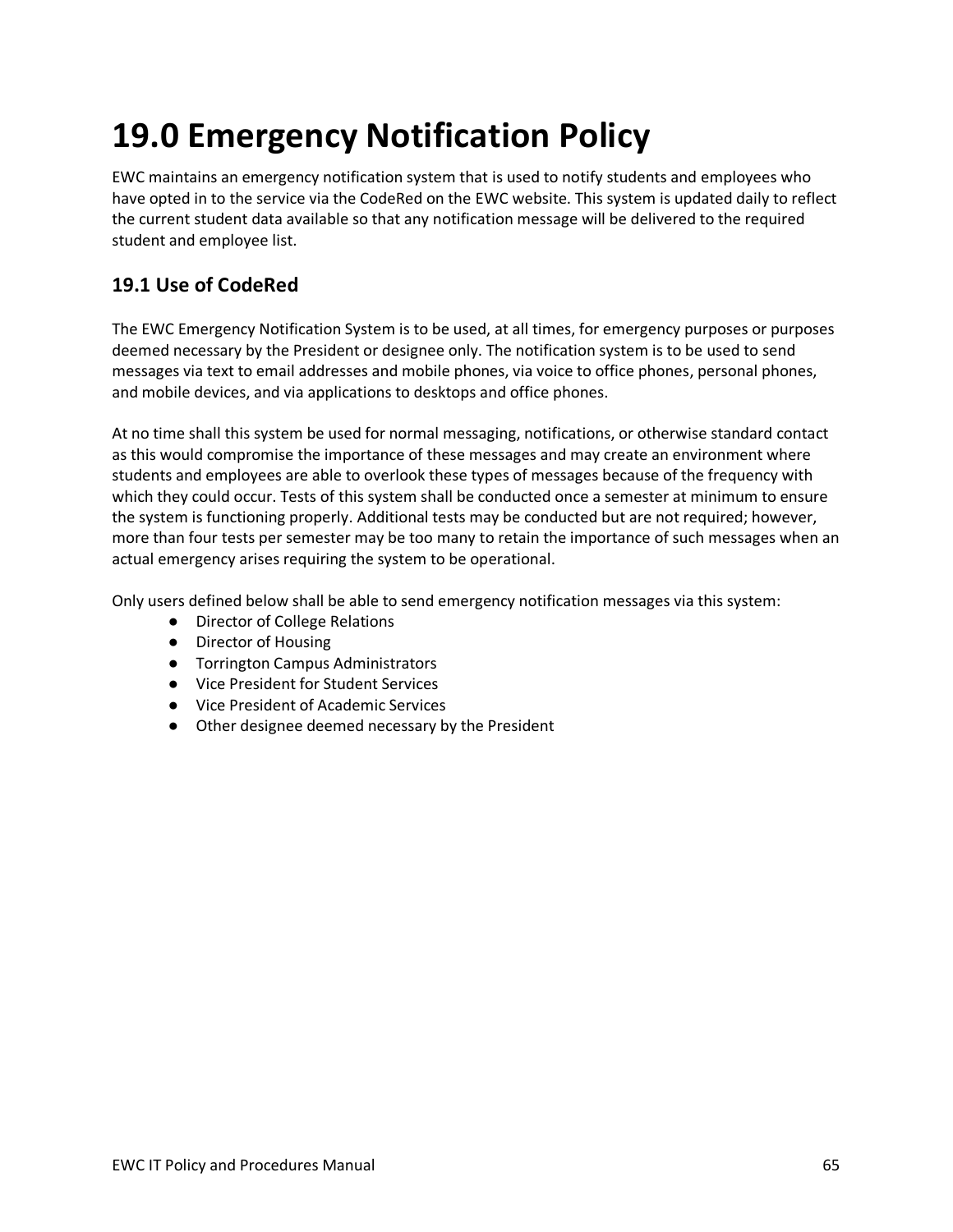# **20.0 Clean Desk Policy**

A clean desk policy can be an important tool to ensure that all sensitive/confidential materials are removed from an end user workspace and locked away when the items are not in use or an employee leaves his/her workstation. It is one of the top strategies to utilize when trying to reduce the risk of security breaches in the workplace. Such a policy can also increase employee's awareness about protecting sensitive information. The purpose for this policy is to establish the minimum requirements for maintaining a "clean desk" – where sensitive/critical information about our employees, our intellectual property, our students and our vendors is secure in locked areas and out of site. A Clean Desk policy is part of standard basic privacy controls that apply to all Eastern Wyoming College employees and affiliates.

#### **20.1 Requirements**

- Employees are required to ensure that all sensitive/confidential information in hardcopy or electronic form is secure in their work area at the end of the day and when they are expected to be gone for an extended period.
- Computer workstations must be locked when workspace is unoccupied.
- Computer workstations must be shut completely down at the end of the work day.
- Any Restricted or Sensitive information must be removed from the desk and locked in a drawer when the desk is unoccupied and at the end of the work day.
- File cabinets containing Restricted or Sensitive information must be kept closed and locked when not in use or when not attended.
- Keys used for access to Restricted or Sensitive information must not be left at an unattended desk.
- Laptops must be either locked with a locking cable or locked away in a drawer.
- Passwords may not be left on sticky notes posted on or under a computer, nor may they be left written down in an accessible location.
- Printouts containing Restricted or Sensitive information should be immediately removed from the printer.
- Upon disposal Restricted and/or Sensitive documents should be shredded in the official shredder bins or placed in the lock confidential disposal bins.
- Whiteboards containing Restricted and/or Sensitive information should be erased.
- Lock away portable computing devices such as laptops and tablets.
- Treat mass storage devices such as CDROM, DVD or USB drives as sensitive and secure them in a locked drawer.
- All printers and fax machines should be cleared of papers as soon as they are printed; this helps ensure that sensitive documents are not left in printer trays for the wrong person to pick up.

### **19.2 Compliance**

The IT Team and College Supervisors will verify compliance to this policy through various methods, including but not limited to, periodic walk-throughs, internal and external audits, and feedback to the CIO.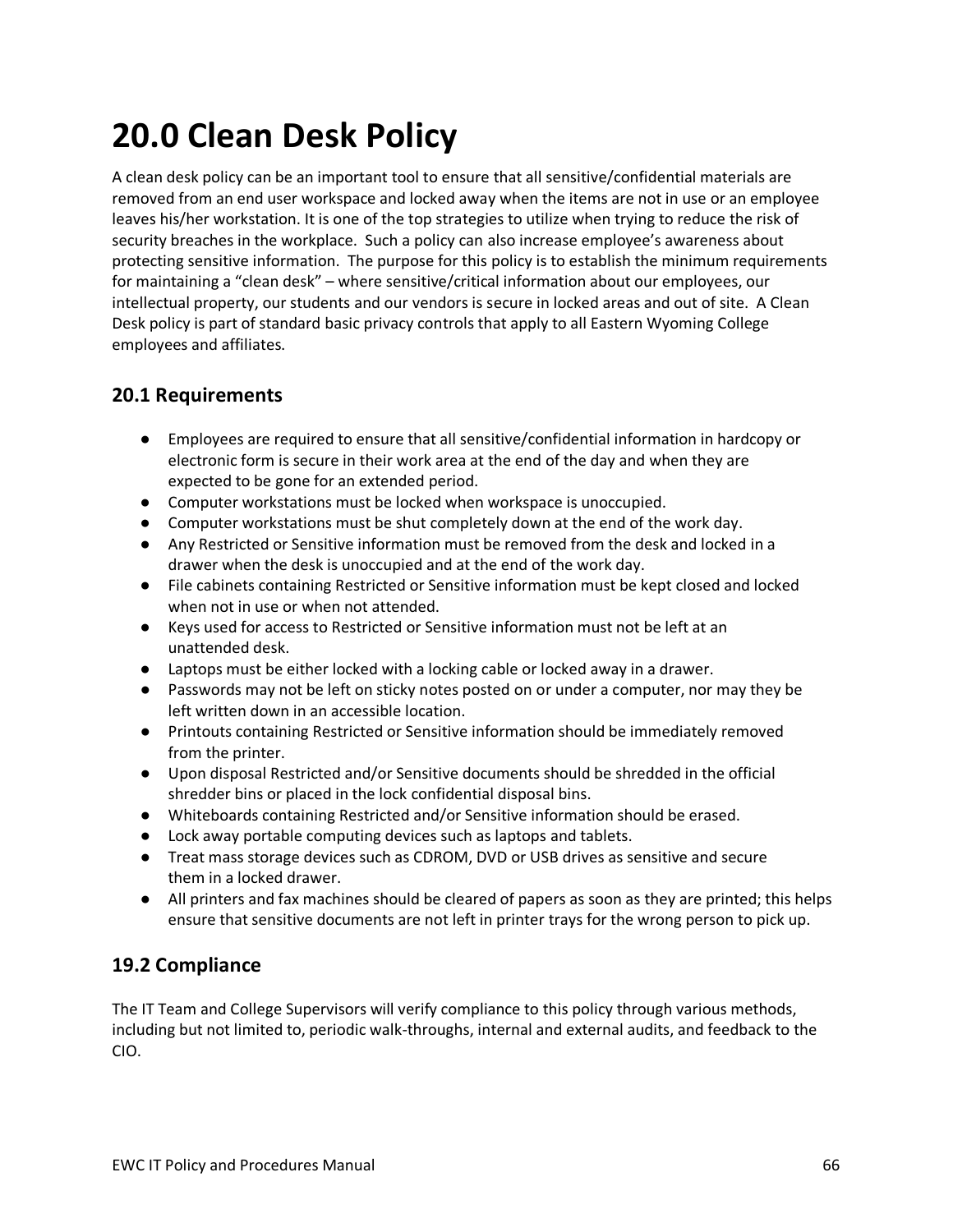# **21.0 Enforcement Policy**

This policy is to establish enforcement guidelines to ensure that all EWC IT Department policies and procedures are adhered to and observed by all departments and individuals at EWC including students, employees, visitors, vendors, etc. Anyone using technology resources at EWC will be required to operate within the parameters described in this document or the following enforcement options may be administered.

### **21.1 Actions**

All policies herein are applicable to any and all users of technology resources at EWC. If it is found that any individual, department, or external entity disobeys the policies and procedures set forth within this document, whether knowingly or unknowingly, then the enforcement of such policy may include, but may not be limited to:

- Forced compliance with the policy
- Disciplinary action including termination of employment, if an employee
- Disciplinary action including expulsion from the College, if a student
- Termination of vendor contract and or service agreement
- Prosecution to the fullest extent of the law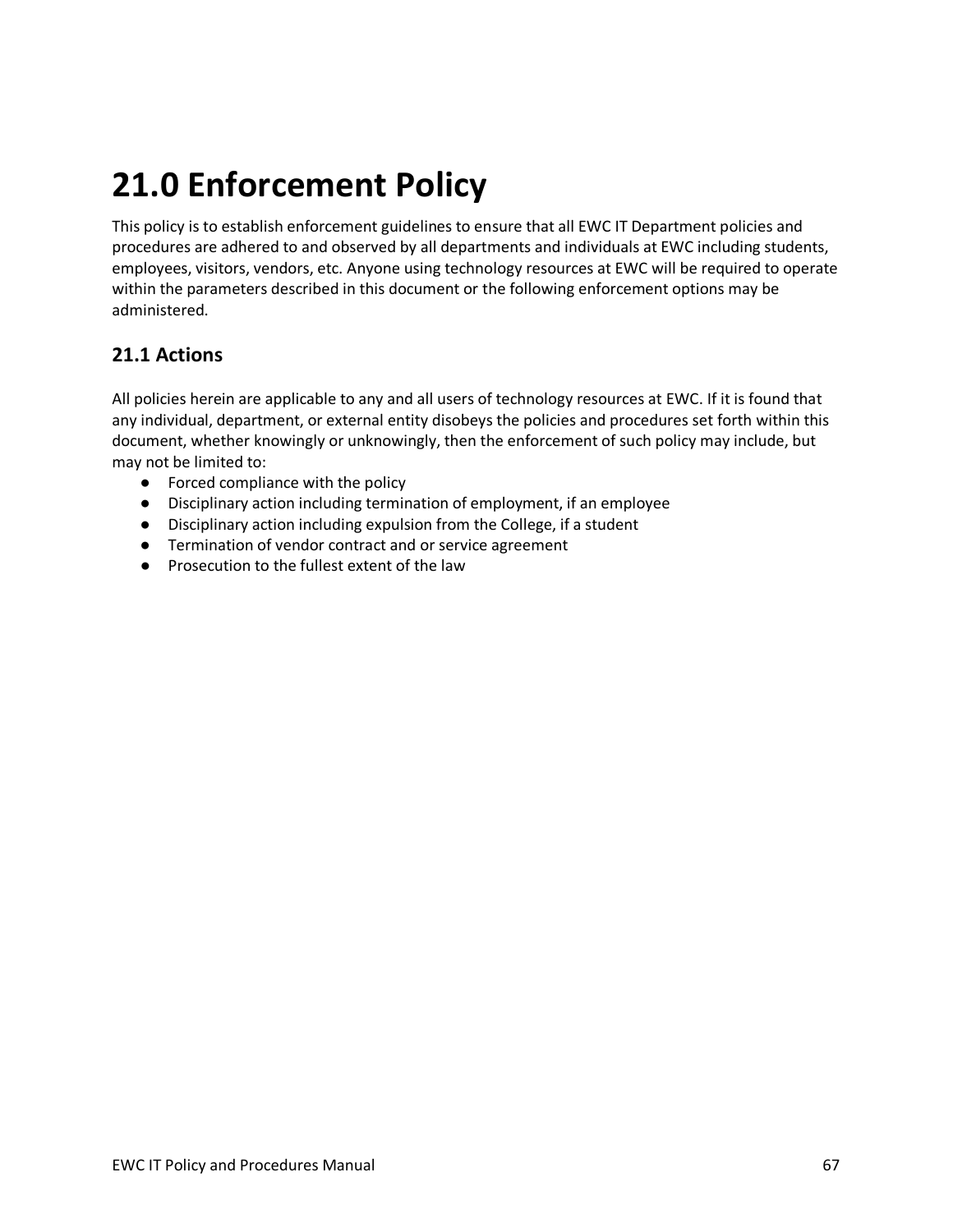# **22.0 Equipment Configuration and Equipment Ordering**

This policy has been established to create a standard configuration for all technology resources at EWC. Because of the variances between the types, makes, models, configurations, builds, versions, and brands of technology resources available, it is necessary to standardize all technology resources to make service and maintenance easier.

### **22.1 Equipment Recommendations**

All employees shall order and utilize equipment that is serviceable and recommended by the EWC IT Department. Since equipment availability changes over time, especially when referring to technology, a comprehensive list indicating appropriate hardware would be virtually impossible to create. Because of this, any individual or department wishing to purchase technology equipment should first consult a EWC IT Department personnel member for current specifications for any given piece of equipment. This applies to any and all technology equipment including, but not limited to:

- Computers (Servers, Desktop, Laptop, Tablets and Mobile Devices, etc.)
- $\bullet$  HDTVs  $\Box$  Printers, scanners, copiers, fax machines, or all-in-one devices
- Projectors, screens, and SmartBoards
- VoIP phones
- Digital cameras and camcorders
- Software (Application, Operating System, Network-Based, etc.)
- Other technology equipment not specifically mentioned here For more details on procedures required to place an order for technology equipment, please see the Equipment Ordering Procedures included in this document for detailed instructions.

## **22.2 Equipment Ordering Procedure**

This procedure serves as guidance for all EWC Faculty and Staff who choose to order computing equipment. The following steps shall be taken:

- 1. Contact the EWC IT Department to obtain a quote and or information regarding the equipment you wish to purchase.
- 2. For Dell computers and some other specific technology equipment, the IT Department has the existing costs.
- 3. Submit your order and preferences to EWC IT Department.
- 4. Your order will be routed through the appropriate approving channels, including the ITS Department, since it is a technology equipment purchase.
- 5. Once your order has been approved, EWC IT will order it.
- 6. When your equipment arrives, the EWC IT Department will notify you that your equipment is in and will configure it, if necessary, prior to delivering it to you.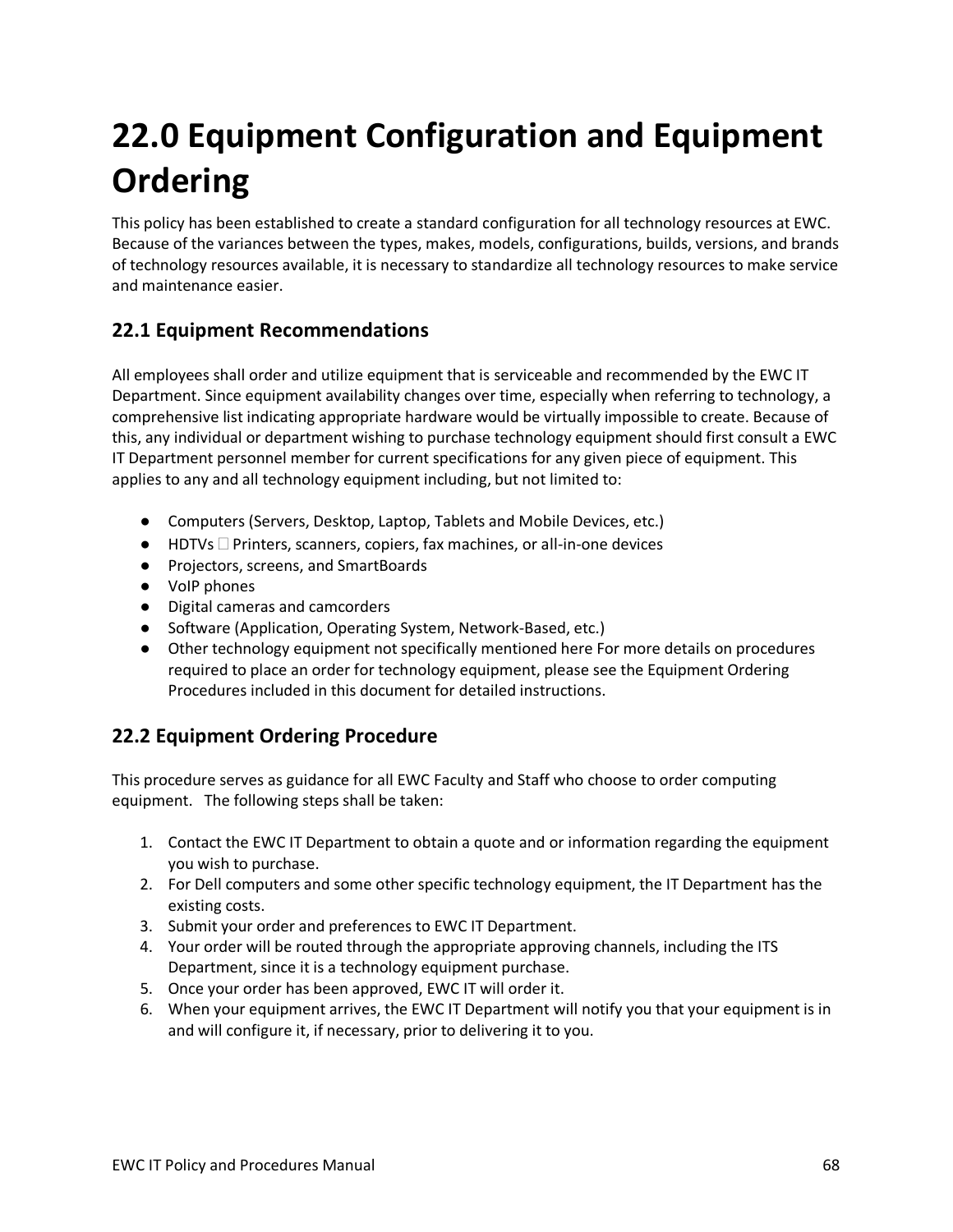NOTE: All technology orders must be received by the EWC IT Department before it can be released to the purchaser. This is to ensure that the proper software is installed and all equipment is properly tagged and placed in inventory.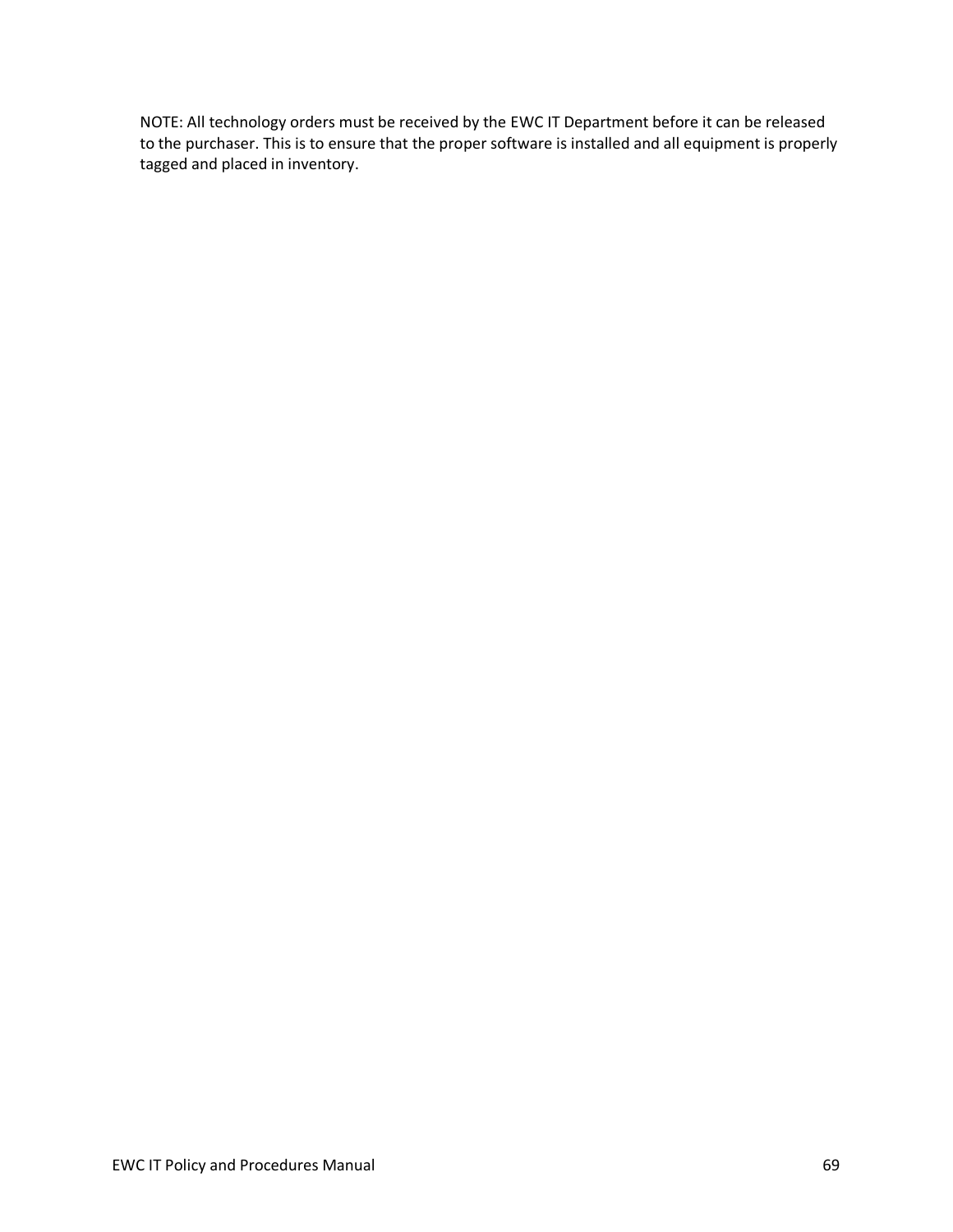# **23.0 Guest/Visitor Access and Technology Use**

EWC maintains an atmosphere that is open and allows guests and visitors access to resources, as long as such access does not compromise the integrity of the systems or information contained within the campus and does not introduce malicious software or intent to the internal network.

Policy Guest and visitor access shall be classified into two types as described below:

- Standard Access granted to internet resources and institutional resources located online.
- Special Access granted above plus any internal access as requested by an individual with the authority to do so from the Vice President for Administrative Services, Vice President for Academic Services, President, Chief Information Officer or other designee deemed necessary by the President.

Internal Access may include:

- Wireless VLANs (i.e. ewcwireless, ewcguest)
- Wired VLANs (i.e. housing, guest)
- Singular or multiple file access
- System access such as Canvas, ID Card System, etc. Under no circumstances should visitors be given special access unless permission has been obtained from the appropriate administrative personnel (i.e. a signature from one of the personnel above) along with detailed description of access. To obtain guest/visitor access users should contact the EWC IT Department with their requested system access requirements using the attached Authorization of User Access form. For vendor access, please see the appropriate vendor access policy included herein.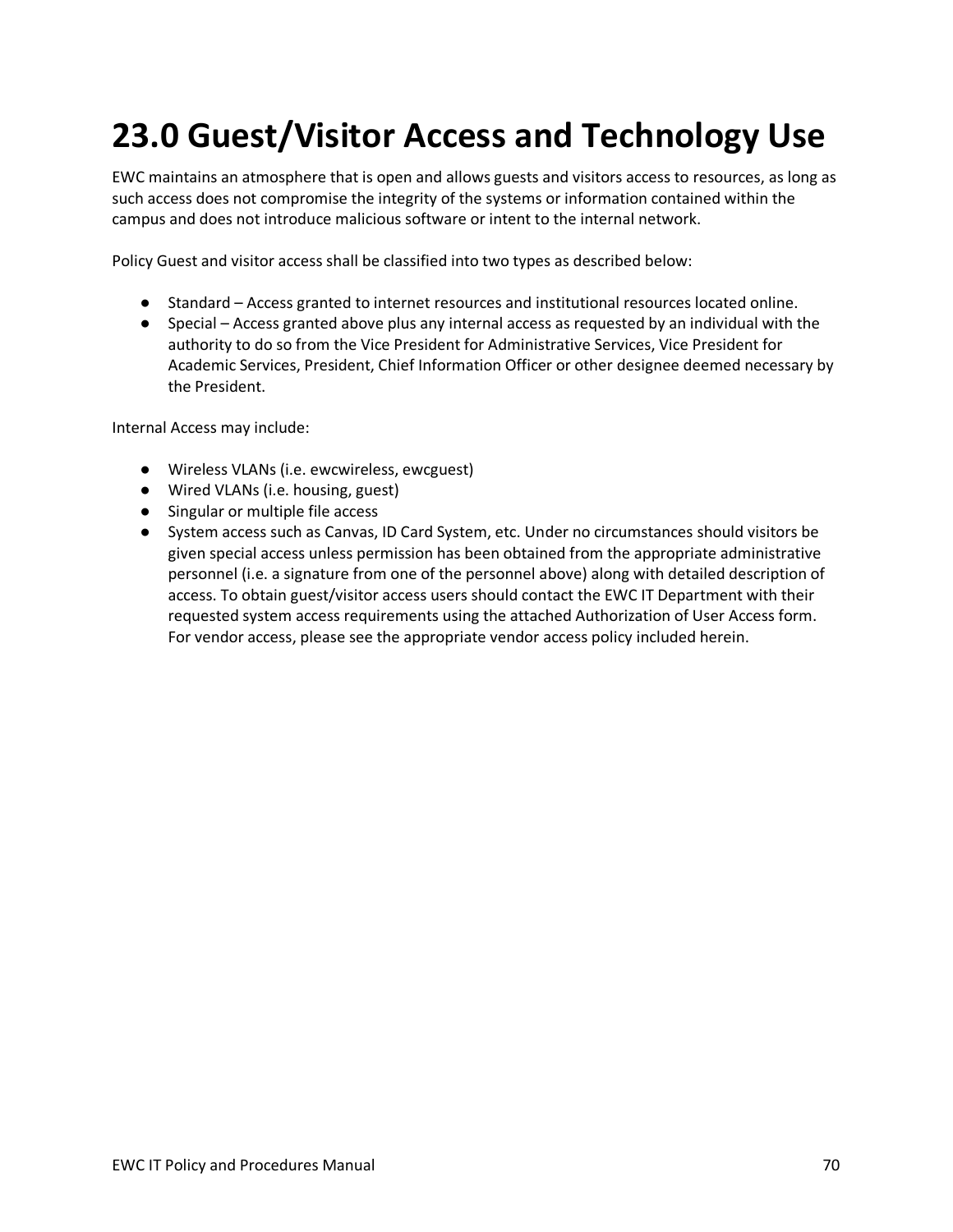# **24.0 Information Sharing**

### **24.1 Illegal File Sharing**

Legal compliance is a primary focus at EWC. Because of this, we have set forth this policy which addresses illegal file sharing legislation, legal alternatives to illegal file sharing, and penalties for violating state and federal copyright laws. This policy applies to all EWC employees, students, vendors, or visitors utilizing EWC-owned computers, equipment, or the EWC network. Policy File sharing (peer-to-peer) software programs have led to significant increases in anti-piracy efforts and legislation.

## **24.2 Copyright Ownership**

Peer-to-peer software allows the sharing of files often consisting of copyrighted content such as music, movies, and software which usually occurs without the consent of the owner. It is the policy of EWC to respect copyright ownership and protections given to authors, owners, publishers, and creators of copyrighted work. It is against EWC policy for any employee, student, affiliate, or visitor to copy, reproduce, or distribute any copyrighted materials on EWC-owned equipment or the EWC-managed network unless expressly permitted by the owner of such work. EWC also discourages the use of any file-sharing program as these types of programs may allow copyrighted material to be downloaded to a EWC-owned computer or device.

Many of these programs automatically place downloaded files in a shared folder on your computer, which means you could be sharing files without your knowledge. This also means that you may be held responsible for illegal file sharing, whether you are aware that copyrighted files are being shared or not. EWC also employs the use of network appliances, equipment, and rules to limit the amount of filesharing traffic on the EWC network. Active blocking of peer-to-peer traffic is used to protect the EWC network from unwanted traffic and the presence of potentially malicious files introduced through filesharing programs.

EWC encourages employees, students, affiliates, and visitors to utilize legal alternatives to illegal file sharing. There are a variety of free and pay-per-use options available that can be used instead of illegal file sharing programs. EWC leaves it to the discretion of the employee, student, affiliate, or visitor to decide which alternative to utilize.

### **24.3 Information Sensitivity**

Information sensitivity is a primary focus at EWC. Since we are an educational entity, we deal with many different types of information, some for public use, some not. To make these distinctions, this document will address both types of information. This policy is intended to help employees determine what information can be disclosed to non- employees, as well as the relative sensitivity of information that should not be disclosed outside of EWC without proper authorization.

#### **24.4 Sharing of Information**

The information covered in these guidelines includes, but is not limited to, information that is either stored or shared via any means. This includes: electronic information, information on paper, and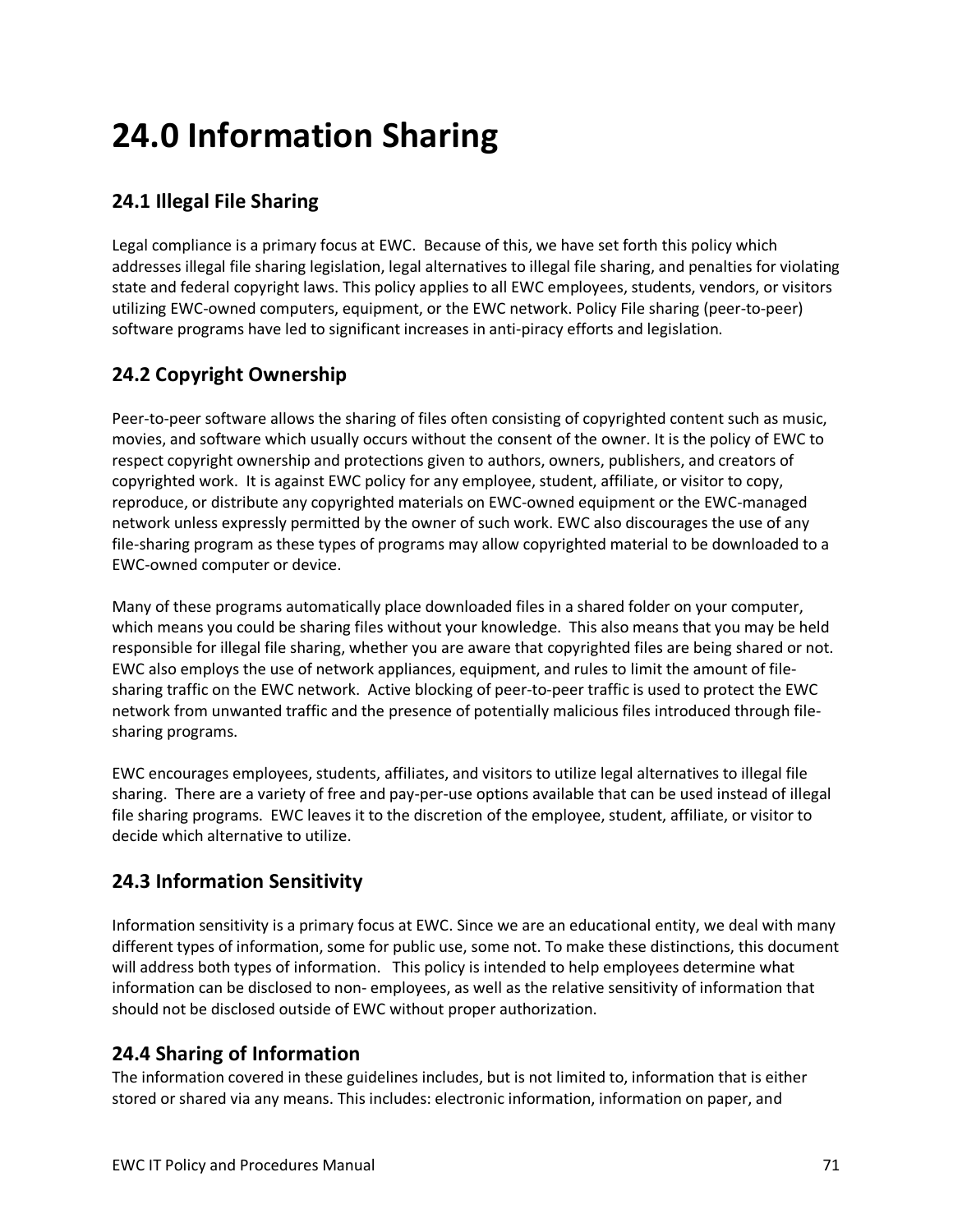information shared orally or visually (such as via phone and videoconferencing). All employees should familiarize themselves with the information labeling and handling guidelines that follow this introduction. It should be noted that the sensitivity level definitions were created as guidelines and to emphasize common sense steps that you can take to protect confidential information (e.g. confidential information should not be left unattended in conference rooms.). NOTE: The impact of these guidelines on daily activity should be minimal. Questions about the proper classification of a specific piece of information should be addressed to your supervisor or the EWC IT Department. Questions about these guidelines should be addressed to the EWC IT Department.

#### **24.5 Public Information**

By grouping information into two different categories, we can adequately address the needs of each type of information. The first type, public Information, is information that has been declared public knowledge by someone with the authority to do so, and can freely be given to anyone without any possible damage to the institution.

### **24.6 Confidential Information**

The second type, confidential information contains all other information. It is a continuum, in that it is understood that some information is more sensitive than other information, and should be protected in a more secure manner. Included is information that should be protected very closely, such as specific personnel information, student data, billing information, etc. Also included in confidential information is information that is less critical, such as telephone directories, personnel information, etc., which does not require as stringent a degree of protection.

### **24.6 Third-Party Confidential Information**

A subset of the latter is third-party confidential information. This is confidential information belonging or pertaining to another corporation which has been entrusted to EWC by that company under nondisclosure agreements and other contracts. Examples of this type of information include everything from joint development efforts to vendor lists, customer orders, and supplier information. Information in this category ranges from extremely sensitive to information about the fact that we've connected a supplier / vendor into EWC's network to support our operations. EWC personnel are encouraged to use common sense judgment in securing confidential information to the proper extent. If an employee is uncertain of the sensitivity of a particular piece of information, he/she should contact their supervisor and/or the EWC IT Department for more information and instructions on how this information should be handled.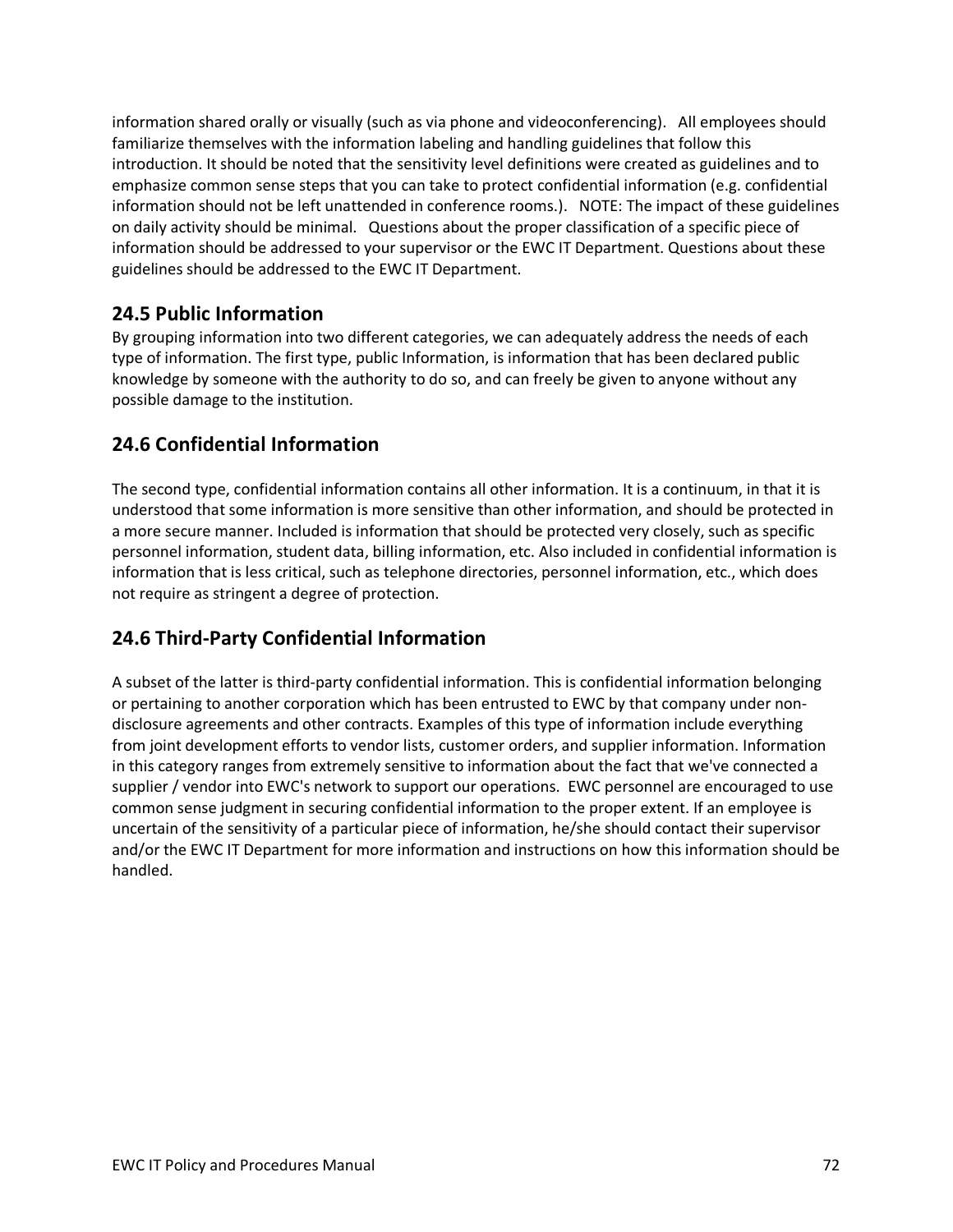# **24.7 Sensitivity Guidelines**

The sensitivity guidelines below provide details on how to protect information at various sensitivity levels. Use these guidelines as a reference only, as EWC Confidential Information at each level may necessitate more or less stringent measures of protection depending upon the circumstances and the nature of the EWC Confidential Information in question.

Minimal Sensitivity Description: General information, some personnel, and technical information.

- Access: EWC employees, associates, or third-parties with a business need to know.
- Distribution internal to EWC: Approved electronic mail and approved electronic file transmission methods.
- Distribution external to EWC: Approved electronic mail and approved electronic file transmission methods.
- Storage: When viewing data, do not allow viewing by unauthorized individuals. Do not leave data open and/or unattended in any format. Protect data from loss, theft, or misplacement. Electronic information should have individual access controls where possible and appropriate.
- Disposal/Destruction: Electronic data should be permanently expunged or cleared. Reliably erase or physically destroy media. Data retention policy and federal and state retention guidelines should be observed for original copies.

Medium Sensitive Description: Business, financial, technical, and most personnel information.

- Access: EWC employees, associates, or third-parties with signed non-disclosure agreements with a business need to know.
- Distribution internal to EWC: Approved electronic file transmission methods.
- Distribution external to EWC: Approved electronic file transmission methods via a private link to approved recipients external to EWC locations.
- Storage: Individual access controls are highly recommended for more sensitive electronic information.
- Disposal/Destruction: Electronic data should be permanently expunged or cleared. Reliably erase or physically destroy media. Data retention policy and federal and state retention guidelines should be observed for original copies.

Critical Sensitive Description: Operational, personnel, financial, source code, & technical information integral to the security of the institution.

- Access: Only those individuals (EWC employees and associates) designated with approved access and signed non-disclosure agreements.
- Distribution internal to EWC: Approved electronic file transmission methods.
- Distribution external to EWC: Approved electronic file transmission methods to recipients within EWC. Strong encryption is highly recommended.
- Storage: Individual access controls are very highly recommended for electronic information. Physical security is generally used, and information should be stored on a physically secured computer.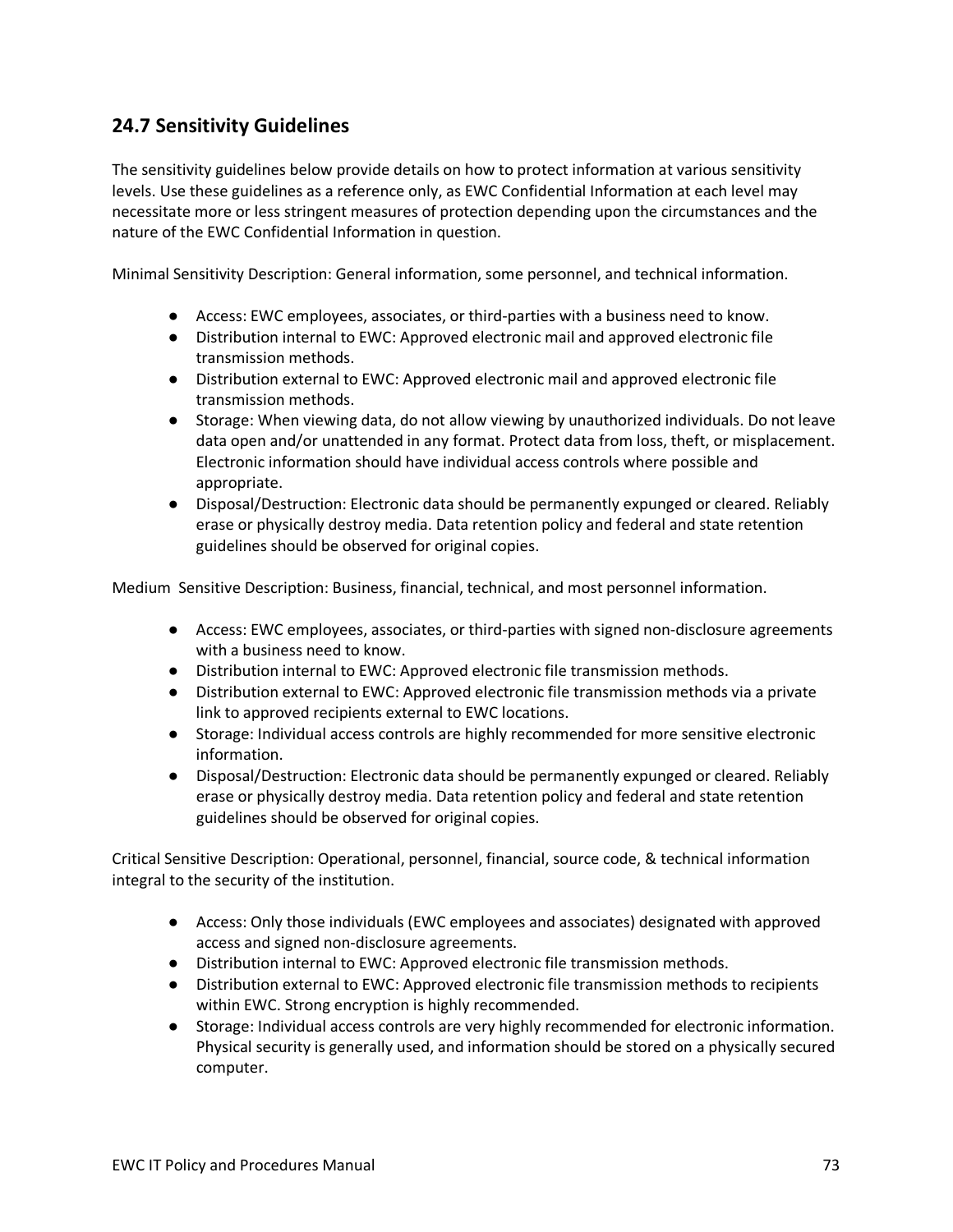● Disposal/Destruction: A necessity. Electronic data should be permanently expunged or cleared. Reliably erase or physically destroy media. Data retention policy and federal and state retention guidelines should be observed for original copies.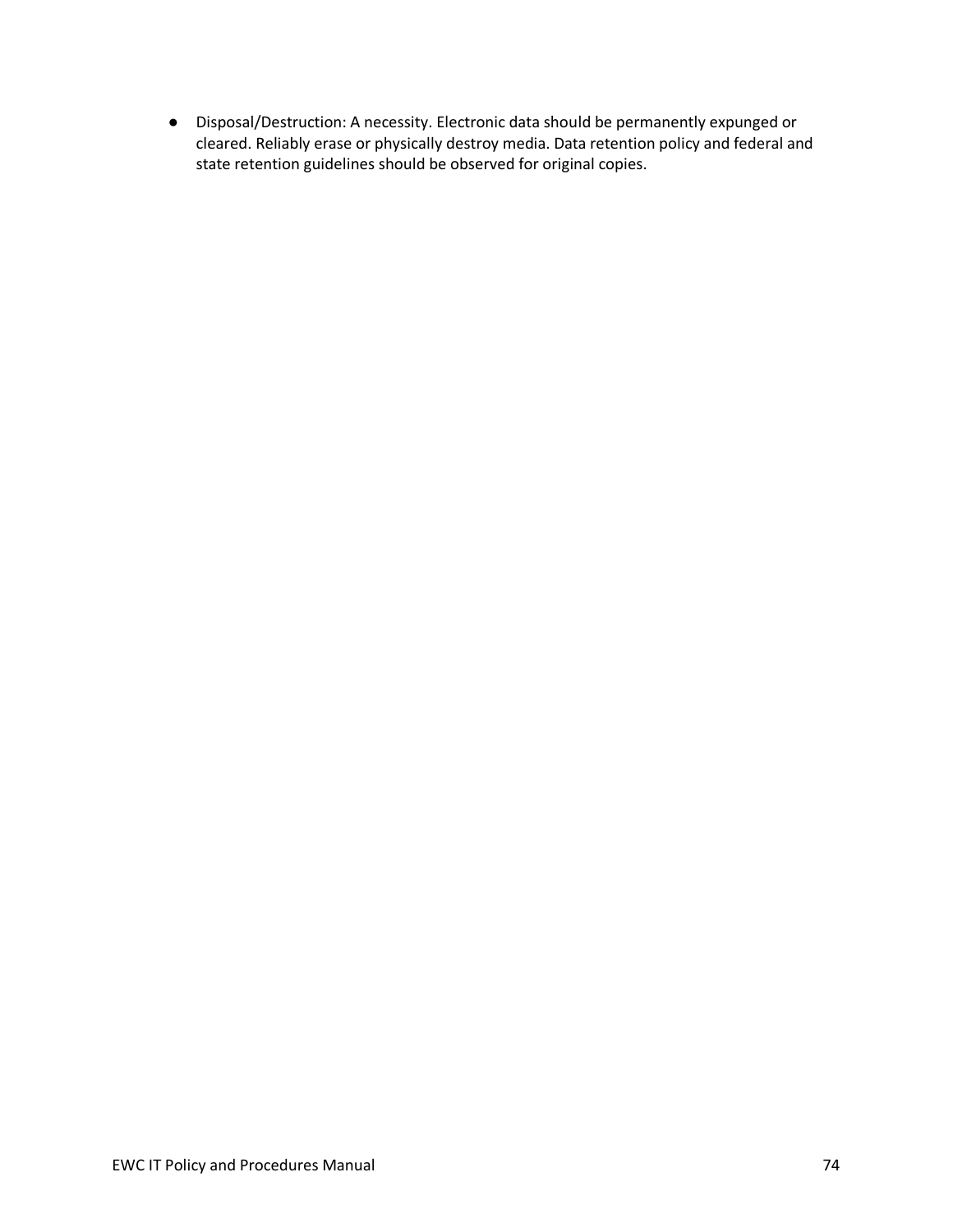# **25. Physical Security Guidelines**

This policy will establish physical security guidelines that apply to all computing and networking equipment locations. It is important to note that incremental degrees of security will be needed for each area depending on the actual equipment configuration and critical need to the institution.

# **25.1 Classification**

All areas will be classified into two categories:

- Office Areas
- Restricted Office areas are simply that, office locations for EWC IT Department employees. The areas contain computing equipment and other data that should be protected at all times. Restricted areas are those areas that belong to the EWC IT Department and contain equipment owned and/or operated by the EWC IT Department or a third-party vendor such as:
	- o Switch closets
	- o Server rooms
	- o Telecommunications rooms
	- o EWC IT Department storage areas
	- $\circ$  At the time of this policy, our current physical security offerings are somewhat limited so more advanced options cannot currently be used. As upgrades occur, recommended options will be changed to required options to increase and enhance security.
	- o At minimum, all office and restricted locations require the following security mechanisms:
	- o Solid wood or steel door
	- o Either keyed handle or deadbolt lock
	- $\circ$  All EWC IT Department restricted and office locations should contain the following recommended security mechanisms:
	- o Reinforced steel doors and frames
	- o Keyed deadbolt locks
	- o ID card access
	- o Steel bars over windows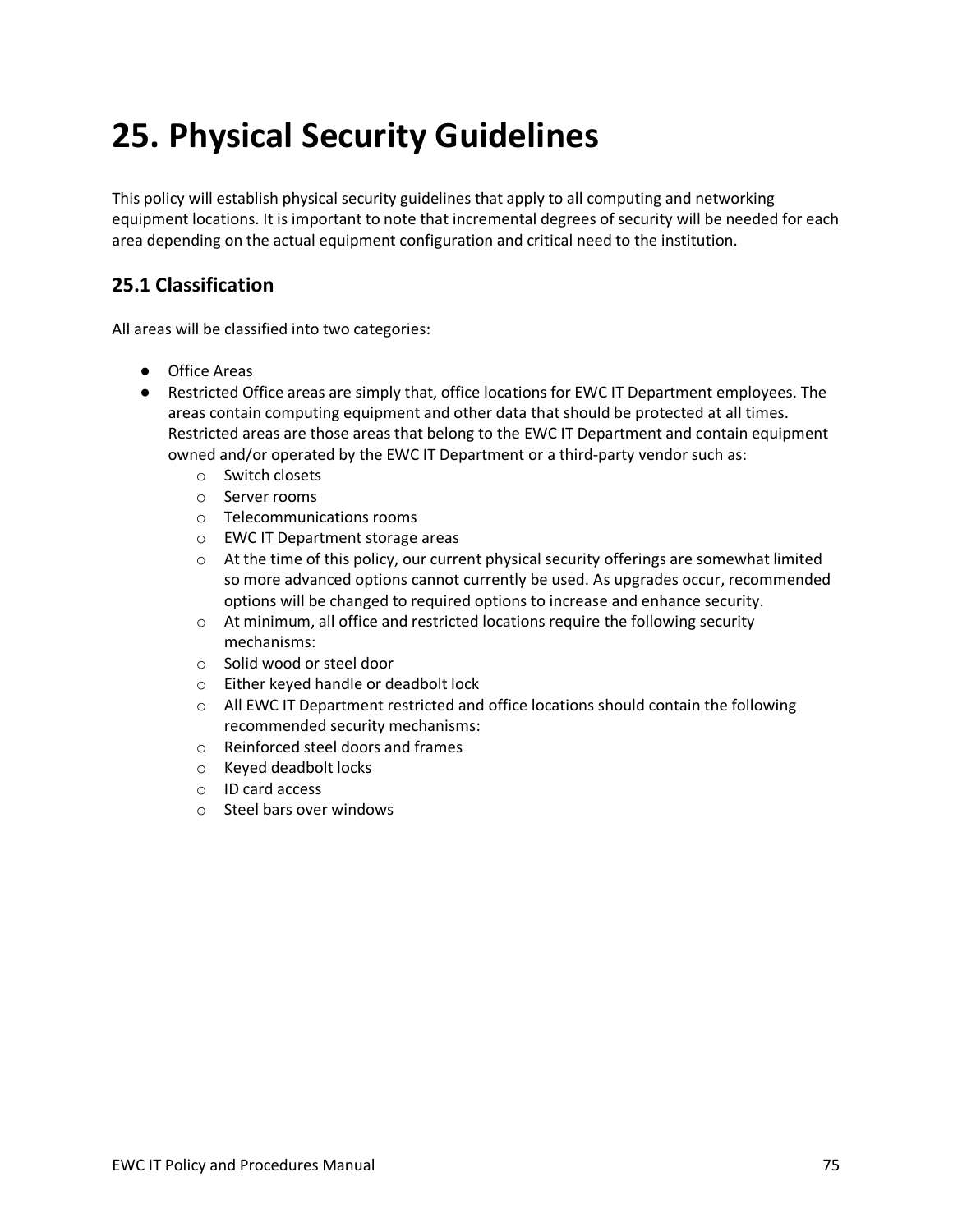# **26.0 Incident Response Management**

# **26.1 Background**

The Eastern Wyoming College Data Information Security and Privacy Incident Response Plan outlines the College's actions following a data breach or other type of data related incident in order to ensure timeliness of response, compliance with applicable laws and regulations and ensure consistency in all aspects of the College's response. Information security and privacy is everyone's responsibility. All EWC Personnel and Persons of Interest (POIs) are covered by this administrative regulation.

The number of data breaches worldwide increases every year as a result of hackers attempting to capture confidential and/or protected information. Academic institutions are at risk because of the kinds of sensitive information they maintain. Data breaches can occur anywhere that information resides, including computer systems, portable media, paper records, automated HVAC systems, etc.

Eastern Wyoming College is committed to protecting the privacy of its community, which includes safeguarding the sensitive and protected data that is owned and maintained by the college. Eastern Wyoming College has taken many steps to reduce the risk of breach of such data, many of which are outlines in the College's Written Information Security Program (WISP). However, no protection is foolproof, and many data breaches occur as a result of human error. Therefore, Eastern Wyoming College must be prepared to respond to a breach in the event that one should occur.

Eastern Wyoming College is bound by laws and regulations as it relates to the handling of data that is collected, maintained, and used by the institution. Those would include Federal Educational Rights and Privacy Act (FERPA), Health Insurance Portability and Accountability Act (HIPAA), Gramm-Leach-Bliley Act (GLBA), Wyo. Stat. § 40-12-502(d)(iii) & (iv), Payment Card Industry Data Security Standard (PCI DSS), other contractual obligations and any other regulations that may be put into force by federal and state governing authorities. Any changes and/or additions to regulations may override the above referenced acts and this policy should be reviewed annually for recent changes.

# **25.2 Purpose**

In accordance with federal and state laws and regulations, Eastern Wyoming College is required to provide notice about security breaches of protected information at the college to affected individuals and appropriate state agencies. Eastern Wyoming College is also committed to protect other kinds of sensitive institutional information that is maintained at the College. In the event that sensitive and/or protected information at Eastern Wyoming College is exposed as a result of a breach, the College must take steps to:

● Prevent further exposure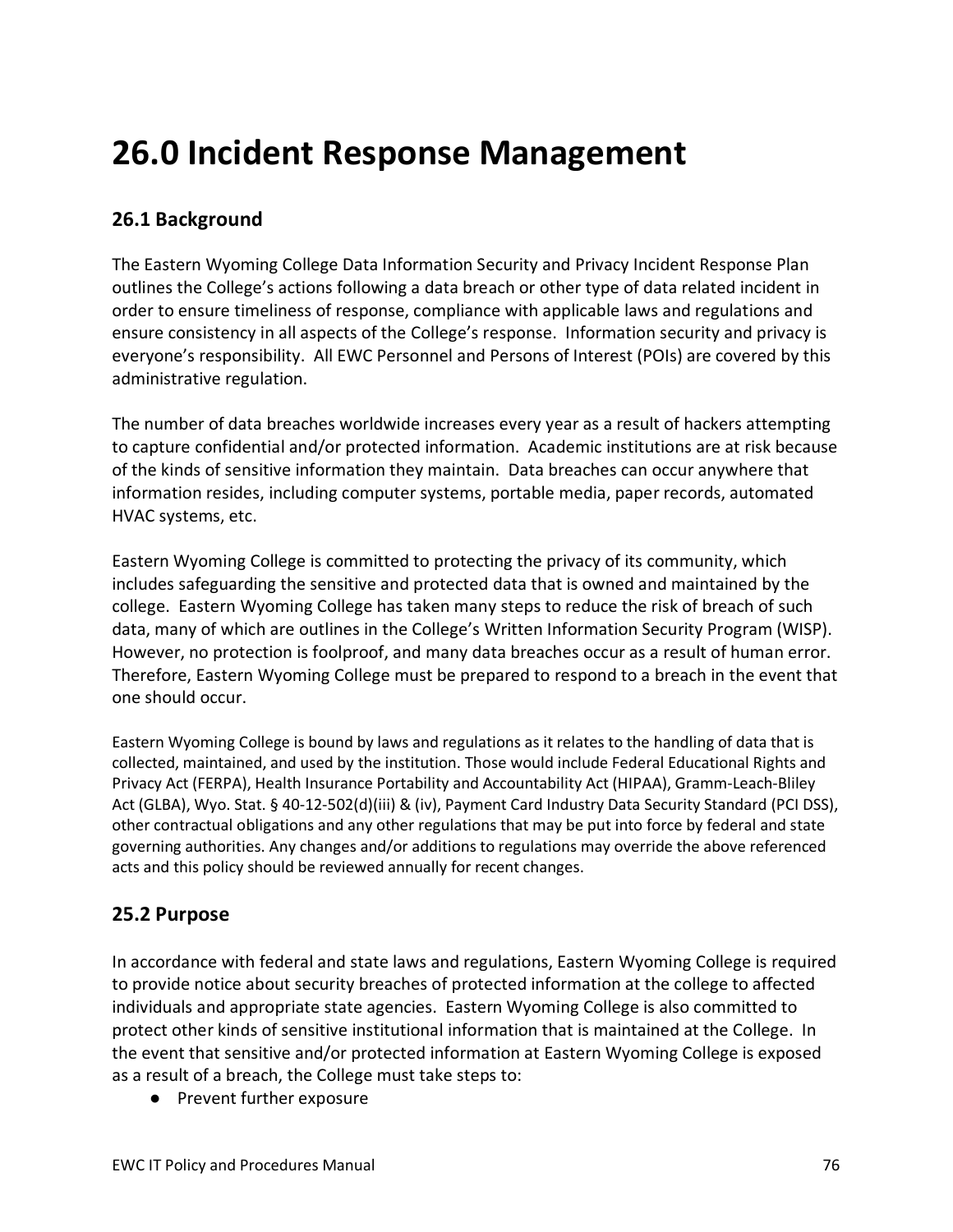- Investigate the incident and support law enforcement if criminal activity is suspected
- Determine any legal obligations
- Notify the departments and individuals affected
- Respond to media inquiries
- Document any responsive actions taken
- Conduct a post-incident review of these actions

Accomplishing the above tasks will necessarily involve individuals from diverse areas of the College and will require that a plan be in place to address a breach before it occurs. The purpose of this plan is to outline the College's response to a data breach, including procedures for reporting a breach and individual team member's responsibilities following a breach.

# **26.3 Scope**

The Incident Response Plan addresses four types of information compromises:

- 1. Computing devices compromised by Malware
- 2. Computing devices compromised by Unauthorized Access (includes any devices accessed without permission, either by stolen or compromised credentials, or other attempts to access a device without authorization)
- 3. Lost or Stolen Computing devices
- 4. Lost or Stolen Paper Records containing Confidential Data, as defined below.

The scope includes all computing devices (both College-owned and personal), including computers, servers, portable media, external hard drives or other mobile devices and all paper records, which contain Confidential data. **All Eastern Wyoming College employees that maintain or access Confidential data, both paper and electronic, at the college must comply with the plan.** 

# **26.4 Definitions**

**Breach of security:** The unauthorized acquisition or use of sensitive or protected data that creates a substantial risk of identity theft, fraud or harm to the reputation or business interests of an individual or institution.

**Compromised computer:** Some ways a compromised computer can be identified include: the computer user suspects that his/her system is exhibiting suspicious behavior or has suspicious files stored on the device; network or system logs indicate unusual network behavior coming from or going to the device; or individuals at Eastern Wyoming College or outside the College report cyber-attacks or unusual network behavior emanating from the device.

**Confidential data:** Refers to any information, both paper and electronic, that is protected by Federal, state, or local laws and regulations, or other sensitive personal and institutional data where the loss of such data could harm an individual's right to privacy or negatively impact the finances, operation or reputation of Eastern Wyoming College. Protected data includes Personal Identifiable Information (defined below), student education records, Protected Health Information (PHI). For a more complete description of these terms and the types of data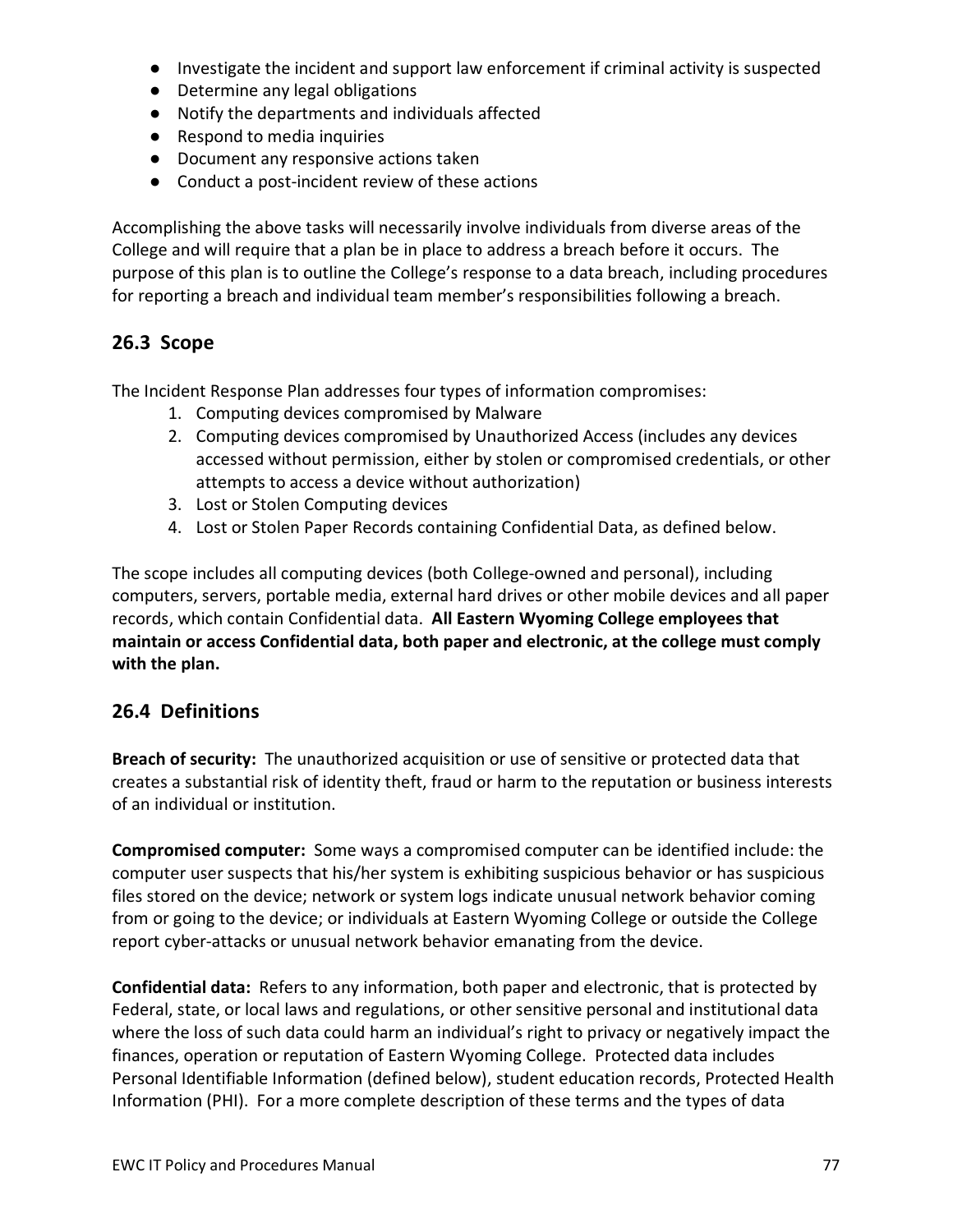identified as Confidential, see the College's Written Information Security Program (WISP) and the related policies cross-referenced at the end of this document.

**Personal Identifiable Information:** Personal Identifiable Information (PII) is the first and last name, or first initial and last name of a person in combination with any one or more the following: 1) Social Security number; 2) Driver's license number or state-issued identification card number; 3) Account number, credit or debit card number, in combination with a linked security or access code or password of an individual's financial account; 4) Tribal identification card; 5) Federal or state government-issued identification card; 6) Username or email address, in combination with a password or security question and answer that would permit access to an online account; 7) Birth or marriage certificate; 8) Medical information, meaning a person's medical history, mental or physical condition, or medical treatment or diagnosis by a healthcare professional; 9) Health insurance information, meaning a person's health insurance policy number or subscriber identification number, any unique identifier used by a health insurer to identify the person, or information related to a person's application and claims history; 10) Unique biometric data, meaning data generated from measurements or analysis of human body characteristics for authentication purposes; 11) Individual taxpayer identification number; 12) A Financial account number (e.g. bank account) or credit or debit card number that would permit access to a person's financial account, with or without any required security code, access code, personal identification number, or password.

**Eastern Wyoming College employees:** Includes all Eastern Wyoming College employees, whether full-time or part-time, including faculty, administrative staff, contract or temporary workers, hired consultants, interns and student employees.

### **26.5 Responsibilities**

The College's Chief Information Officer is charged with the identification of all data security incidents involved in electronic data or paper records where the loss, theft, unauthorized access, or other exposure of Confidential data is suspected. When the CIO confirms an incident involving Confidential electronic data, the CIO will contact the Chair of the Data Incident Team- the President who will convene the Data Incident Team. In the event the President is unavailable, the Vice President for Finance and Administration will assume the role of the Chair in his or her absence. The Chair of the Team is responsible for coordinating the Data Incident Team and determining appropriate actions in their response to the breach.

This applies to all who collect, access, maintain, distribute, process, protect, store, use, transmit, dispose of, or otherwise handle personally identifiable information (PII) or Protected Health Information (PHI) of Eastern Wyoming College members. Any agreements with vendors will contain language.

The Data Incident Team includes members from:

- Chief Information Officer
- IT Department
- VP of Finance and Administration
- Legal Consultants (both for EWC and Insurance Company)
- College Relations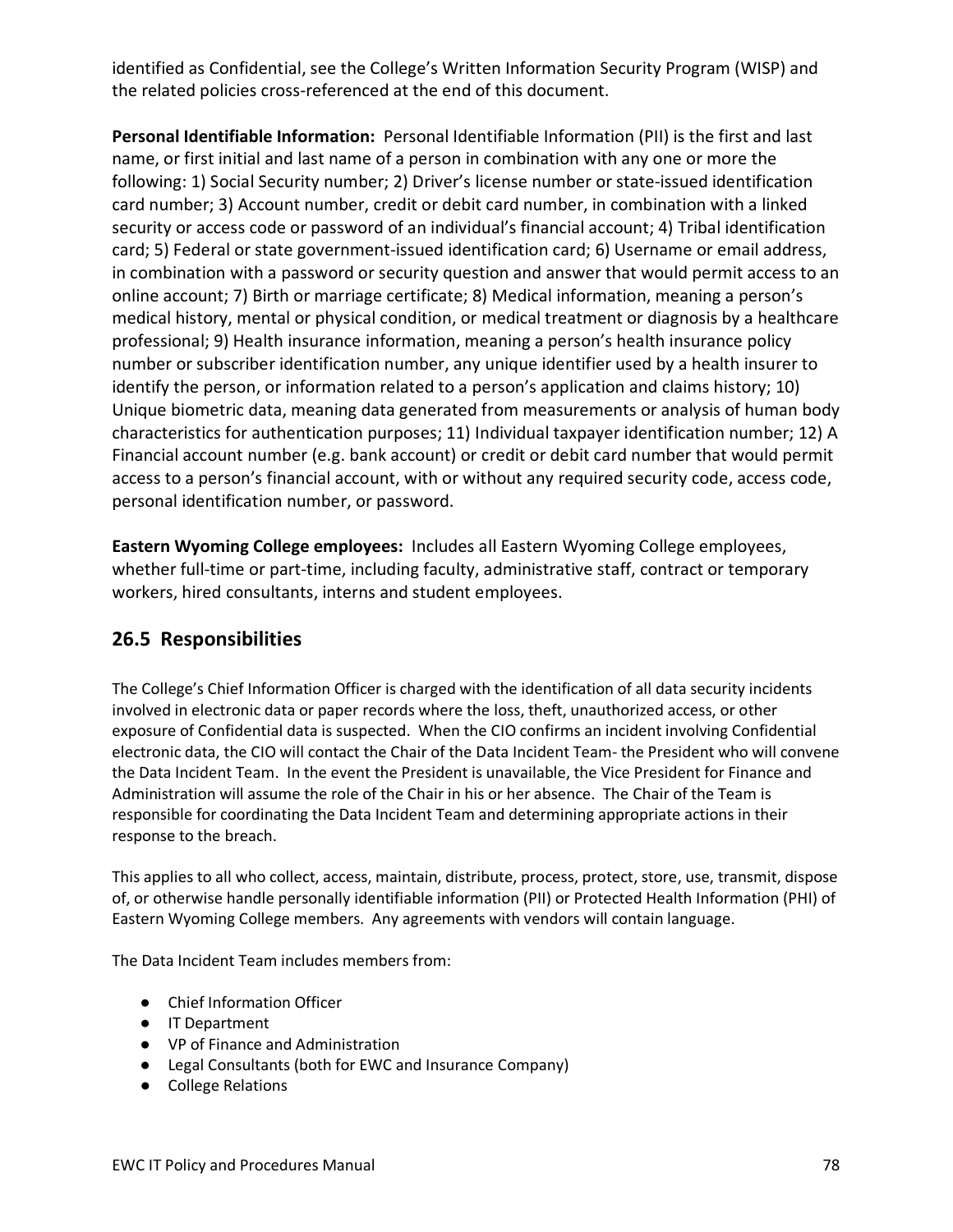- And other members or the affected unit or department that uses the involved system or output or whose data may have been breached or exposed
- Additional individuals as deemed necessary by the CIO
- Confirmed theft, breach or exposure of Eastern Wyoming College data

General responsibilities of the DIT:

- Take charge of the incident response.
- Inform General Counsel and the EWC Board of Trustees if an actual or suspected Security Incident has been reported and provide them with an overview of the situation.
- Lead the investigation and the remediation and mitigation efforts.
- Triage each actual or suspected Security Incident.
- Contact the individual who reported the actual or suspected Security Incident.
- Determine the nature and scope of the actual or suspected Security Incident.
- Take steps to ensure that communications among DIT members and with the President and any other EWC executives are confidential and, where appropriate, subject to the attorney-client privilege.
- Determine and engage other members of the DIT in the investigation of and response to an actual or suspected Security Incident as needs dictate.
- Determine whether or when it is appropriate to notify EWC's network security and privacy coverage insurance carrier.
- Be solely responsible for communicating and coordinating with EWC's network security and privacy coverage insurance carrier.
- Determine whether there are possible criminal aspects to the actual or suspected Security Incident and, if so, contact local police department.
- Coordinate responsibilities among themselves and other DIT.
- Develop a communication plan appropriate for the circumstances including formulating as needed public or internal messages about an actual or suspected Security Incident with the approval of the President and College Relations.
- Make operational, security, and other related business decisions relating to the actual or suspected Security Incident after receiving input from members of the DIT, if appropriate.

The President will oversee the investigation of the incident and involve legal counsel, insurance companies, local, state and federal law enforcement as necessary. The severity of the breach will determine the nature of the investigation, including what authorities are involved and how evidence is collected.

The CIO will document all breaches and subsequent responsive actions taken. All related documentation will be stored in the CIO's office.

All Eastern Wyoming College employees are responsible for identifying and reporting potential security breaches. For help with security issues, including descriptions of the various types of breaches and how to report them, please talk with someone in IT.

### **26.6 Response Plan**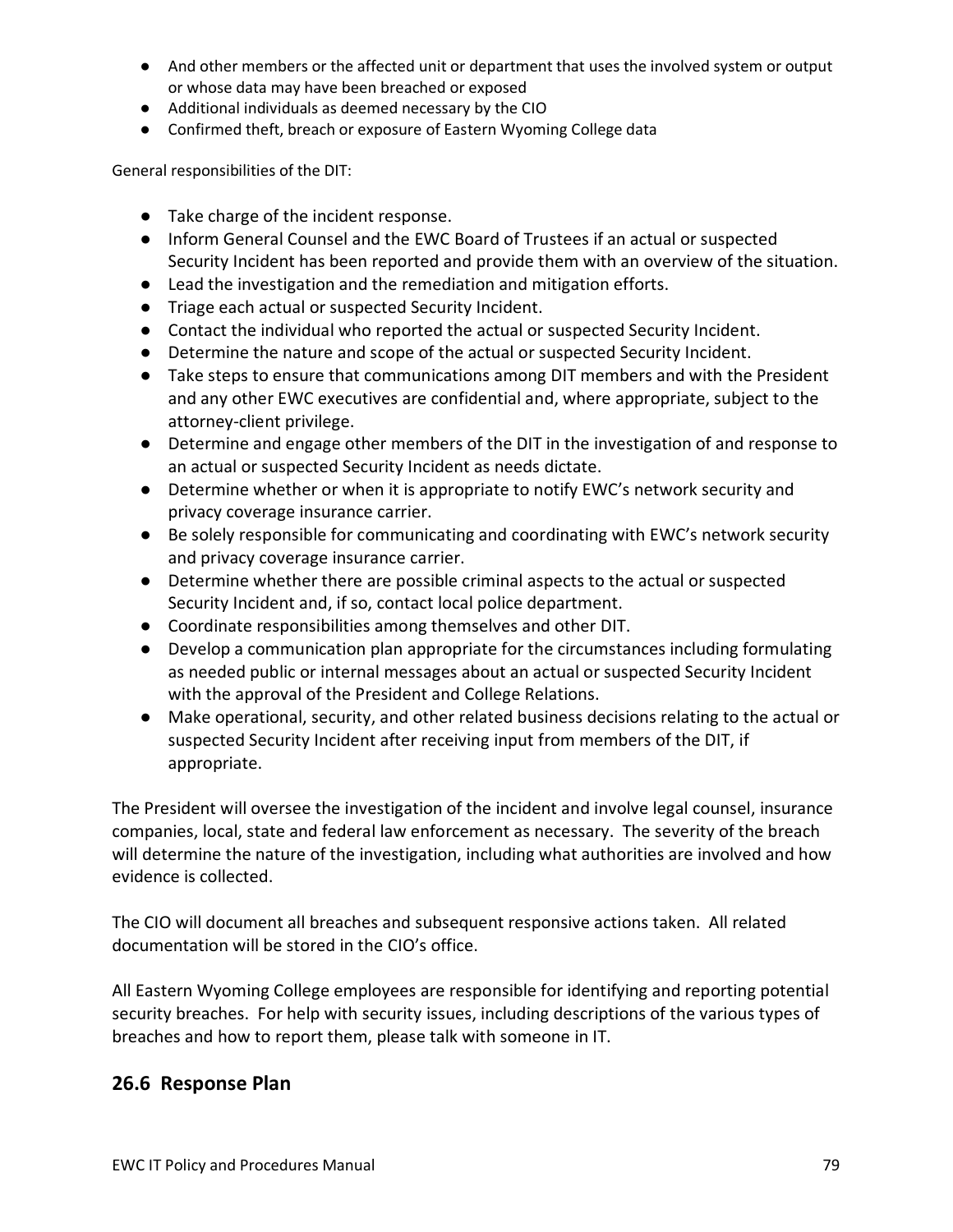This administrative rule mandates that any individual who suspects that a theft, event, incident, including a breach or exposure, must immediately provide a description of what occurred via e-mail to [tvasko@ewc.wy.edu](mailto:tvasko@ewc.wy.edu) or by calling 532-8235. The IT Team will investigate all reported theft, events, incidents, breaches, or exposure, and the Chief Information Officer will follow the appropriate procedure in place.

For suspected breaches, the CIO will:

- 1. Conduct a preliminary investigation: Gather details about the incident, including when the breach was first discovered and how the employee responded. In cases involving electronic data, the CIO will also inquire about symptoms of the compromised computing device.
- 2. **Determine if Confidential data was involved:** Inquire about the nature of records or data involved in the breach and what kinds of information it contained. For electronic data breaches, the CIO will use a variety of technologies to determine if Confidential data was present on the compromised device. If the computing device was stolen, the CIO will do the analysis on backups. If backups are not available, the severity of the incident will be classified based on access to various sensitive data.

If an incident involving Confidential data is confirmed, the CIO will contact the President. The President will:

- 1. **Notify Senior Staff:** Provide details about the incident and provide status updates.
- 2. **Convene the Data Incident Team (DIT):** If PII, PHI or student education records were determined to be involved in the data breach, or if the presence of sensitive data could not be ruled out, the incident team will be convened.
- 3. **Consult Legal Counsel**: The President will consult the College's legal counsel to review the incident to determine the College's legal obligations for reporting under applicable federal and state laws.
- 4. **Notify affected individuals**: The College is required to notify any individuals whose personal information or protected health information (respectively) may have been compromised as a result of this incident (regardless of confirmation of identity theft). Depending on the breach, the College may be obligated to notify other individuals and agencies as prescribed as law. The nature of the breach will also determine the method(s) of notification.
- 5. **Notify College Insurance Company**: The College carries cyber security insurance and the insurance company will provide additional assistance with resources needed for the College.

### **26.7 Incident Response Steps**

The EWC DIT will generally follow the steps identified below in responding to incidents. Notably, after the initial assessment commences, some components will proceed simultaneously.

Additionally, these steps in practice may change if EWC network security and privacy insurance carrier is involved in the matter. For instance, EWC insurance carrier may direct that EWC hire outside legal counsel to assist with the legal issues surrounding the actual or suspected Security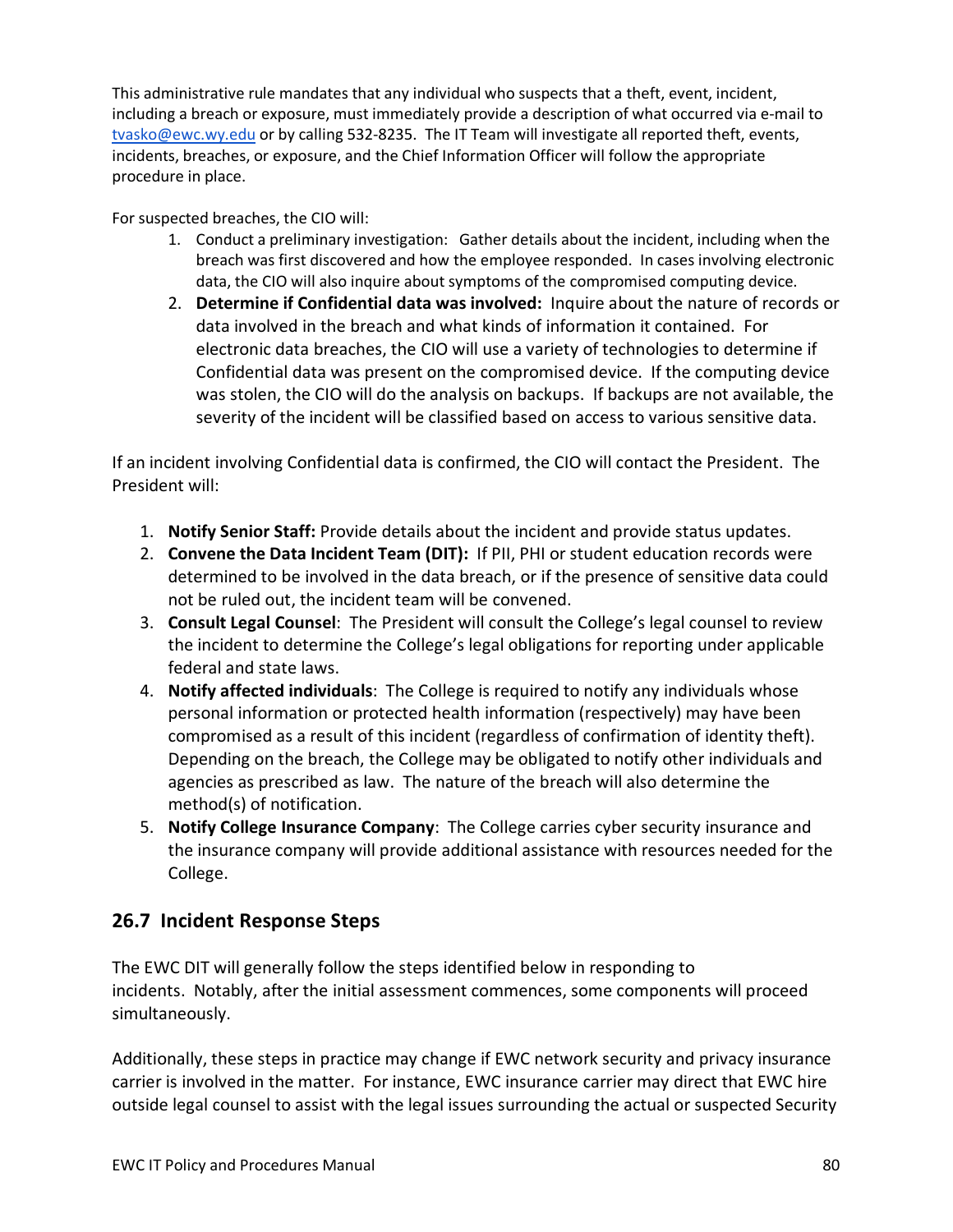Incident in which case EWC General Counsel and the President will jointly supervise the work of that counsel.

The steps below are intended to be guidelines, and not set standards, for how EWC's response to an actual or suspected Security Incident is conducted.

- 1. Report and Assess Situation
- 2. Investigate and Conduct Fact Finding
- 3. Strategize to Formulate Response
- 4. Contain and Limit Exposure.
- 5. Remediate and Resolve Vulnerabilities
- 6. Document Investigation and Communicate
- 7. Conduct an Annual Review and Simulation

[1] A Security Incident is the unauthorized access to and/or misappropriation of Confidential Information, or threats to the security and privacy of EWC's information technology systems, such as malware or ransomware. Confidential Information is information that is so deemed under applicable law. Personally identifiable information, personally identifiable education records, individually identifiable health information, personally identifiable financial information and payment card information are examples of Confidential Information covered under Wyoming Statutes, Family Educational Rights and Privacy Act (FERPA), Health Insurance Portability and Accountability Act of 1996 (HIPAA), Gramm– Leach–Bliley Act (GLBA aka Financial Services Modernization Act of 1999) and Payment Card Industry Data Security Standard (PCI DSS), respectively.

# **26.8 Enforcement**

Any employee who neglects to report a known security breach, or who fails to comply with this plan in any other respect, will be subject to disciplinary action.

**Failure to Comply:** Failure to comply with this administrative regulation may result in disciplinary actions up to and including dismissal from employment and termination of service at EWC. Legal actions, including, but not limited to the application of civil and criminal penalties, may also be taken for violations of applicable regulations and/or laws.

#### **Policies Cross-Referenced**

FERPA HIPAA Privacy Notice Written Information Security Plan (WISP)

### **25.9 Effective Date-**

This plan is effective immediately (July 4, 2021).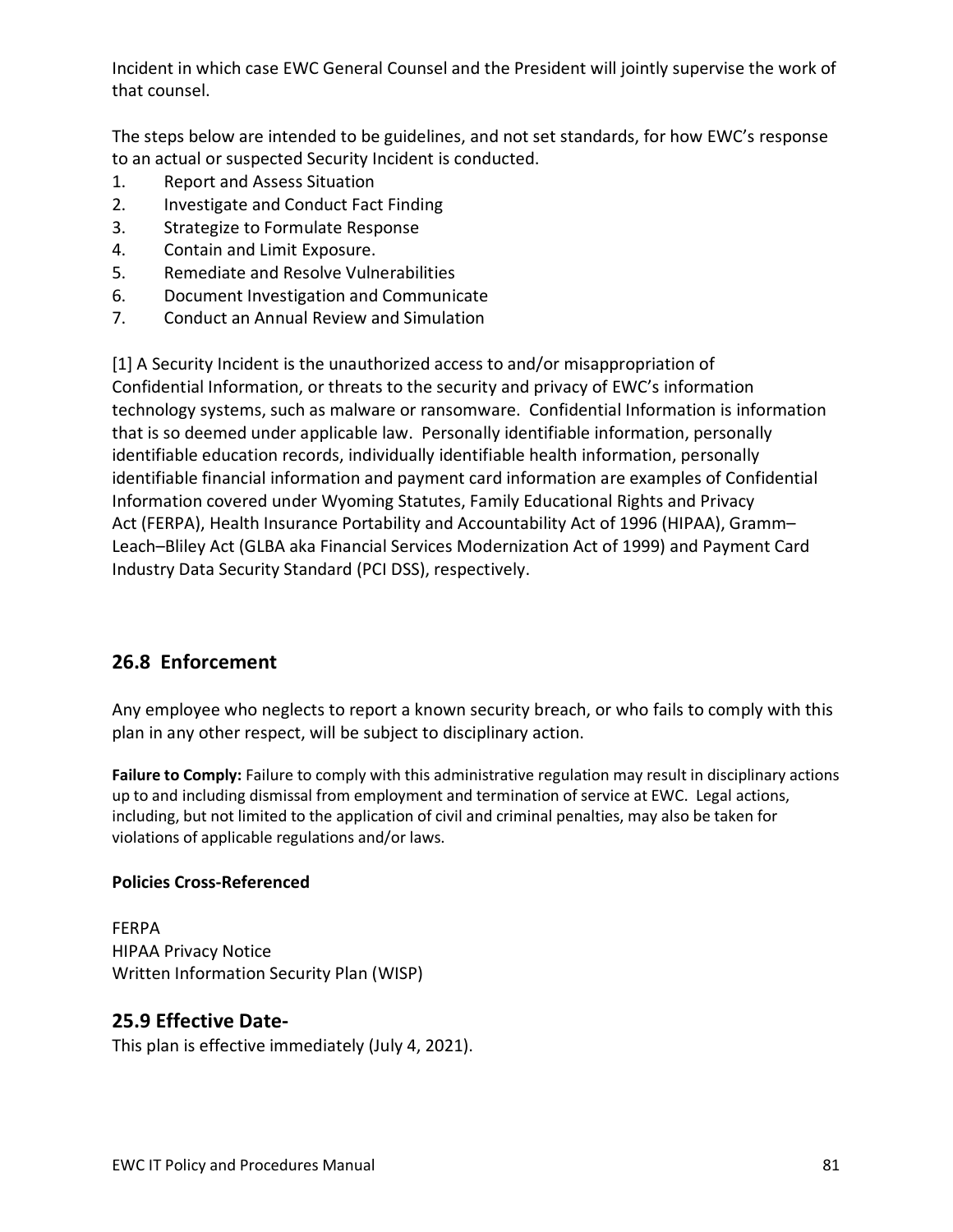This process defines to whom it applies and under what circumstances, and it will include the definition of an event or incident, , staff roles and responsibilities, standards and metrics (e.g., to enable prioritization of the incidents), as well as reporting, remediation, and feedback mechanisms. This process shall be well publicized and made easily available to all personnel whose duties involve data privacy and security protection.

Eastern Wyoming College Information Technology intentions of this process are to focus significant attention on data security and data security breaches and how Eastern Wyoming College 's established culture of openness, trust and integrity should respond to such activity. Eastern Wyoming College Information Technology is committed to protecting Eastern Wyoming College 's employees, partners and the company from illegal or damaging actions by individuals, either knowingly or unknowingly.

### **Potential Incident**

# **25.2 Critical Steps**

As soon as an event or incident containing Eastern Wyoming College Protected data or information is identified, the process of removing all access to that resource will initiate. The CIO will chair an incident response team to handle any event or incident.

The President will immediately be notified of the event or incident. The Data Incident Team (DIT) along with a designated forensic team, will analyze the breach or exposure to determine the root cause.

**Work with Forensic Investigators.** As provided by Eastern Wyoming College cyber insurance, the insurer will need to provide access to forensic investigators and experts that will determine how the breach or exposure occurred; the types of data involved; the number of internal/external individuals and/or organizations impacted; and analyze the breach or exposure to determine the root cause.

**Develop a communication plan.** The CIO and President will work with EWC College Relations and legal consultants to decide how to communicate the breach to: a) internal employees, b) the public, and c) those directly affected.

### **25.3 Confirm and communicate roles/responsibilities**

- Sponsors Sponsors are those members of the Eastern Wyoming College community that have primary responsibility for maintaining any particular information resource. Sponsors may be designated by any Eastern Wyoming College Executive in connection with their administrative responsibilities, or by the actual sponsorship, collection, development, or storage of information.
- Chief Information Officer is that member of the Eastern Wyoming College community, designated by the President. The CIO provides administrative support for the implementation, oversight and coordination of security procedures and systems with respect to specific information resources in consultation with the relevant Sponsors.
- Users include virtually all members of the Eastern Wyoming College community to the extent they have authorized access to information resources, and may include staff, trustees, contractors, consultants, interns, temporary employees and volunteers.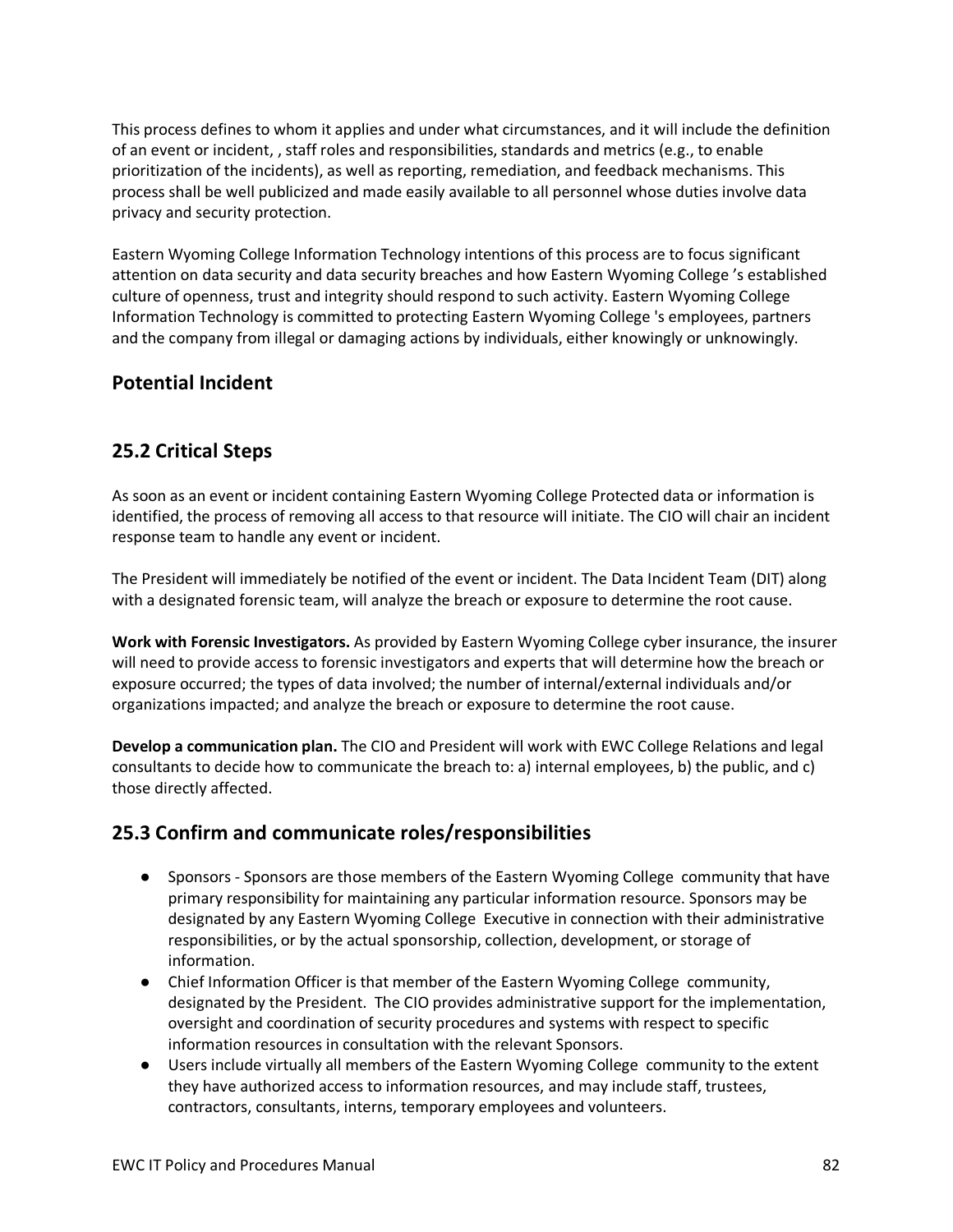● The Data Incident Team shall be chaired by CIO and shall include, but will not be limited to, the following departments or their representatives: IT Team, College Relations; Legal; VP of Financial and Administrative Services.

# **25.4 Enforcement**

Any Eastern Wyoming College personnel found in violation of this policy may be subject to disciplinary action, up to and including termination of employment. Any student or third party partner company found in violation may have their network connection terminated.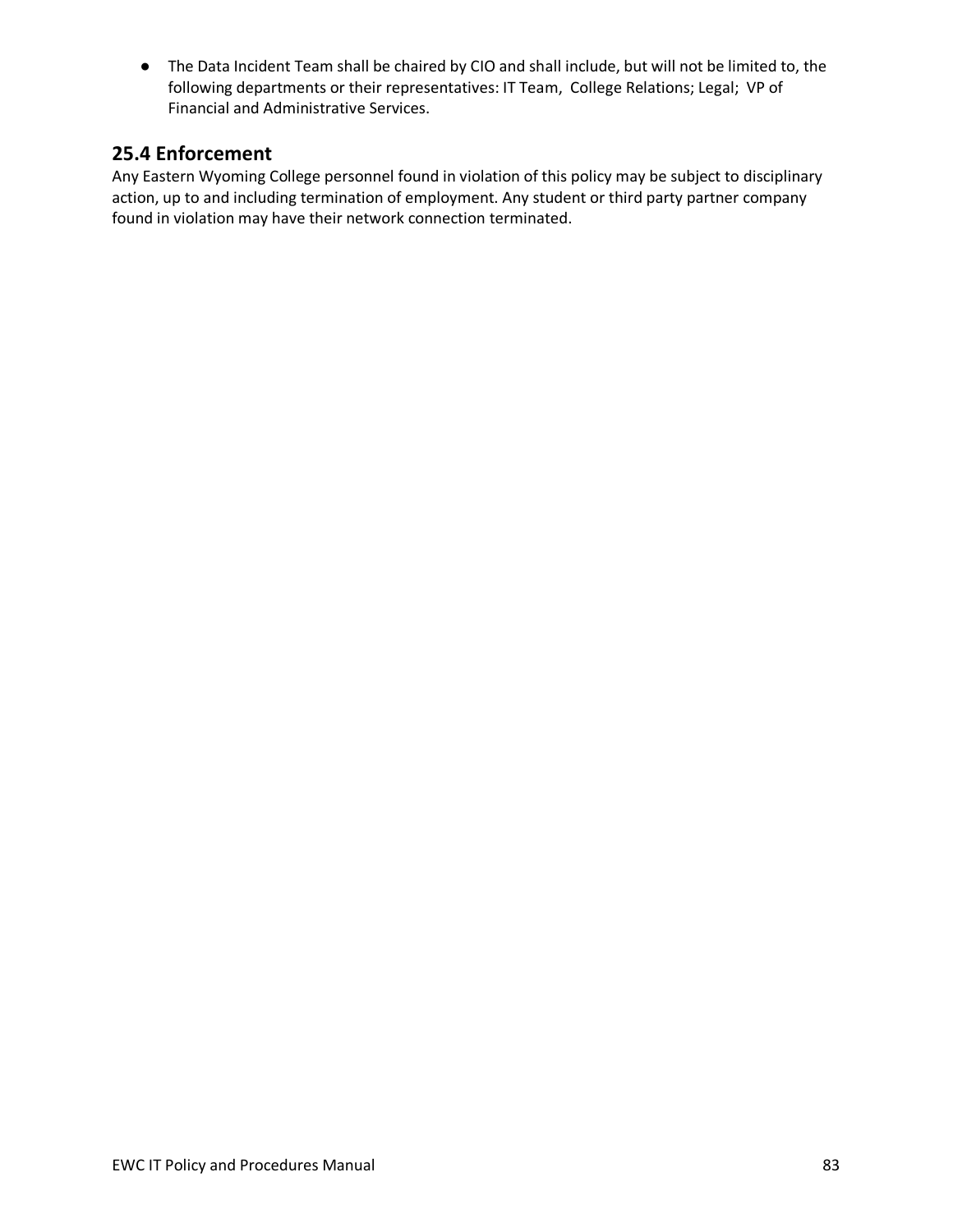# **27.0 Personal Technology Use**

This policy will set forth the rules and regulations which will determine how the EWC IT Department personnel are to perform work on personally-owned employee or student technology products. The EWC IT Department does not service technology equipment for individuals who are not EWC employees or students.

# **27.1 Personally Owned Technology Equipment**

The EWC IT Systems Department always strives to ensure that EWC employees, students, affiliates, and visitors receive the best possible technology assistance available for us to provide. However, this can leave something to be desired for non-EWC, personally-owned technology equipment owned by employees, students, affiliates, and visitors.

NOTE: All technology requests for configuration or connectivity to the EWC network from personal technology devices will be handled at no cost. This policy applies only to technology issues related to the personal needs of the user. All requests for personal technology assistance will begin with a preliminary diagnosis and troubleshooting process which is provided for FREE.

If additional work is authorized by the user then the accompanying Personal Technology Service Policy Consent Form must be read and signed before any work may begin. The EWC IT Department offers no implied warranty or guarantee on any work performed on personal technology equipment. All work is performed as-is as a service to our students and as a cost-saving alternative for their benefit. However, it is beneficial to note that all work is performed on the same level as comparable service on EWC owned equipment.

All personal technology work will be performed within the following restrictions:

- Personal technology work may be performed during regular business hours, only if such work does not directly interfere or delay the normal operations or job duties of the EWC IT Department employee.
- No on-site work. All equipment must be brought to the EWC IT Systems Department for a preliminary diagnosis and troubleshooting.
- No parts purchases. All parts to be installed must be purchased by the user
- No illegal software. Only legally licensed software may be installed.
- No work without proper authorization signature on consent form. All issues should be expected to take approximately 24-48 hours to complete; however, they may take longer depending upon the severity of the problem at hand.

Please expect to leave any equipment for a minimum of 48 hours for proper problem resolution. Eastern Wyoming College cannot be held responsible for any work done after hours by CSC ITS Department personnel on any personal technology equipment. All work provided is not warranted or guaranteed. By signing the Personal Technology Service Policy Consent Form, you agree to these terms and conditions and waive any damages which may occur due to any work on your personal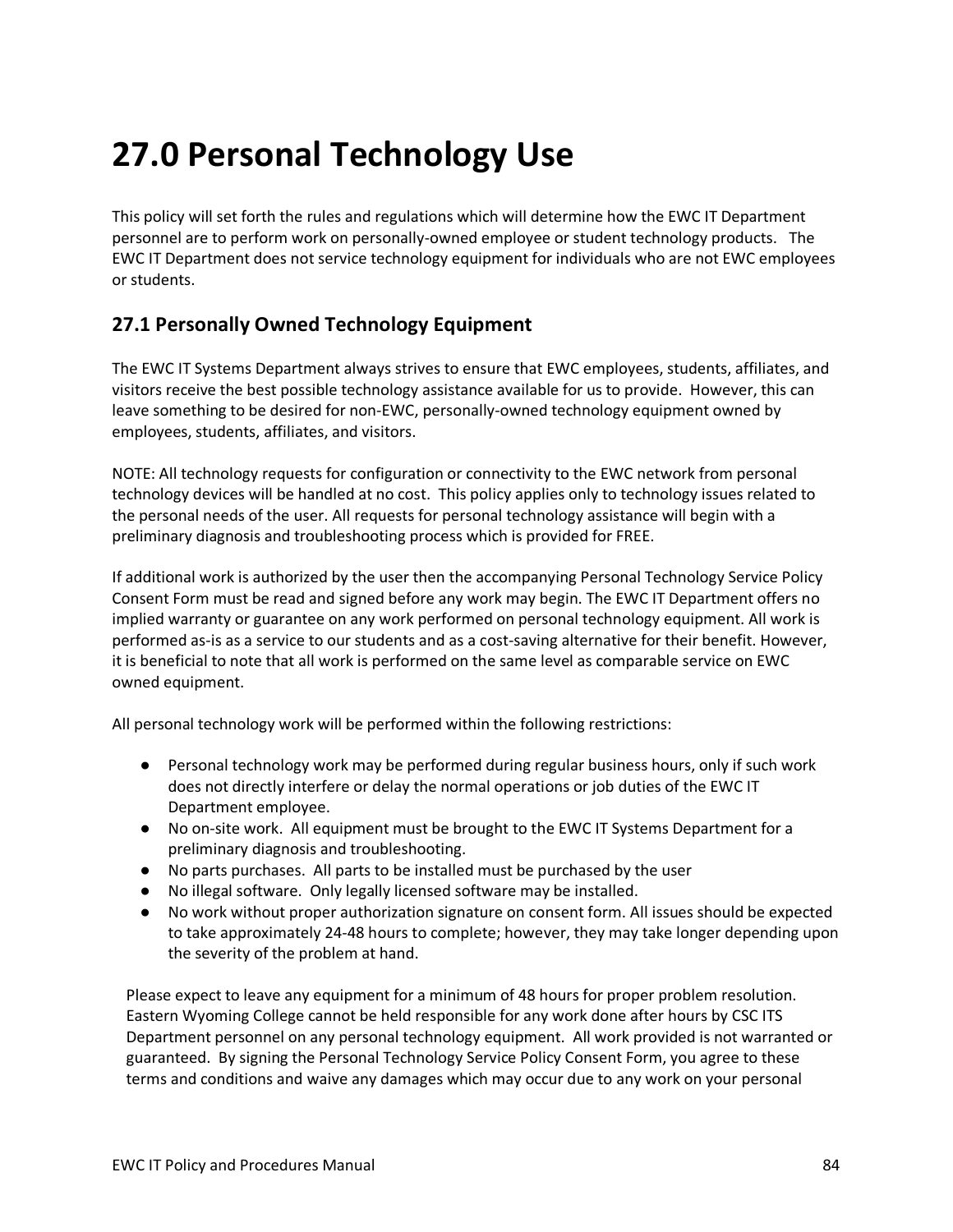technology equipment. All work is done and once completed is left as is and no standing warranty or guarantee is implied.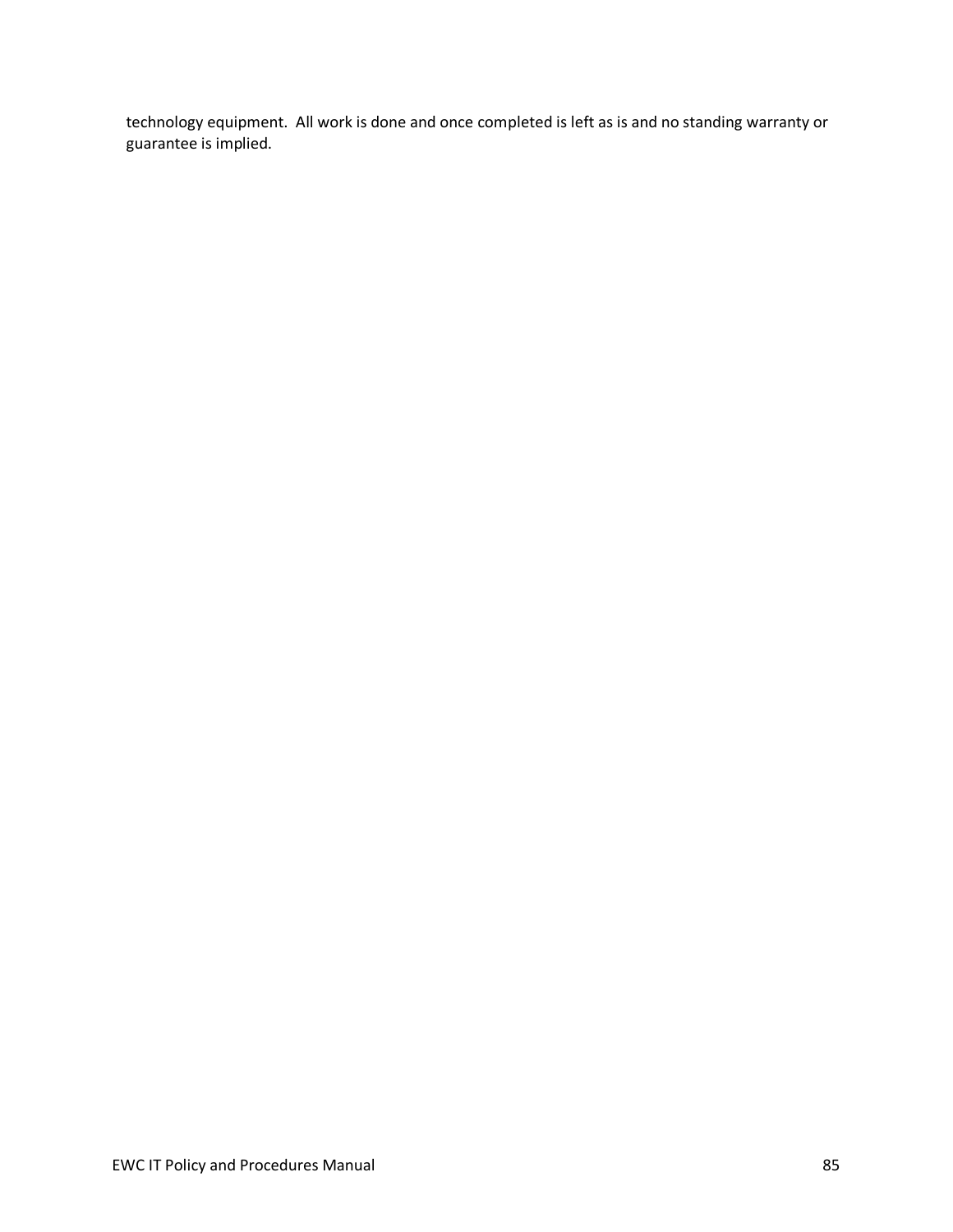# **28.0 Vendor Access**

This policy will set forth parameters for vendors to abide by when access to our internal or external network, workstations, or servers is required. All vendors, regardless of status, frequency of visitation, work being performed, or size of entity shall abide by this policy at all times unless such work does not require access to the EWC network or computing resources.

All vendors shall notify their contact on campus of any work that will require access to any of the following EWC resources:

- Internal network
- External network
- On-campus workstation(s)
- On-campus server(s)
- Network infrastructure
- Any other computing device on campus Upon notification of the need for access, the EWC IT Department shall create login credentials and access requirements necessary to facilitate the access required for the vendor to complete their job function. Access shall always be restrictive meaning un-warranted or un-needed access will not be available until deemed necessary by the requirements of the project. All requests for access shall be evaluated on a case-by-case basis to ensure that proper access is granted and no un-warranted or un- needed access is given without cause.
- At all times, the vendor shall
- Fulfill their primary job responsibility only
- Not seek to undermine or circumnavigate the access which has been provide
- Not tamper or adjust security settings on existing network infrastructure or devices
- Ensure that access credentials are not shared with anyone other than those individual approved for access
- Work to ensure that EWC's information is kept safe and secure from loss or theft
- Never disclose any information he or she may come to know from working with or on any EWC technology resource with a separate third-part entity
- Notify the EWC IT Department IMMEDIATELY upon any inclination that loss or theft has occurred, access has been lost or tampered with, or there is a concern that any other type of access violation has occurred
- Never seek to use any of EWC's information for personal or other monetary gain
- Not use any access or technology resource in a manner that has been prohibited for employees, students, or visitors in any of the other, enclosed policies herein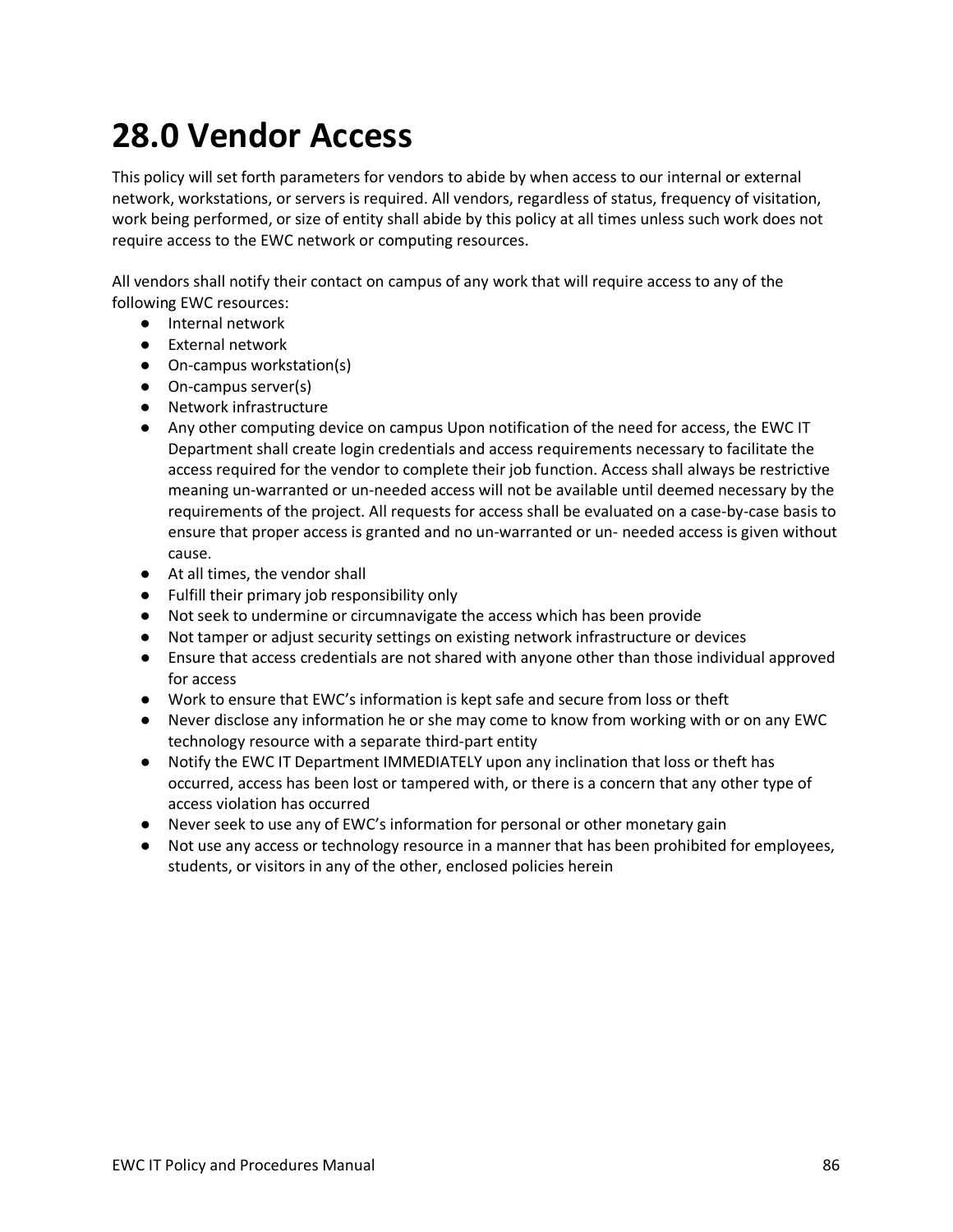# **29.0 Security Program**

The Eastern Wyoming College Written Information Security Program ("WISP") is intended as a set of comprehensive guidelines and policies designed to safeguard all confidential and restricted data maintained at the College, and to comply with applicable laws and regulations on the protection of Personal Information and Nonpublic Financial Information, as those terms are defined below, found in records and in systems owned by the College.

# **29.1 Overview & Purpose**

The WISP was implemented to comply with regulations issued by the State of Wyoming entitled "Wyoming Data Breach Law" (Wyo. Stat. § 40-12-502(d)(iii) & (iv) and by the Federal Trade Commission [16 CFR Part 314], and with our obligations under the financial customer information security provisions of the federal Gramm-Leach-Bliley Act ("GLB") [15 USC 6801(b) and 6805(b)(2)].

Under Wyoming law, "[a]n individual or commercial entity that conducts business in Wyoming and that owns or licenses computerized data that includes personal identifying information about a resident of Wyoming shall, when it becomes aware of a breach of the security of the system, conduct in good faith a reasonable and prompt investigation to determine the likelihood that personal identifying information has been or will be misused. If the investigation determines that the misuse of personal identifying information about a Wyoming resident has occurred or is reasonably likely to occur, the individual or the commercial entity shall give notice as soon as possible to the affected Wyoming resident. Notice shall be made in the most expedient time possible and without unreasonable delay, consistent with the legitimate needs of law enforcement and consistent with any measures necessary to determine the scope of the breach and to restore the reasonable integrity of the computerized data system."

"Breach of the security of the data system" means unauthorized acquisition of computerized data that materially compromises the security, confidentiality, or integrity of personal identifying information maintained by a person or business and causes or is reasonably believed to cause loss or injury to a resident of this state. Good faith acquisition of personal identifying information by an employee or agent of a person or business for the purposes of the person or business is not a breach of the security of the data system, provided that the personal identifying information is not used or subject to further unauthorized disclosure.

In accordance with these federal and state laws and regulations, Eastern Wyoming College is required to take measures to safeguard personally identifiable information, including financial information, and to provide notice about security breaches of protected information at the college to affected individuals and appropriate state agencies.

The purposes of the plan is to:

- Establish a comprehensive information security program for Eastern Wyoming College with policies designed to safeguard sensitive data that is maintained by the College, in compliance with federal and state laws and regulations;
- Establish employee responsibilities in safeguarding data according to its classification level; and
- Establish administrative, technical and physical safeguards to ensure the security of sensitive data.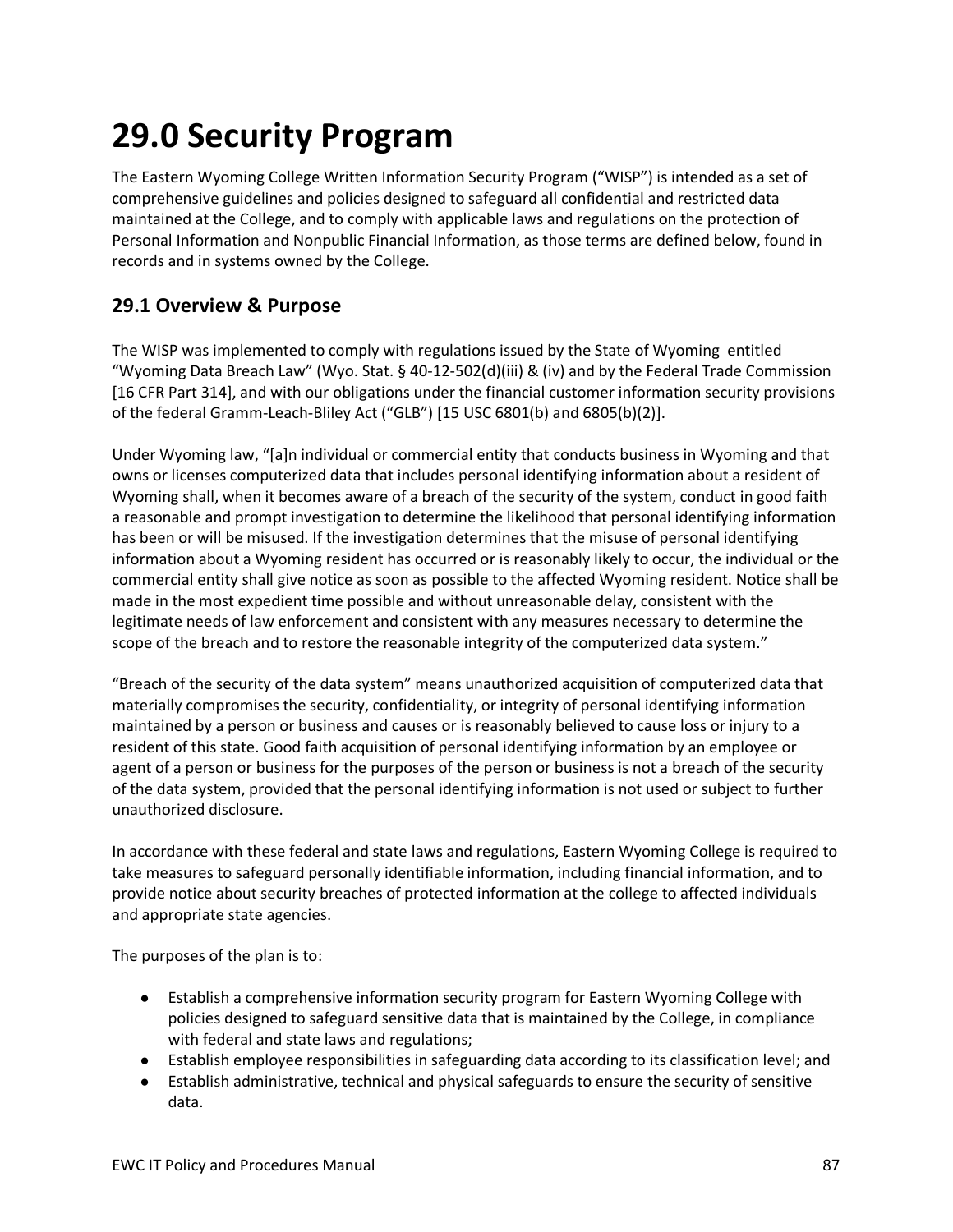# **29.2 Employee Training**

All administrative employees are required to complete the online or in-person security training on an annual basis. Any faculty, student or contract employee that has access to PII is also required to complete this yearly training. The training is also strongly recommended for all employees.

Additionally, users who are the victims of a phishing attack will be required to complete this course within 2 weeks after Computer Services identifies the issue, regardless of whether or not they have already completed the training. If a user fails to complete the training within 2 weeks, his or her remote access to College resources will be disabled. The IT Security Team maintains records of all such training.

#### **29.3 Definitions**

#### **Data**

For the purposes of this document, data refers to information stored, accessed or collected at the College about members of the College community.

#### **Data Custodian**

A data custodian is responsible for maintaining the technology infrastructure that supports access to the data, safe custody, transport and storage of the data and provide technical support for its use. A data custodian is also responsible for implementation of the business rules established by the data steward.

#### **Data Steward**

A data steward is responsible for the data content and development of associated business rules, including authorizing access to the data.

#### **29.4 Personal Identifying Information**

- Personal Information ("PII"), as defined by Wyoming law (Wyo. Stat. § 40-12-502(d)(iii) & (iv ), is the first name and last name or first initial and last name of a person in combination with any one or more of the following:
- Social Security number;
- Driver's license number or state-issued identification card number;
- Account number, credit or debit card number, in combination with a linked security or access code or password of an individual's financial account;
- Tribal identification card;
- Federal or state government-issued identification card;
- Username or email address, in combination with a password or security question and answer that would permit access to an online account;
- Birth or marriage certificate;
- Medical information, meaning a person's medical history, mental or physical condition, or medical treatment or diagnosis by a healthcare professional;
- Health insurance information, meaning a person's health insurance policy number or subscriber identification number, any unique identifier used by a health insurer to identify the person, or information related to a person's application and claims history;
- Unique biometric data, meaning data generated from measurements or analysis of human body characteristics for authentication purposes;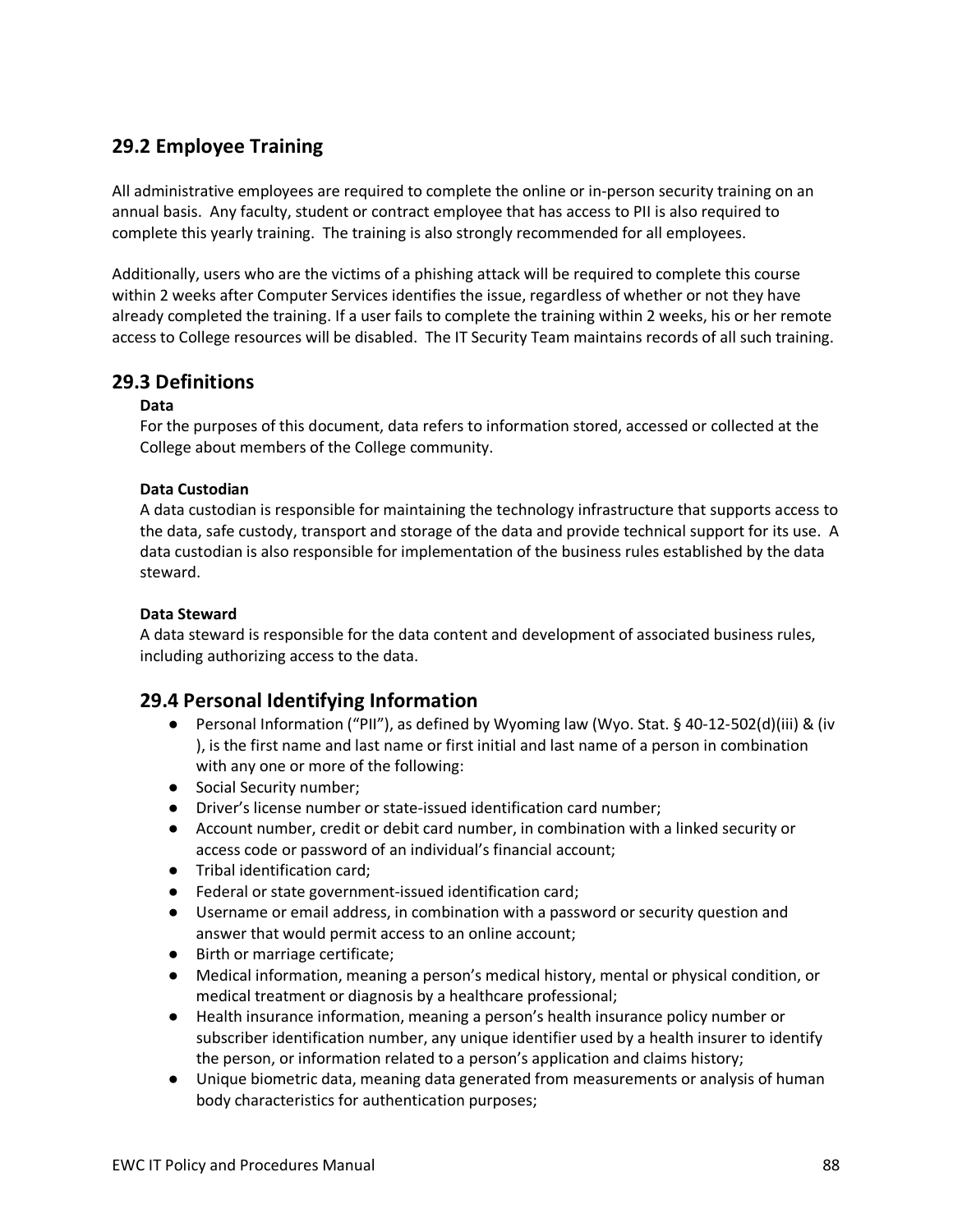- Individual taxpayer identification number.
- In Financial account number (e.g. bank account) or credit or debit card number that would permit access to a person's financial account, with or without any required security code, access code, personal identification number, or password.
- For the purposes of this Program, PII also includes passport number, alien registration number or other government-issued identification number.

#### **Nonpublic Financial Information**

The GLB Act (FTC 16 CFR Part 313) requires the protection of "customer information", that applies to any record containing nonpublic financial information ("NFI") about a student or other third party who has a relationship with the College, whether in paper, electronic or other form, that is handled or maintained by or on behalf of the College. For these purposes, NFI shall include any information: A student or other third party provides in order to obtain a financial product or service from the College;

About a student or other third party resulting from any transaction with the College involving a financial product or service; or

Otherwise obtained about a student or other third party in connection with providing a financial product or service to that person.

Examples of NFI include:

- Information a consumer provides to you on an application to obtain a loan, credit card, or other financial product or service;
- Account balance information, payment history, overdraft history, and credit or debit card purchase information;
- The fact that an individual is or has been one of your customers or has obtained a financial product or service from you;
- Any information about your consumer if it is disclosed in a manner that indicates that the individual is or has been your consumer;
- Any information that a consumer provides to you or that you or your agent otherwise obtain in connection with collecting on, or servicing, a credit account;
- Any information you collect through an Internet "cookie" (an information collecting device from a web server); and
- Information from a consumer report.

#### **29.5 Responsibilities**

All data at the College is assigned a data steward according to the constituency it represents. Data stewards are responsible for approval of all requests for access to such data. The data steward for each constituency group are designated as follows:

| Type of Data | Data Steward*                                 |
|--------------|-----------------------------------------------|
| Faculty      | Vice President of Academics                   |
| Staff        | Vice President for Finance and Administration |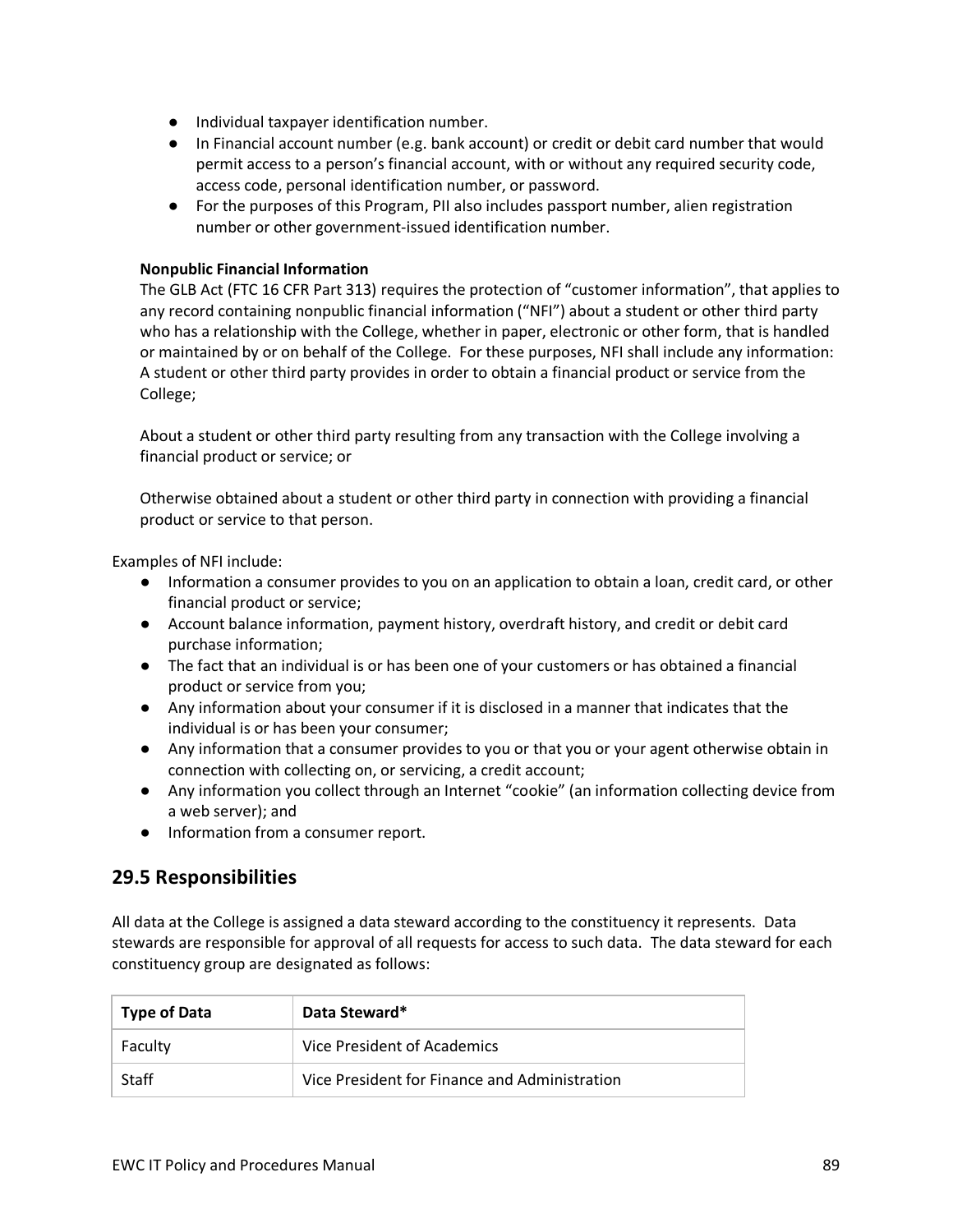| Student | Vice President of Student Services and Director of Financial<br>Aid |
|---------|---------------------------------------------------------------------|
|         |                                                                     |

\*The data steward may appoint a designee to serve in their place.

Human Resources will inform EWC staff about an employee's change of status or termination as soon as is practicable but before an employee's departure date from the College. Changes in status may include terminations, leaves of absence, significant changes in position responsibilities, transfer to another department, or any other change that might affect an employee's access to College data.

Department heads will alert EWC IT Staff at the conclusion of a contract for individuals that are not considered Eastern Wyoming College employees in order to terminate access to their Eastern Wyoming College accounts.

The EWC Security Team is in charge of maintaining, updating, and implementing this Program. The College's Chief Information Officer (CIO) has overall responsibility for this Program.

All members of the Community are responsible for maintaining the privacy and integrity of all sensitive data as defined above, and must protect the data from unauthorized use, access, disclosure or alteration. All members of the Community are required to access, store and maintain records containing sensitive data in compliance with this Program.

### **28.6 Identification and Assessment of Risks to College Information**

Eastern Wyoming College recognizes that it has both internal and external risks to the privacy and integrity of College information. These risks include, but are not limited to:

- Unauthorized access of Confidential data by someone other than the owner of such data
- Compromised system security as a result of system access by an unauthorized person
- Interception of data during transmission
- Loss of data integrity
- Physical loss of data in a disaster
- Errors introduced into the system
- Corruption of data or systems
- Unauthorized access of Confidential data by employees
- Unauthorized requests for Confidential data
- Unauthorized access through hard copy files or reports
- Unauthorized transfer of Confidential data through third parties

Eastern Wyoming College recognizes that this may not be a complete list of the risks associated with the protection of Confidential data. Since technology growth is not static, new risks are created regularly. Accordingly, IT Staff will actively participate and monitor advisory groups such as the Educause Security Institute, the Internet2 Security Working Group and SANS for identification of new risks.

Eastern Wyoming College believes the College's current safeguards are reasonable and, in light of current risk assessments made by IT Staff, are sufficient to provide security and confidentiality to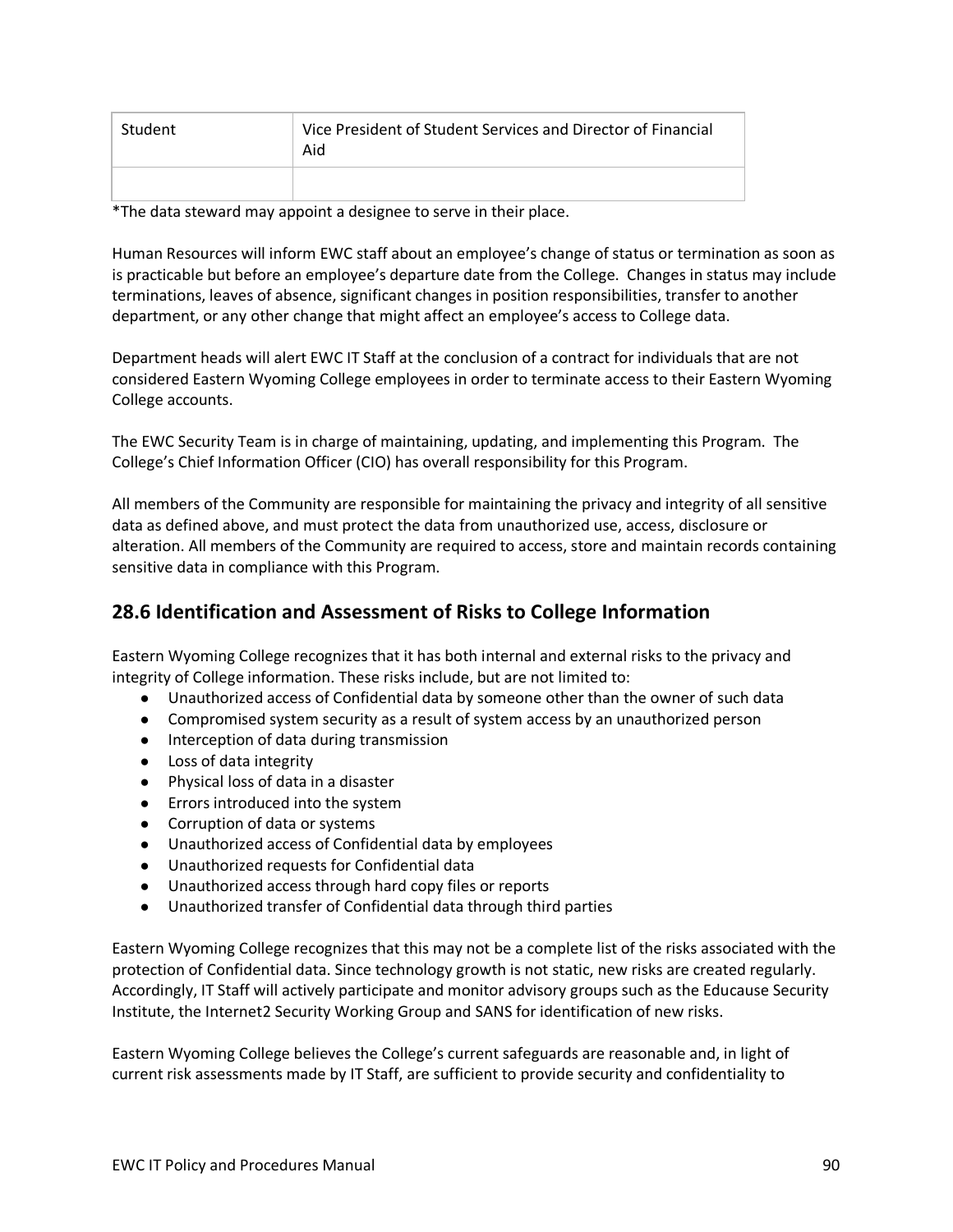Confidential data maintained by the College. Additionally, these safeguards protect against currently anticipated threats or hazards to the integrity of such information.

# **29.7 Safeguarding Confidential Data**

To protect College data classified as Confidential, the following policies and procedures have been developed that relate to access, storage, transportation and destruction of records.

or an overview of storage guidelines. Only those employees or authorized third parties requiring access to Confidential data in the regular course of their duties are granted access to this data, including both physical and electronic records.

- To the extent possible, all electronic records containing Confidential data should only be stored on Vault (the College's on-campus secure network storage) and not on local machines or unsecured servers.
- PHI may be stored or accessed through the Google Apps core suite (including Mail, Drive, Groups, Sites, Chat) as these apps are certified HIPAA compliant, provided that access to the PHI is appropriately restricted. This does not apply to Google consumer apps such as Google+, Hangouts, etc.
- Wyoming PI and NFI must not be stored on any Google app.
- Confidential data must not be stored on cloud-based storage solutions that are unsupported by the College (including DropBox, Microsoft OneDrive, Apple iCloud, etc.).
- Members of the Community are strongly discouraged from storing Confidential data on laptops or on other mobile devices (e.g., flash drives, smart phones, external hard drives). However, if it is necessary to transport Confidential data electronically, the mobile device containing the data must be encrypted.
- Paper records containing Confidential data must be kept in locked files or other secured areas when not in use.
- Upon termination of employment or relationship with Eastern Wyoming College, electronic and physical access to documents, systems or other network resources containing Confidential data is immediately terminated. (See the [Stewardship of Electronic Content Policy](https://www.wellesley.edu/lts/policies/electroniccontent) for more information.)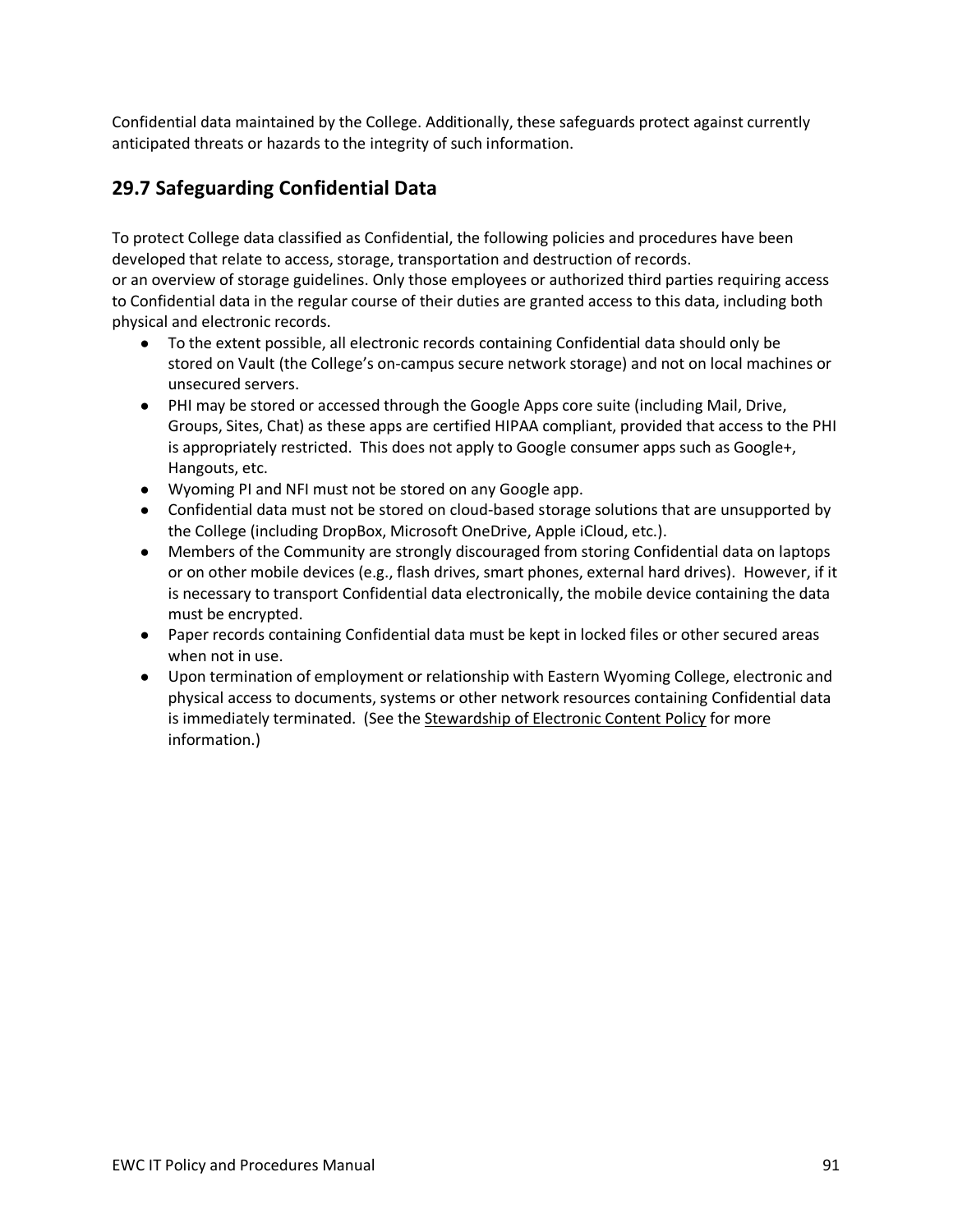#### **Digital Signature Acceptance**

The purpose of this policy is to provide guidance on when digital signatures are considered accepted means of validating the identity of a signer in Eastern Wyoming College electronic documents and correspondence, and thus a substitute for traditional "wet" signatures, within the organization. Because communication has become primarily electronic, the goal is to reduce confusion about when a digital signature is trusted. This policy applies to all Eastern Wyoming College employees, affiliates, contractors, and other agents conducting Eastern Wyoming College business with an Eastern Wyoming College-provided digital key pair. This policy applies only to intra-organization digitally signed documents and correspondence and not to electronic materials sent to or received from non-Eastern Wyoming College affiliated persons or organizations.

#### **Use of Digital Signature**

A digital signature is an acceptable substitute for a wet signature on any intra-organization document or correspondence, with the exception of those noted on the site of the VP of Finance and Administration (CFO) on the organization's intranet: <https://ewc.wy.edu/about-eastern-wyoming-college/presidentscabinet/>

The VP Administration's office will maintain an organization-wide list of the types of documents and correspondence that are not covered by this policy.

Digital signatures must apply to individuals only. Digital signatures for roles, positions, or titles are not considered valid.

#### **Responsibilities**

Digital signature acceptance requires specific action on both the part of the employee signing the document or correspondence (hereafter the *signer*), and the employee receiving/reading the document or correspondence (hereafter the *recipient*).

Signer Responsibilities

- Signers must obtain a signing key pair from the Eastern Wyoming College Business office. This key pair will be generated using Eastern Wyoming College's Public Key Infrastructure (PKI) and the public key will be signed by the Eastern Wyoming College's Certificate Authority (CA), Kwin Wilkes.
- Signers must sign documents and correspondence using software approved by Eastern Wyoming College the IT Team.
- Signers must protect their private key and keep it secret.
- If a signer believes that the signer's private key was stolen or otherwise compromised, the signer must contact Eastern Wyoming College Business Office immediately to have the signer's digital key pair revoked.

Recipient Responsibilities

● Recipients must read documents and correspondence using software approved by Eastern Wyoming College IT department.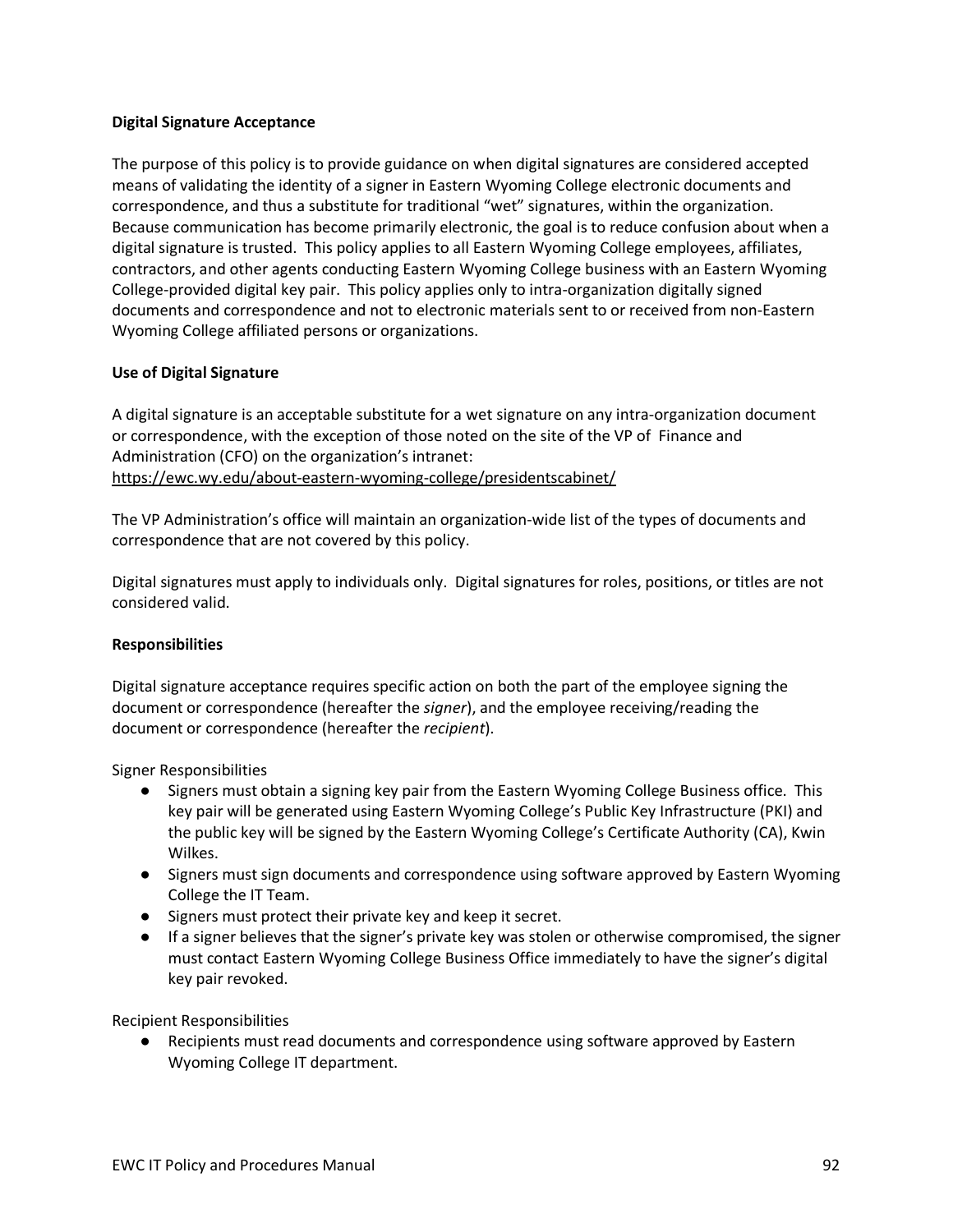- Recipients must verify that the signer's public key was signed by the Eastern Wyoming College's Certificate Authority (CA), Kwin Wilkes, by viewing the details about the signed key using the software they are using to read the document or correspondence.
- If the signer's digital signature does not appear valid, the recipient must not trust the source of the document or correspondence.
- If a recipient believes that a digital signature has been abused, the recipient must report the recipient's concern to Eastern Wyoming College Identity Management Group.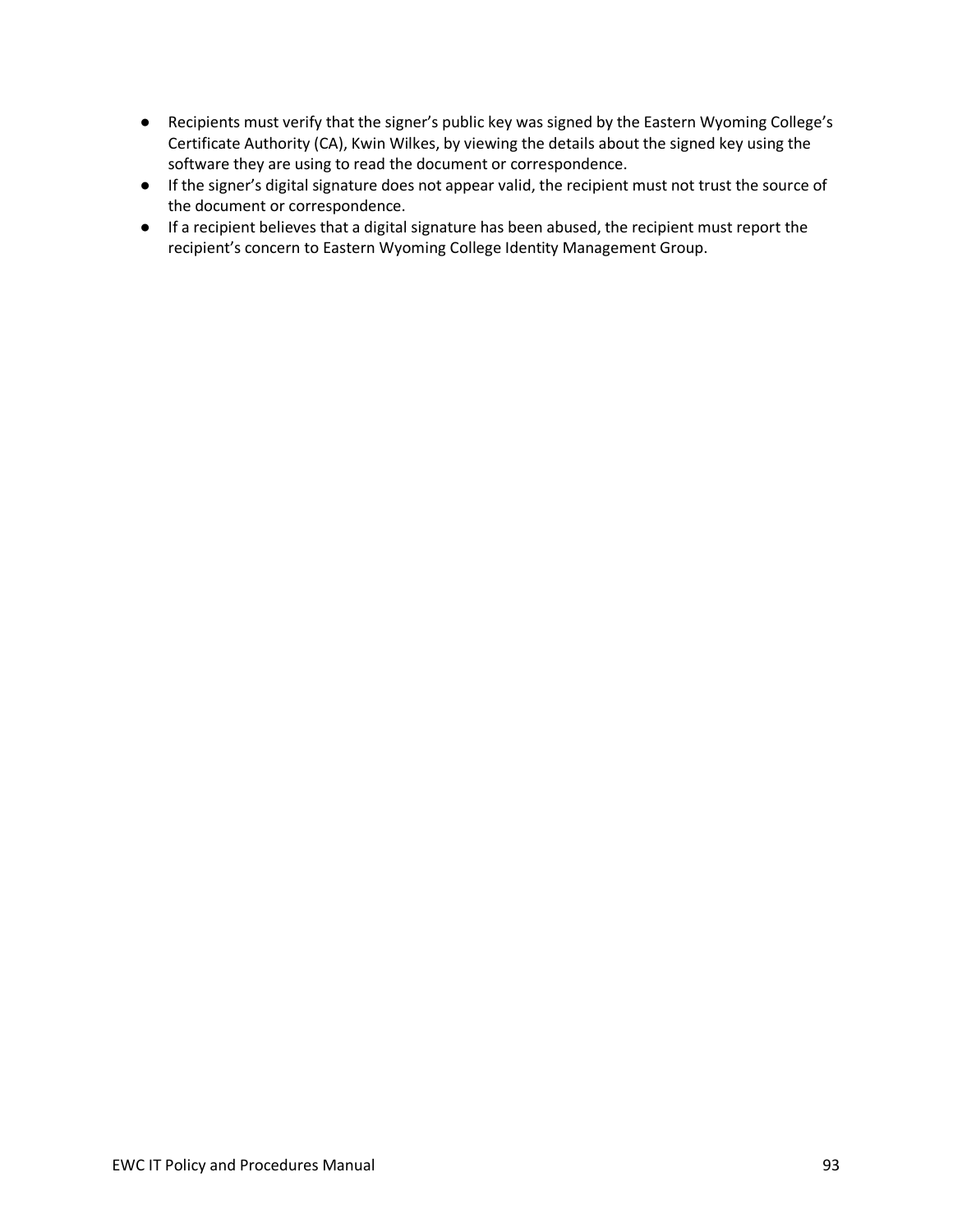# **30.0 Disaster Recovery Plan**

Since disasters happen so rarely, leadership often ignores the disaster recovery planning process. It is important to realize that having a contingency plan in the event event of a disaster gives Eastern Wyoming College a competitive advantage. This policy requires management to financially support and diligently attend to disaster contingency planning efforts. Disasters are not limited to adverse weather conditions. Any event that could likely cause an extended delay of service should be considered. The Disaster Recovery Plan is often part of the Crisis Management Plan. This policy defines the requirement for a baseline disaster recovery plan to be developed and implemented by Eastern Wyoming College that will describe the process to recover IT Systems, Applications and Data from any type of disaster that causes major outage. The scope of this policy is directed to the IT Team who is accountable to ensure the plan is developed, tested and kept up-to-date. This policy is solely to state the requirement to have a disaster recovery plan, it does not provide requirement around what goes into the plan or sub-plans.

# **30.1 Contingency Plans**

The following contingency plans must be created:

- Computer Emergency Response Plan: Who is to be contacted, when, and how? What immediate actions must be taken in the event of certain occurrences?
- Succession Plan: Describe the flow of responsibility when normal staff is unavailable to perform their duties.
- Data Study: Detail the data stored on the systems, its criticality, and its confidentiality.
- Criticality of Service List: List all the services provided and their order of importance.
- It also explains the order of recovery in both short-term and long-term timeframes.
- Data Backup and Restoration Plan: Detail which data is backed up, the media to which it is saved, where that media is stored, and how often the backup is done. It should also describe how that data could be recovered.
- Equipment Replacement Plan: Describe what equipment is required to begin to provide services, list the order in which it is necessary, and note where to purchase the equipment.
- Mass Media Management: Who is in charge of giving information to the mass media?
- Also provide some guidelines on what data is appropriate to be provided.
- After creating the plans, it is important to practice them to the extent possible. Management should set aside time to test implementation of the disaster recovery plan. Table top exercises should be conducted annually. During these tests, issues that may cause the plan to fail can be discovered and corrected in an environment that has few consequences.

The plan, at a minimum, should be reviewed and updated on an annual basis.

### **30.2 Policy Compliance**

The IT Team will verify compliance to this policy through various methods, including but not limited to, periodic walk-throughs, video monitoring, business tool reports, internal and external audits, and feedback to the CIO. The IT Team will work with the Registrar, Financial Aid Director, Human Resources, the Business Office and other groups using IT Services and Programs. Any employee found to have violated this policy may be subject to disciplinary action, up to and including termination of employment.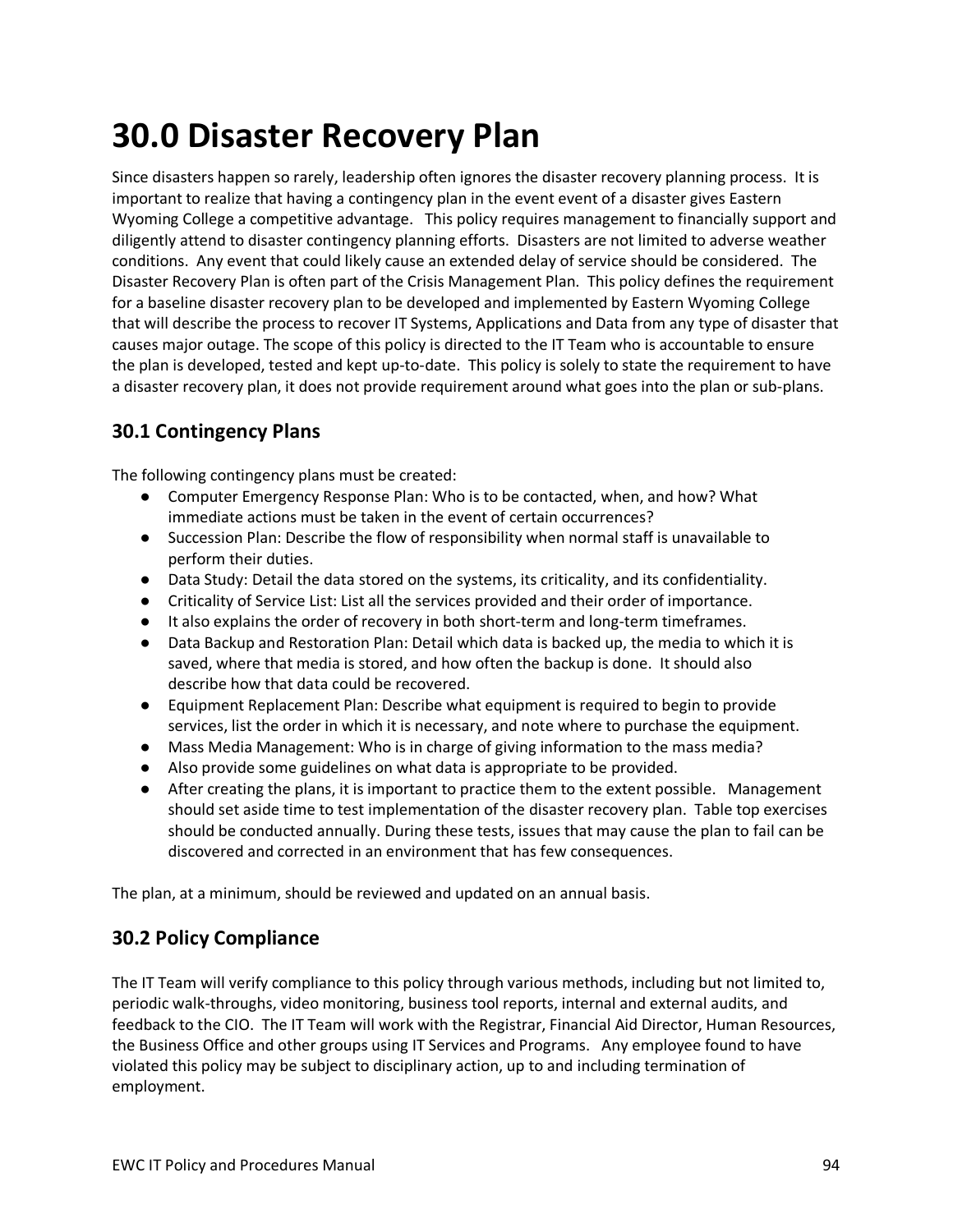# **FORMS**

#### **EWC IT Policies and Procedures Compliance**

The forms following this page are required for every employee upon successfully reading and agreeing to the policies and procedures set forth within this document. All other forms mentioned earlier within this document may be used as needed during daily activities and as required for performing job duties. A copy of these two forms shall be retained by the EWC Human Resources Department at all times to ensure all employees have signed and agreed to the policies and procedures included herein.

An employee's signature on a previous version of this policies and procedures manual does not exclude any user from being required to abide by any new or updated policies or procedures. Any signature, by any employee, upon first being hired is transferable to subsequent iterations of this document from henceforth so that all current employees shall not be required to re-sign these documents. Upon successful approval of changes, a copy shall be made available for all employees so that any current employee may view new policies and procedures and/or any changes to current policies and procedures.

If any employee disagrees with any policy, procedure, or change included herein, he/she may voice this complaint to Administration. However, it is important to note that since agreement with this document is stringent upon employment, any employee who does not agree to this document and sign these required forms, will effectively resign from his/her position effective immediately and all technology access will be revoked. Employees may obtain a current copy of this document from the Human Resources or EWC IT Department at any time.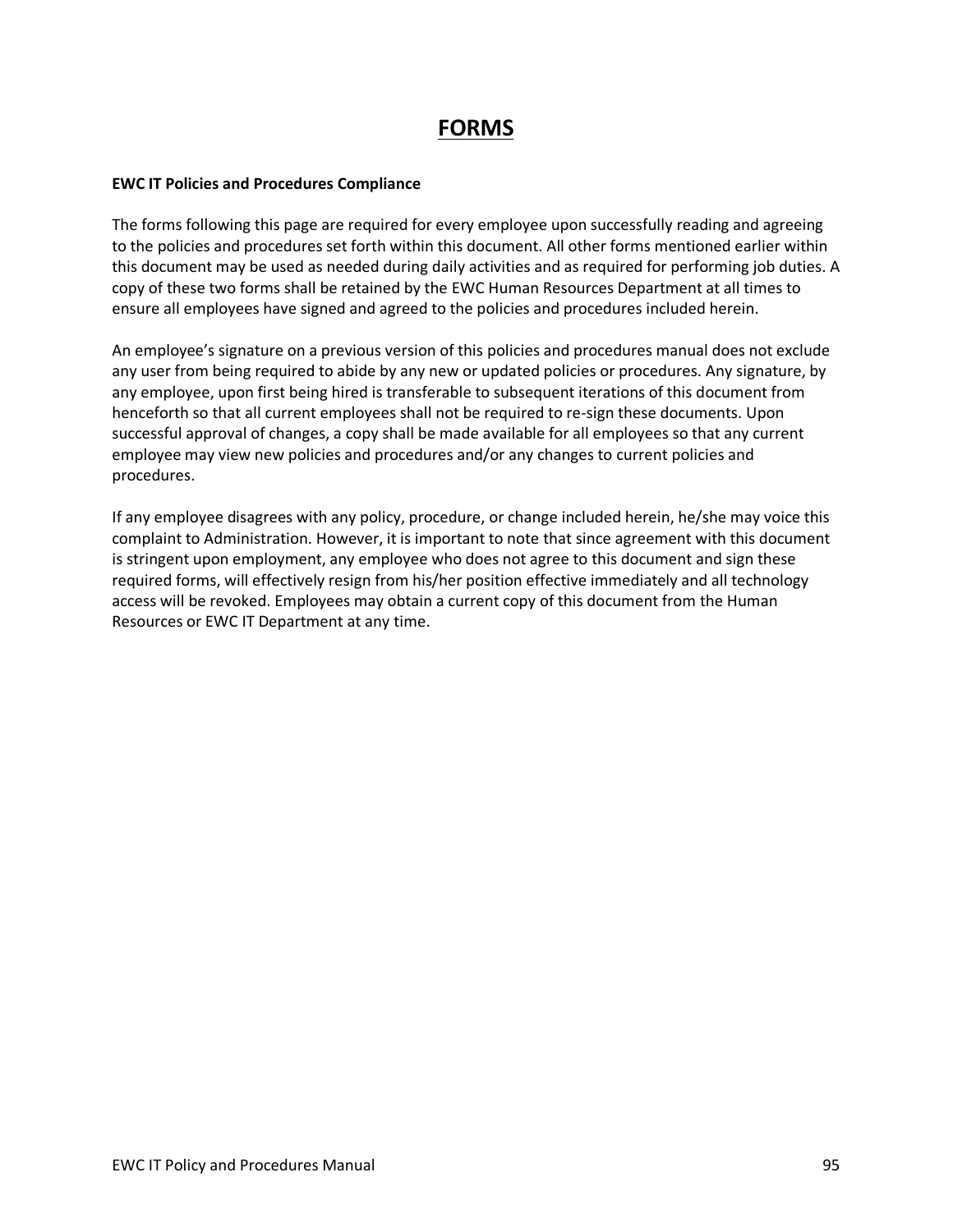| <b>Incident Report Form</b>                   |  |                    |
|-----------------------------------------------|--|--------------------|
| User Causing/Experiencing Incident: _________ |  |                    |
|                                               |  | Email              |
|                                               |  | <b>Cell Phone:</b> |
| <b>Incident Details:</b>                      |  |                    |
|                                               |  |                    |
|                                               |  |                    |
|                                               |  |                    |
|                                               |  |                    |
|                                               |  |                    |
| <b>EWC IT Department Personnel Use Only:</b>  |  |                    |
|                                               |  |                    |
| Details:                                      |  |                    |
|                                               |  |                    |
|                                               |  |                    |
|                                               |  |                    |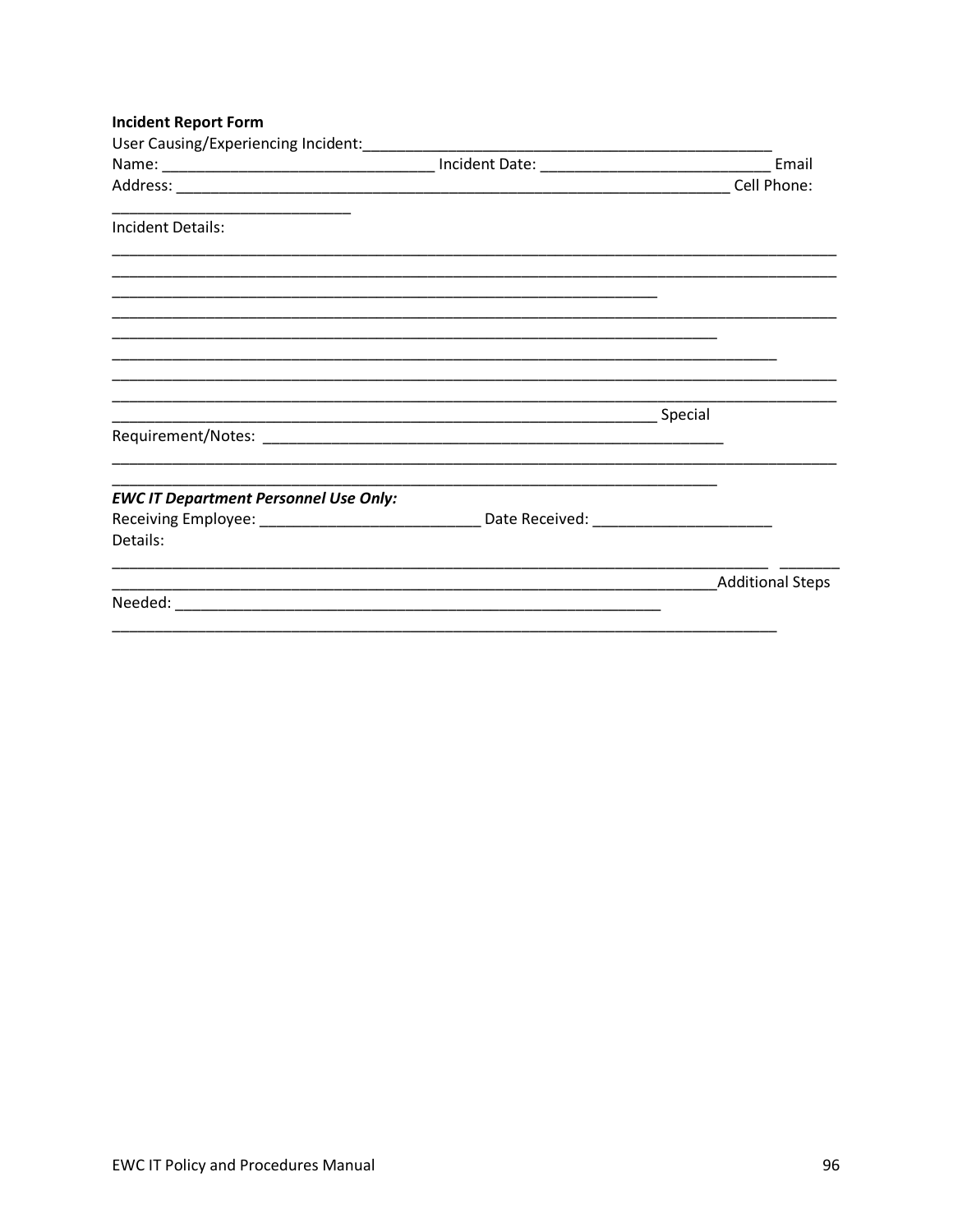#### **Personal Technology Service Consent Form**

By signing this form, I understand that the EWC IT Department is not liable for any loss of information that may occur during the service of my technology equipment. I also understand that I waive my right to file any complaints, either formally or informally should such issues arise.

The EWC IT Department will do everything we can to ensure your data is retained, however, issues may occur that cause data loss beyond the control of the ITS Department such as equipment failure, virus activity, data corruption, or pre-existing data loss prior to arrival on-site.

I understand that this service is provided free of charge and that I will be liable for any and all additional hardware costs, if needed. I also understand that no warranty or guarantee is provided once services are rendered and that my only recourse is to return the equipment for additional service, if needed. By signing below, Lunderstand the above statements and agree to the terms and conditions

| By Signing Delow, I understand the above statements and agree to the terms and conditions as |       |
|----------------------------------------------------------------------------------------------|-------|
| described within this form and the associated Personal Technology Service Policy.            |       |
| Please Print:                                                                                |       |
| Name:                                                                                        | WCID: |

|                                                                                               |                                       | Home     |
|-----------------------------------------------------------------------------------------------|---------------------------------------|----------|
| Phone: __________________________________Cell Phone: ___________________________________Login |                                       |          |
| credentials for equipment:                                                                    |                                       |          |
|                                                                                               |                                       | Detailed |
|                                                                                               |                                       |          |
|                                                                                               |                                       |          |
| Student Signature: North Student Signature:                                                   |                                       |          |
| EWC IT Department Personnel Use Only:                                                         |                                       |          |
|                                                                                               | Record Added to Spreadsheet? Yes - No |          |
|                                                                                               |                                       |          |
| Date Returned to Student:                                                                     |                                       |          |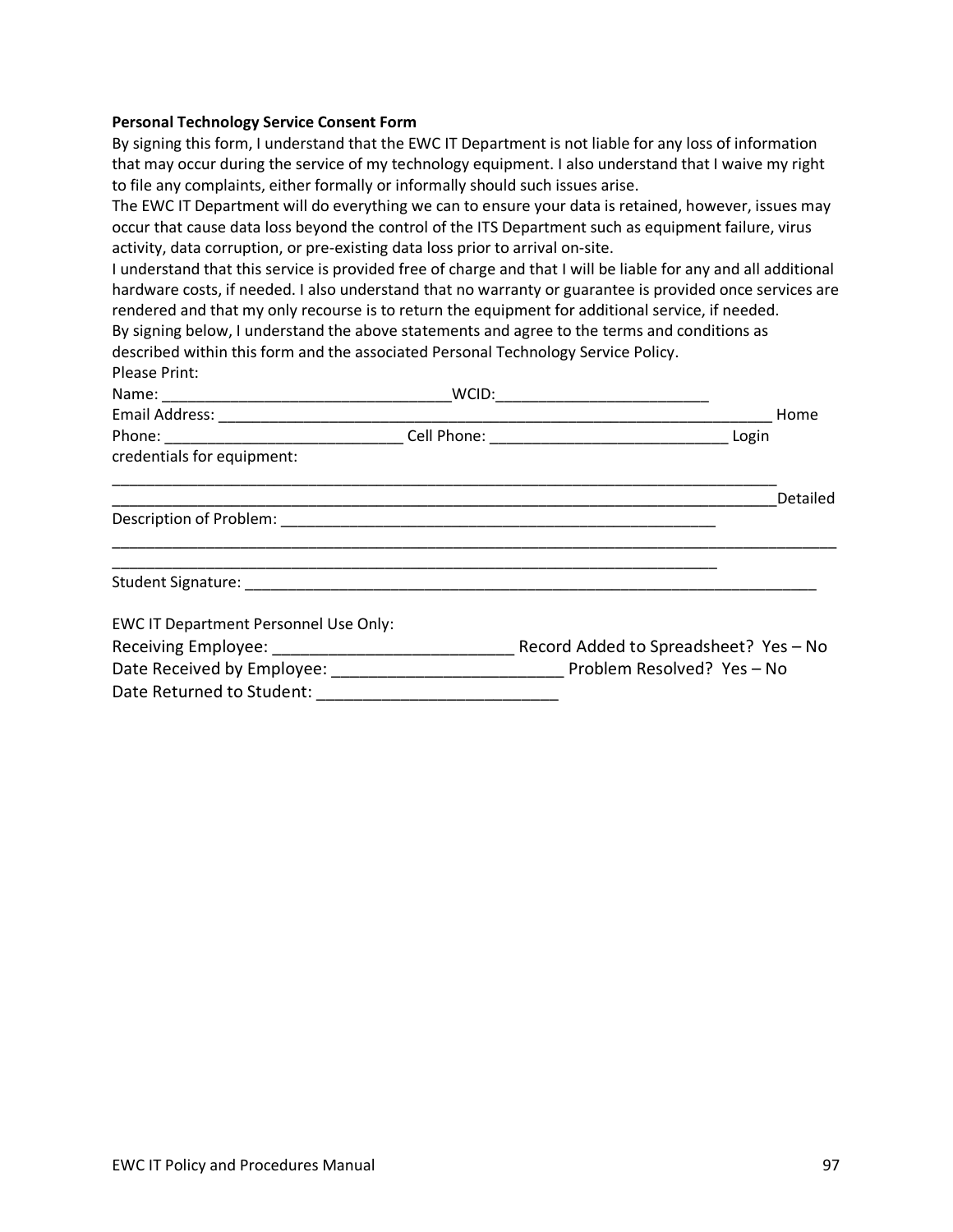#### **Security Recommendations Checklist**

Hardening of Systems

- Advanced Endpoint Monitoring Solution
- Logging and Security Information and Event Management
- Disable SMBv1
- Disable Windows PowerShell
- Restrict Remote Desktop Protocol (RDP)
- Disable Macros
- Regularly Update Software and Operating systems
- Password Management
- Conduct Periodic Vulnerability Scans

Data Protection

- Backups
- Darkweb Search and Monitoring
- Volume Shadow Copies

Perimeter Protection

- Virtual Private Network (VPN) Solution with 2-Factor Authentication
- Firewall and Intrusion Detection systems (IDS)
- Network Isolation/Segmentation
- Layered or Defense-in-depth Security
- Office 365
	- o Check 0365 with Microsoft Secure Store at [https://docs.microsoft.com/en](https://docs.microsoft.com/en-us/office365/securitycompliance/microsoft-secure-score)[us/office365/securitycompliance/microsoft-secure-score](https://docs.microsoft.com/en-us/office365/securitycompliance/microsoft-secure-score)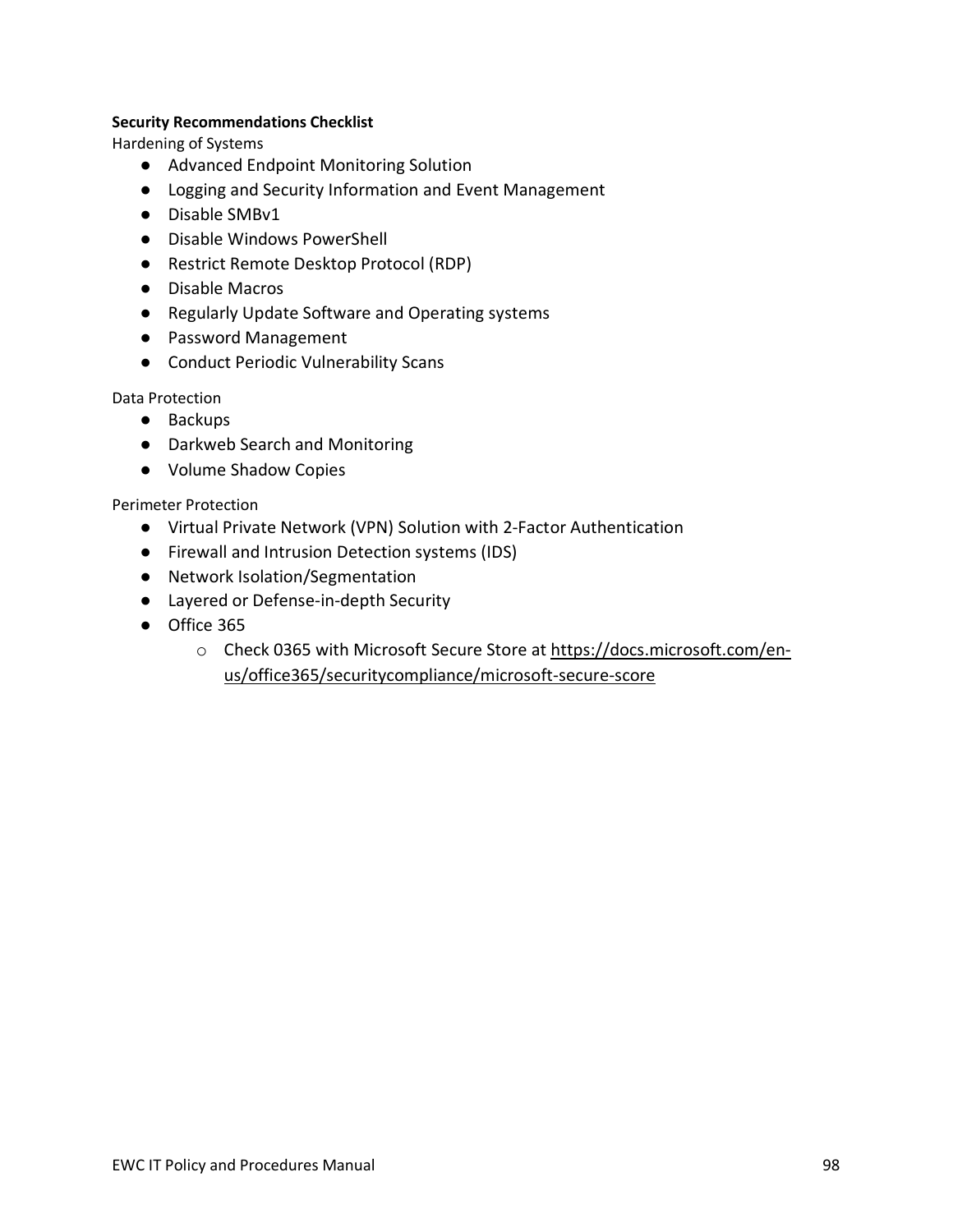# **31.0 Emergency Operating Procedures**

In the event of an emergency, normal operating procedures should be restored as quickly as possible. Due to the small size of our IT department, it is beneficial that all employees learn laterally to allow for greater ability to maintain operations should any individual employee be unavailable.

# **31.1 Steps to Take**

The steps below will indicate how operations should continue in the event of an emergency directly affecting the EWC IT Department.

1. Assess situation and determine if any personnel impact to the EWC IT Department exists. If so, go to step 2. If not, go to step 3.

2. Given any personnel impact below, the following options are available to ensure IT operations can continue in an emergency. If the IT Department suffers the loss of any of the following employees, the available options are:

a. Chief Information Officer of IT Systems

i. Responsibilities will defer to the President or designee until a suitable appointment can be made.

b. Network Systems Administrator

i. Responsibilities will defer to the CIO.

ii. Interim assistance can be performed by Instructional Technologist or another suitable vendor to facilitate network management.

iii. Network management is more specialized than workstation management so vendor assistance will most likely be a necessity.

c. Desktop Administrator

i. Responsibilities will be shared between remaining personnel.

ii. Emergency/Interim hiring may be required.

d. Instructional Technologist

i. Responsibilities will be shared between remaining personnel.

ii. Emergency/Interim hiring may be required.

g. Programmer

i. Responsibilities will defer to the CIO.

ii. Interim assistance can be performed by WCCC IT or another Wyoming ETS may be willing to assist.

iii. Emergency/Interim hiring may be required.

h. Departmental catastrophe (3+ users unavailable to perform duties)

i. Responsibilities will defer to the President or designee until emergency hiring can be finalized. ii. If necessary, assistance may be obtained from other institutions and/or vendors:

1. EWC Operations: ETS or Wyoming Community College Commission Institutions

2. Networking: ETS and Action Communications

i. NOTE: Emergency approval for costs associated with assistance will need to be obtained under any scenario.

3. Determine if any equipment loss has occurred. If so, proceed to step 4. If not, proceed to step 5.

4. Determine what resources are affected and bring them back up as soon as possible: a. Network and connectivity equipment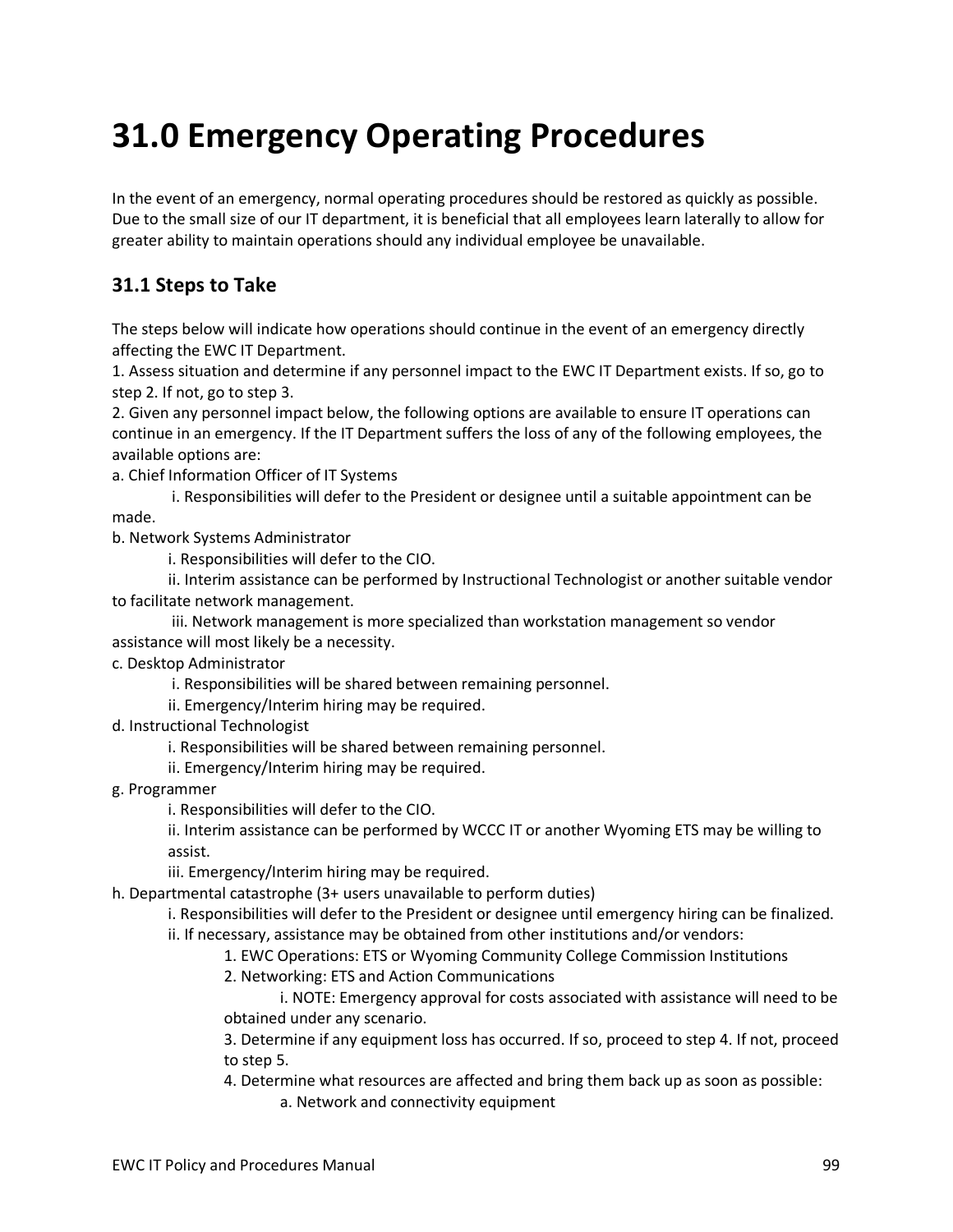- b. Mission critical services (group drives, ID card system, etc.)
- c. Non-mission critical services (security cameras, wireless infrastructure, dorm connectivity, etc.)
- 5. Once all connectivity and resources have been restored, normal operations can now resume.

**NOTE: Please see the EWC IT Department's detailed Disaster Recovery Plan for detailed information regarding disaster scenarios and specific planning information.**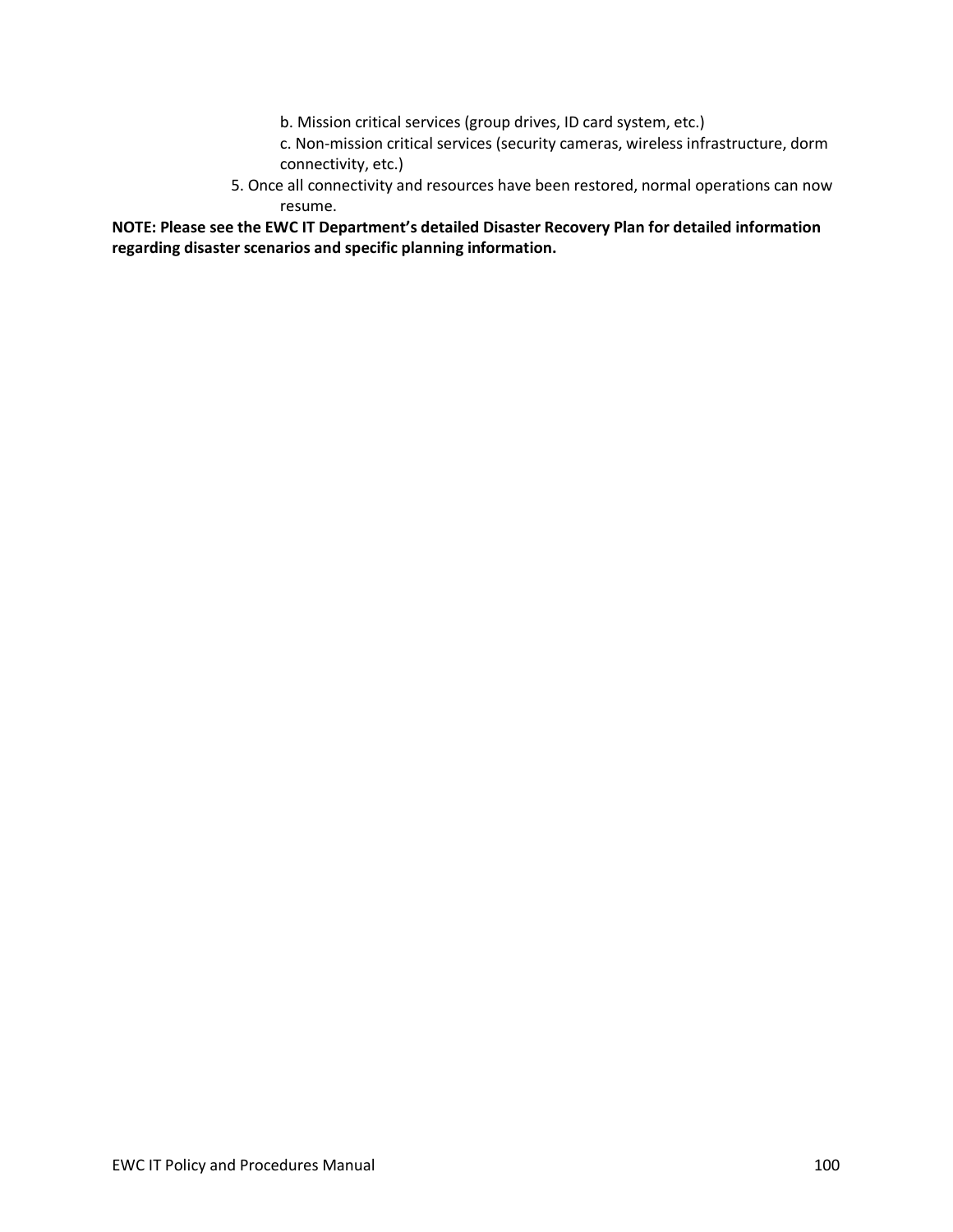# **32.0 Gramm Leach Bliley Act (GLBA) Information Security Plan**

This Information Security Plan ("Plan") describes Eastern Wyoming College safeguards to protect information and data in compliance ("Protected Information") with the Financial Services Modernization Act of 1999, also known as the Gramm-Leach-Bliley Act (GLBA), 15 U.S.C. Section 6801. These safeguards are provided to:

- Protect the security and confidentiality of Protected Information;
- Protect against anticipated threats or hazards to the security or integrity of such information; and
- Protect against unauthorized access to or use of Protected Information that could result in substantial harm or inconvenience to any customer.

This Information Security Plan also provides for mechanisms to:

- Identify and assess the risks that may threaten Protected Information maintained by Eastern Wyoming College;
- Designate employees responsible for coordinating the program;
- Design and implement a safeguards program;
- Manage the selection of appropriate service providers;
- Adjust the plan to reflect changes in technology, the sensitivity of protected Information, and internal or external threats to information security; and
- Reference related policies, standards, and guidelines.

#### **32.1 Identification and Assessment of Risks to Customer Information**

Eastern Wyoming College that it has both internal and external risks. These risks include, but are not limited to:

- Unauthorized access of Protected Information by someone other than the owner of the covered data and information
- Compromised system security as a result of system access by an unauthorized person
- Interception of data during transmission
- Loss of data integrity
- Physical loss of data in a disaster
- Errors introduced into the system
- Corruption of data or systems
- Unauthorized access of covered data and information by employees
- Unauthorized requests for covered data and information
- Unauthorized access through hardcopy files or reports
- Unauthorized transfer of covered data and information through third parties

Eastern Wyoming College recognizes that this may not be a complete list of the risks associated with the security of Protected Information. Since technology growth is not static, new risks are created regularly.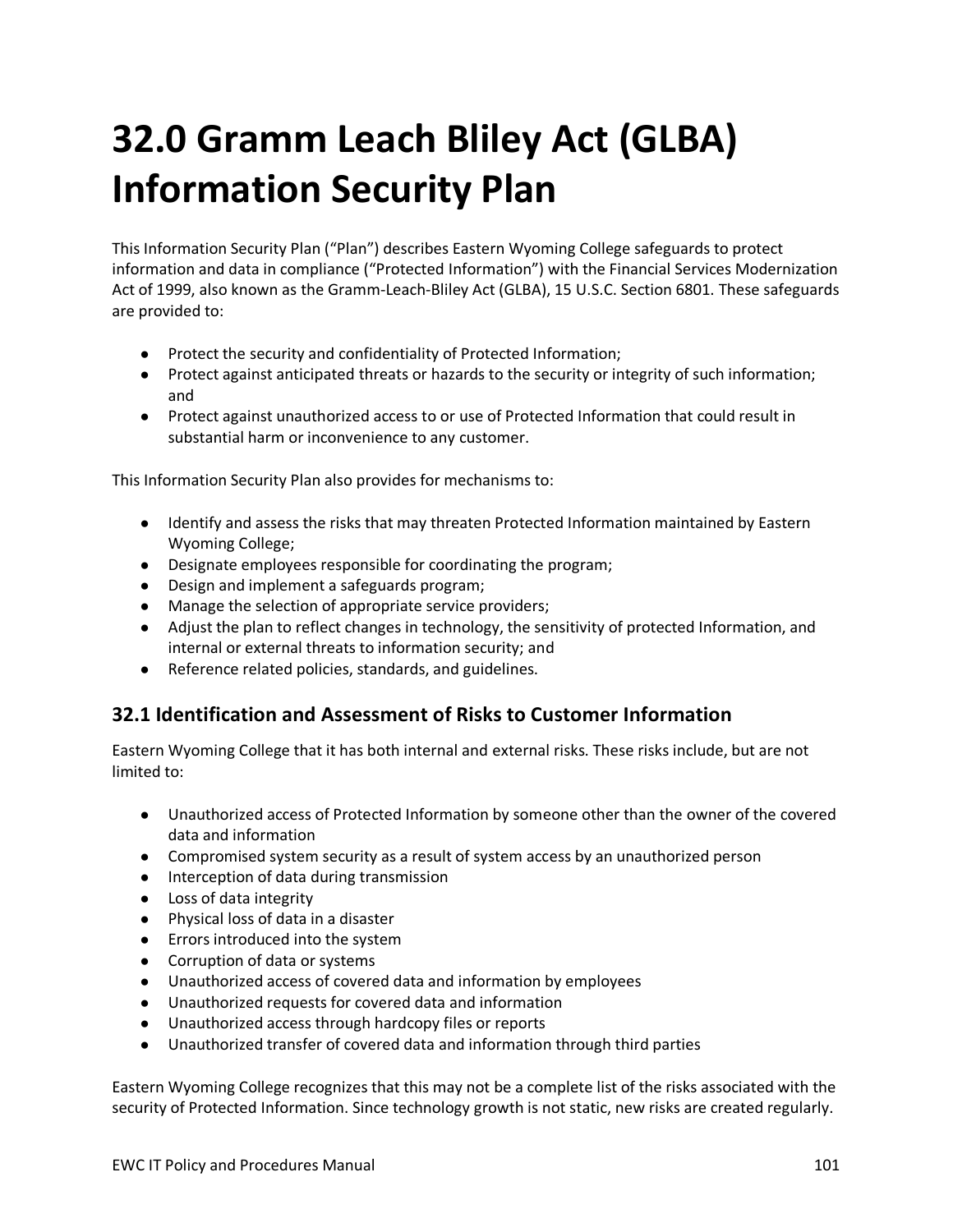Accordingly, the District Information Technology Services (ITS), the Office of Student Affairs, and other designated stakeholders will actively participate with and seek advice from district office, colleges, and community representatives for identification of new risks. Risk assessments include advisory review for mitigation, acceptance of risk, gap analysis, or other appropriate review based on outcomes of the risk assessment on an annual basis. Eastern Wyoming College believe current safeguards used by the District's Security and Technology Office are reasonable and, in light of current risk assessments, are sufficient to provide security and confidentiality to Protected Information maintained by the colleges and district.

# **32.2 Information Security Plan Coordinators**

An advisory committee is responsible for the maintenance of information security and privacy. The advisory committee will include representatives from the departments primarily responsible for safeguarding Protected Information. Each department responsible for safeguarding Protected Information will provide an annual update report indicating the status of its safeguarding procedures. The advisory committee is responsible for assessing the risks associated with unauthorized transfers of Protected Information and implementing procedures to minimize those risks that are appropriate based upon severity, complexity, and the nature and scope of its activities.

# **32.3 Design and Implementation**

# **32.4 Employee Management and Training**

In accordance with Eastern Wyoming College policies, standards, and guidelines, reference checking and background reviews are conducted for all new hires. During employee orientation, each new employee in departments that handle Protected Information are required to participate in several training sessions on the importance of confidentiality of Protected Information. Each new employee will also be trained in the proper use of computer information and passwords. Further, each department responsible for maintaining Protected Information will provide ongoing updates to respective staff. These training efforts should help minimize risk and safeguard covered data and information security.

#### Physical Security

Eastern Wyoming College has addressed the physical security of Protected Information by limiting access to only those employees who have a business reason to know such information and requiring signed acknowledgement of the requirement to keep Protected Information private. Existing policies establish a procedure for the prompt reporting of the loss or theft of Protected Information. Offices and storage facilities that maintain Protected Information limit customer access and are appropriately secured. Paper documents that contain Protected Information are shredded at time of disposal.

#### Information Systems

Information systems include network and software design, as well as information processing, storage, transmission, retrieval, and disposal. Eastern Wyoming College has policies, standards, and guidelines governing the use of electronic resources and firewall and wireless policies. Eastern Wyoming College will take reasonable and appropriate steps consistent with current technological developments to make sure that all Protected Information is secure and to safeguard the integrity of records in storage and transmission. Eastern Wyoming College will follow current policies for all electronic Protected Information by encrypting it for transit.

### **32.5 Management of System Failures**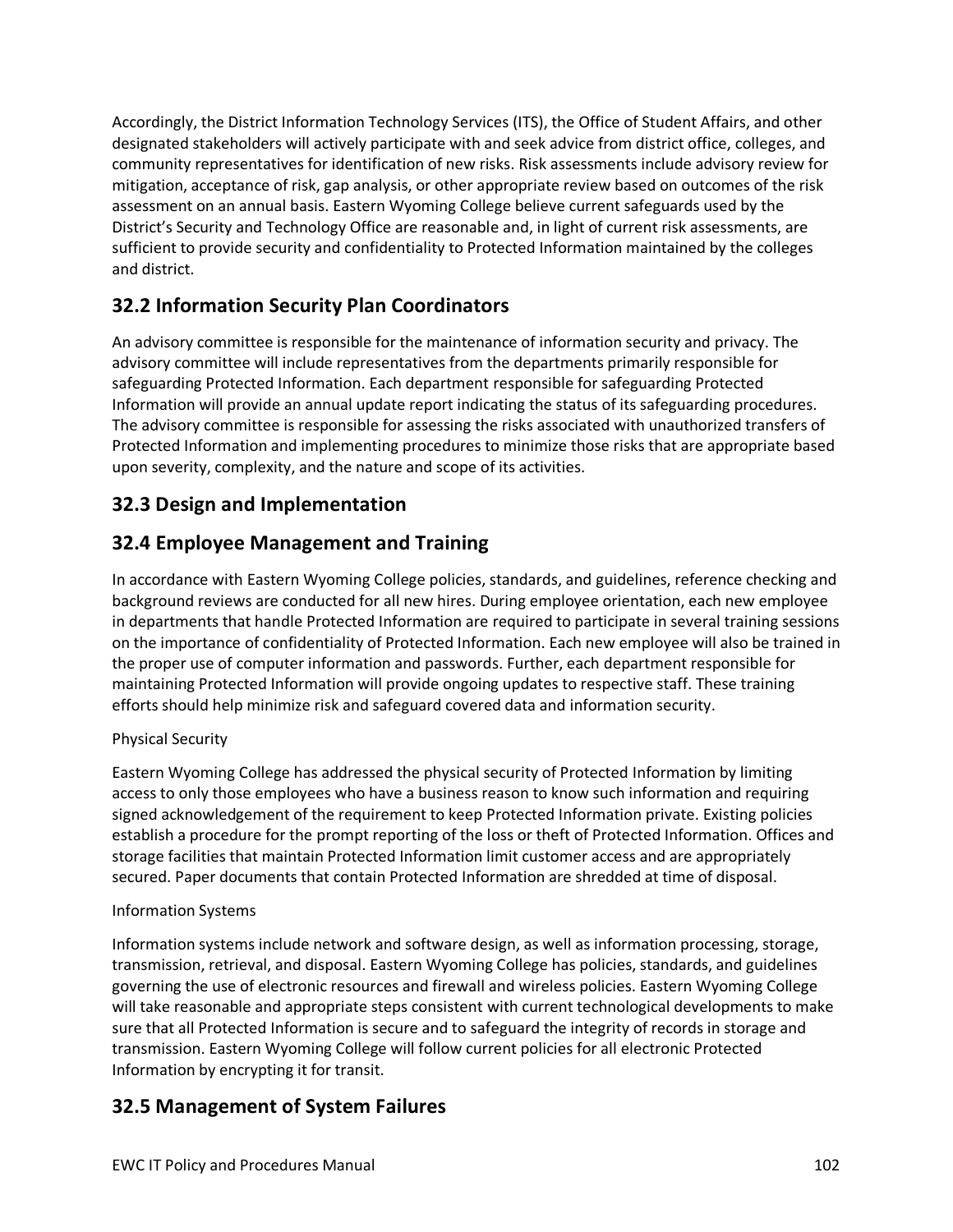Eastern Wyoming College will maintain effective systems to prevent, detect, and respond to attacks, intrusions and other system failures. Such systems may include maintaining and implementing current anti-virus software; checking with software vendors and others to regularly obtain and install patches to correct software vulnerabilities; maintaining appropriate filtering or firewall technologies; alerting those with access to covered data of threats to security; imaging documents and shredding paper copies; backing up data regularly and storing back-up information off site, as well as other reasonable measures to protect the integrity and safety of information systems.

# **32.6 Selection of Appropriate Service Providers**

Due to the specialized expertise needed to design, implement, and service new technologies, vendors may be needed to provide resources that Eastern Wyoming College determines not to provide on its own. In the process of choosing a service provider that will maintain or regularly access Protected Information, the evaluation process shall include the ability of the service provider to safeguard Protected Information. Contracts with service providers may include the following provisions:

- A requirement that the Protected Information will be held in strict confidence and accessed only for the explicit business purpose of the contract;
- A requirement that the service provider have documented appropriate safeguards and controls (e.g. SOC2) to protect the Protected Information it receives, and that it must promptly report any security incidents that may affect Eastern Wyoming College protected information;
- Where appropriate, a requirement that the service provider maintain certain types of insurance to cover potential liability in the event of a security incident;
- Where appropriate, a requirement that the service provider submit to audits of its information security and privacy policies, procedures and controls.

# **32.7 Continuing Evaluation and Adjustment**

This Information Security Plan will be subject to periodic review and adjustment, especially when due to the constantly changing technology and evolving risks. The Coordinators, in consultation with the Office of General Counsel, will review the standards set forth in this policy and recommend updates and revisions as necessary. It may be necessary to adjust the plan to reflect changes in technology, the sensitivity of student/customer data and internal or external threats to information security.

#### **Policies, Standards and Guidelines** [\(GLBA Audit Requirements\)](https://fsapartners.ed.gov/knowledge-center/library/electronic-announcements/2020-02-28/enforcement-cybersecurity-requirements-under-gramm-leach-bliley-act)

#### [Eastern Wyoming College Written Information Security Plan](https://district.maricopa.edu/regulations/admin-regs/section-4/4-23)

[Information Security and Privacy Incident Response Plan](https://district.maricopa.edu/regulations/admin-regs/section-4/4-24)

#### **Policies**

- [Eastern Wyoming College District Office Information Security](https://district.maricopa.edu/information-technology/information-security)
- [Student Data and Data Handling](https://district.maricopa.edu/information-technology/information-security/your-data)
- [Privacy Rights of Students](https://district.maricopa.edu/regulations/admin-regs/section-4/4-22)
- [Release of Student Information](https://district.maricopa.edu/consumer-information/family-educational-rights-privacy-act-ferpa)
- [Fraud Prevention and Suspected Identity Theft](https://district.maricopa.edu/regulations/admin-regs/section-6/6-11)
- [Data Governance](https://district.maricopa.edu/information-technology/information-security/governance)
- [Use of Computer Software](https://district.maricopa.edu/legal/student-faculty-resources/it/appendix-d)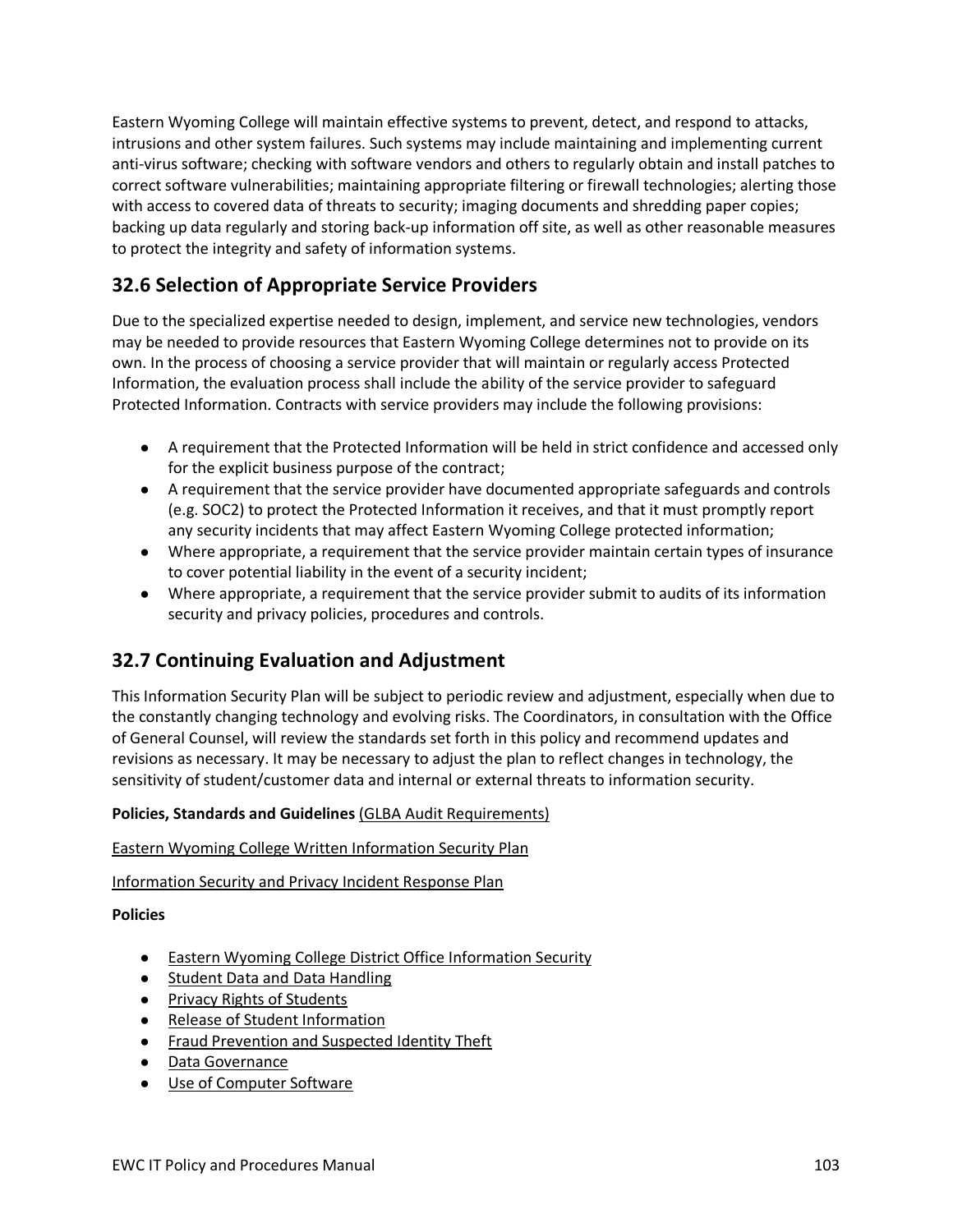#### **Guidelines**

- [Student Educational Records –](https://district.maricopa.edu/consumer-information/family-educational-rights-privacy-act-ferpa) FERPA
- [Eastern Wyoming College Statement on Privacy](https://district.maricopa.edu/regulations/admin-regs/section-4/4-22)
- [Networking and Security](https://www.maricopa.edu/degrees-certificates/networking-security)
- [Phishing](https://district.maricopa.edu/information-technology/information-security/best-practices/phishing)
- [Telecommuting and Best Practice](https://district.maricopa.edu/information-technology/anywhere-computing/security-concerns)
- [Computer Software](https://district.maricopa.edu/legal/student-faculty-resources/ip/guidelines/computer-software)
- [Security](https://district.maricopa.edu/information-technology/information-security/security-terms) Terms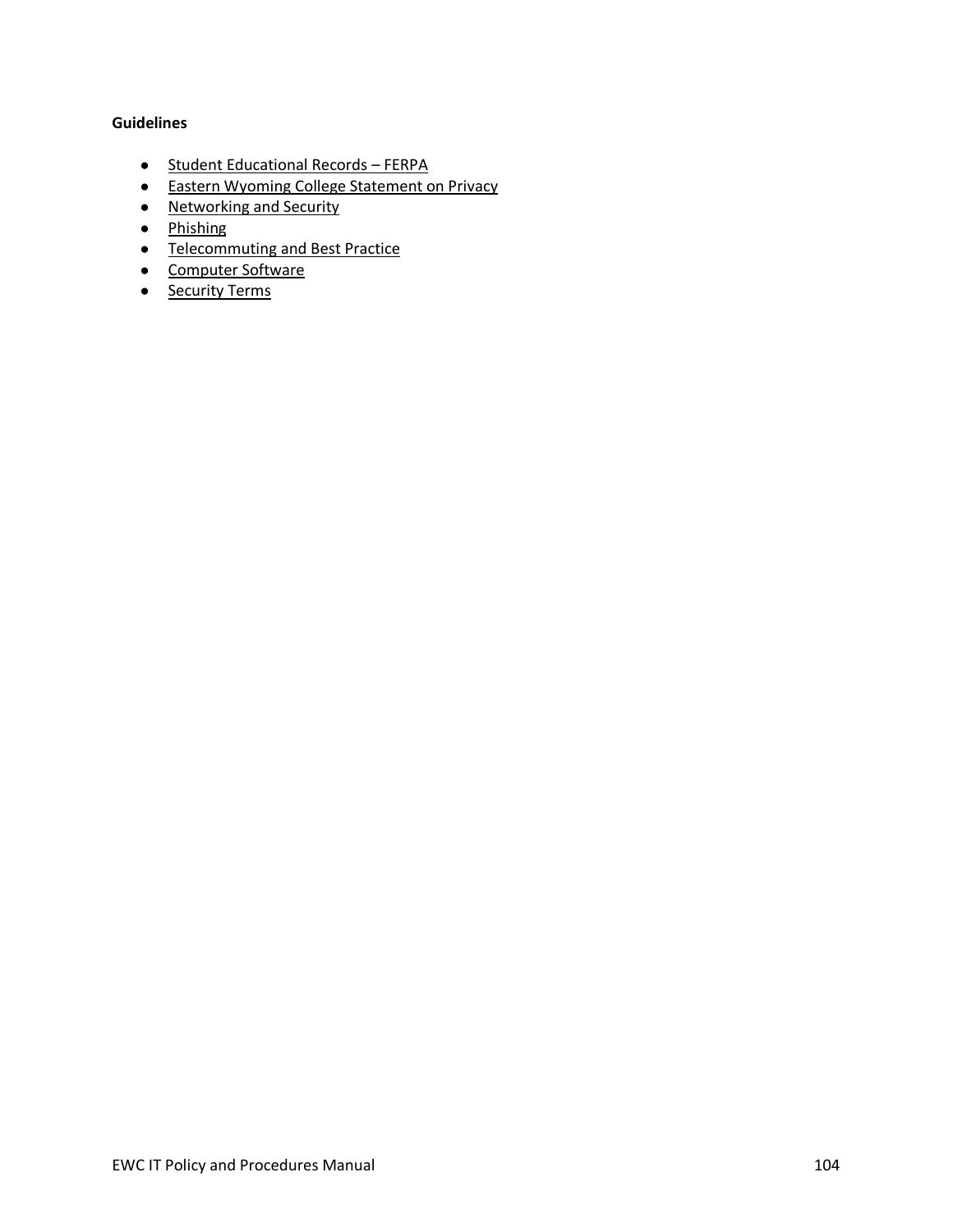# **33.0 Incidence Response Plan for Compromised Networks**

#### *Steps to follow when dealing with a cyberattack:*

#### **1. Contain**

The primary step is to immediately contain and isolate the critical systems. Temporarily suspend all the systems after discovering the attack. This will help stop the spread of the attack to all college-critical networks. Look for any strains of [ransomware](https://cisomag.eccouncil.org/cyberthreats-still-loom-over-e-learning-platforms/) or malware on the affected systems and isolate them from the main network immediately. Also, changing the passwords of all critical accounts will help mitigate the risks. A well-organized approach of isolation and containment will certainly help regain control of the affected systems and eliminate the risks. *At this point the CIO and the President should be involved.* 

#### **2. Report**

Reporting the cyberattack to the staff, faculty and students, to law enforcement, Wyoming Community College Commission, immediately after it happens will create a sense of trust and transparency in the organization. Law enforcement includes:

- Local law enforcement (Torrington PD 532-7001) (Douglas PD 358-3311)
- Homeland Security (307-777-4663)
- FBI (307-632-6224 Cheyenne Office)
- Cyber-Insurance Company ()
- Wyoming Community College Commission (307-777-7763)
- Wyoming Department of Enterprise Technology Services (307-777-5840)
- Wyoming Department of Enterprise Technology Services (307-777-5840)
- Federal Student Aid [\(support@cpssaid.ed.gov\)](mailto:support@cpssaid.ed.gov) [\(FSASchoolCyberSafety@ed.gov\)](mailto:FSASchoolCyberSafety@ed.gov)

Most enterprises are often judged based on their incident handling capabilities during a ransomware or data breach attack. Organizations could encounter severe negative consequences for any delays or coverups in disclosing the incident. Besides, companies are liable under various data privacy regulations to report any security data breach incident and can attract a huge [penalty from regulatory agencies](https://cisomag.eccouncil.org/4-times-data-regulators-slapped-high-penalties-in-2020/) if failed to report.

#### **3. Investigate and Recover**

It is necessary to have an effective disaster recovery plan for organizations to restart the affected business operations smoothly. [Report](https://cisomag.eccouncil.org/how-to-report-and-regain-access-to-your-hacked-twitter-account/) and engage with law enforcement authorities to investigate the incident to find out the cybercriminals responsible for the attack. Organizations can even hire a [digital](https://www.eccouncil.org/programs/ec-council-certified-incident-handler-ecih/?utm_source=cisomag&utm_medium=partners&utm_campaign=cisomag-ecih)  [forensic](https://www.eccouncil.org/programs/ec-council-certified-incident-handler-ecih/?utm_source=cisomag&utm_medium=partners&utm_campaign=cisomag-ecih) team to inspect the security incident to understand the actual cause of the attack, what data, and how many have been affected. We have used Arete Incident Response for forensics work [\(Arete911@AreteR.com\)](mailto:Arete911@AreteR.com) and legal issues were provided by FisherBroyles, LLP [\(www.fisherbroyles.com\)](http://www.fisherbroyles.com/)

#### **4. Remediate**

Organizations must learn from their mistakes after sustaining a cyberattack. Analyze the attack to know if there are any unpatched vulnerabilities or security loopholes in the organization's cybersecurity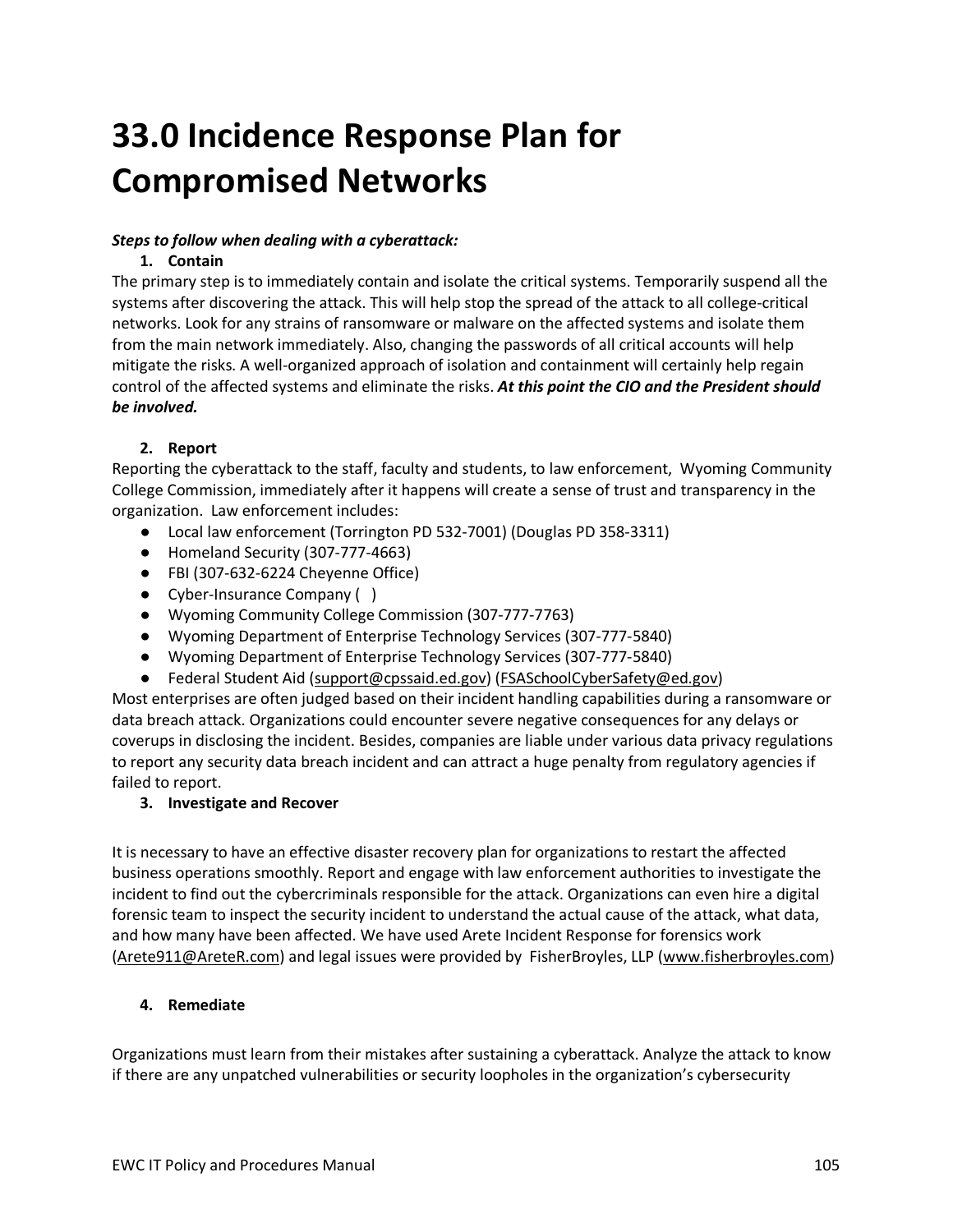posture. Come up with a set of efficient remedial measures to boost security and deal with the potential cyberattacks in the future.

#### 5. **Wrap Up**

No individual or company is 100% immune to cyberattacks. Organizations must bolster their security standards to defend against evolving cyberthreats. Cybersecurity precautions like encouraging employees to use strong passwords, training them to identify phishing, and other attacks ultimately improve organizational security.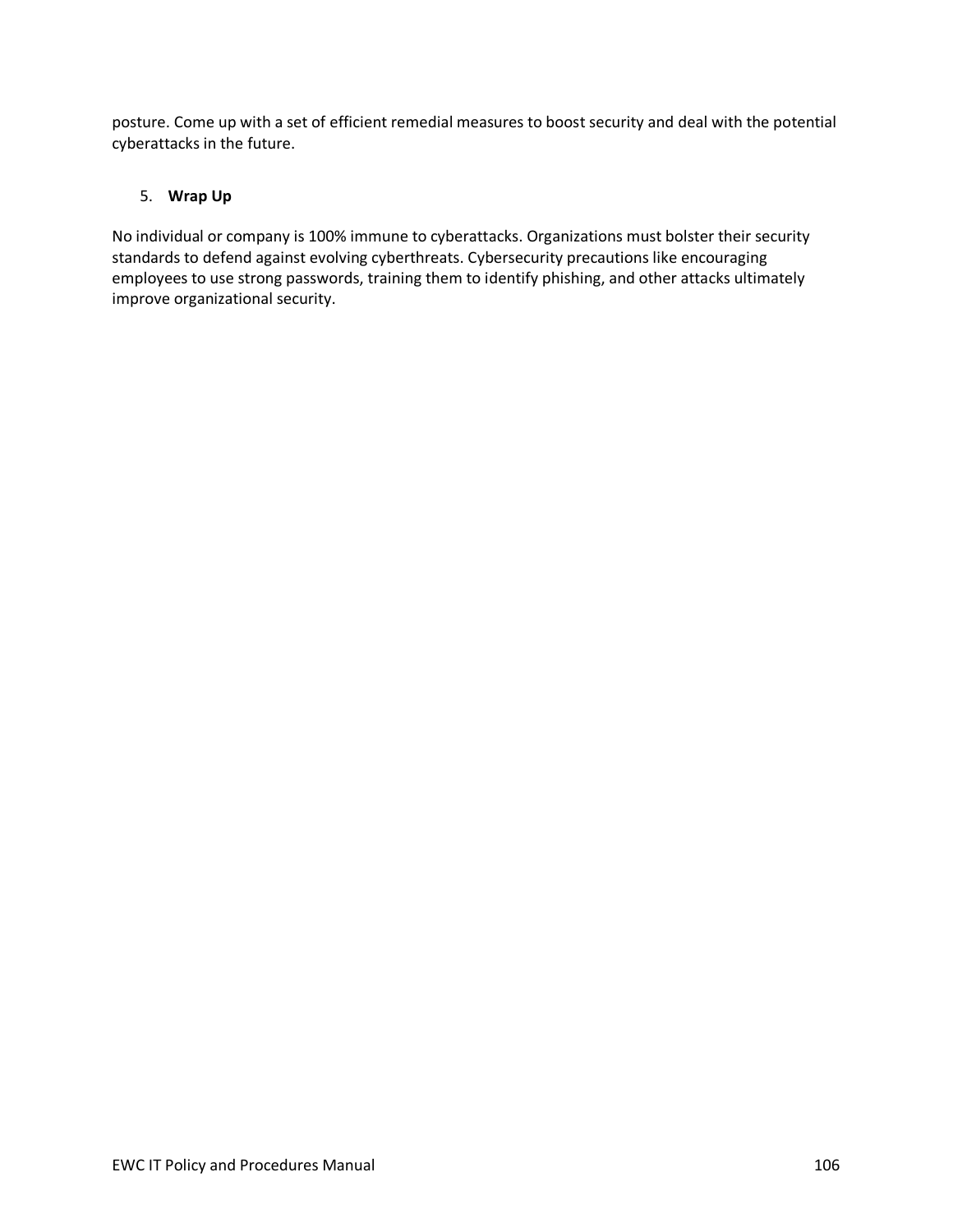# **STATEMENTS AND AMENDMENTS**

#### **Eastern Wyoming College Privacy Statement** (on Canvas Webpage)

EWC expects that you will respect the rights of faculty and other students as you participate in the educational process. Participating in an Online/Hybrid courses means that you may have access to personal information and academic work produced by other students and faculty members, such as discussion board postings, drafts of papers and other work produced in the course. Academic norms and EWC policy require that you must not reveal any information about classmates, course work content, or its authors to anyone outside the course.

Students should be aware that their use of CANVAS materials and communication tools in a particular course may be observed and recorded by the instructor of that course. These observations and records may include a student's access to online library materials linked through the Canvas course website. Use of these observations and records must conform to the use and release of confidential student records as described in Eastern Wyoming College's Access to Student Information. Students may link to library resources directly, without linking through Canvas, using the Library website.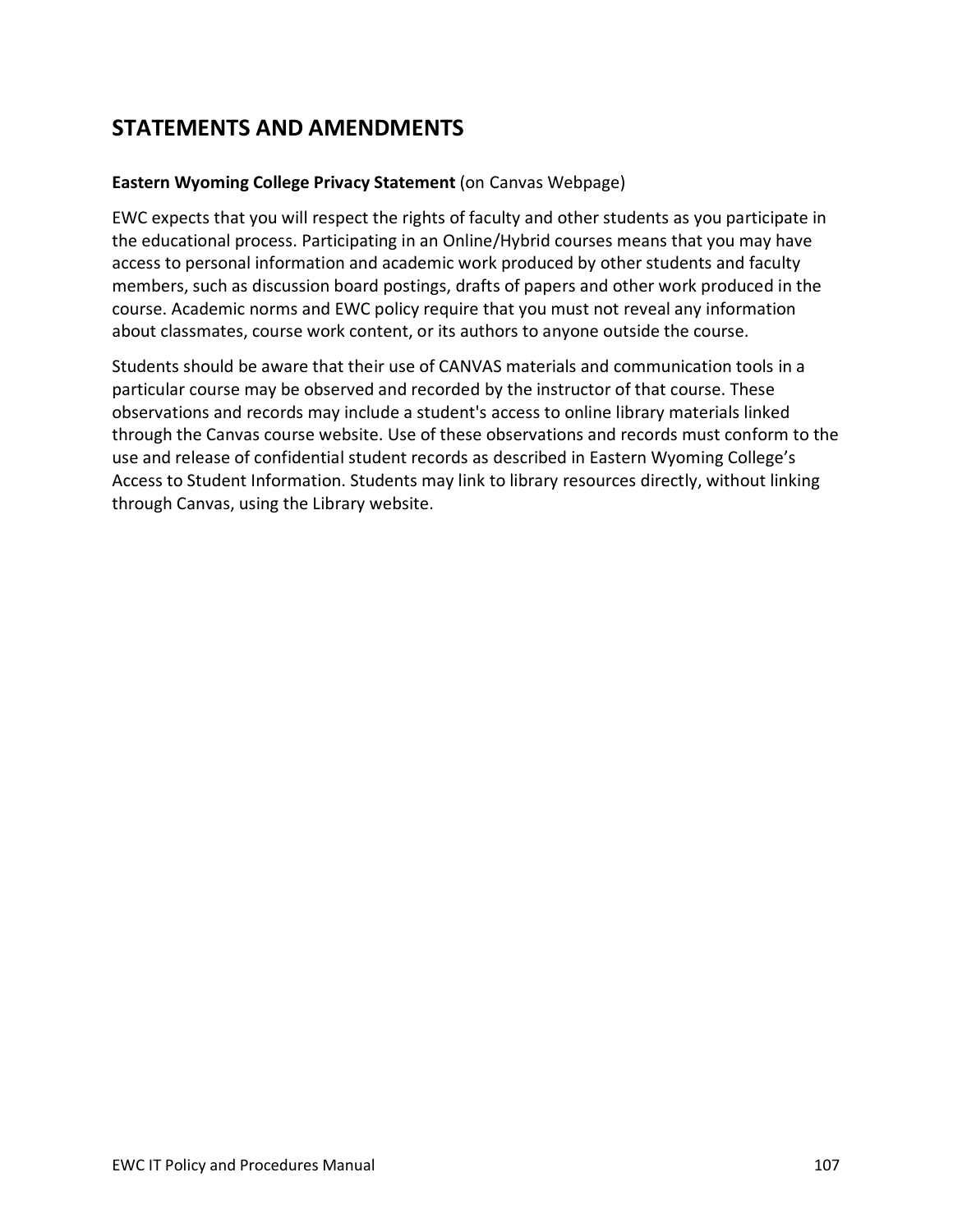#### **EWC Policies and Procedures Agreement Form**

I certify, by signing below, that I have read and understand the policies and procedures contained in this document.

Also, by signing below, I agree to abide by the aforementioned policies and procedures having known and understood the consequences outlined within this document. Please print. Name: \_\_\_\_\_\_\_\_\_\_\_\_\_\_\_\_\_\_\_\_\_\_\_\_\_\_\_\_\_\_\_\_\_\_\_\_\_\_\_\_Date: \_\_\_\_\_\_\_\_\_\_\_\_\_\_\_\_\_\_\_\_\_\_\_\_\_\_\_ Title:

\_\_\_\_\_\_\_\_\_\_\_\_\_\_\_\_\_\_\_\_\_\_\_\_\_\_\_\_\_\_\_\_\_\_\_\_\_\_\_\_\_\_\_\_\_\_\_\_\_\_\_\_\_\_\_\_\_\_\_\_\_\_\_\_\_\_\_\_\_\_\_\_\_ Signature: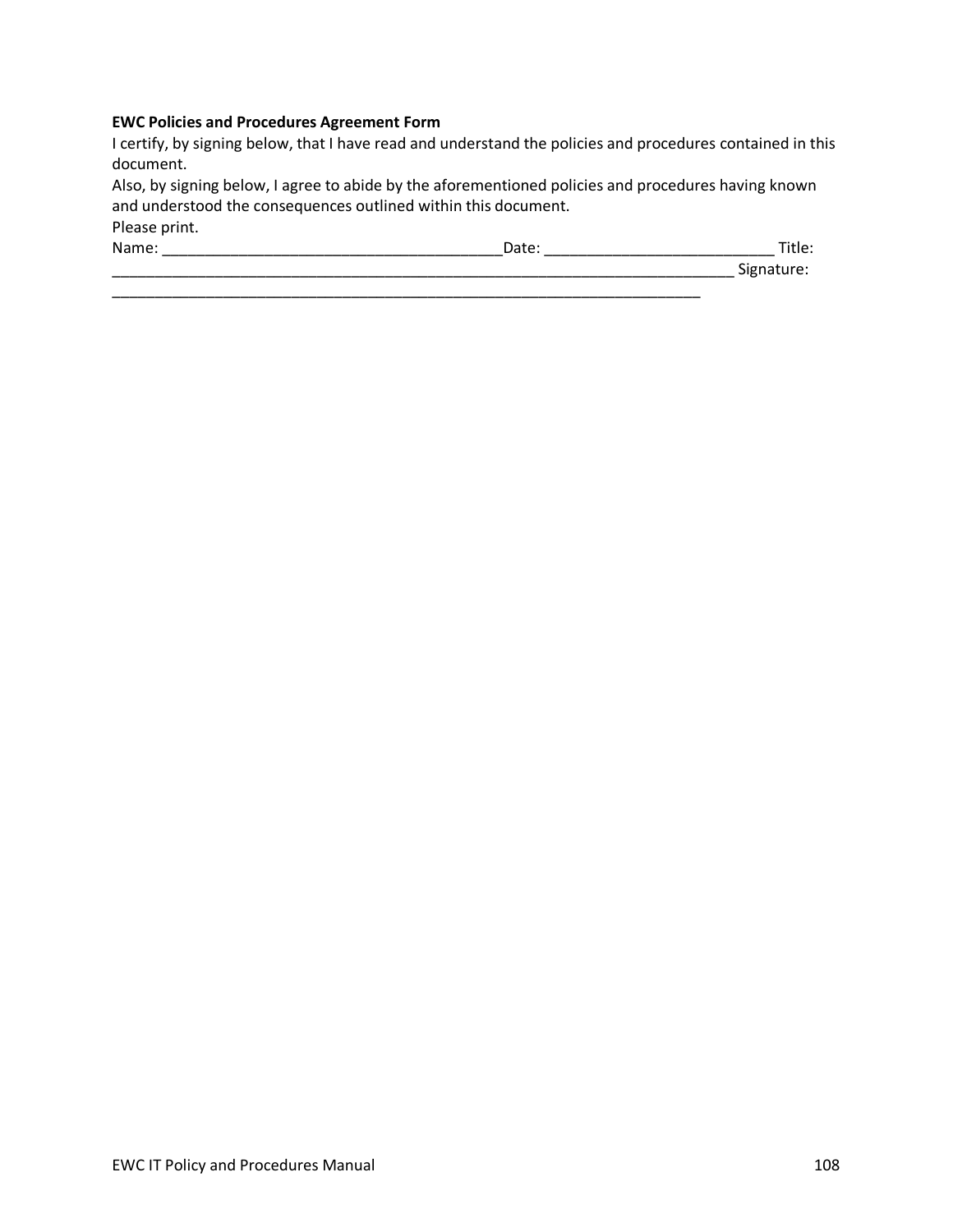## **SOLOMON AMENDMENT**

The 1996 Solomon Amendment is the popular name of 10 U.S.C. §983, a United States federal law that allows the Secretary of Defense to deny federal grants (including research grants) to institutions of higher education if they prohibit or prevent ROTC or military recruitment on campus. In other words, it is a federal law that allows military recruiters to access some address, biographical and academic program information on students age 17 and older who have not filed any FERPA restrictions. The Department of Education has determined the Solomon Amendment supersedes most elements of FERPA. An institution is therefore obligated to release data included in the list of "student recruiting information," which may or may not match our FERPA directory information list.

## **Procedure for releasing information to military recruiter:**

- 1. Under the Solomon amendment, information will be released for military recruitment purposes only. The military recruiters may request student recruitment information once each term for each of the 12 eligible units within the five branches of the service:
	- Army: Army, Army Reserve, Army National Guard
	- Navy: Navy, Navy Reserve Marine Corps: Marine Corps, Marine Corps Reserve
	- Air Force: Air Force, Air Force Reserve, Air Force National Guard
	- Coast Guard: Coast Guard, Coast Guard Reserve
- 2. The request should be submitted via our the Office of the Registrar at <https://ewc.wy.edu/future-students/register-for-class/>
- 3. The request should specify the details of what you are seeking, including whether the information is needed for the future, current, or previous semester.

## **What information are military recruiters entitled to under the Solomon Amendment?**

- Name
- Address
- Telephone
- Age and date of birth
- Place of birth (EWC does not collect)
- Level of education
- Academic major
- Degrees received
- Educational institution in which the student was most recently enrolled.
- Schools are not required to collect those elements.